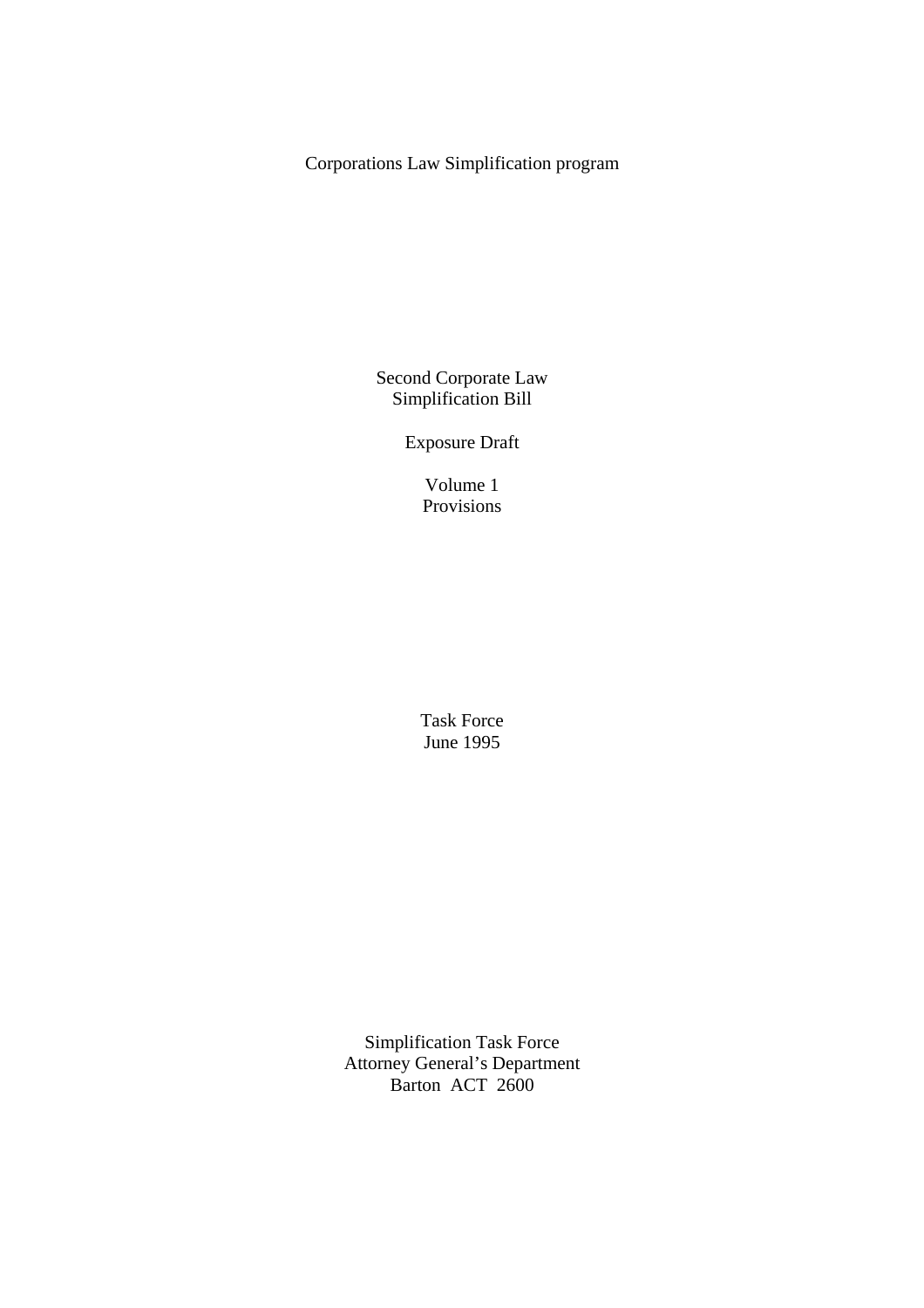# **SECOND CORPORATE LAW SIMPLIFICATION BILL**

### **Volume 2 Commentary**

*The second bill in the simplification program covers the setting-up and running of a company. It encompasses material in chapters 2, 3 and 4 of the current Corporations Law.* 

#### **Contents**

| Snapshot                                     | $\overline{2}$ |
|----------------------------------------------|----------------|
| Registration and basic features of a company | 9              |
| Members' rights and remedies                 | 49             |
| Meetings                                     | 59             |
| Share capital                                | 95             |
| Financial statements and audit               | 123            |
| Annual returns                               | 163            |
| Deregistration                               | 171            |
| Consequential and transitional amendments    | 179            |
| Comparative tables of provisions:            | 245            |
|                                              |                |

- Bill to Law
- Law to Bill
- Table A to Bill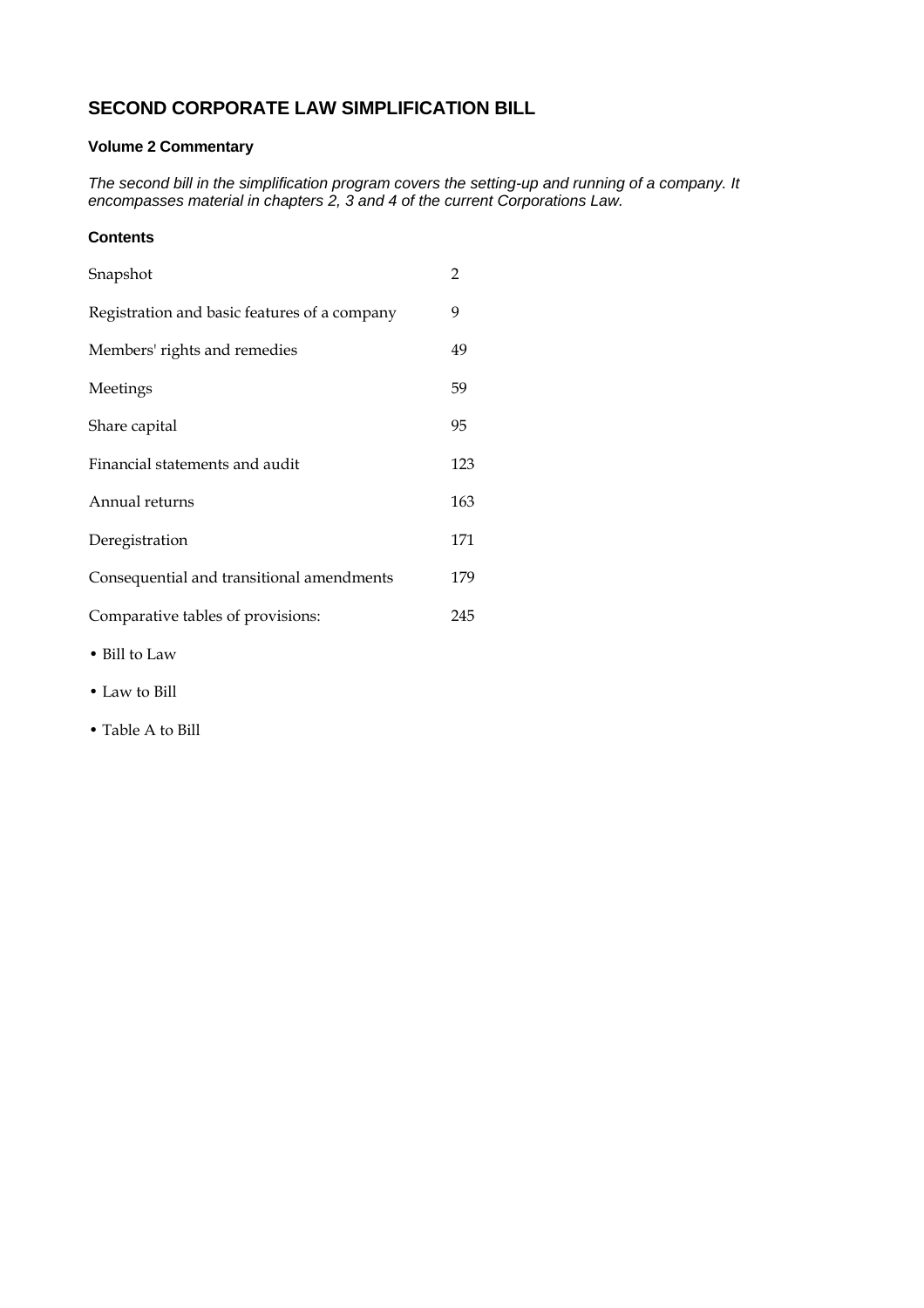# **SETTING UP A COMPANY**

This snapshot describes how to set up a company after the First and Second Corporate Law Simplification Bills commence.

To set up a new company, a person must apply to the ASC for registration of the company.

A proprietary company must have a share capital and must not engage in any activity which would require lodgment of a prospectus unless shares are offered only to existing shareholders or employees. A public company may have a share capital or be limited by guarantee.

A company must have at least 1 member and if it is a proprietary company can have no more than 50 shareholders (not counting employee shareholders). A proprietary company may have a single director who may also be the company secretary. A public company must have at least 3 directors and a company secretary.

A company can choose any name unless it is identical to a name reserved or registered under the Law for another body, or a name that is included on the National Business Names Register, or is unacceptable (for example, the name includes the word `ANZAC').

A company must have a registered office*.* A public company must display its name and the words `registered office' prominently at that office. A public company's registered office must be open for at least 3 hours each business day. A proprietary company does not need to keep its registered office open, but must, on request, provide access to relevant documents and registers.

A company must keep (generally at its registered office) registers of members, options, debenture holders and charges. Members of the public may inspect and obtain copies of these registers. A person must not use or disclose information obtained from a register to contact or send material to the holder of securities unless the use or disclosure is approved by the company or is relevant to the holding of the securities.

When a company is registered, the ASC allocates to it a unique Australian Company Number (ACN). A company's name and ACN must appear on its public documents. A company may elect to have a common seal. If it does, the seal must contain the company's name and ACN.

A company does not need to have a constitution. Instead it can use the replaceable rules contained in the Law to govern the management of its internal affairs.

If a company wishes to replace or discard any replaceable rule contained in the Law, it may do so by adopting a constitution by special resolution passed at a general meeting of the company. The replaceable rules and a company's constitution have effect as a contract.

The replaceable rules will not apply to proprietary companies with a single member who is also the sole director.

Copies of a company's constitution will be available from the ASC.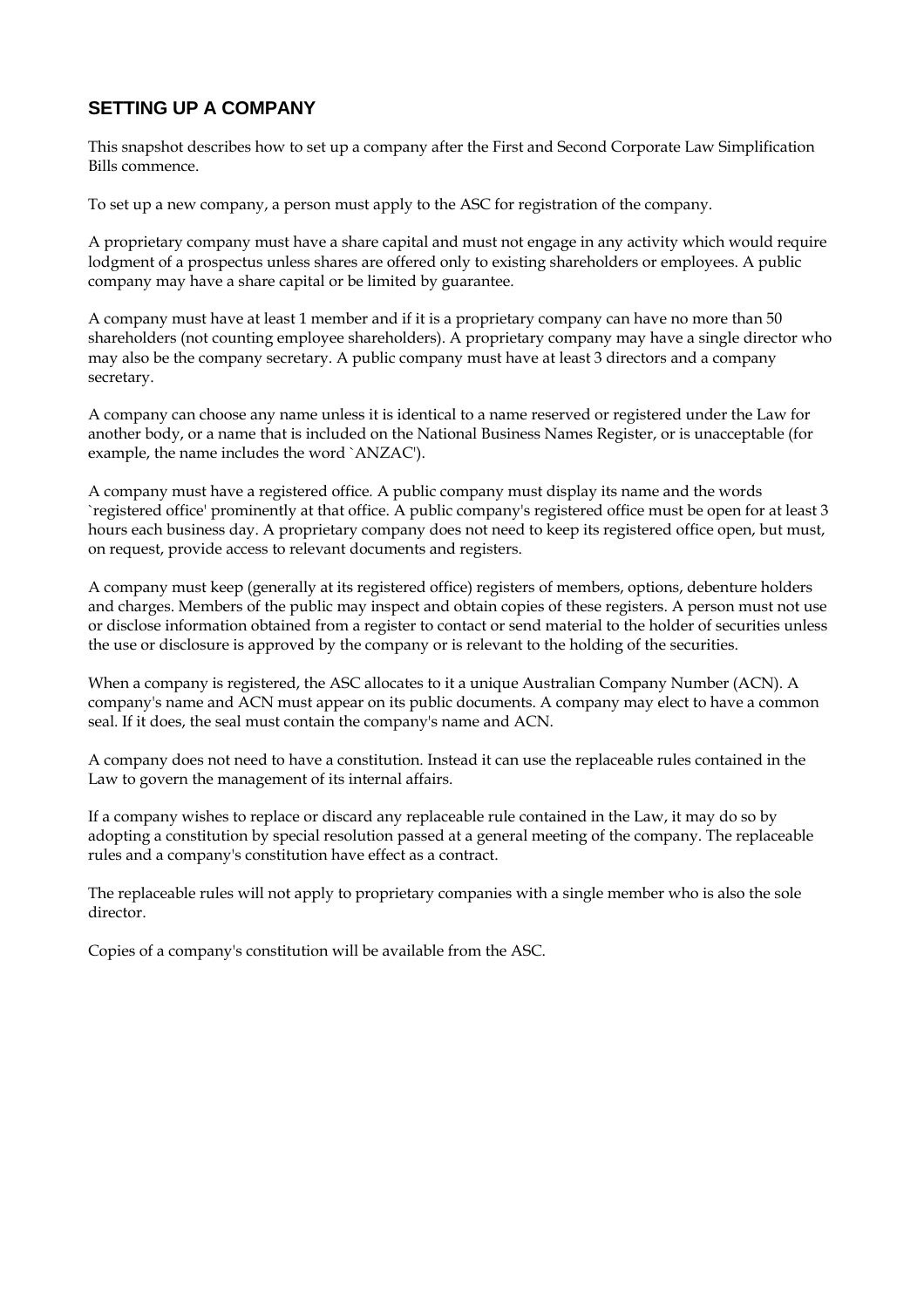# **RUNNING A COMPANY**

This snapshot describes how to run a company after the First and Second Corporate Law Simplification Bills commence.

All shares are no par value shares. Shares are issued at a price determined by the directors and all money received is credited to the company's share capital account. A company may pay dividends but only out of profits.

A company must not acquire shares in itself unless it follows the procedures set out in the Law. If a company acquires control of an entity that holds shares in the company, then within the following 12 months either the company must cease to control that entity or the entity must cease to hold shares in the company.

A company may financially assist a person to acquire shares in the company or a holding company if the assistance does not involve a deterioration in the company's financial position that is material to the interests of the company or its creditors, or if it is given in good faith in the ordinary course of commercial dealing. In all other cases the assistance must first be approved by special resolution of the company's shareholders.

Before a company can return capital to its shareholders or undertake a share buy-back, it must be solvent and able to pass a balance sheet test (the company's assets (other than goodwill) must exceed its liabilities). A company may redeem redeemable preference shares out of profits or the proceeds of a fresh share issue.

Capital returns which treat all shareholders equally require shareholder approval by ordinary resolution passed at a general meeting of the company. A share buy-back which treats all shareholders equally requires shareholder approval if it exceeds the 10/12 limit, ie 10% of the smallest number, at any time during the last 12 months, of votes attaching to voting shares in the company. Selective capital reductions and selective buybacks must be approved by shareholders by special resolution or by a resolution agreed to by all ordinary shareholders. The company is required to disclose relevant information of which it is aware to members to enable them to make informed decisions.

Shareholder approval is not required for any capital reduction which does not involve a diminution of liability in respect of unpaid share capital or the cancellation of any paid up share capital that is lost or is not represented by available assets.

A shareholder or a creditor may apply to the court for an injunction if the capital reduction or share buyback would result in the company failing the balance sheet test immediately after the reduction or share buyback takes place. A shareholder may also apply to the court for an order opposing a capital reduction on the grounds that it is not fair and reasonable.

A company's directors are personally liable if the company would be insolvent immediately after payment of a dividend, a reduction of capital, redemption of preference shares, the giving of financial assistance or a share buy-back. A shareholder or creditor may apply to the court for an injunction if the company would be insolvent immediately after the happening of any of those events.

The company has the burden of proof in any court application made to challenge a capital reduction or buyback.

A directors' meeting may be held using any technology agreed to by all of the directors. A resolution may be passed by the directors without a directors' meeting if they all sign a document containing a statement that they are in favour of the resolution.

A proprietary company with more than 1 member may pass a resolution without a general meeting if all shareholders entitled to vote on the resolution sign a document stating that they are in favour of the resolution. However, resolutions to remove a director, to appoint a director in place of a director who has been removed, or to remove an auditor can only be passed at a general meeting.

A director may call a general meeting. The directors must hold a general meeting on the request of members who hold at least 5% of the votes that may be cast at the meeting or 200 members who are entitled to vote at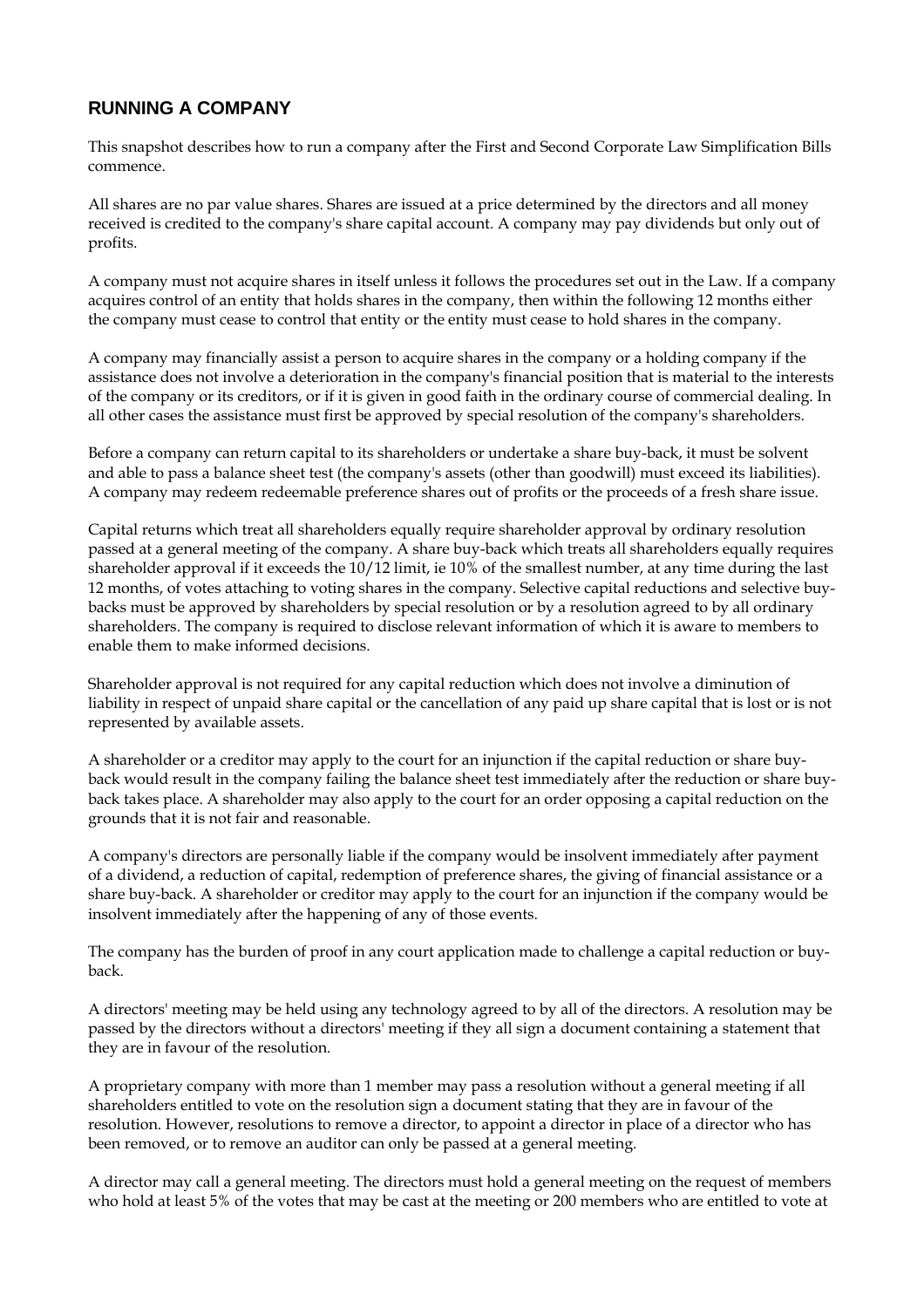the meeting. Members holding at least 5% of the votes which may be cast at the general meeting may call and hold a general meeting.

A company may hold a general meeting at 2 or more venues using any technology that gives members a reasonable opportunity to participate. At least 21 days notice must be given for all meetings.

A single director of a proprietary company may pass a resolution by recording and signing any decision. A single member company is not required to hold general meetings. The member may pass a resolution by recording and signing any decision.

A company must keep sufficient accounting records to enable annual financial statements to be prepared and audited. Public companies and large proprietary companies (except those which have their annual accounts audited under the present Law and elect to continue operating under those rules) must prepare annual financial statements in accordance with applicable accounting standards, have those statements audited, sent to members and lodged with the ASC. A small proprietary company need only prepare annual financial statements if required to do so by the ASC or shareholders with 5°Io of the company shares.

Directors of companies which are required to prepare financial statements must state whether in their opinion there are reasonable grounds to believe that the company will be able to pay its debts as and when they fall due and in their report give members the information they need to be aware of in order to understand the company's overall position.

In particular the directors must comment on results of operations, key strategic initiatives and likely future developments in the company's business.

A company can elect to send shareholders a concise financial report, rather than the full annual financial statements, although a member can choose to receive the full statement and directors' report. Shareholders may also elect to receive nothing at all.

The directors of a company which has not lodged accounts with the ASC in the previous 12 months must pass a resolution stating whether in their opinion there are reasonable grounds to believe that the company will be able to pay its debts as and when they fall due.

A public company must hold an annual general meeting to enable members to consider its financial statements, directors' report and auditor's report. No proprietary company is required to hold an annual general meeting. The chairperson of an annual general meeting must allow a reasonable opportunity for the members at the meeting to ask questions about or make comments on the management of the company and to ask the company's auditor questions relevant to the auditor's report.

A company must lodge an annual return for each calendar year with the ASC to update key information available on the public record.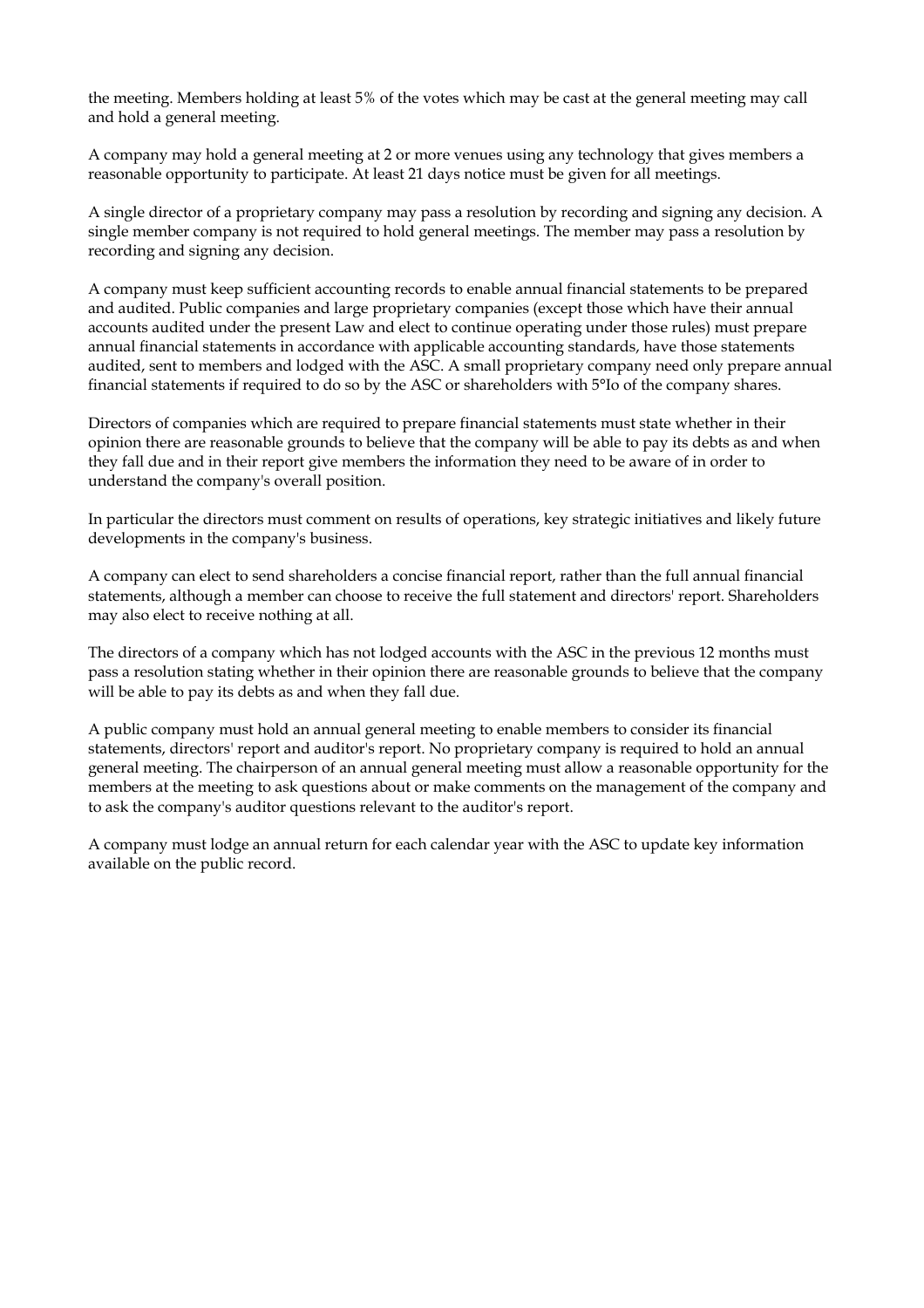# **REPLACEABLE RULES A NEW CONCEPT**

This Bill gives companies the option of not having a constitution and introduces the concept of `replaceable rules'.

Under the existing Law, the internal affairs of companies are governed by a 2 part constitution - the memorandum and articles of association. The memorandum must set out basic structural information about the company, for example, the company name, its share capital and how the liability of members is limited. This document has outlived its usefulness because if objects clauses are required they may be set out in articles.

The articles of association set out the rules governing the day to day internal management of a company, for example, the division of power between the directors and the members and how meetings are to be conducted. Companies may either have their own articles or may use the rules set out in Table A (Schedule 1 of the Law) with or without amendments.

The existing approach to governing internal administration is unsatisfactory in that:

- companies are often run without regard to their articles
- companies often have difficulties in locating a current copy of their articles, which in any case will often be out of date
- the process of keeping articles up to date with changes to the Law can be expensive (this will be even more the case after the commencement of the First Bill which will remove the requirement for proprietary companies to hold annual general meetings - these companies will need to hold meetings specifically to adopt amendments of articles).

Further, in the case of a proprietary company with only 1 shareholder who is also the sole director, articles will not serve any useful purpose.

These problems are addressed in this Bill which will put new rules (the replaceable rules) into the Law dealing with the internal administration of companies. These rules will be based on rules in existing Table A, varied as necessary in light of common commercial practices. They will be easy to find. They will be updated from time to time as the need arises and apply as amended (unless this is precluded by a company's constitution).

New companies will not have memorandums of association and will not be required to have articles, but may adopt a constitution if they wish to displace or modify the replaceable rules. These will not apply to existing companies unless they take positive action. Existing companies will be able to amend or repeal their constitution in the same way as articles and may elect to repeal their constitution so that the replaceable rules will apply to them. Existing companies will also be able to adopt some or all of the replaceable rules by reference or otherwise through their constitution.

A company's rules will be those replaceable rules contained in the Law as modified by the company's constitution, but not including those rules which are displaced. The company's constitution and replaceable rules will take effect as a contract between the company and each member, between the company and each director and company secretary and between a member and every other member under which each person agrees to observe and perform the company's constitution and replaceable rules.

A replaceable rule will be identified by the fact that the section or subsection of the Law will contain the words "(replaceable rule - see section 135)" in its heading. Some replaceable rules will apply only to proprietary companies and in these provisions the text refers expressly to a proprietary company and not merely to a company. Some rules will be replaceable rules for proprietary companies and mandatory rules for public companies. In these provisions, the section or subsection of the Law which contains the replaceable rule has in its heading the words "(replaceable rule for proprietary companies and mandatory rule for public companies - see section 135)".

Section 135 explains what a replaceable rule is and states that a breach of a replaceable rule is not a contravention of the Law and as a consequence does not give rise to civil or criminal liability under the Law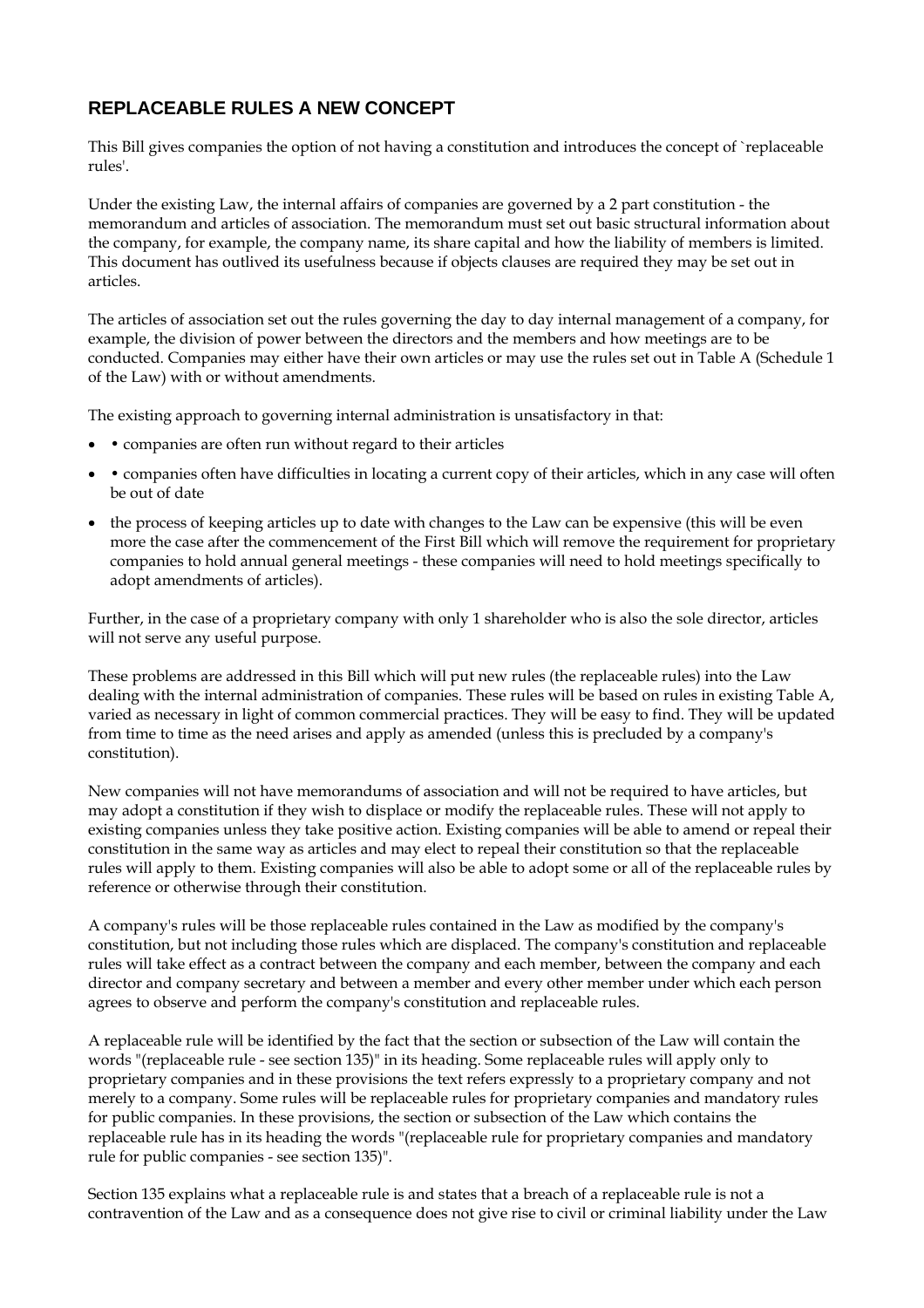or give a person standing to seek an injunction under section 1324 of the Law. A breach of a replaceable rule will not give rise to a direct cause of action under the Law, although it can be used as the basis of an action for breach of contract. It could also be used as evidence in an action against the company or the directors, in particular, for a breach of the directors' duty of care under section 232 or an action for oppression under section 260.

The replaceable rules will not apply to single member proprietary companies where the sole member is also the sole director. A mandatory provision applicable to such companies will enable the member and director to exercise all the powers of the company (although a single member company will not be prevented from having a constitution).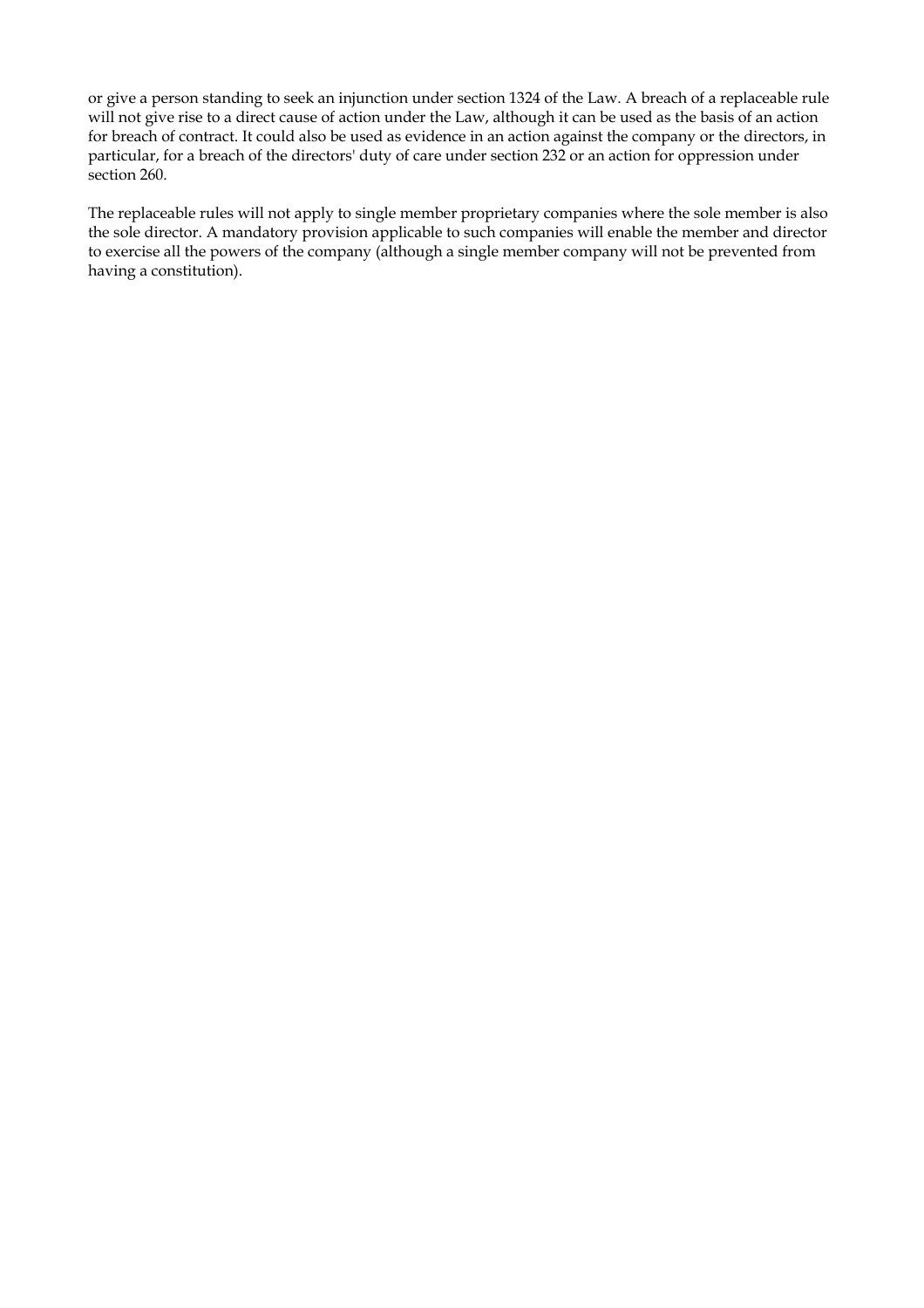# **STRUCTURE OF THE BILL**

The Bill has been developed in the light of the 7 Task Force Proposals that were released during May to December 1994 and the responses to them. The table shows how the chapters and schedules in the Bill align with the Proposals and on what pages they can be found in the exposure draft.

The chapters marked with an asterisk are not dealt with in this Bill. They are included only to show where provisions which will be dealt with in later segments of the Simplification Program will fit in.

| <b>Proposal</b>                  | <b>Bill</b>                                                                                                  |          |                                     |
|----------------------------------|--------------------------------------------------------------------------------------------------------------|----------|-------------------------------------|
|                                  | Core provisions                                                                                              |          | Transitionals and<br>consequentials |
| Forming a<br>company             | Chapter 2A<br>Registering a company                                                                          | page 9   | Schedule 1<br>page 179              |
| Company<br>names                 | Chapter 2B<br>Basic elements of a company                                                                    | page 17  |                                     |
|                                  | Chapter 2C Registers*<br>Part 2.5 inserted 6y the First Bill                                                 |          |                                     |
|                                  | Chapter 2D Directors*<br>Existing Part 3.2                                                                   |          |                                     |
|                                  | Chapter 2E Financial benefits to related parties*<br>Existing Part 3.2A                                      |          |                                     |
| Forming a<br>company             | Chapter 2F<br>Members' rights and remedies                                                                   | page 49  | Schedule 1<br>page 179              |
| Meetings                         | Chapter 2G<br>Meetings                                                                                       | page 59  | Schedule 2<br>page 205              |
| Share capital                    | Chapter 2H<br>Shares                                                                                         | page 95  | Schedule 3<br>page 213              |
|                                  | Chapter 2J<br>Transactions affecting share capital<br>includes buy-back provisions<br>inserted by First Bill | page 103 |                                     |
|                                  | Chapter 2K Charges*<br>Existing Part 3.5                                                                     |          |                                     |
|                                  | Chapter 2L Debentures*<br>Reserved for Division 4 of Part 7.12                                               |          |                                     |
| Accounts and Chapter 2M<br>audit | Financial statements and audit                                                                               | page 123 | Schedule 4<br>page 225              |
| Annual<br>returns                | Chapter 2N<br>Annual returns and lodgments<br>with the ASC                                                   | page 163 | Schedule 5<br>page 237              |
| Defunct<br>companies             | Chapter 5A<br>Deregistration of companies                                                                    | page 171 | Schedule 6<br>page 239              |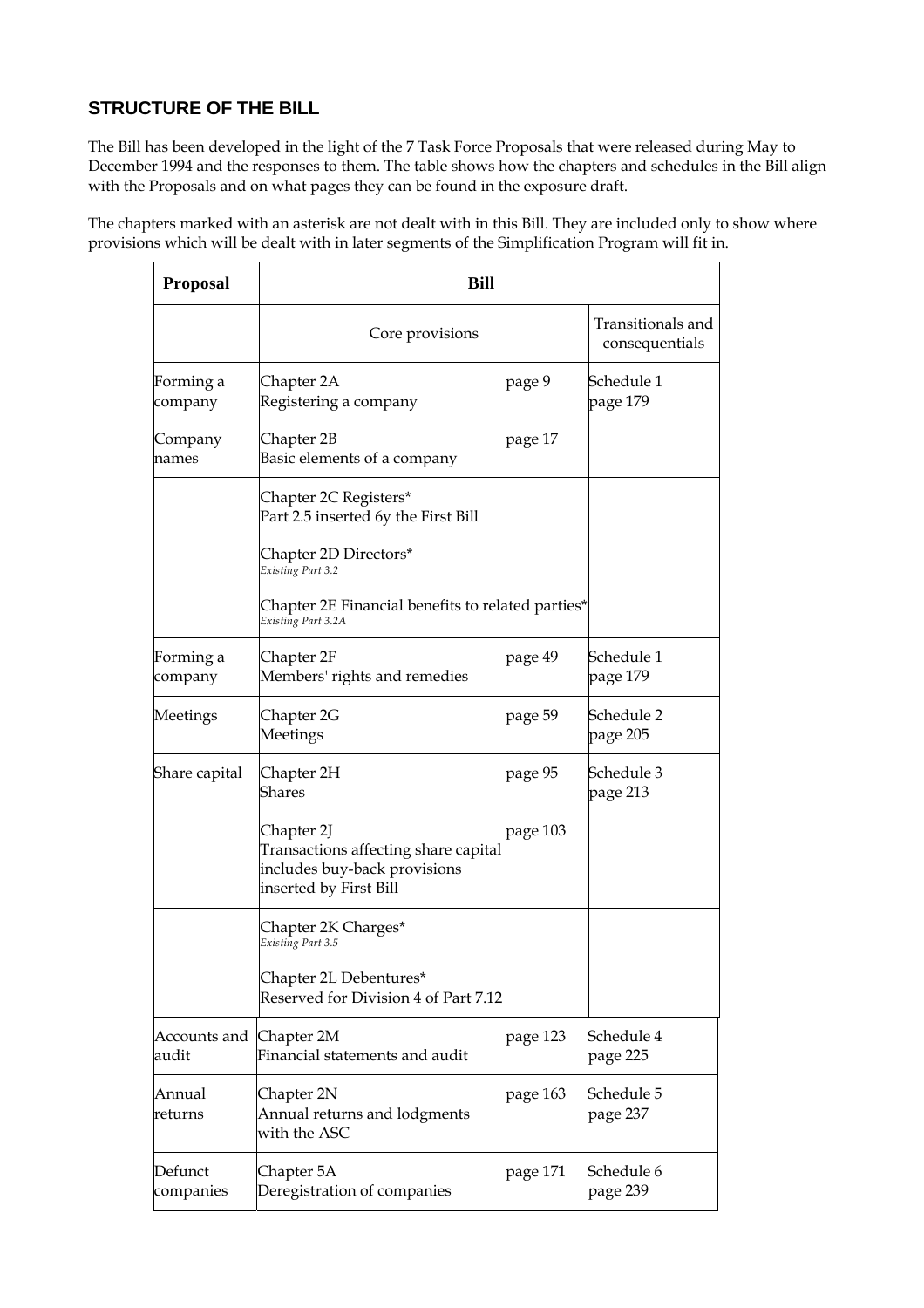## **WHAT HAS HAPPENED TO CHAPTERS 2, 3 AND 4?**

*Chapter 2 is repealed, apart from: Chapter 3 is repealed, apart from:* 

- sections 206A to 206K (moved to Part 2J.2) Part 3.2 (now Chapter 2D)
- section 208 (now section 1096A) Part 3.2A (now Chapter 2E)
- section 213 (now section 1091C) Part 3.4 (moved to Part 2F.1)
- section 216A to 216K (now Chapter 2C) Division 2 of Part 3.5 (now Chapter 2K)
- Divisions 2, 3, 4, 4A and 5 of Part 2.2
- Division 2 moved to transitional provisions
- Divisions 3 and 5 moved to Chapter 5B
- Divisions 4 and 4A moved to Chapter 10 *Chapter 4 is repealed, apart from:*

- 
- 
- 
- 
- Division 1 of Part 3.7 (moved to Part 2M.4)

• Part 4.1 (moved to Chapter SB)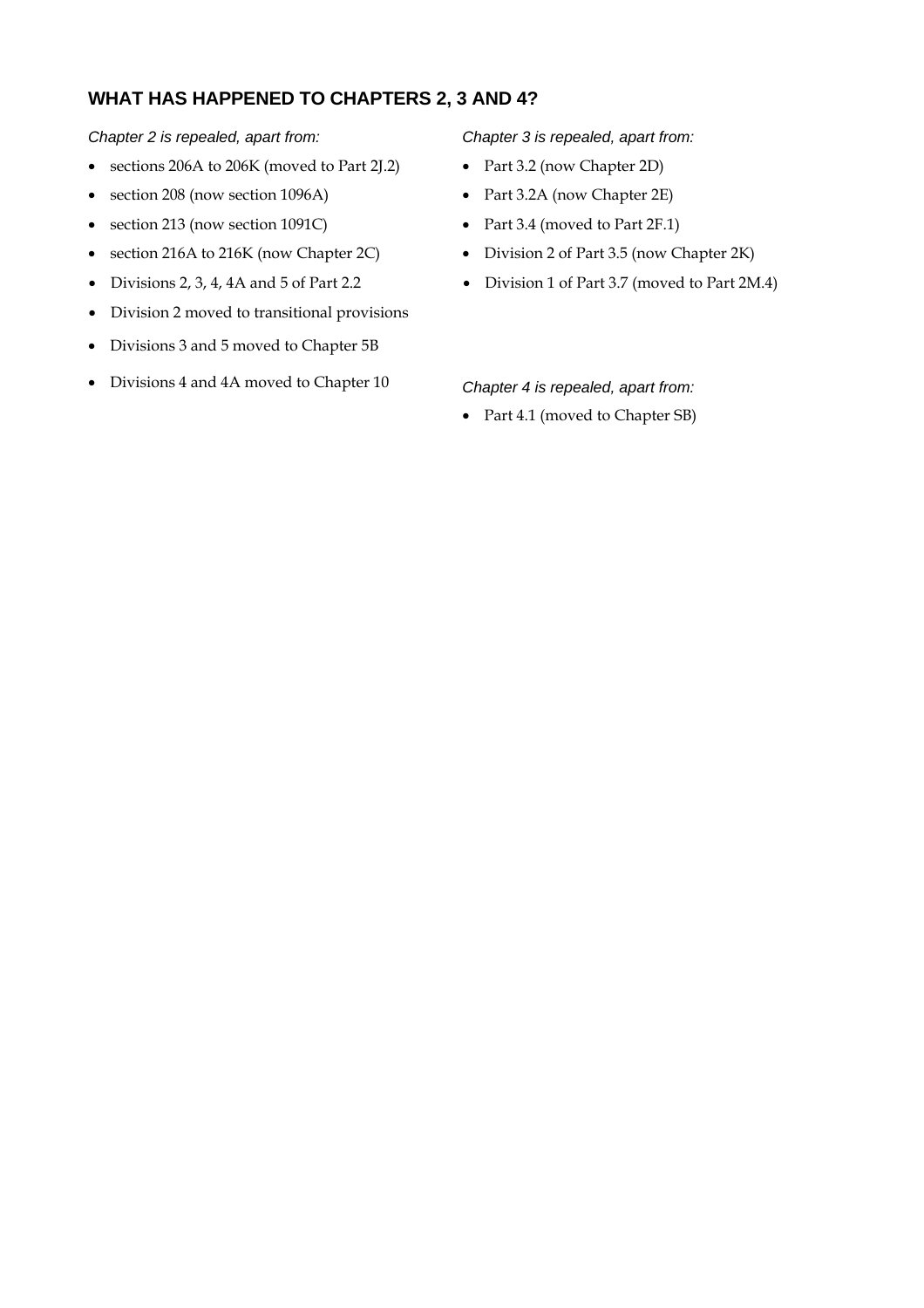# **CHAPTER 2A**

# **REGISTERING A COMPANY**

#### **Part 2A.1**

| What companies can be<br>registered | 112 | Types of companies                                                       |
|-------------------------------------|-----|--------------------------------------------------------------------------|
|                                     | 113 | Proprietary companies                                                    |
|                                     | 114 | Public companies                                                         |
|                                     | 115 | Restrictions on size of partnerships and associations                    |
|                                     | 116 | Trade unions cannot be registered                                        |
|                                     |     |                                                                          |
| <b>Part 2A.2</b>                    |     |                                                                          |
| How a company is<br>registered      | 117 | Applying for registration                                                |
|                                     | 118 | ASC gives company ACN, registers company and issues certificate          |
|                                     | 119 | Company comes into existence on registration                             |
|                                     | 120 | Members, directors and company secretary of a company on<br>registration |
|                                     | 121 | Registered office                                                        |
|                                     | 122 | Paying expenses incurred in promoting and setting up company             |
|                                     | 123 | Company may have common seal                                             |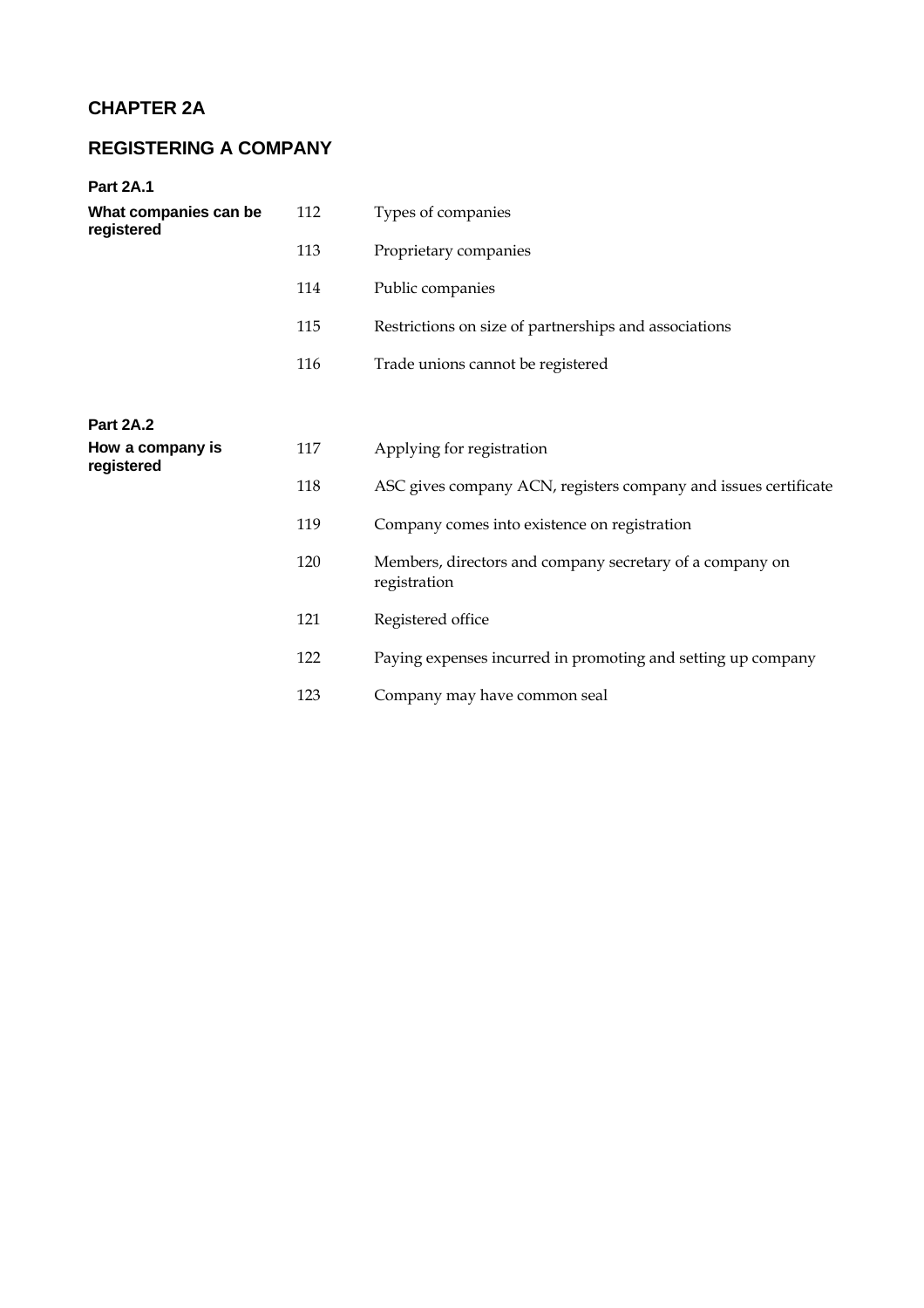## **CHAPTER 2A - REGISTERING A COMPANY**

#### **Part 2A.1 - What companies can be registered**

#### *112 Types of companies*

A company may be registered under this Law as either a proprietary *company* (see section 113) or as a *public company* (see section 114). A company need only have 1 member.

- *113 Proprietary companies*
- (1) A company must comply with subsection (2) if it is to:
	- (a) be registered as a proprietary company; or
- (b) change to a proprietary company; or
- (c) remain registered as a proprietary company.
- (2) A proprietary company:
	- (a) must be either:
		- (i) a company limited by shares; or
		- (ii) an unlimited company; and
	- (b) must have no more than 50 non-employee shareholders.
- (3) In applying paragraph  $(2)(b)$ :
	- (a) count joint holders of a particular parcel of shares as 1 person; and
	- (b) an employee shareholder is:

(i) a shareholder who is an employee of the company or of a subsidiary of the company; or

(ii) a shareholder who was an employee of the company, or of a subsidiary of the company, when they became a shareholder.

(4) Subject to subsection (5), a proprietary company must not engage in any activity that would require the lodgment of a prospectus under Part 7.12 or a corresponding law.

- (5) Subsection (4) does not apply to an offer of shares to:
	- (a) existing shareholders of the company; or
	- (b) employees of the company or of a subsidiary of the company.
- (6) An act or transaction is not invalid merely because of a contravention of subsection (4).

Note: One consequence of a contravention of this section is that the ASC may require the proprietary company to change to a public company (see section 164).

- *114 Public companies*
- (1) A public company may be:
	- (a) a company limited by shares; or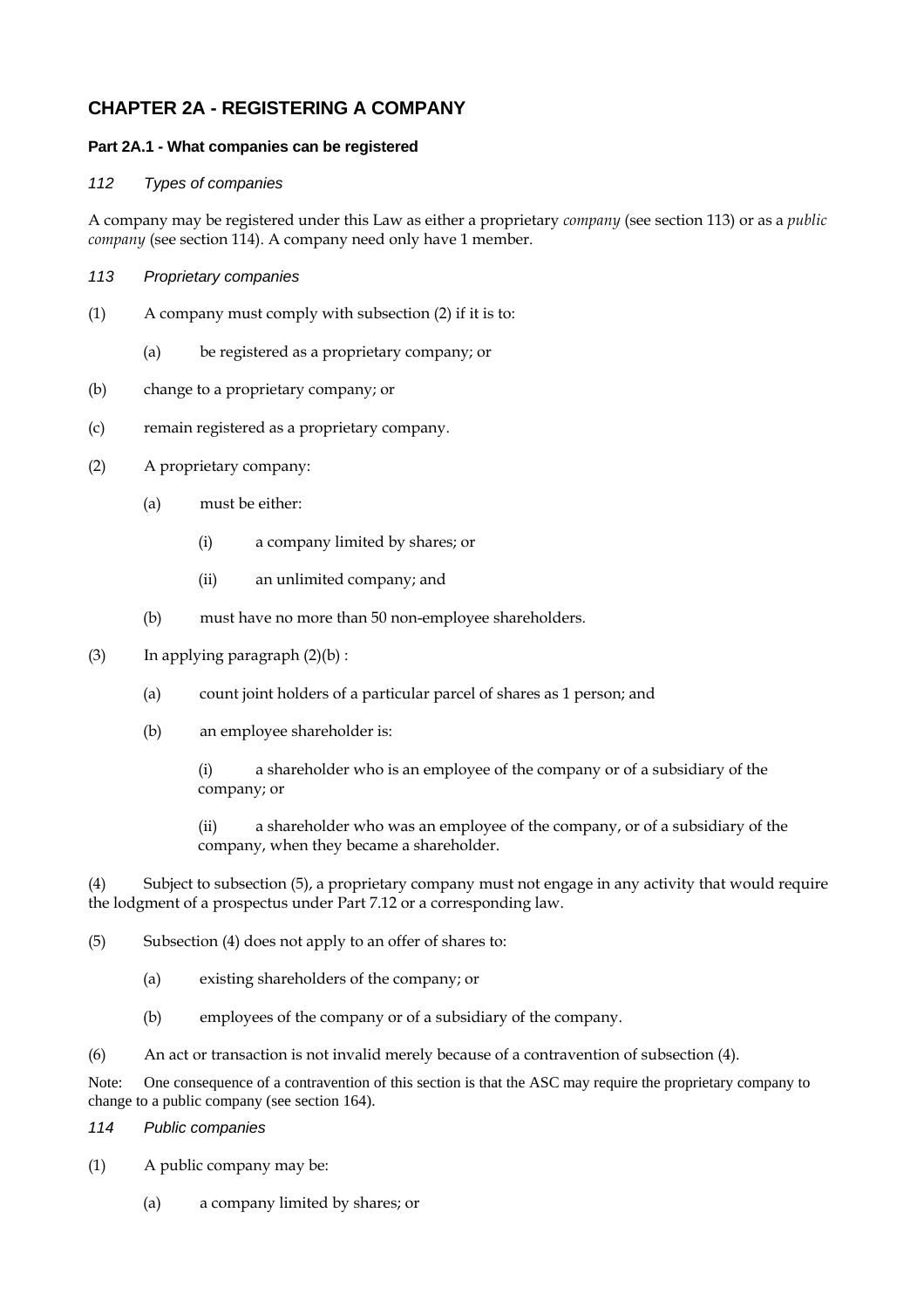- (b) a company limited by guarantee; or
- (c) an unlimited company.
- (2) A company limited by guarantee must not issue shares in itself.
- *115 Restrictions on size of partnerships and associations*

A person must not participate in the formation of a partnership or association which has as an object gain for itself or for any of its members and which either:

(a) has more than 20 members; or

(b) has more than the number of members it is allowed to have under an application order made by the Minister under Part 1.3;

unless the partnership or association is incorporated or formed under an Australian law.

Note: See section 103 for the effect of a contravention of this section.

*116 Trade unions cannot be registered* 

A trade union cannot be registered under this Law.

#### **Part 2A.2 - How a company is registered**

- *117 Applying for registration*
- (1) Lodging application

To register a company, a person must lodge an application with the ASC.

Note 1: For the types of companies that can be registered see Part 2A.1. Note 2: A name may be reserved for the company before the application is lodged (see Part 2B.6).

(2) Contents of the application

The application must state the following:

(a) the type of company that is proposed to be registered under the Corporations Law of this jurisdiction

- (b) the company's proposed name (unless the ACN is to be used)
- (c) the name and address of each person who has consented to become a member

(d) the name, date and place of birth and residential address of each person who has consented, in writing, to become a director

(e) the name, date and place of birth and residential address of each person who has consented, in writing, to become a company secretary

(f) the address of the company's proposed registered office

(g) for a public company - the proposed opening hours of its registered office (if they are not the standard opening hours)

(h) the address of the company's proposed principal place of business (if it is not the address of the proposed registered office)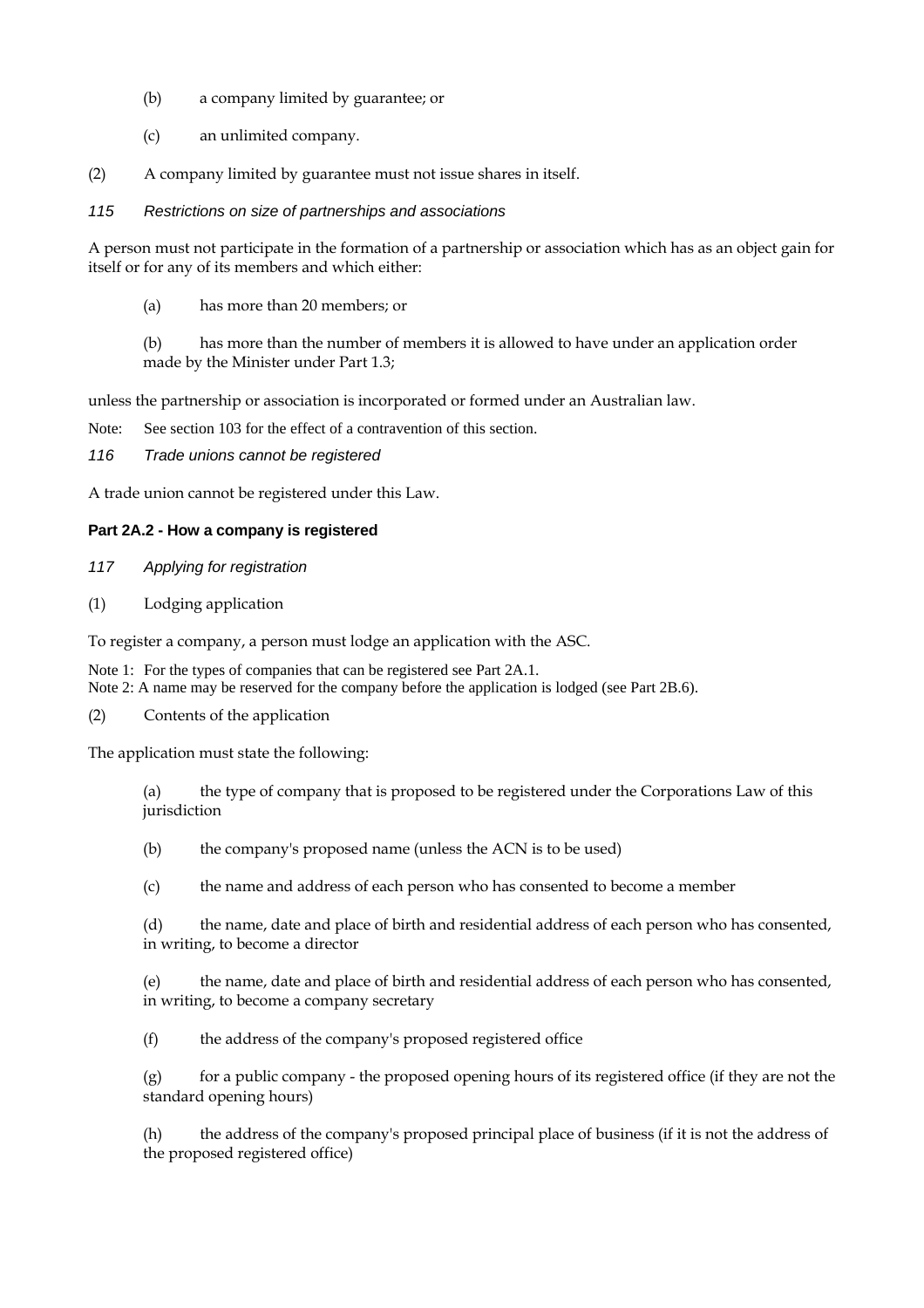(i) for a company limited by shares or an unlimited company - the number and class of shares each member has agreed, in writing, to take up and the amount each member has agreed, in writing, to pay for each share

(j) for a company limited by guarantee - the proposed amount of the guarantee that each member has agreed to in writing.

If the company is to have a constitution on registration, a copy of the constitution must be lodged with the application.

(3) An applicant must not lodge an application unless the applicant has the consents and agreements referred to in subsection (2) before the application is lodged.

#### *118 ASC gives company ACN, registers company and issues certificate*

- (1) If the ASC is satisfied that an application complies with section 117, the ASC must:
	- (a) give the company an ACN; and
	- (b) register the company; and
	- (c) issue a certificate that:
		- (i) states the company's name, ACN (unless its ACN is used in its name) and type; and

(ii) states that the company is registered as a company under the Corporations Law of this jurisdiction; and

- (iii) specifies the date of registration.
- (2) Certificate is conclusive evidence of the matters in it

A certificate stating that a company has been registered under the Corporations law of any jurisdiction is conclusive evidence that:

(a) all requirements of that Law for its registration have been complied with; and

(b) the company was duly registered as a company under that Law on the date specified in the certificate.

(3) ASC must keep record of registration

The ASC must keep a record of the registration. Subsections 1274(2) and (5) apply to the record as if it were a document lodged with the ASC.

#### *119 Company comes into existence on registration*

A company comes into existence on the date on which it is registered.

The company's name is the name specified in the certificate of registration.

Note: The company remains in existence until it is deregistered (see Chapter SA).

#### *120 Members, directors and company secretary of a company on registration*

Anyone listed with their consent as a member, director or company secretary of a company in an application for registration of the company becomes a member, director or company secretary of the company on its registration.

Note: A member's name must be entered in the register of members (see section 216B).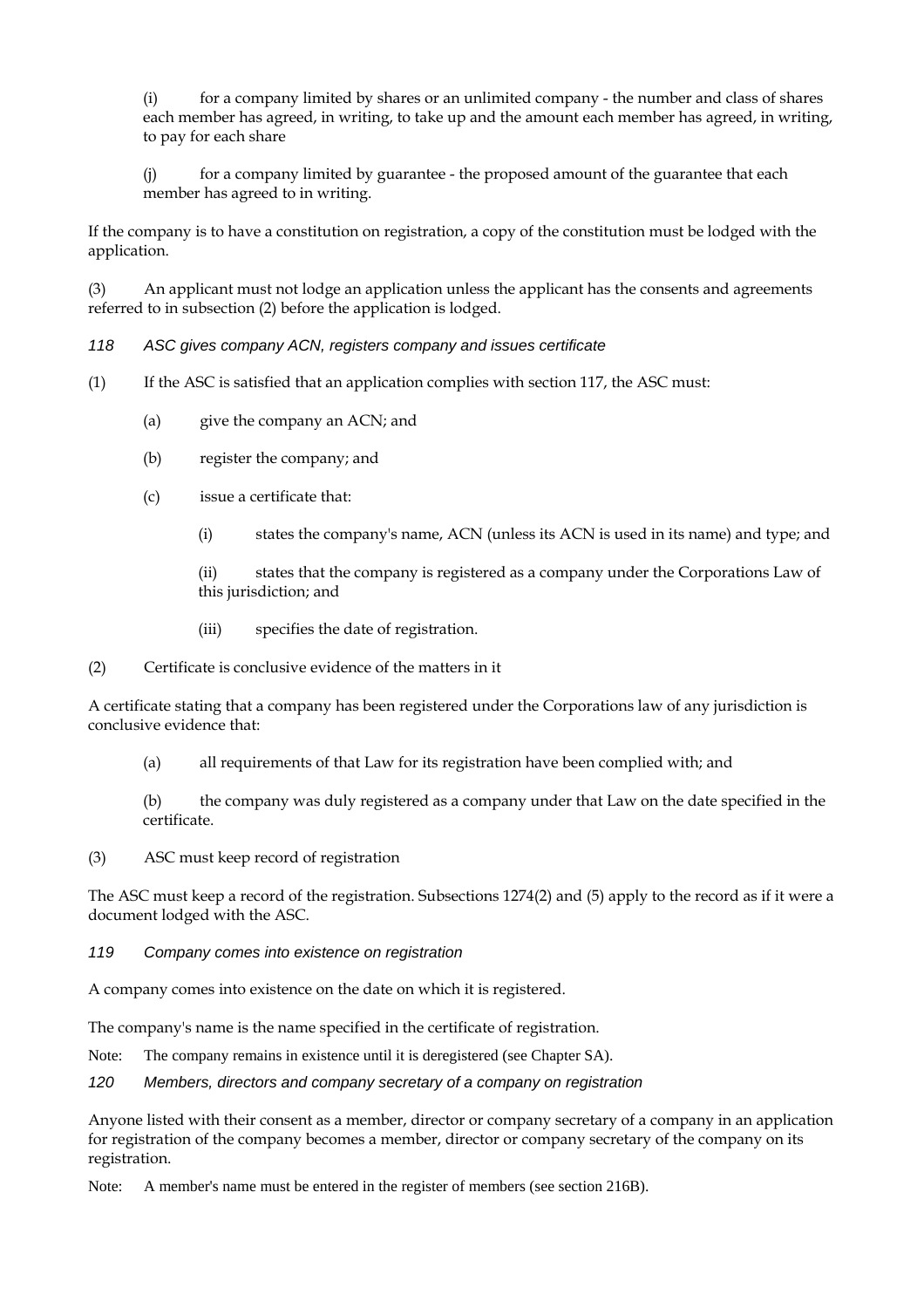#### *121 Registered office*

The address listed for the company's registered office in the application for registration becomes the address of the company's registered office on registration.

#### *122 Paying expenses incurred in promoting and setting up company*

The expenses incurred in promoting and setting up a company may be paid out of the company's assets.

#### *123 Company may have common seal*

(1) A company may have a common seal. If a company does have a common seal, the company must set out on it:

- (a) the company's name only (if the company's ACN is used in its name); or
- (b) the company's name, ACN and the expression "Australian Company Number".

Note: For acceptable abbreviations see section 148.

(2) A person must not use, or authorise the use of, a seal that purports to be the company's common seal if the seal does not comply with the requirements set out in subsection (1).

*For consequential and transitional amendments for Chapter 2A see Schedule l*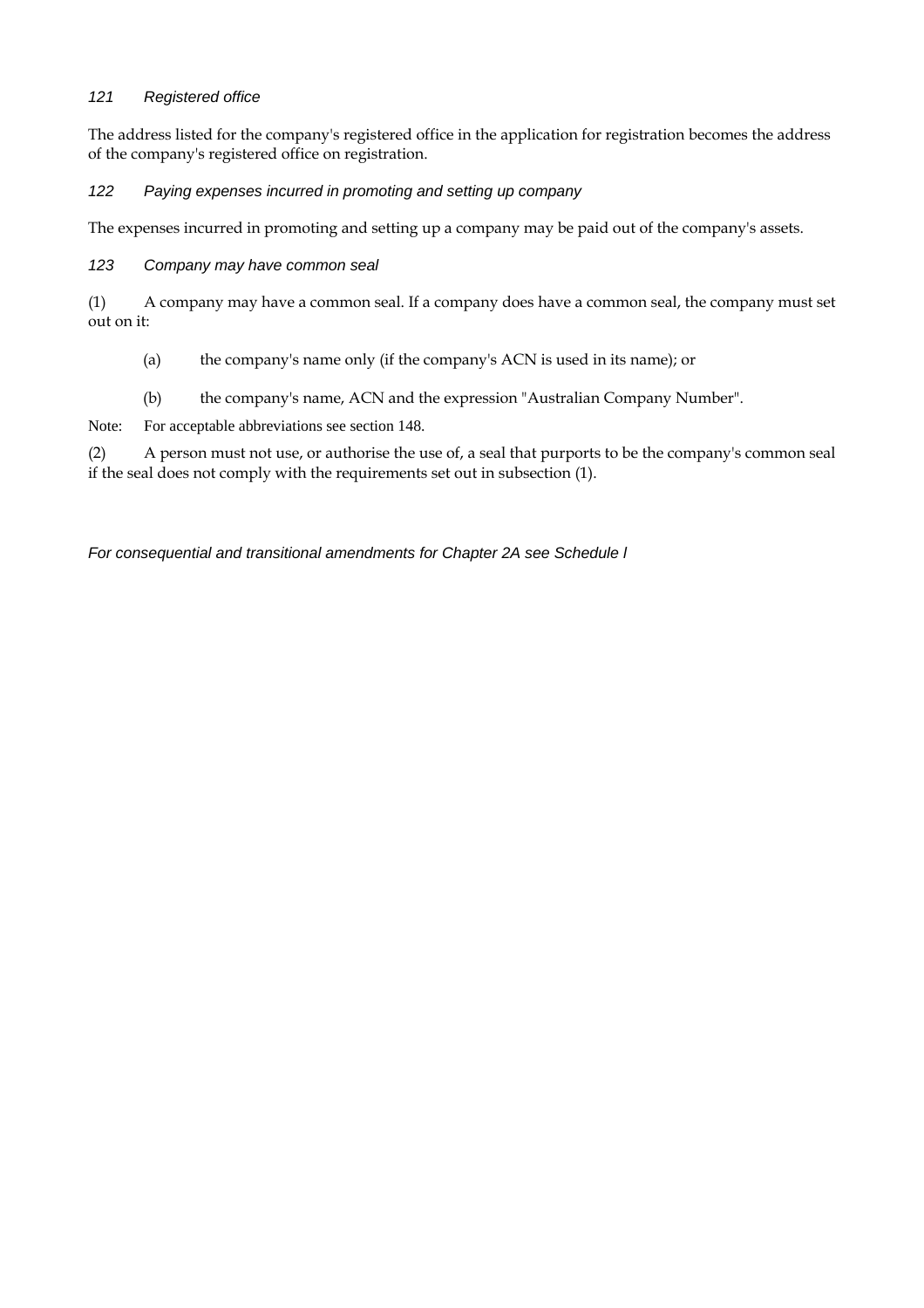# **CHAPTER 2B**

# **BASIC FEATURES OF A COMPANY**

**Part 2B.1** 

| Company powers and how<br>they are exercised                         | 124 | Legal capacity and powers of a company                                                      |  |
|----------------------------------------------------------------------|-----|---------------------------------------------------------------------------------------------|--|
|                                                                      | 125 | Constitution may limit powers and set out objects                                           |  |
|                                                                      | 126 | Exercise of a company's power to make contracts                                             |  |
|                                                                      | 127 | Exercise of a company's power to execute deeds                                              |  |
| <b>Part 2B.2</b>                                                     |     |                                                                                             |  |
| <b>Contracts before</b><br>registration                              | 128 | Contracts before registration                                                               |  |
|                                                                      | 129 | Person may be released from liability but is not entitled to indemnity                      |  |
|                                                                      | 130 | This Part replaces other rights and liabilities                                             |  |
| <b>Part 2B.3</b>                                                     |     |                                                                                             |  |
| <b>Assumptions people dealing 131</b><br>with companies are entitled |     | Assumptions                                                                                 |  |
| to make                                                              | 132 | Person who knows or ought to know is not entitled to make assumptions                       |  |
|                                                                      | 133 | Information available to the public from the ASC does not constitute<br>constructive notice |  |
| Part 2B.4                                                            |     |                                                                                             |  |
| Replaceable rules and<br>constitution                                | 134 | Internal management of companies                                                            |  |
|                                                                      | 135 | Replaceable rules                                                                           |  |
|                                                                      | 136 | Constitution of a company                                                                   |  |
|                                                                      | 137 | Date of effect of adoption, modification or repeal, of constitution                         |  |
|                                                                      | 138 | Effect of constitution and replaceable rules                                                |  |
|                                                                      | 139 | Copies of constitution                                                                      |  |
| <b>Part 2B.3</b>                                                     |     |                                                                                             |  |
| Registered office and places 140                                     |     | Registered office                                                                           |  |
| of business                                                          | 141 | Serving documents on a company                                                              |  |
|                                                                      | 142 | ASC may change address of registered office to a director's address                         |  |
|                                                                      | 143 | Change of address of principal place of business                                            |  |
|                                                                      | 144 | Company's name must be displayed at registered office etc.                                  |  |
|                                                                      | 145 | Opening hours of registered office of public company                                        |  |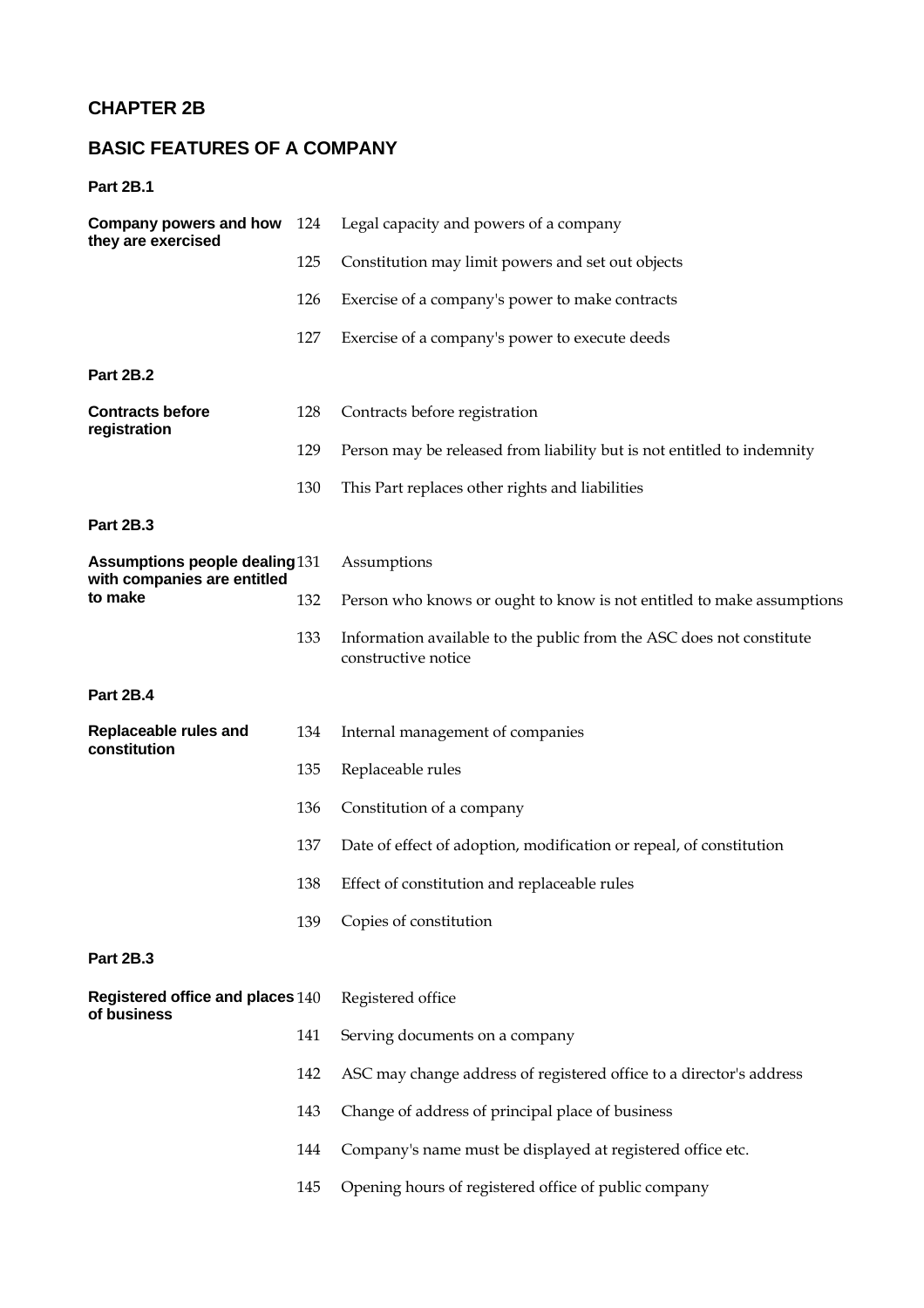#### **Part 2B.6**

| <b>Names</b>                 | 146 | A company's name                                                                               |
|------------------------------|-----|------------------------------------------------------------------------------------------------|
|                              | 147 | When a name is available                                                                       |
|                              | 148 | Acceptable abbreviations                                                                       |
|                              | 149 | Exemption from using "Limited" in name                                                         |
|                              | 150 | Exemption from using "Limited" in name - pre-existing licences                                 |
|                              | 151 | Reserving a name                                                                               |
|                              | 152 | Using a name and ACN on documents                                                              |
|                              | 153 | Exception to requirement to have ACN on receipts                                               |
|                              | 154 | Exception to requirement to have ACN on transport documents                                    |
|                              | 155 | Only certain companies can use certain words in their names                                    |
|                              | 156 | Company changing its name                                                                      |
|                              | 157 | ASC's power to direct company to change its name                                               |
|                              | 158 | ASC's power to include "Limited" in company's name                                             |
|                              | 159 | ASC must issue new certificate if company's name changes                                       |
|                              | 160 | Effect of name change                                                                          |
| <b>Part 2B.7</b>             |     |                                                                                                |
| <b>Changing company type</b> | 161 | Changing company type                                                                          |
|                              | 162 | Application and accompanying .documents                                                        |
|                              | 163 | ASC changes type of company                                                                    |
|                              | 164 | ASC may direct a proprietary company to change to a public company in<br>certain circumstances |

165 Effect of change of type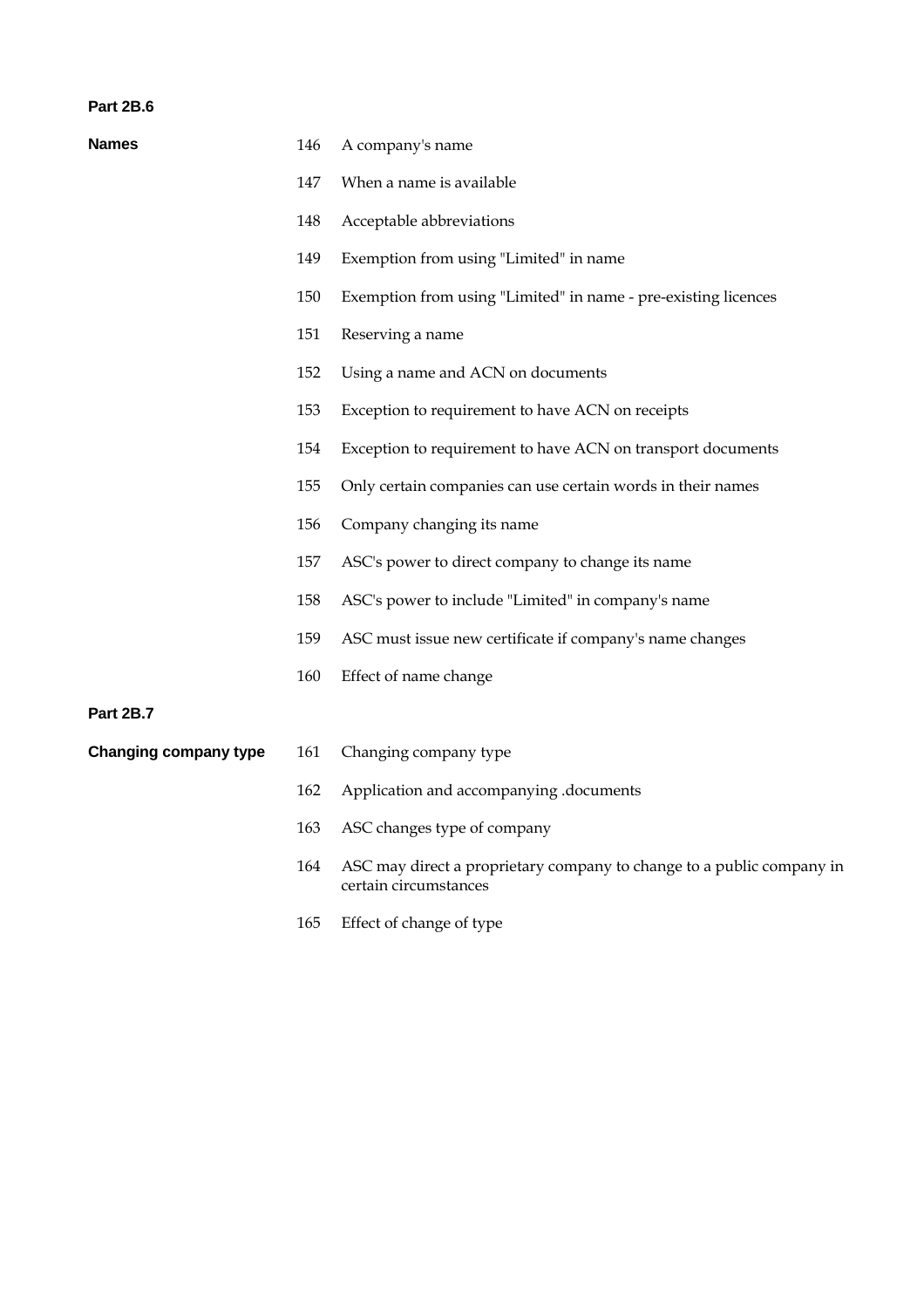## **CHAPTER 2B - BASIC FEATURES OF A COMPANY**

#### **Part 2B.1 - Company powers and how they are exercised**

#### *124 Legal capacity and powers of a company*

(1) A company has the legal capacity and powers of an individual both in and outside this jurisdiction. A company also has all the powers of a body corporate, including the power to:

- (a) issue shares in the company
- (b) cancel shares in the company
- (c) issue debentures
- (d) distribute any of the company's property among the members, in kind or otherwise
- (e) give security by charging uncalled capital
- (f) grant a floating charge over the company's property

(g) arrange for the company to be registered or recognised as a body corporate in any place outside this jurisdiction

(h) do anything that it is authorised to do by any other law (including a law of a foreign country).

(2) A company's legal capacity to do something is not affected by the fact that the company's interests are not, or would not be, served by doing it.

#### *125 Constitution may limit powers and set out objects*

(1) If a company has a constitution, it may contain an express restriction on, or a prohibition of, the company's exercise of its powers. The exercise of a power by the company is not invalid merely because it is contrary to an express restriction or prohibition in the company's constitution.

(2) If a company has a constitution, it may set out the company's objects. An act of the company is not invalid merely because it is contrary to an object in the company's constitution.

*126 Exercise of a company's power to make contracts* 

(1) A company's power to make, vary, ratify or discharge a contract may be exercised by an individual acting with the company's express or implied authority and on behalf of the company. A company may make, vary, ratify or discharge a contract without using a seal.

(2) This section does not affect the operation of a law that requires a particular procedure to be complied with in relation to the contract.

#### *127 Exercise of a company's power to execute deeds*

A company may execute a document as a deed if the document is expressed to be executed as a deed and signed by:

- (a) 2 directors of the company; or
- (b) a director and a company secretary of the company; or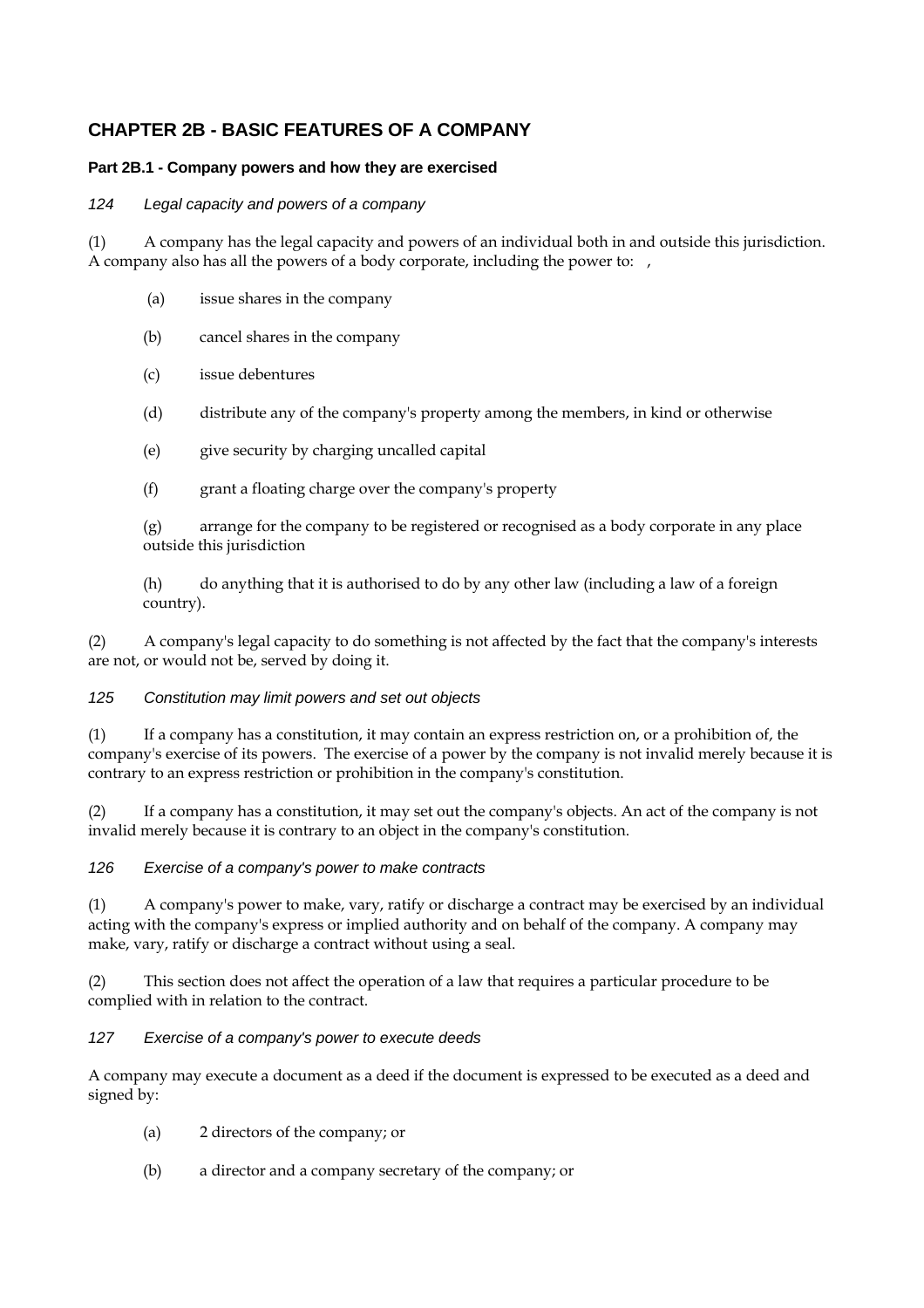$(c)$  for a proprietary company with only 1 director - that director in the presence of a witness who also signs their name and adds their own address.

#### **Part 2B.2 - Contracts before registration**

#### *128 Contracts before registration*

(1) If a person enters into, or purports to enter into, a contract on behalf of, or for the benefit of, a proposed company, the company becomes bound by the contract and entitled to its benefit if the company, or a company that is reasonably identifiable with it, is registered and ratifies the contract:

- (a) within a reasonable period after the contract is entered into; or
- (b) within any period agreed to by the parties to the contract.

(2) The person is released from any liability under the pre-registration contract if the company enters into another contract in substitution for it:

- (a) within a reasonable period after the pre-registration contract is entered into; or
- (b) within any period agreed to by the parties to the pre-registration contract.

(3) The person is liable to pay damages to each other party to the pre-registration contract if a company is not registered, or a company is registered but does not ratify the contract or enter into a substitute for it:

- (a) within a reasonable period after the contract is entered into; or
- (b) within the period agreed to by the parties to the contract.

The maximum amount the person is liable to pay to a party is the amount the company would be liable to pay to the party if the company had been registered and had ratified the contract and then completely failed to perform it.

(4) If proceedings are brought to recover damages under subsection (3) because the company is registered but does not ratify the pre-registration contract or enter into a substitute for it, the court may do anything that it thinks just in the circumstances, including ordering the company:

(a) to pay all or part of the damages that the person is liable to pay

(b) to transfer property that the company received because of the contract to a parry to the contract

(c) to pay an amount to a party to the contract.

(5) If the company ratifies the pre-registration contract but fails to perform all or part of it, the court may order the person to pay all or part of the damages that the company is ordered to pay.

#### *129 Person may be released from liability but is not entitled to indemnity*

(1) Any of the other parties to the pre-registration contract may release the person who entered into, or purported to enter into, the contract from any liability in relation to that contract. The release must be in writing. The party giving the release is not entitled to recover damages under section 128 from the person.

(2) Despite any rule of law or equity, the person does not have any right of indemnity against the company in respect of the person's liability under this Part. This is so even if the person was acting, or purporting to act, as trustee for the company.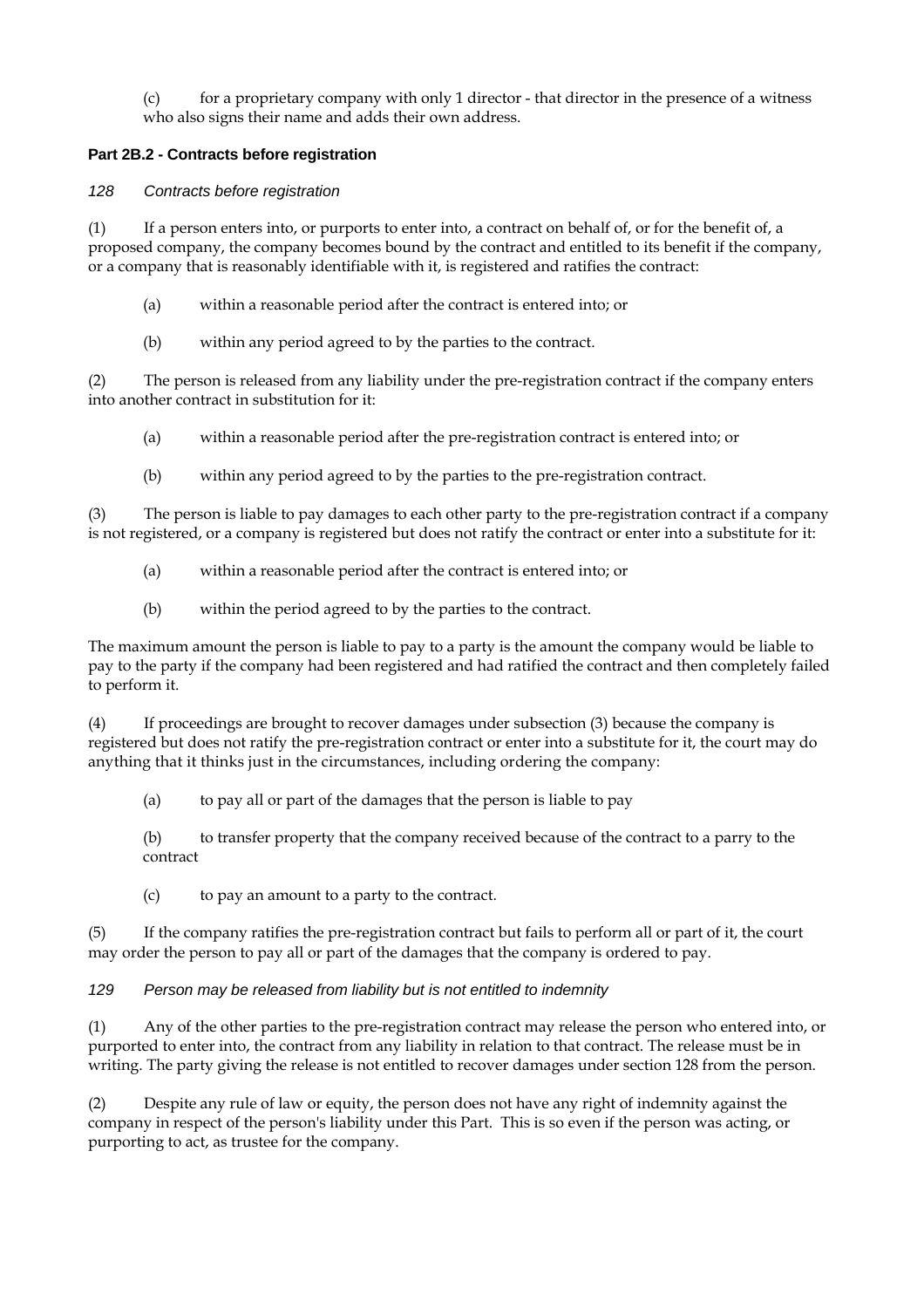#### *130 This Part replaces other rights and liabilities*

This Part replaces any rights or liabilities anyone would otherwise have in relation to the pre-registration contract.

#### **Part 2B.3 - Assumptions people dealing with companies are entitled to make**

- *131 Assumptions*
- (1) A person is entitled to make the assumptions in subsections (3) to (9) in relation to:
	- (a) dealings with a company; and

(b) dealings with a person who has, or purports to have, directly or indirectly acquired title to property from a company.

The assumptions may be made even if an officer or agent of the company has acted or is acting fraudulently, or has forged a document, in connection with the dealings.

(2) If a person is entitled to assume a matter, the company or anyone referred to in paragraph  $(1)(b)$  is not entitled to assert in proceedings in relation to the dealings that the matter is incorrect.

(3) Constitution and replaceable rules complied with

A person may assume that the company's constitution (if any) and any replaceable rules that apply to the company have been complied with.

(4) Director or company secretary

A person may assume that anyone who appears, from information provided by the company that is available to the public from the ASC, to be a director or a company secretary of the company:

(5) Officer or agent

A person may assume that anyone who is held out by the company to be an officer or agent of the company:

(a) has been duly appointed; and

(b) has authority to exercise the powers and perform the duties customarily exercised or performed by a director or secretary of a similar company.

(6) Officer or agent with authority to warrant that document is genuine or true copy -

A person may assume that anyone who is, or may be assumed to be, an officer or agent of the company who has authority to issue a document or a certified copy of a document on its behalf also has authority to warrant that the document is genuine or is a true copy.

(7) *Document duly executed* A person may assume:

(a) that a document has been duly executed by the company if it is signed by 2 people, 1 of whom is, or may be assumed to be, a director of the company, and the other a director or a company secretary of the company; or

(b) that a document has been duly executed by a proprietary company with only 1 director if it is signed by 1 person who is, or may be assumed to be, the sole director of the company and that person's signature is witnessed.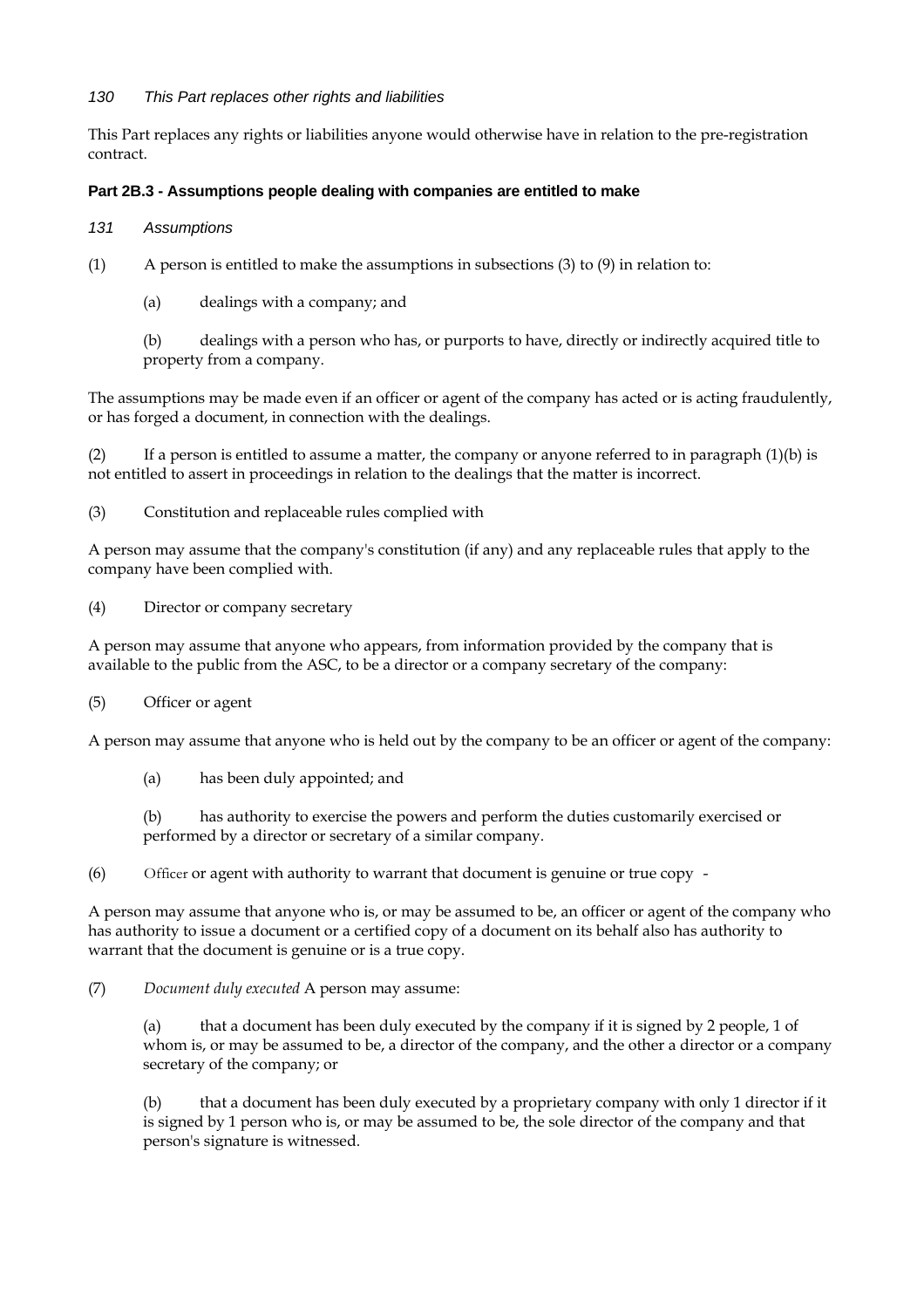For the purposes of paragraph (b), a person may assume that the person who signs the document and states next to the signature that they are the sole director of the proprietary company is the sole director of that company.

(8) Document duly sealed

A person may assume that a document has been duly sealed by the company if it bears what appears to be an impression of the company's common seal and either:

(a) the sealing of the document appears to be witnessed by 2 people, 1 of whom is, or may be assumed to be, a director of the company, and the other a director or a company secretary of the company; or

(b) the sealing of the document appears to be witnessed by 1 person who is, or may be assumed to be, the sole director and sole company secretary of the company.

For the purposes of paragraph (b), a person may assume that anyone who witnesses the sealing of the document and states next to the signature that they are the sole director and sole company secretary of the company occupies both offices.

(9) Proper performance of duties

A person may assume that the officers and agents of the company properly perform their duties to the company.

*132 Person who knows or ought to know is not entitled to make assumptions* 

A person is not entitled to make assumptions in relation to dealings referred to in subsection 131(1) if:

- (a) they actually know that the assumption is incorrect; or
- (b) they ought to know that the assumption is incorrect because of their connection or relationship with the company.

*133 Information available to the public from the ASC does not constitute constructive notice* 

(1) A person is not taken to have information about a company merely because the information is available to the public from the ASC.

(2) Subsection (1) does not apply in relation to a document that has been lodged under Division 2 of Chapter 2K or a corresponding previous law to the extent that the document relates to a charge that is registrable under that Division or law.

#### **Part 2B.4 - Replaceable rules and constitution**

#### *134 Internal management of companies*

A company may choose to govern its internal management by a constitution, replaceable rules, or a combination of both. There are also rules about internal management in the common law and in provisions of this Law that are not replaceable rules.

#### *135 Replaceable rules*

- (1) A section or subsection (except this section and section 138) whose heading contains the words:
	- (a) replaceable ruleapplies as a replaceable rule to:
		- (i) each company that is registered after the commencement of this Part; and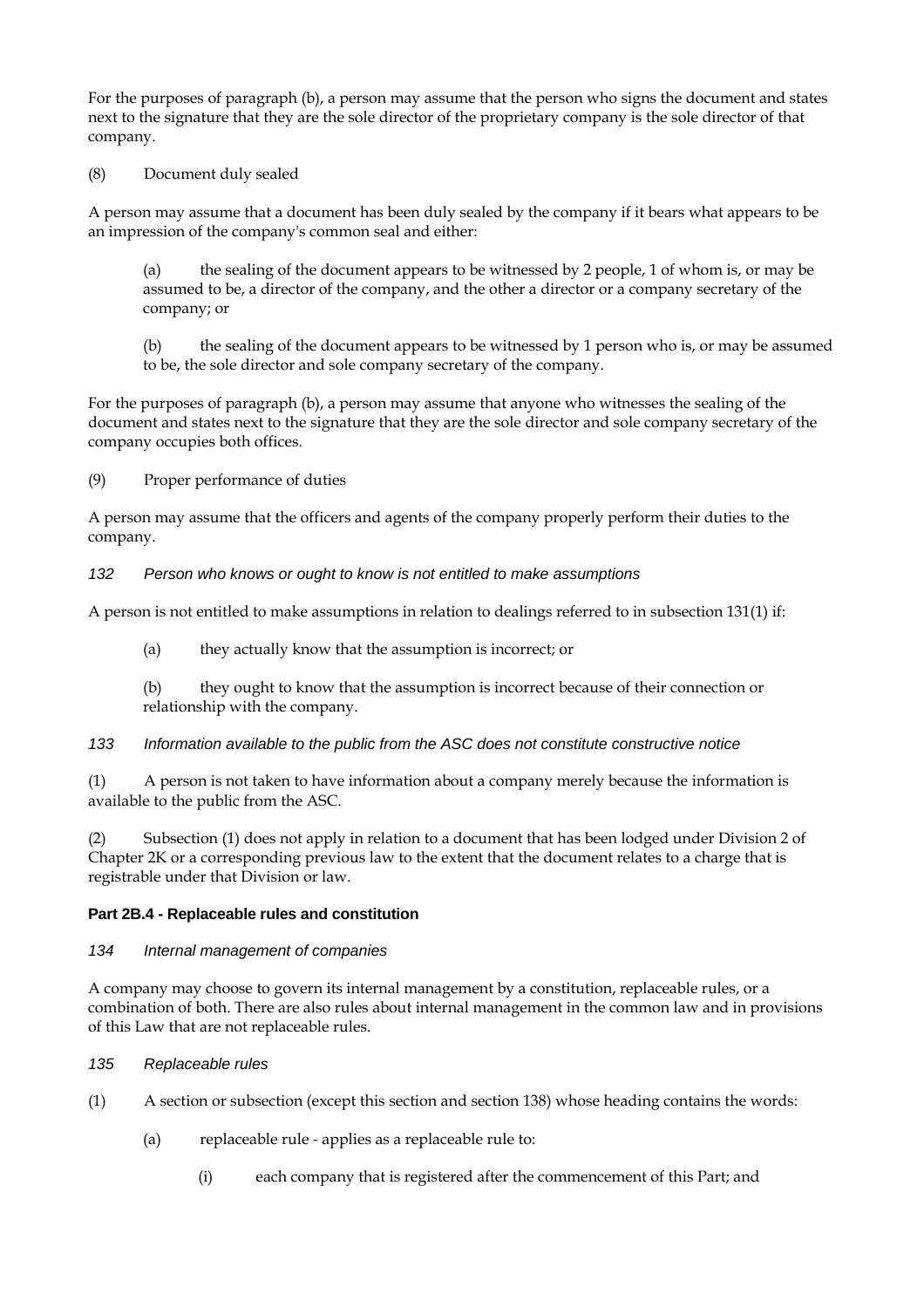(ii) any company registered before that commencement that repeals its constitution after that commencement; and

(b) replaceable rule for proprietary companies and mandatory rule for public companies applies:

(i) as a replaceable rule to any proprietary company that is registered after the commencement of this Part; and

(ii) as a replaceable rule to any company that is registered after that commencement and that changes to a proprietary company (but only while it is a proprietary company); and

(iii) as a replaceable rule to any proprietary company registered before that commencement that repeals its constitution after that commencement; and

(iv) as an ordinary provision of this Law to any public company whenever registered.

The section or subsection does not apply as a replaceable rule to a proprietary company while the same person is both its sole director and sole shareholder.

Note i: See section 224B for a provision that specifically applies to a proprietary company while the same person is both its sole director and sole shareholder.

Note 2: A company may include in its constitution (by reference or otherwise) a replaceable rule that does not otherwise apply to it.

(2) Company's constitution can displace or modify replaceable rules

A provision of a section or subsection that applies to a company as a replaceable rule can be displaced or modified by the company's constitution.

(3) Effect of replaceable rules

The replaceable rules as they apply to a company have effect as a contract (see section *138).* A failure to comply with them is not a contravention of this Law (so the provisions about criminal liability, civil liability and injunctions do not apply).

Note: However a failure to comply with a replaceable rule may be evidence of a contravention of a provision of this Law (for example, section 232 (duty and liability of officer of corporation)).

*136 Constitution of a company* 

(1) A company has a constitution if:

(a) a copy of a constitution for the company is lodged with the application for registration of the company; or

(b) the company adopts a constitution by special resolution after the company's registration.,

Note: Immediately after the commencement of this Part, the memorandum and articles of a company registered under this Law before that commencement have effect as if they together constituted a constitution adopted by the company under paragraph (1)(b):

(2) The company may modify or repeal its constitution, or a provision of its constitution, by special resolution.

The company's constitution may provide that the special resolution does not have any effect unless a further requirement specified in the constitution relating to that modification or repeal has been complied with.

(4) Unless the constitution provides otherwise, the company may only modify or repeal a further requirement it adopts under subsection (3) if the further requirement is itself complied with.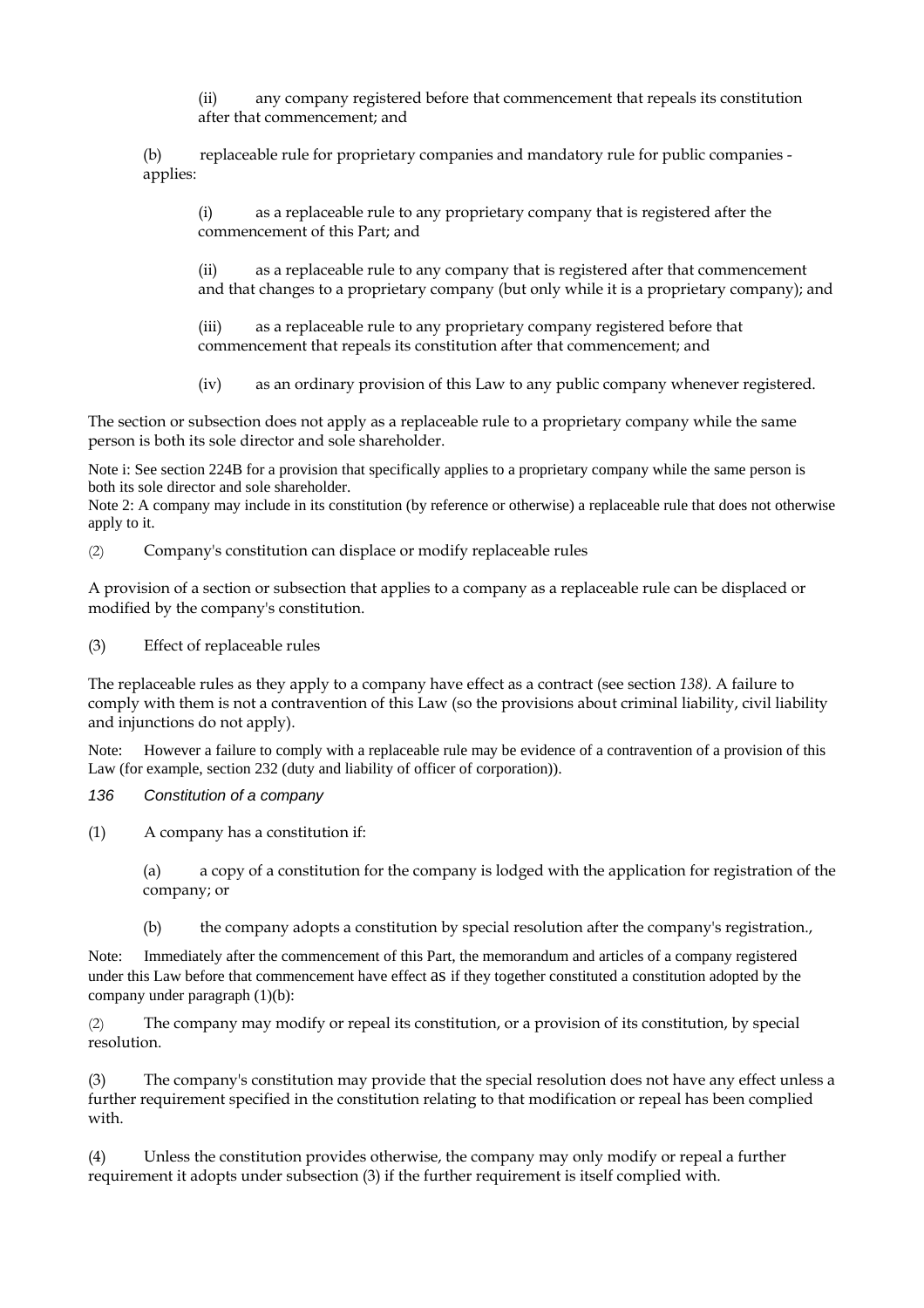(5) The company must lodge a copy of a special resolution with the ASC within 14 days after it is passed.

#### *137 Date of effect of adoption, modification or repeal, of constitution*

(1) A special resolution adopting, modifying or repealing a company's constitution takes effect:

- (a) if no later date is specified in the resolution on the date on which resolution is passed; or
- (b) on a later date specified in the resolution.

(2) Subsection (1) does not apply to the date of effect of a special resolution passed in connection with a change of name, change of type or a variation or cancellation of class rights.

*138 Effect of constitution and replaceable rules* 

 (1) A company's constitution (if any) and any replaceable rules that apply to the company may be enforced as a contract:

- (a) between the company and each member; and
- (b) between the company and each director and company secretary; and
- (c) between a member and each other member;

under which each person agrees to observe and perform the constitution and rules so far as they apply to that person.

(2) Unless a member of a company agrees in writing to be bound, they are not bound by a modification of the constitution made after the date on which they became a member so far as the modification:

(a) requires the member to take up additional shares; or

(b) increases the member's liability to contribute to the share capital of, or otherwise to pay money to, the company; or

(c) imposes or increases restrictions on the right to transfer the shares already held by the member, unless the modification is made in connection with the company's change from a public company to a proprietary company.

#### *139 Copies of constitution*

(1) A company that adopts a constitution after it is registered must lodge a copy of it with the ASC within 14 days after the special resolution adopting the constitution is passed.

(2) Company must lodge modification of constitution

A company must lodge with the ASC a copy of any modification of its constitution within 14 days after the special resolution making the modification is passed.

(3) ASC may require company to lodge consolidated constitution

A company must lodge with the ASC a consolidated copy of its constitution if the ASC directs it to do so.

(4) Company must send copy of constitution to member

A company must send a copy of its constitution to a member of the company within 7 days if the member:

(a) asks the company, in writing, for the copy; and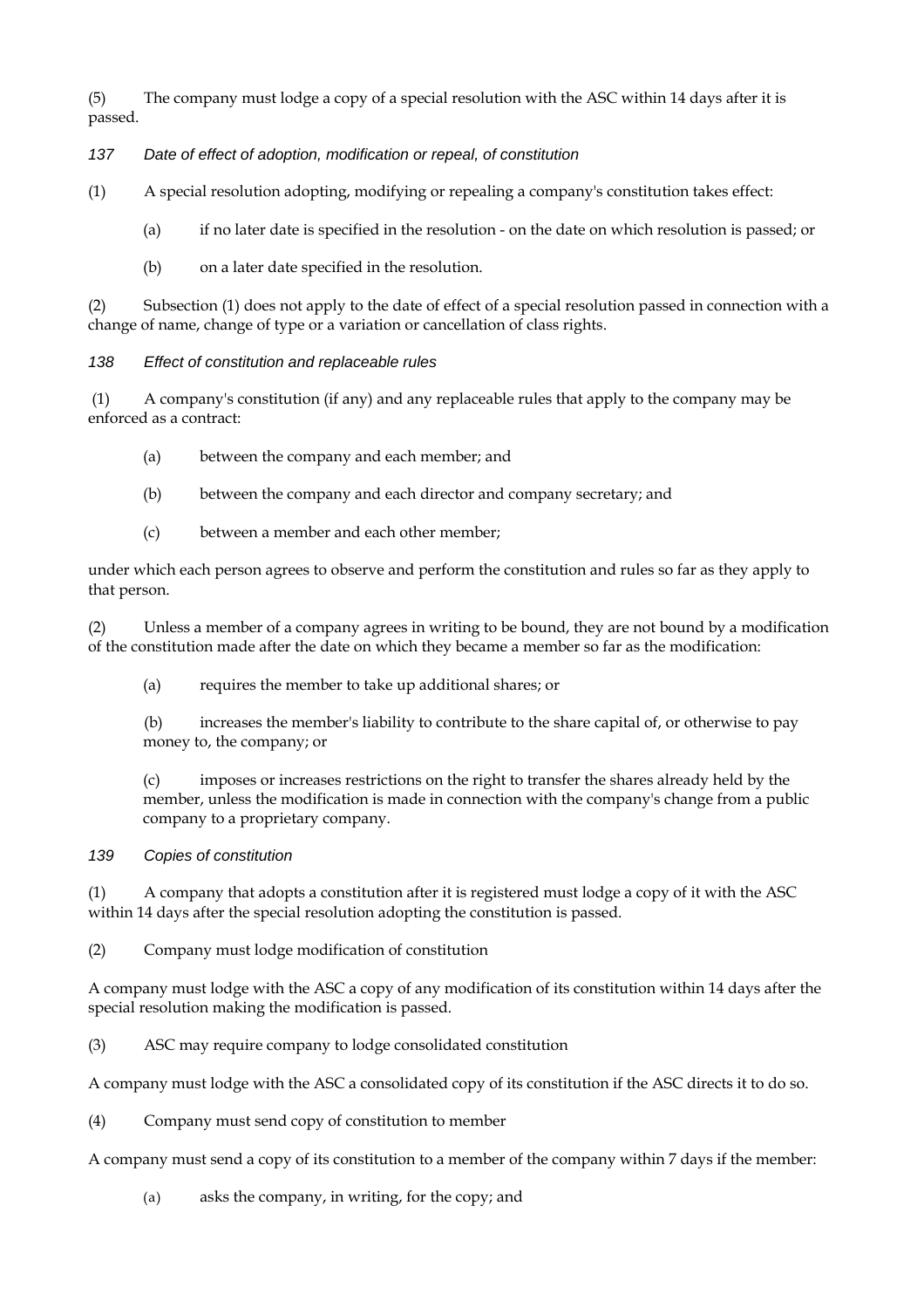(b) pays any fee (up to the prescribed amount) required by the company.

#### **Part 2B.5 - Registered office and places of business**

#### *140 Registered office*

(1) A company must have a registered office in Australia. All communications and notices to the company may be addressed to its registered office.

Note: The application for registration of a company contains the address of its registered office (see section 117).

(2) A company must lodge notice of a change of address of its registered office with the ASC within 14 days after the date on which the change occurs. The notice must be in the prescribed form.

(3) A notice of change of address takes effect from the later of:

- (a) the 7th day after the notice was lodged; or
- (b) a later day specified in the notice as the date from which the change is to take effect.

#### *141 Serving documents on a company*

(1) A document may be served on a company:

(a) by leaving it at, or by posting it to, the company's registered office; or

(b) by delivering a copy of the document personally to a director of the company who resides in Australia or in an external Territory; or

(c) if a liquidator of the company has been appointed - by leaving it at, or by posting it to, the address of the liquidator's office in the most recent notice of that address lodged with the ASC; or

(d) if an administrator of the company has been appointed - by leaving it at, or posting it to, the address of the administrator in the most recent notice of that address lodged with the ASC.

(2) This section does not affect the operation of an Australian law authorising, or a court's power to authorise, a document to be served on a company in a different way.

*142 ASC may change address of registered office to a director's address* 

(1) A company that does not occupy the premises at the address of its registered office must be able to show to the ASC the occupier's written consent to the company's use of those premises as its registered office.

(2) If the ASC becomes aware that the occupier of those premises:

(a) has not consented to the use of the premises as the address of the company's registered office; or

(b) has withdrawn that consent;

the ASC may give written notice to a director of the company who resides in Australia that the ASC intends to change the address of the company's registered office to the director's residential address.

(3) If the ASC is not notified of the address of the company's proposed new registered office under subsection 140(2) within 14 days after the notice is sent, the ASC may change the address of the company's registered office to the director's residential address.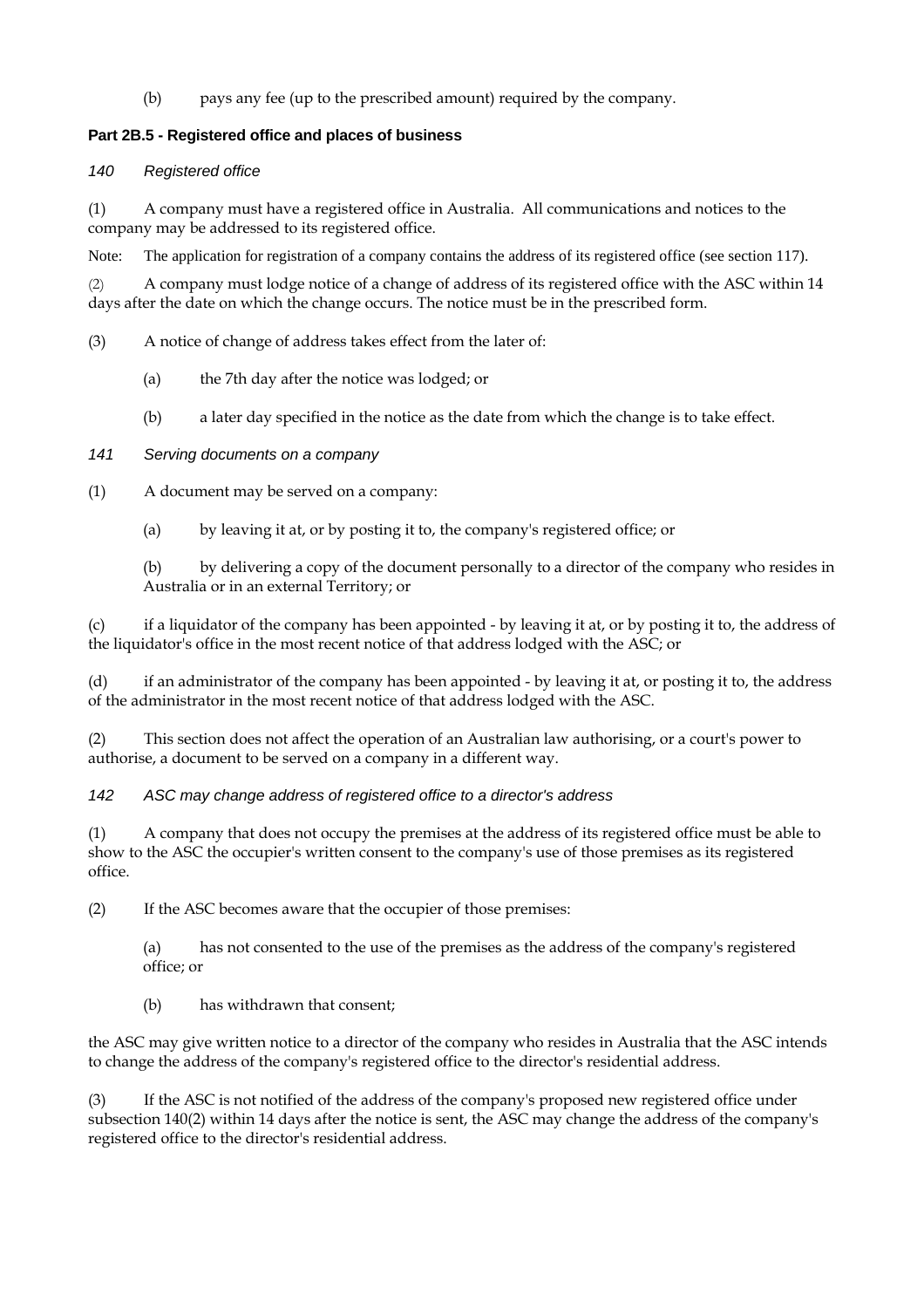#### *143 Change of address of principal place of business*

A company must lodge with the ASC notice of a change of address of its principal place of business within 14 days after the date on which the change occurs. The notice must be in the prescribed form.

*144 Company's name must be displayed at registered office etc.* 

(1) A public company must display its name and the words "Registered Office" prominently at its registered office.

(2) Every company must display its name prominently at every office and place at which the company carries on business and that is open to the public.

#### *145 Opening hours of registered office of public company*

- (1) The registered office of a public company must be open to the public:
	- (a) each business day from at least l0am to 12 noon and from at least 2pm to 4pm; or
	- (b) at least 3 hours chosen by the company between 9am and 5pm each business day.
- (2) If the company chooses its own opening hours, the hours must be specified:

(a) if the company is to have its own opening hours from its registration - in the application for registration of the company under section 117; or

(b) if the company changes its opening hours at any time after its registration - in the most recent notice of change of opening hours lodged with the ASC under subsection (3).

(3) The company must lodge notice of a change in the opening hours of its registered office with the ASC within 14 days after the day on which a change occurs. The notice must be in the prescribed form.

#### *Part 2B.6 - Names*

#### Division 1 - Selecting and using a name

#### *146 A company's name*

- (1) A company's name on registration is:
	- (a) an available name chosen by the company or its ACN; and
	- (b) any other word required by subsection (2) or (3) to be part of that company's name.
- (2) Limited companies

Subject to sections 149 and 150, a limited public company must have the word "Limited" at the end of its name. A limited proprietary company must have the words "Proprietary Limited" at the end of its name.

(3) Unlimited proprietary companies

An unlimited proprietary company must have the word "Proprietary" at the end of its name.

#### *147 When a name is available*

(1) A name is available to a company unless the name is:

(a) identical (under rules set out in the regulations) to a name that is reserved or registered under this Law for another body; or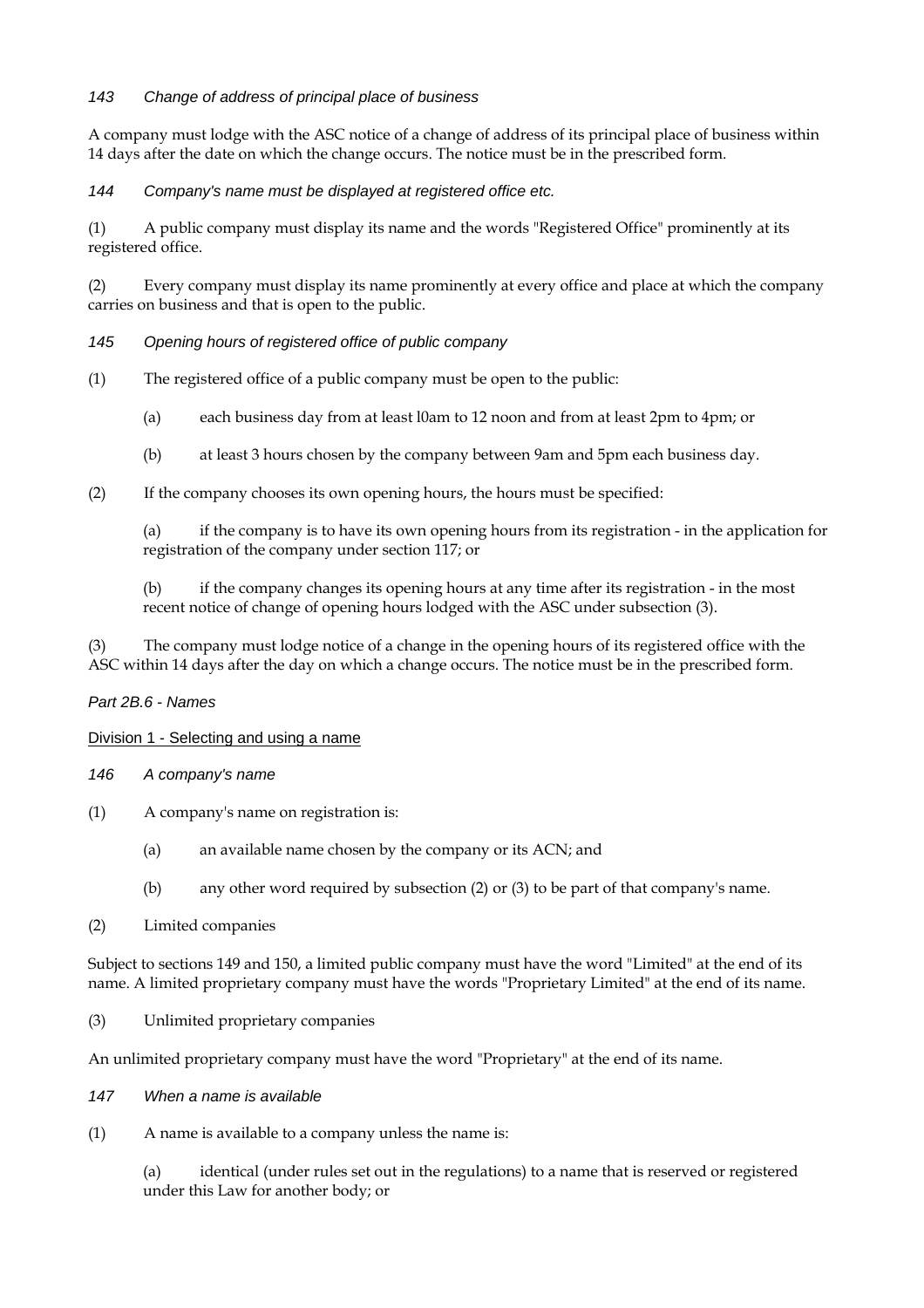(b) identical (under rules set out in the regulations) to a name that is included on the national business names register in respect of another individual or body who is not the person applying to have the name; or

(c) unacceptable for registration under the regulations.

#### (2) Minister may consent to a name being available to a company

The Minister may consent in writing to a name being available to a company, even if the name is:

- (a) identical to a name that is reserved or registered under this Law for another body; or
- (b) unacceptable for registration under the regulations.

The Minister's consent may be given subject to conditions.

#### *148 Acceptable abbreviations*

(1) The abbreviations set out in the table may be used:

(a) instead of words that this Law requires to be part of a company's name or to be included in a document or on a company's common seal; and

(b) instead of words that are part of a company's name; and

| (c)<br>with or without full stops. |              |
|------------------------------------|--------------|
| Word                               | Abbreviation |
| Company                            | Co or Coy    |
| Proprietary                        | Pty          |
| Limited                            | Ltd          |
| Australian                         | Aust         |
| Number                             | No           |
| and                                | &            |
|                                    |              |

(2) If a company's name includes any of these abbreviations, the word corresponding to the abbreviation may be used instead.

Australian Company Number 1988 and ACN

#### *149 Exemption from using "Limited" in name*

(1) The ASC may register a company limited by guarantee without "Limited" in its name, or alter the registration of a company of that type by omitting "Limited" from **its** name, if it has a constitution that:

(a) requires the company to pursue charitable purposes only and to apply its income in promoting those purposes; and

(b) prohibits the company making distributions to its members or paying fees to its directors; or

(c) requires the directors to approve all other payments the company makes to directors.

Note: Chapter 2E dealing with financial benefits to related parties also applies to payments to directors.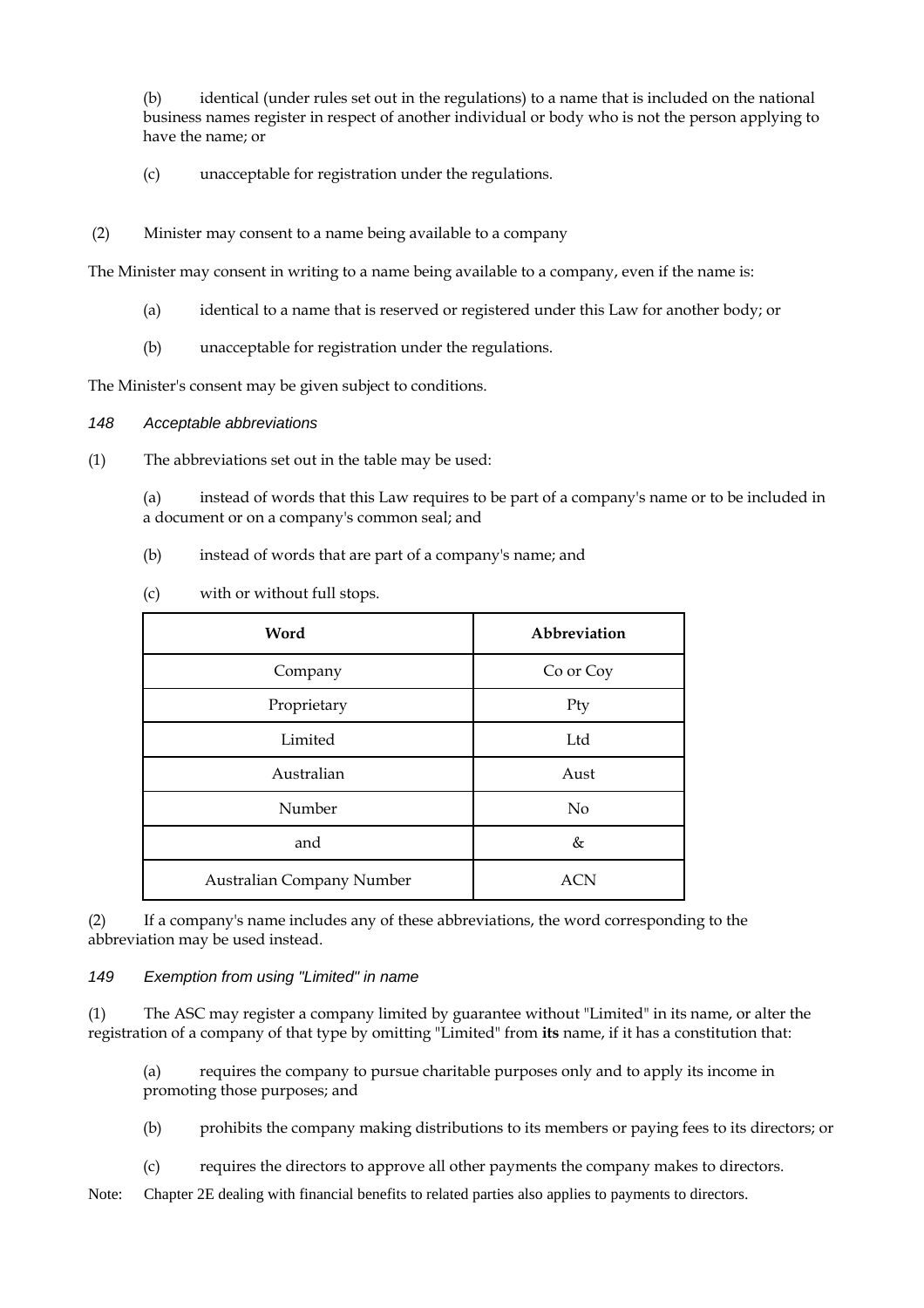(2) The company must notify the ASC as soon as practicable if any of those requirements or the prohibitions in its constitution are not complied with or if its constitution is modified to remove any of those requirements or either of the prohibitions.

#### *150 Exemption from using "Limited" in name - pre-existing licences*

(1) A licence in force immediately before the commencement of this section that allowed a company to omit "Limited" from its name continues in force subject to subsection (3).

- (2) The company must notify the ASC as soon as practicable if it:
	- (a) breaches a condition of the licence; or
	- (b) pursues objects or purposes that would have prevented it being granted the licence; or

(c) applies its profits or other income to promote objects or purposes that would have prevented it being granted the licence; or

- (d) pays a dividend to its members; or
- (e) modifies its constitution to allow it to do anything set out in paragraphs (b) to (d).

(3) The ASC may revoke the company's licence if the company does anything set out in paragraphs  $(2)(a)$  to  $(e)$ .

Note: For the ASC's power to include "Limited" in a company's name see section 158.

#### *151 Reserving a name*

(1) A person may lodge an application in the prescribed form with the ASC to reserve a name for a company. If the name is available, the ASC must reserve it.

Note: For available names, see section 147.

(2) The reservation lasts for 2 months from the date that the application was lodged. An applicant may lodge an application for an extension of the reservation during a period that the name is reserved, and the ASC may extend the reservation for 2 months.

(3) The ASC must cancel a reservation if the person who applied for it requests the ASC in writing to do so.

#### *152 Using a name and ACN on documents*

(1) A company must set out its name on all its public documents and eligible negotiable instruments.

(2) Subject to sections 153 and 154, the company must also set out the expression "Australian Company Number" followed by its ACN with its name, or with 1 of the references to its name, in the document or instrument. If the company's name appears on 2 or more pages of the document or instrument, this must be done on the first of those pages.

Note 1: If a company has a common seal, its name and ACN must be set out on the seal (see section 123).

Note 2: A public company must display its name at its registered office (see subsection 144(1)).

Note 3: See also subsection 144(2).

#### *153 Exception to requirement to have ACN on receipts*

A company does not have to set out the expression "Australian Company Number" followed by its ACN on a receipt (for example, a cash register receipt) that sets out information recorded in the machine that produced the receipt.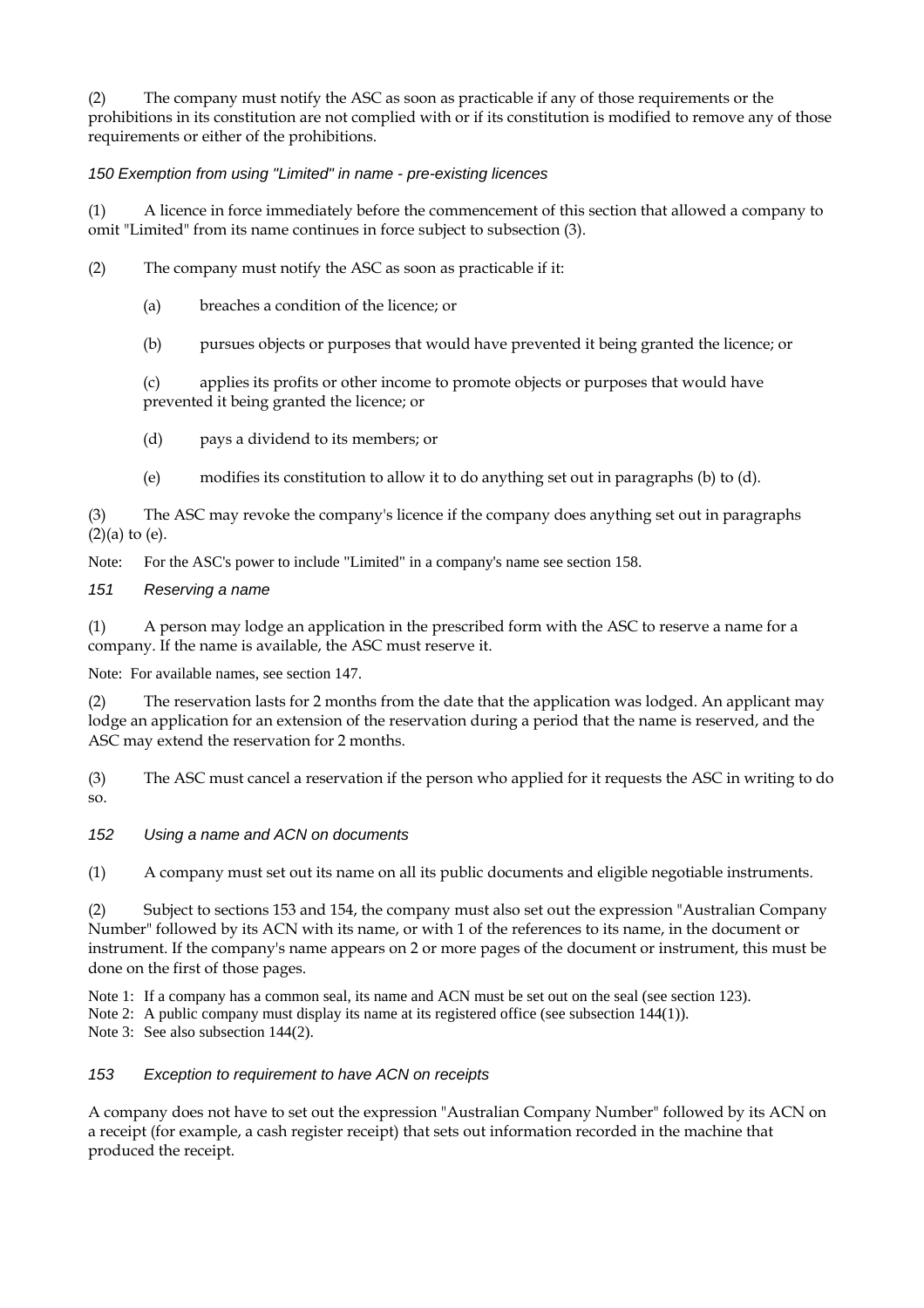#### *154 Exception to requirement to have ACN on transport documents*

(1) A company may lodge an application with the ASC in the prescribed form for an exemption from the requirement in section 152 to set out the expression "Australian Company Number" followed by its ACN on transport documents (for example tickets, waybills or bills of lading).

(2) The ASC may exempt the applicant, or a specified class of companies of which the applicant is a member, from that requirement if the ASC is satisfied that the exemption is necessary or desirable to promote or maintain consistency in international practices relating to the form, content or use of transport documents.

(3) An exemption must be in writing and may be expressed to be subject to conditions.

(4) A company that relies on the exemption must not contravene a condition to which the exemption is subject.

(5) The exemption, or a variation or revocation of the exemption, takes effect when a copy is published in the Gazette.

#### *155 Only certain companies can use certain words in their names*

A person must not carry on business under a name or title that:

- (a) has the words "Limited" or "No Liability" (or an abbreviation of those words) at the end; or
- (b) includes the word "Proprietary" (or an abbreviation of it);

unless allowed or required to do so under an Australian law.

#### Division 2 - Changing a company's name

#### *156 Company changing its name*

- $(1)$  If a company wants to change its name, it must:
	- (a) pass a special resolution adopting a new name; and
	- (b) lodge an application in the prescribed form with the ASC.

(2) The company must lodge a copy of the special resolution with the ASC within 14 days after it is passed.

(3) If the proposed name is available, the ASC must change the company's name by altering the details of the company's registration to reflect the change. The change of name takes effect when the alteration is made.

Note: For available names, see section 147.

- *157 ASC's power to direct company to change its name*
- (1) The ASC may direct a company in writing to change its name if:
	- (a) the name should not have been registered; or
	- (b) the company has breached a condition under subsection 147(3) on the use of the name.

(2) The company must pass a resolution to change its name and lodge a copy of the resolution with the ASC within 2 months after the ASC makes the direction.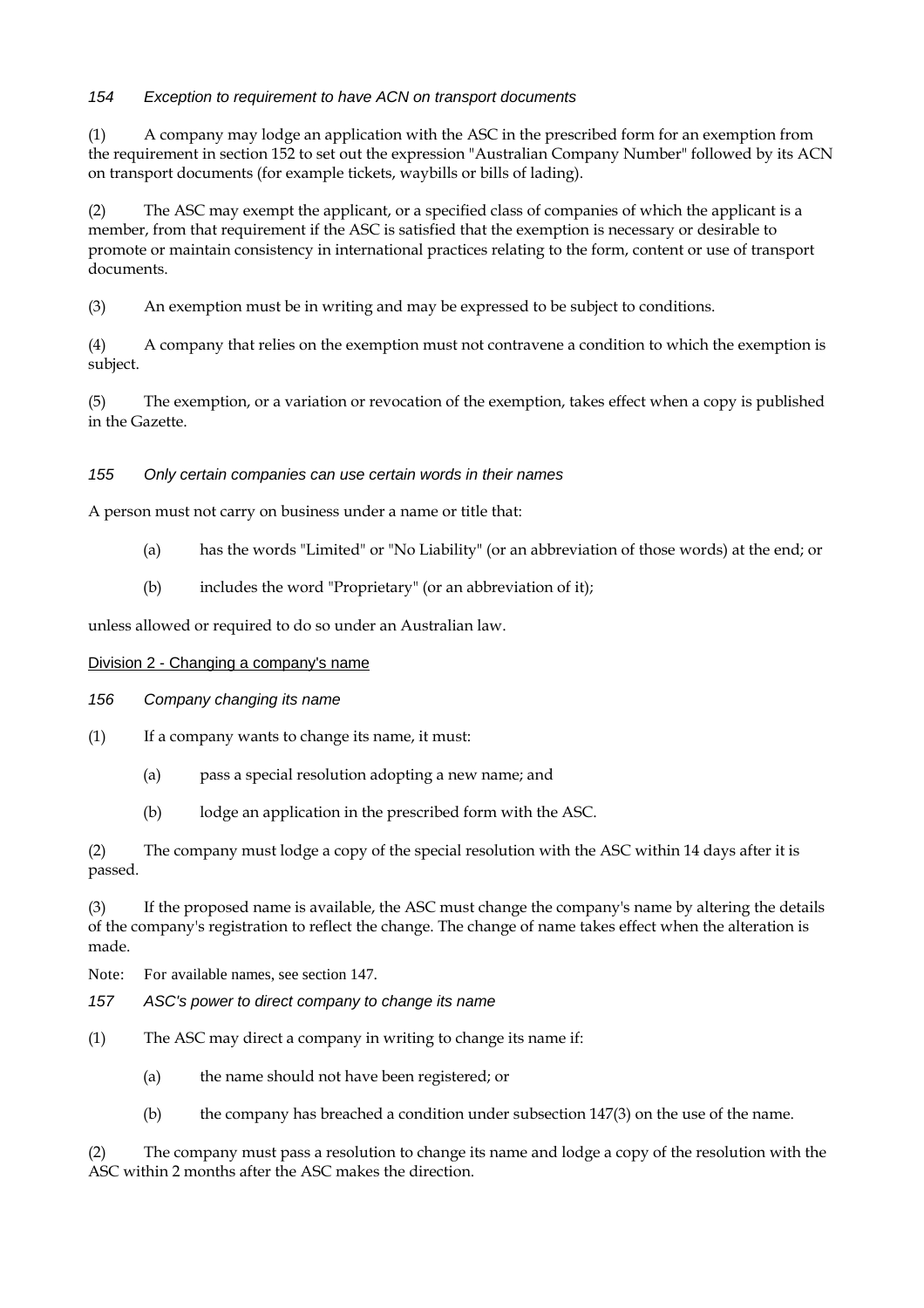(3) If the company does not comply with subsection (2), the ASC may alter the details of the company's registration by changing the company's name to its ACN and any other words that section 146 requires. The change of name takes effect when the alteration is made.

#### *158 ASC's power to include "Limited" in company's name*

(1) The ASC may change a company's name so that it includes the word "Limited" if:

(a) the company ceases to satisfy a requirement in paragraph  $149(1)(a)$  or (c) or a prohibition in paragraph 149(1)(b); or

- (b) the company modifies its constitution to remove any of the requirements or a prohibition; or
- (c) the ASC revokes a licence referred to in section 150 that applies to the company.

(2) The ASC must alter the details of the company's registration to reflect the change of name. The change of name takes effect when the alteration is made.

*159 ASC must issue new certificate if company's name changes* 

If the ASC has changed a company's name, it must give the company a certificate of registration in its new name.

*160 Effect of name change* 

A change of company name does not affect the rights or obligations of the company or anybody else.

#### **Part 2B.7 - Changing company type**

*161 Changing company type*

- (1) A company may change to a company of a different type as set out in the table by:
	- (a) passing a special resolution resolving to change its type; and
	- (b) lodging an application with the ASC in accordance with section 162.

| This type of company may change from                                                                | to this type of company               |  |
|-----------------------------------------------------------------------------------------------------|---------------------------------------|--|
|                                                                                                     | unlimited proprietary company         |  |
| proprietary company limited by shares                                                               | unlimited public company              |  |
|                                                                                                     | public company limited by shares      |  |
| unlimited public company                                                                            | proprietary company limited by shares |  |
| Only if, within the last 3 years, it was not a limited<br>company that became an unlimited company. | public company limited by shares      |  |
| unlimited proprietary company                                                                       | unlimited public company              |  |
|                                                                                                     | unlimited public company              |  |
| public company limited by shares                                                                    | unlimited proprietary company         |  |
|                                                                                                     | proprietary company limited by shares |  |
|                                                                                                     | public company limited by shares      |  |
|                                                                                                     | unlimited public company              |  |
| company limited by guarantee                                                                        | proprietary company limited by shares |  |
|                                                                                                     | unlimited proprietary company         |  |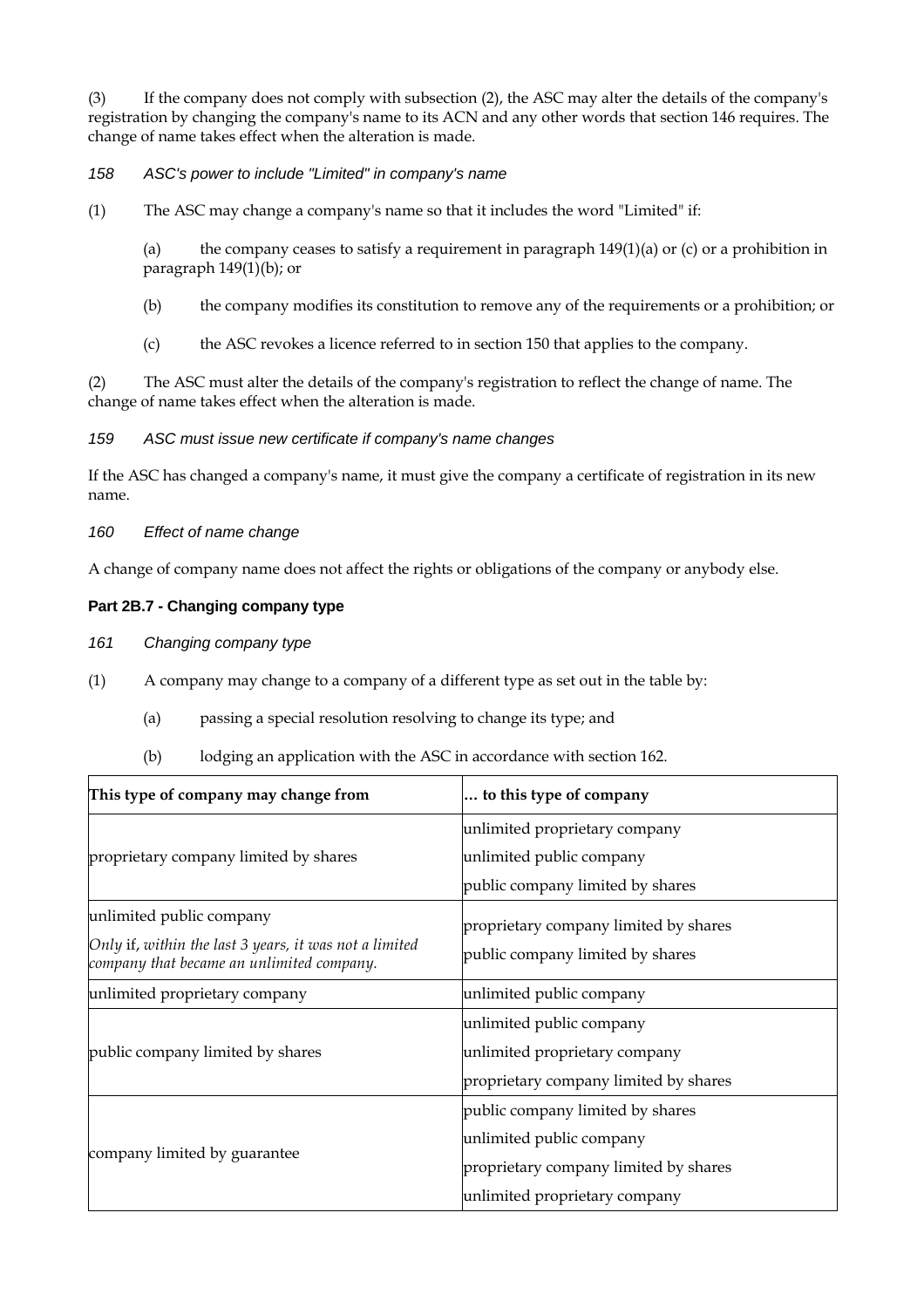| unlimited public company                               | public company limited by shares      |
|--------------------------------------------------------|---------------------------------------|
| Only if, within the last 3 years, it was not a limited | proprietary company limited by shares |
| company that became an unlimited company.              | unlimited proprietary company         |
| unlimited public company                               | unlimited proprietary company         |

Note: A public company seeking to change to a proprietary company must comply with the requirements for proprietary companies set out in section 113.

(2) The company must lodge a copy of the special resolution with the ASC within 14 days after it is passed.

#### *162 Application and accompanying documents*

(1) To change its type, a company must lodge with the ASC an application in the prescribed form accompanied by the following:

(a) a copy of the special resolution that resolves to change the type of the company, specifies the new type and the company's new name (if a change of name is necessary)

(b) a copy of any other special resolution passed in connection with the change of type

(c) for a company limited by guarantee changing to a company limited by shares - a statement signed by the directors of the company that in their opinion the company's creditors are not likely to be prejudiced by the change of type and that sets out their reasons for that opinion

(d) for a company limited by guarantee changing to a company limited by shares or an unlimited company - a list of the proposed shareholders that shows the number and class of shares to be issued to each shareholder

(e) for a company limited by shares or a company limited by guarantee changing to an unlimited company:

(i0 an assent to the change of type in the prescribed form signed by all the members of the company; and

(ii) a statement by a director or a company secretary of the company that all the members of the company have signed the assent.

(2) A special resolution mentioned in this section takes effect only when the ASC alters the details of the company's registration to reflect the company's new type.

Note: An offer of shares associated with a proposed change of type may be subject to the prospectus provisions (see section 1018).

#### *163 ASC changes type of company*

(1) In dealing with an application from a company limited by guarantee to change to a company limited by shares, the ASC must first be satisfied that the company's creditors are not likely to be materially disadvantaged by the change. In making its decision, the ASC may:

give a written direction to the company requiring the company to notify its creditors of the proposed change of type (the notification must be made in whatever way the ASC thinks is appropriate); or

(b) consider submissions from creditors of the company.

(2) If the ASC is satisfied that the company's creditors are not likely to be materially disadvantaged by the change and the application complies with section 162, the ASC must alter the details of the company's registration to reflect the company's new type and issue a new certificate of registration to the company.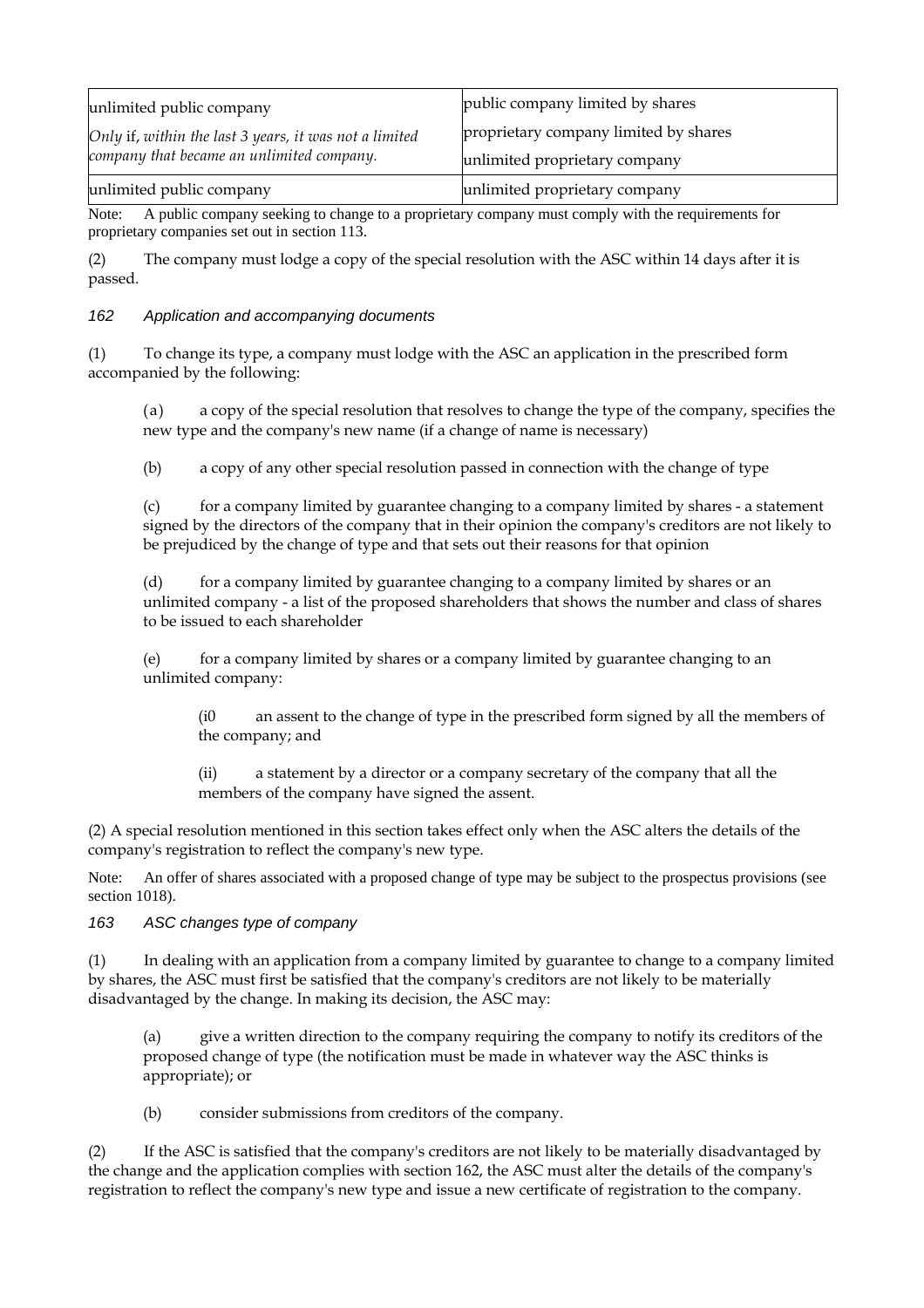(3) If the application is for any other change of type and it complies with section 162, the ASC must alter the details of the company's registration to reflect the company's new type and issue a new certificate of registration to the company.

(4) A change of type under this section takes effect when the alteration is made.

*164 ASC may direct a proprietary company to change to a public company in certain circumstances* 

(1) The ASC may direct a proprietary company to change to a public company under section 162 if it is satisfied that the company has contravened section 113 (requirements for proprietary companies).

(2) A direction must:

(a) be in writing and be given to the company; and

(b) state that the company must comply with the direction within 2 months after the date on which the direction is given to it.

(3) If a proprietary company does not comply with a direction, the ASC may:

(a) change the company from a proprietary to a public company by altering the details of the company's registration to reflect the company's new type; and

(b) alter the details of the company's registration by making any changes to the company's name necessary because of the change of type; and

(c) issue a new certificate of registration to the company.

(4) A change of type under this section takes effect when the ASC alters the details of the company's registration to reflect the company's new type.

- *165 Effect of change of type*
- (1) A change of type does not:
	- (a) create a new legal entity; or

(b) prejudice or affect the identity of the body corporate constituted by the company or its continuity as a body corporate; or

(c) affect the company's property, rights or obligations (except against the members of the company in their capacity as members); or

(d) render defective any legal proceedings by or against the company or its members.

(2) On the change of type of a company from a company limited by guarantee to a company limited by shares:

(a) the liability of each guarantor on the winding up of the company is extinguished and the guarantors cease to be members of the company; and

(b) anyone listed as a shareholder in the company's application change type becomes a member of the company.

Note: The company must maintain a register of members that complies with subsection 216B(3).

*For consequential and transitional amendments for Chapter 2B see Schedule 1*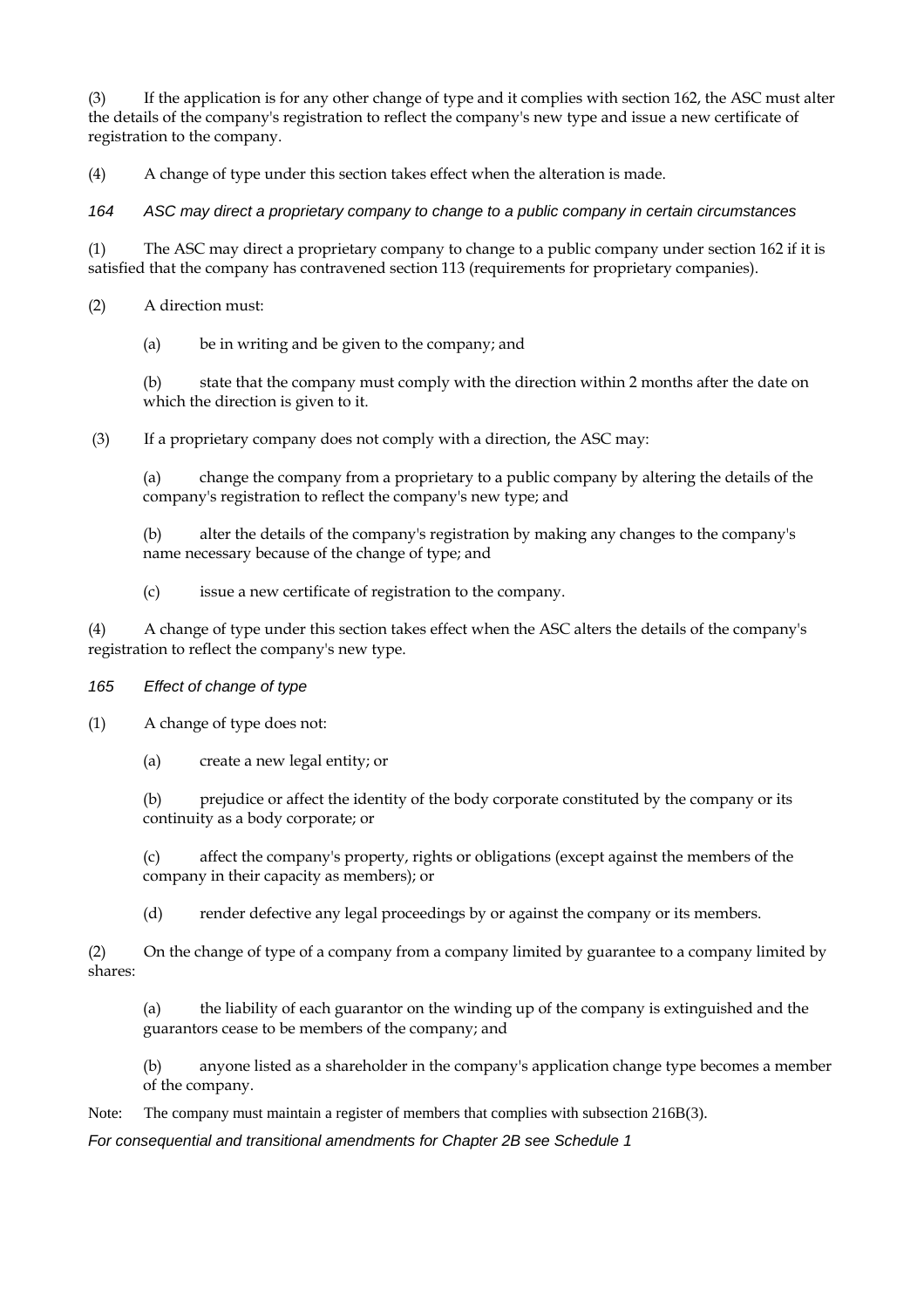# **CHAPTER 2C - REGISTERS**

*This Chapter will consist of existing Part 2.5.* 

## **CHAPTER 2D - DIRECTORS**

*This Chapter will consist of existing Part 3.2.* 

## **CHAPTER 2E - FINANCIAL BENEFITS TO RELATED PARTIES**

*This Chapter will consist of existing Part 3.2A.*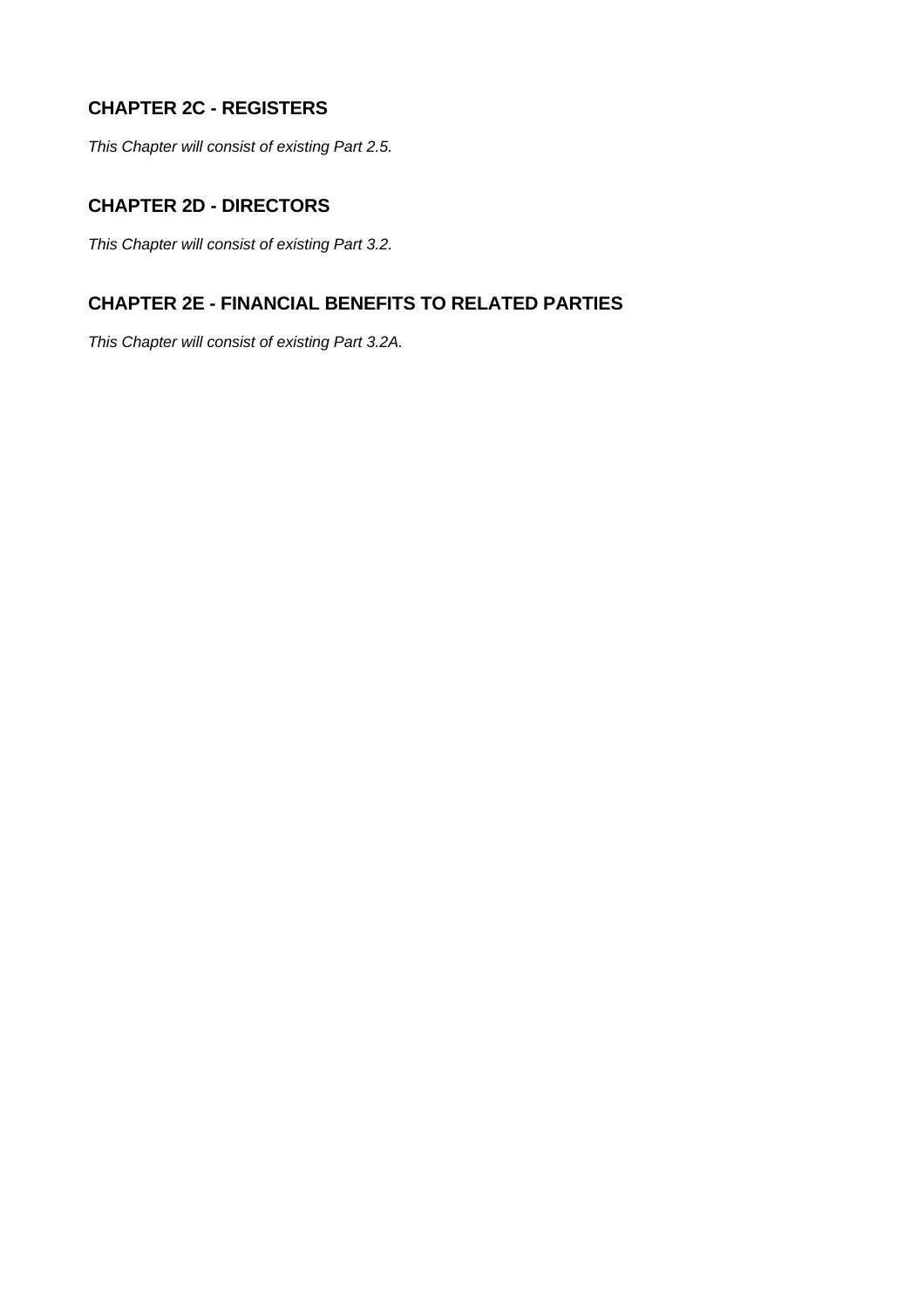# **CHAPTER 2F**

# **MEMBERS' RIGHTS AND REMEDIES**

**Part 2F.1** 

| <b>Oppression</b>          | Section 244A - section 260 is to be moved here                                                                         |  |
|----------------------------|------------------------------------------------------------------------------------------------------------------------|--|
| <b>Part 2F.2</b>           |                                                                                                                        |  |
|                            | Statutory derivative actions Sections 254A, 254B etc. - reserved for new provisions on statutory derivative<br>actions |  |
| Part 2F.3                  |                                                                                                                        |  |
| <b>Class rights</b>        | 246A Varying and cancelling class rights                                                                               |  |
|                            | 246B Certain actions taken to be variation of rights                                                                   |  |
|                            | 246C Application to Court to set aside variation, cancellation or modification                                         |  |
|                            | 246D Date of effect of variation, cancellation or modification                                                         |  |
|                            | 246E Company must lodge documents and resolutions with the ASC                                                         |  |
|                            | 246F Member's copies of documents and resolutions                                                                      |  |
|                            | 246G Company must notify ASC of rights carried by shares or division or<br>conversion of shares                        |  |
| <b>Part 2F.4</b>           |                                                                                                                        |  |
| <b>Inspection of books</b> | 247A Order for inspection of books of company or registered collective<br>investment scheme                            |  |
|                            | 247B Company or directors may allow member to inspect books                                                            |  |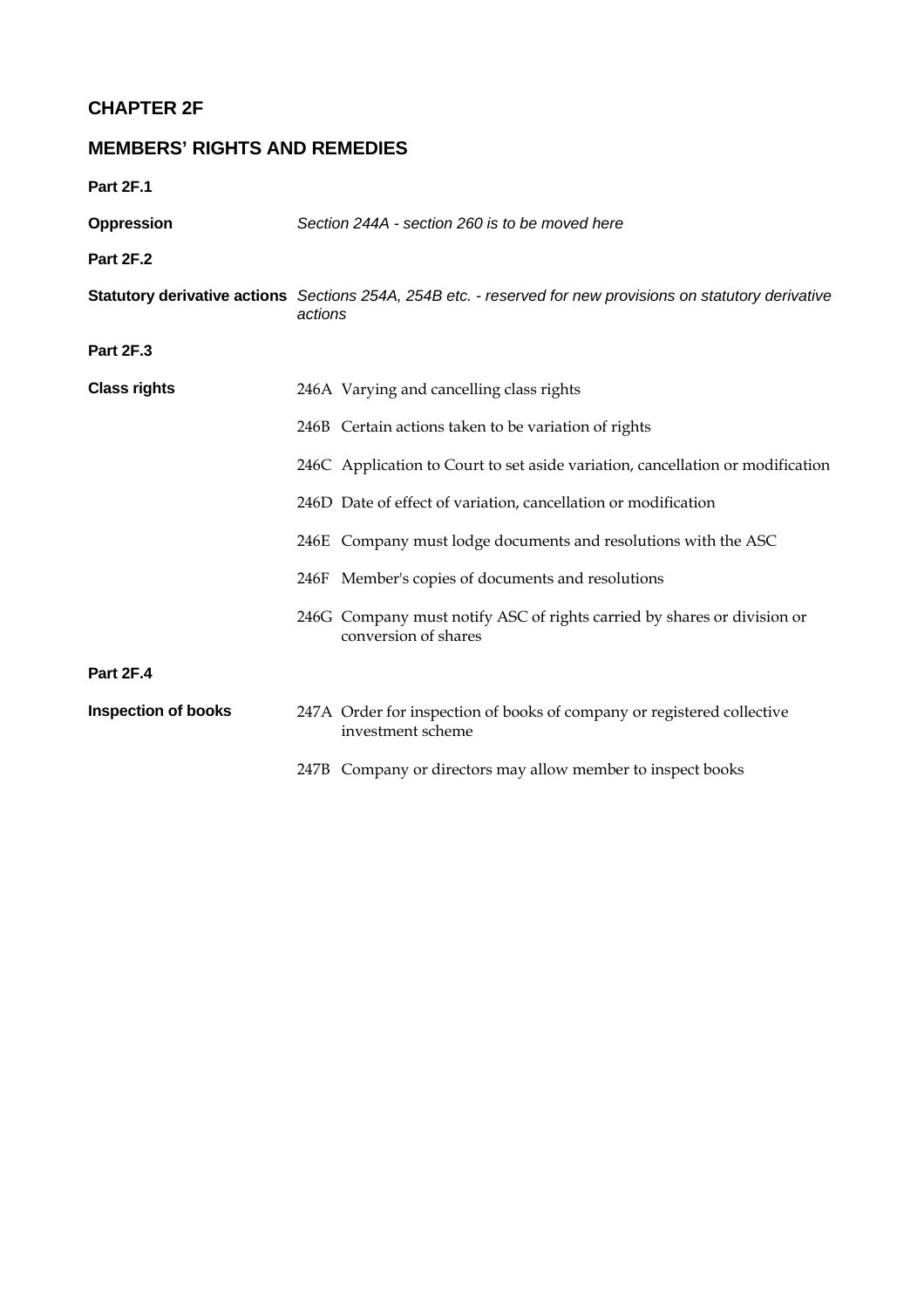## **CHAPTER 2F - MEMBERS' RIGHTS AND REMEDIES**

#### **Part 2F.1 - Oppression**

*Section 260 will be moved here and renumbered as section 244A.* 

#### **Part 2F.2 - Statutory derivative actions**

*This Part (sections 245A, 245B etc.) will deal with statutory derivative actions.* 

*Provisions to give effect to the Government's decision to introduce a new right of action to take statutory derivative actions are currently being drafted. It is expected that these provisions will be included in the Exposure Draft on collective investments which is to be released for public comment shortly.* 

#### **Part 2F.3 - Class rights**

*246A Varying and cancelling class rights* 

(1) If a company's constitution sets out the procedure for varying or cancelling:

- (a) rights attached to shares in a class of shares in a company; or
- (b) rights of members in a class of members in a company without a share capital;

those rights may only be varied or cancelled in accordance with that procedure. The procedure may only be changed if the procedure itself is complied with.

(2) If the procedure is not set out in the constitution, rights may only be varied or cancelled by special resolution of the company and:

- (a) by special resolution passed at a meeting of the members of the class; or
- (b) with the written consent of at least 75 % of the members of the class.

(3) A company must give written notice of the variation or cancellation to the members of the class within 7 days after the variation or cancellation is made.

#### **246B Certain actions taken to be variation of rights**

(1) Unless rights attached to a particular share in a class of shares would the same after the shares in the company are divided into classes:

(a) the division is taken to be a variation of rights; and

(b) all the members who would hold shares that have the same rights immediately after the division constitute a separate class for the purposes of this Part.

(2) rights attached to some of the shares in a class of shares in a company are to be varied, all the members who would hold those shares immediately after the variation constitute a separate class for the purposes of this Part.

(3) Unless special rights of members in a company without a share capital are the same after 1 or more new classes of members are created:

(a) the division is taken to be a variation of rights; and

(b) all the members who would have the same rights immediately after the division constitute a separate class for the purposes of this Part.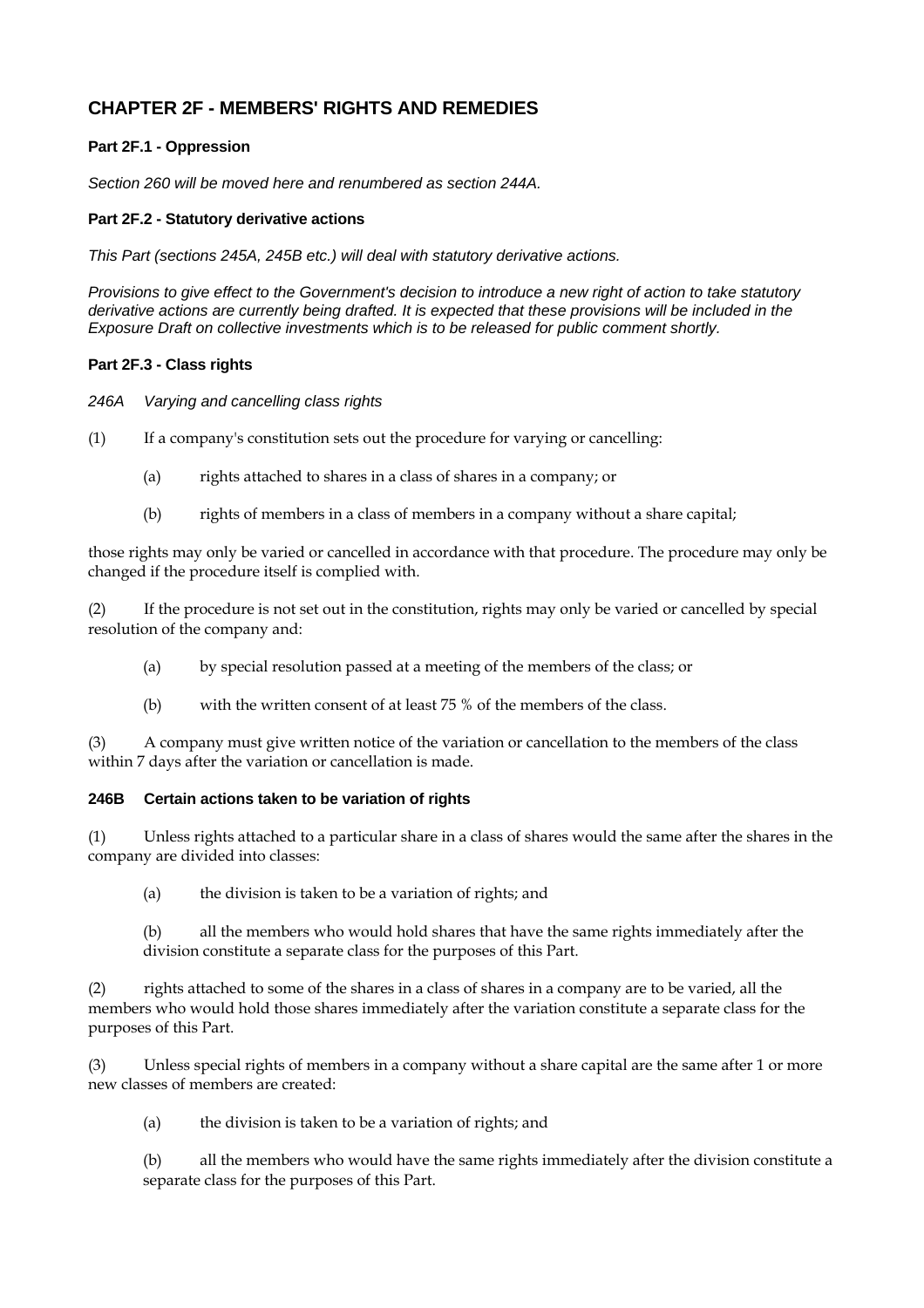- (4) A company's issue of shares to which rights are attached that are not provided for:
	- (a) in the company's constitution; or
	- (b) in a document or resolution lodged under this Law or a corresponding previous law;

is taken to be a variation of rights attached to shares already issued unless the rights attached to the new shares are the same as the rights attached to shares already issued.

(5) A company's issue of new preference shares that rank equally with existing preference shares is taken to be a variation of rights attached to those existing shares unless the issue of the new preference shares was authorised by:

- (a) the terms of issue of the existing preference shares; or
- (b) the company's constitution as in force when those shares were issued.

*246C Application to Court to set aside variation, cancellation or modification* 

(1) If members of a class do not unanimously support:

- (a) a variation or cancellation of rights; or
- (b) a modification of a company's constitution to allow rights to varied or cancelled;

members entitled to at least 10% of the votes in the class may apply to the Court to have the variation, cancellation or modification set aside.

(2) An application may only be made within 1 month after the variation, cancellation or modification is made.

(3) The members of the class who want to have the variation, cancellation or modification set aside may appoint 1 or more of themselves to make the application on their behalf. The appointment must be in writing.

(4) The Court may set aside the variation, cancellation or modification if it is satisfied that it would unfairly prejudice the applicants. However, the Court must confirm the variation, cancellation or modification if the Court is not satisfied of unfair prejudice.

(5) Within 14 days after the Court makes an order, the company must lodge a copy of it with the ASC.

*246D Date of effect of variation, cancellation or modification* 

(1) If members of a class unanimously support a variation, cancellation or modification, it takes effect:

(a) if no later date is specified in the resolution or consent - on the date of the resolution or consent; or

(b) on a later date specified in the resolution or consent.

(2) If a variation, cancellation or modification does not have unanimous support, it takes effect:

(a) if no application is made to the Court to have it set aside - 1 month after the variation, cancellation or modification is made; or

(b) if an application is made to the Court to have it set aside - when the application is withdrawn or finally determined.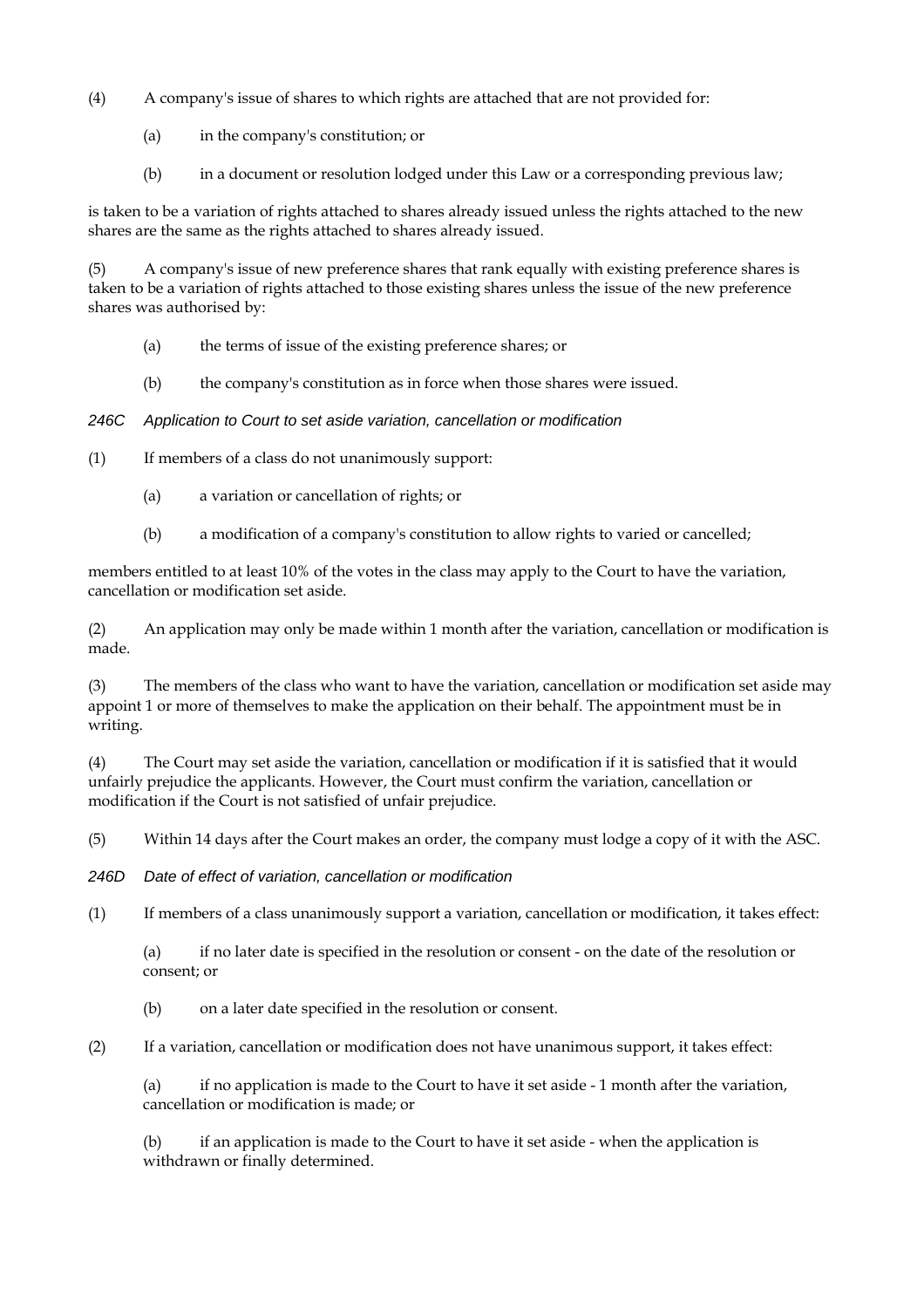#### *246E Company must lodge documents and resolutions with the ASC*

(1) A company must lodge with the ASC a copy of each document (including an agreement or consent) or resolution that:

- (a) does any of the following:
	- (i) attaches rights to shares
	- (ii) varies or cancels rights attached to shares

(iii) varies or cancels rights of members in a class of members of a company that does not have a share capital

- (iv) binds a class of shareholders; and
- (b) is not otherwise required to be lodged under this Law or a corresponding previous law.

(2) The document must be lodged within 14 days after it is made. The resolution must be lodged within 14 days after it is passed.

*246F Member's copies of documents and resolutions* 

(1) A member of a company may ask the company in writing for a copy of a document or resolution referred to in section 246E. The company must send the copy to the member.

- (2) If the company requires the member to pay for the copy, the company must send it:
	- (a) within 21 days after the company receives the payment; or
	- (b) within any longer period approved by the ASC.
- (3) The amount of any payment the company requires cannot exceed the prescribed amount.
- (4) If the company does not require payment for the copy, the company must send it:
	- (a) within 21 days after the member asks for it; or
	- (b) within any longer period approved by the ASC.
- *246G Company must notify ASC of rights carried by shares or division or conversion of shares*
- (1) A company must lodge with the ASC:
	- (a) a notice relating to any rights attached to shares company if the rights are not provided for:
		- (i) in the company's constitution; or

(ii) in a document or resolution lodged under this Law or a corresponding previous law; and

(b) a notice showing details of:

(i) any division of shares in the company into classes if the shares were not previously so divided; and

(ii) any conversion of shares in a class of shares in the company into shares of another class.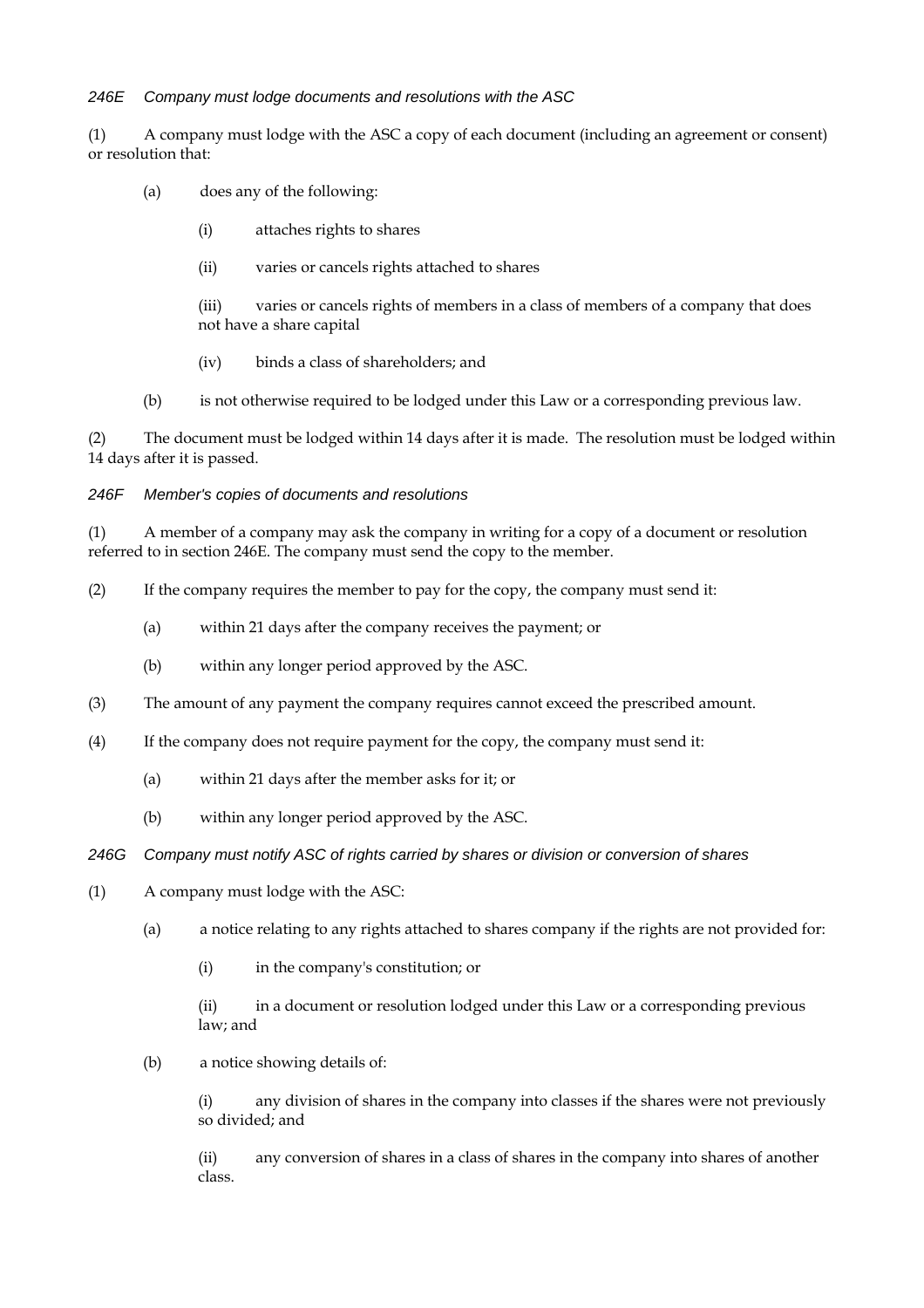(2) A notice must be in the prescribed form and lodged within 14 days after the shares are issued or the division or conversion takes place.

#### **Part 2F.4 - Inspection of books**

*247A Order for inspection of books of company or registered collective investment scheme* 

(1) On application by a member of a company or registered collective investment scheme, the Court may make an order:

(a) authorising the member to inspect books of the company or scheme (but only if the member is a suitable person); or

(b) authorising a suitable person to inspect books of the company or scheme on the member's behalf.

The Court may only make the order if it is satisfied that the applicant is acting in good faith and that the inspection is to be made for a proper purpose.

(2) The Court may make any other orders it thinks appropriate, including an order limiting the use that a person may make of information obtained during the inspection.

(3) A person who inspects books under the order must not disclose information they acquire in the course of the inspection unless the disclosure is to:

- (a) the ASC; or
- (b) if the person is making the inspection on behalf of a member the member.

*247B Company or directors may allow member to inspect books (replaceable rule - see section 135)* 

Where the Law does not otherwise provide, the directors of a company, or an ordinary resolution passed at a general meeting of the company, may authorise a member to inspect books of the company.

*For consequential and transitional amendments for Chapter 2F see Schedule 1*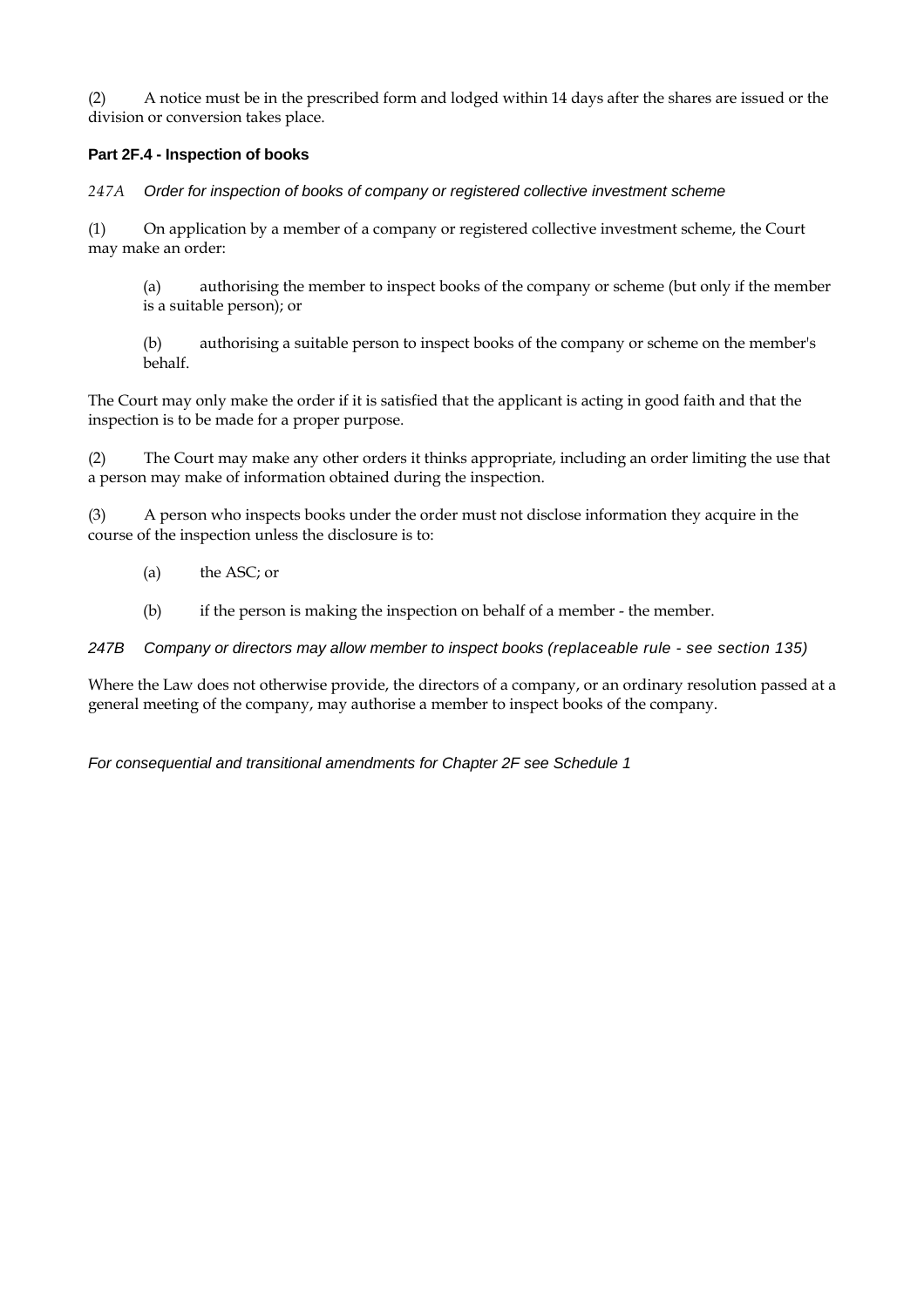# **CHAPTER 2G**

# **MEETINGS**

**Part 2G.1** 

| <b>Directors' meetings</b>        | 248A Flying minutes                                                                      |
|-----------------------------------|------------------------------------------------------------------------------------------|
|                                   | 248B Resolutions and declarations of 1 director proprietary companies                    |
|                                   | 248C Calling and holding directors' meetings                                             |
|                                   | 248D Chairing directors' meetings                                                        |
|                                   | 248E Quorum at directors' meetings                                                       |
|                                   | 248F Passing of directors' resolutions                                                   |
|                                   | 248G Delegation of committees                                                            |
| <b>Part 2G.2</b>                  |                                                                                          |
| Members' meetings of<br>companies | 249A Flying minutes of proprietary companies with more than 1 member                     |
|                                   | 249B Resolutions of 1 member companies                                                   |
|                                   | 249C Calling of members' meetings by a director                                          |
|                                   | 249D Calling of general meeting by directors when requested by members                   |
|                                   | 249E Failure of directors to call a general meeting                                      |
|                                   | 249F Calling of general meetings by members                                              |
|                                   | 249G Callings of members' meetings by the Court                                          |
|                                   | 249H Amount of notice of meetings                                                        |
|                                   | 249J Notice of members' meetings to members and directors                                |
|                                   | 249K Auditor entitled to notice and other communications                                 |
|                                   | 249L Contents of notice of members' meetings                                             |
|                                   | 249M Notice of adjourned meetings                                                        |
|                                   | 249N Members may give company notice of members' resolutions                             |
|                                   | 249P Company's obligations to give notice of members resolutions to<br>company's members |
|                                   | 249Q Members may request statements be distributed to company members                    |
|                                   | 249R Technology                                                                          |
|                                   | 249S Quorum                                                                              |
|                                   | 279T Chairing members' meetings                                                          |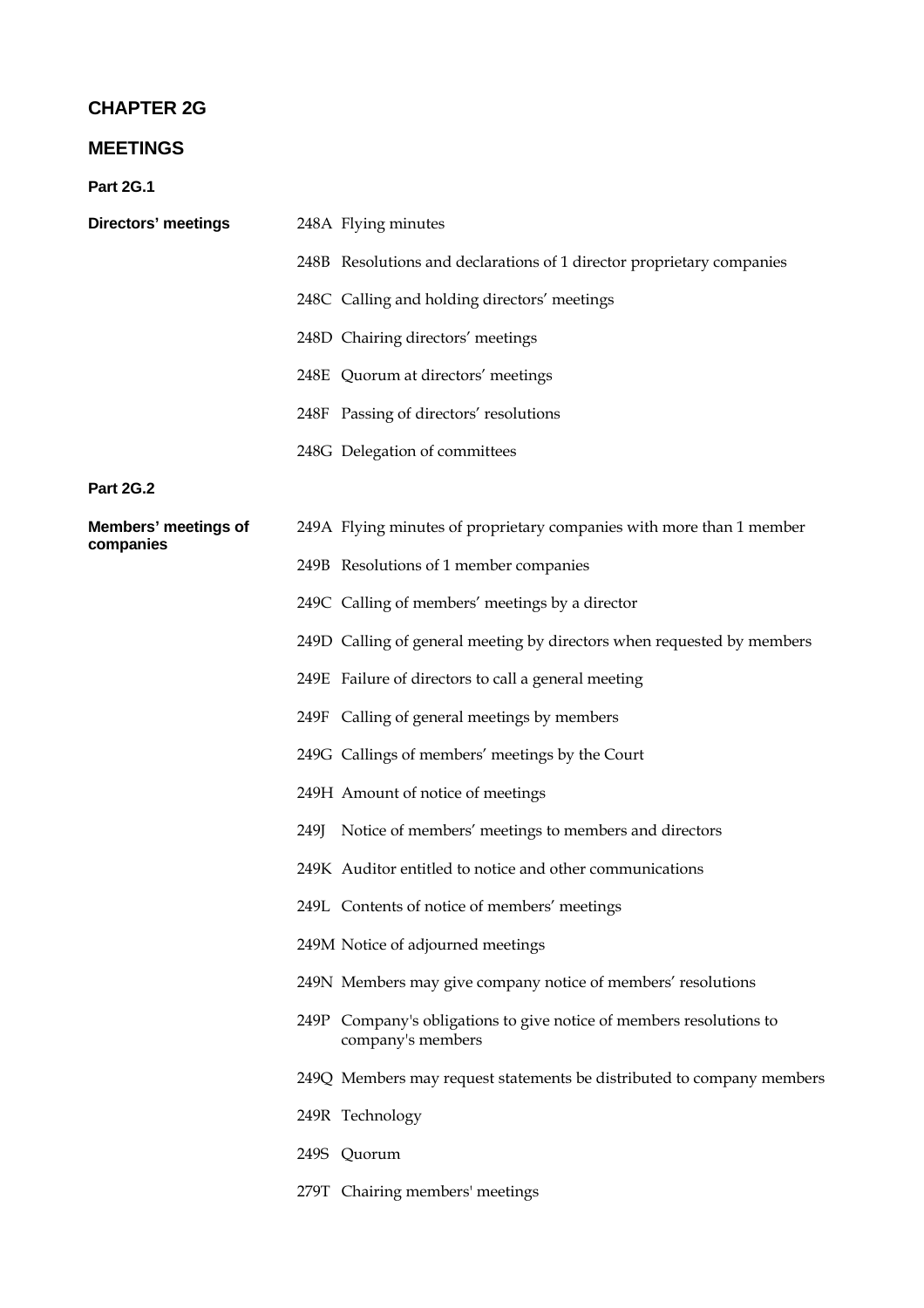|  |  | 249U Auditor's right to be heard at general meetings |  |
|--|--|------------------------------------------------------|--|
|  |  |                                                      |  |

- 249V Adjourned meetings
- 249W Who can appoint a proxy?
- 249X Rights of proxies
- 249Y Lists of proxies
- 249Z How to appoint a proxy
- 250A Proxy documents to be given to company before meeting
- 250B Validity of proxy vote
- 250C Body corporate representative
- 250D How many votes does a member have?
- 250E Jointly held shares
- 250F Objections to member's right to vote
- 250G How is voting carried out?
- 250H Matters on which a poll may be demanded
- 250J When a poll is effectively demanded
- 250K When and how polls must be taken
- 250L Public company must hold AGM
- 250M Extension of time for holding AGM
- 250N Circumstances where AGM is effectively held
- 250P Business of AGM
- 250Q Questions and comments by members on company management at AGM
- 250R Questions by members of auditors at AGM general meetings

#### **Part 2G.3**

| Minutes and members' | 251A Minutes |  |
|----------------------|--------------|--|
| access to minutes    |              |  |

251B Membersí access to minutes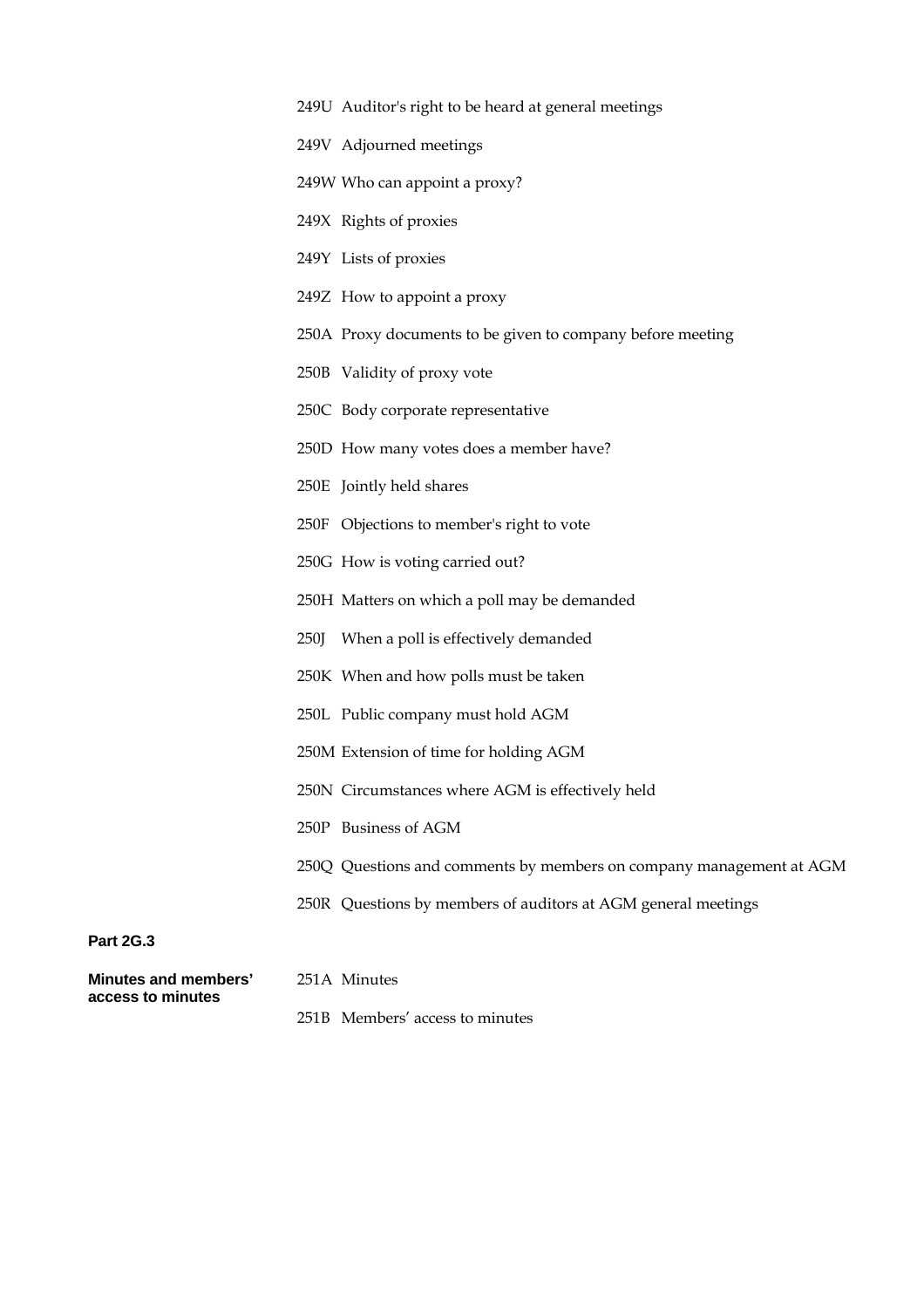#### **Part 2G.4**

**Members' meetings of registered collective investment schemes** 

- 252A Calling of members' meetings by responsible entity
- 252B Members may request responsible entity to call a members' meeting
- 252C Responsible entity's obligations to call a members' meeting and distribute resolutions and statements
- 252D Failure of responsible entity to act
- 252E Calling of members' meetings by members
- 252F Calling of members' meetings by the Court
- 252G Notice of members' meetings
- 252H Auditors to receive other communications
- 252J Contents of notice of members' meetings
- 252K Chairing members' meetings
- 252L Auditor's right to be heard at meetings
- 252M Who can appoint a proxy?
- 252N Rights of proxy
- 252P Lists of proxies
- 252Q How to appoint a proxy
- 252R Proxy documents to be given to the responsible entity before meeting
- 252S Body corporate representative
- 252T How many votes does a member have?
- 252U How may a member vote?
- 252V Certain members cannot vote or vote not counted members'
- 252W Objections to a member's right to vote
- 252X How to work out the value of a vote cast on a poll
- 252Y How is voting carried out?
- 252Z Poll may be demanded for ordinary resolution
- 253A When is a poll effectively demanded on an ordinary resolution?
- 253B Minutes
- 253C Members' access to minutes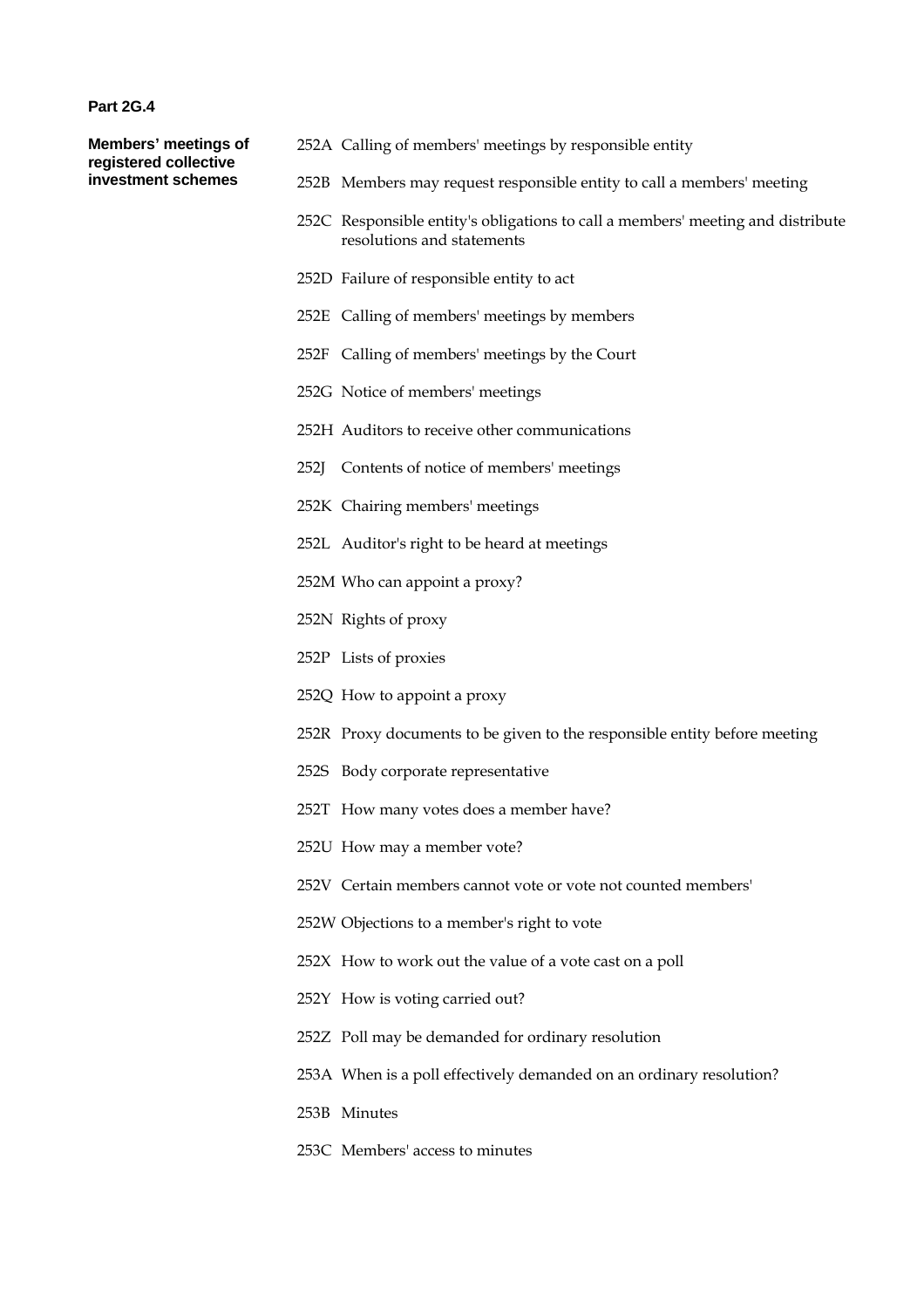# **CHAPTER 2G - MEETINGS**

# **Part 2G.1 - Directors' meetings**

## Division 1 - Resolutions and declarations without meetings

# *248A Flying minutes (replaceable rule - see section 135)*

(1) A resolution may be passed by the directors of a company without a directors' meeting being held if all of the directors entitled to vote on the resolution sign a document containing a statement that they are in favour of the resolution set out in the document.

(2) Copies of the document may be distributed for signing by different directors but each copy must have identical wording.

- (3) The resolution is passed when the last director signs the document.
- Note 1: The directors may also meet to pass a resolution.
- Note 2: Passage of a resolution under this section must be recorded in the company's minute book (see section 251A).

## *248B Resolutions and declarations of 1 director proprietary companies*

(1) Resolutions

The director of a proprietary company that has only 1 director may pass a resolution by recording and signing their decision.

#### (2) Declarations

The director of a proprietary company that has only 1 director may make a declaration by recording and signing the declaration. The recording of the declaration satisfies any requirement in this Law that the declaration be made at a meeting of the company's directors.

Note 1: For directors' declarations see sections 231 and 494.

Note 2: Passage of a resolution or the making of a declaration under this section must be recorded in the company's minute book (see section 251A).

## Division 2 - Directors' meetings

*248C Calling and holding directors' meetings (replaceable rule - see section 135)* 

(1) A directors' meeting may be called by a director giving notice to each other director.

(2) A directors' meeting may be held using any technology agreed to by all of the directors.

Note: If a director has appointed an alternate, the director may request that the notice must be sent to the alternate (see section 225B).

## *248D Chairing directors' meetings (replaceable rule - see section 135)*

(1) The directors may elect a director to chair their meetings. The directors may determine the period for which the director is to be the chairperson.

(2) The directors must elect a director present to chair the meeting, or part of it, if:

(a) a director has not already been elected to chair that meeting; or

(b) a previously elected chairperson is not available or declines to act, for the meeting or the part of the meeting.

#### *248E Quorum at directors' meetings (replaceable rule - see section 135)*

Unless the directors determine otherwise, the quorum for a directors' meeting is 2.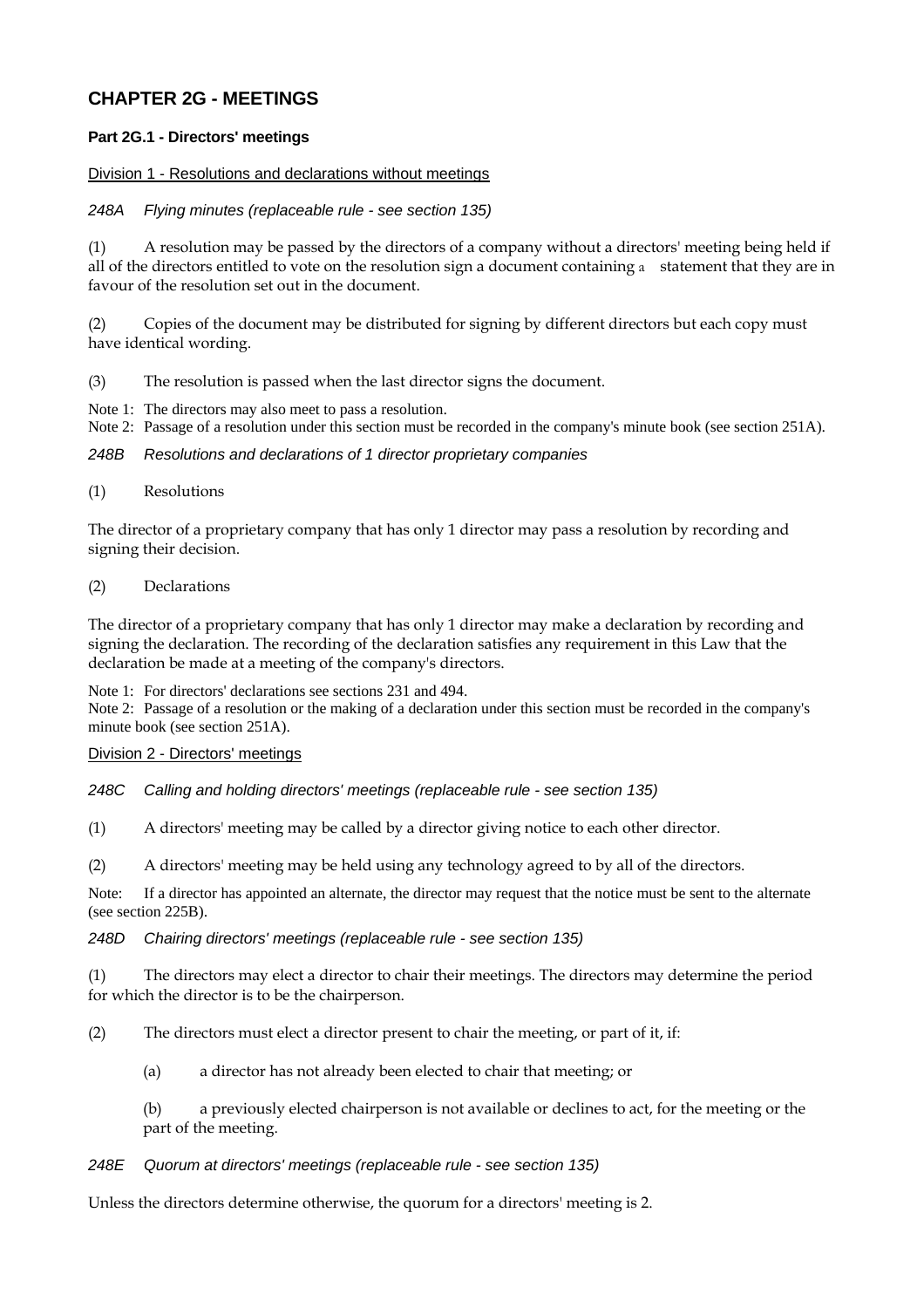Note 1: For special quorum rules for public companies see section 232A and 232B.

Note 2: For 1 director proprietary companies see section 248B.

*248F Passing of directors' resolutions (replaceable rule - see section 135)* 

(1) A resolution of the directors must be passed by a majority of the votes cast by directors entitled to vote on the resolution.

(2) The chairperson may vote and, if necessary, has a casting vote.

*248G Delegation to committees (replaceable rule - see section 135)* 

(1) The directors may delegate any of their powers to a committee of directors.

(2) A committee must exercise the powers delegated to it in accordance with any directions of the directors. The effect of the committee exercising a power in this way is the same as if the directors exercised it.

Note: Minutes of these meetings must be recorded in the company's minute book (see section 251A).

# **PART 2G.2 – MEMBERS' MEETINGS OF COMPANIES**

Division 1 – Members' decisions without meetings

*249A Flying minutes of proprietary companies with more than 1 member* 

(1) This section applies to resolutions and special resolutions of the members of proprietary companies that this Law or, if a company has a constitution, the company's constitution requires or permits to be passed by a general meeting. It does not apply to a resolution under section 329 to remove an auditor.

(2) A resolution may be passed without a general meeting being held if all of the members entitled to vote on the resolution sign a document containing a statement that they are in favour of the resolution set out in the document.

(3) The document must be accompanied by all information or documentation that would be required to be given to members in relation to the resolution if the resolution was being proposed at a general meeting.

(4) Identical copies of the document and accompanying information may be distributed for signing by different members.

(5) The resolution is passed when the last member signs the document.

(6) The passage of the resolution satisfies any requirement in this Law that the resolution be passed at a general meeting.

(7) This section does not affect any rule of law relating to the assent of members not given at a company meeting.

Note 1: Members may also meet to pass resolutions and special resolutions.

Note 2: A body corporate representative may sign a flying minute (see section 250C).

Note 3: Passage of a special resolution or resolution under this section must be recorded in the company's minute book (see section 251A).

*249B Resolutions of 1 member companies* 

The member of a company that has only 1 member satisfies any requirement in this Law that a special resolution or a resolution be passed at a members' meeting, by recording and signing their decision.

Note 1: A body corporate representative may sign such a resolution (see section 250C).

Note 2: Passage of a special resolution or resolution under this section must be recorded in the company's minute book (see section 251A).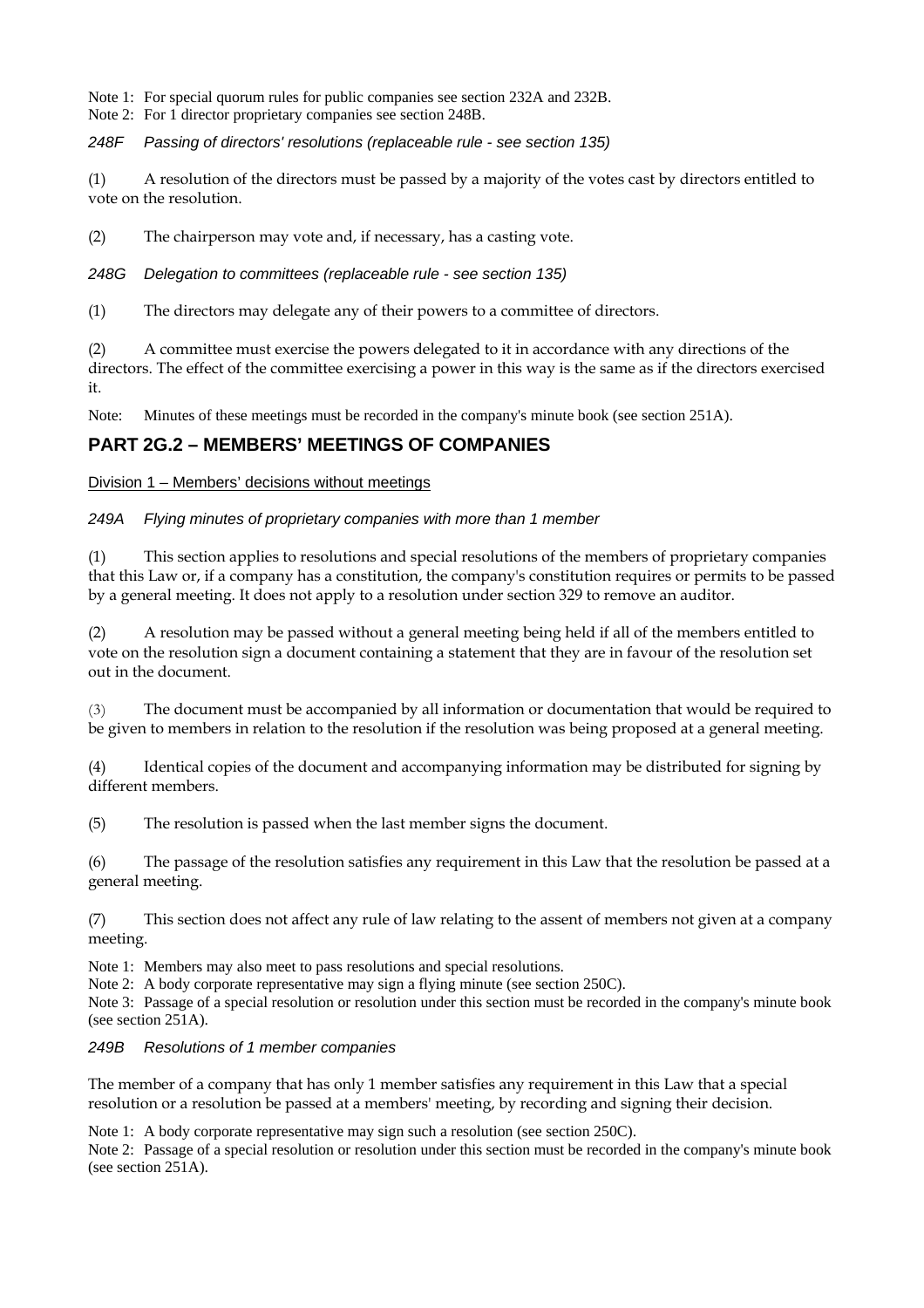## Division 2 - Who may call members' meetings

*249C Calling of members' meetings by a director (replaceable rule - see section 135)* 

A director may call a members' meeting of the company.

*249D Calling of general meeting by directors when requested by members* 

- (1) The directors of a company must call and hold a general meeting on the request of:
	- (a) members who hold at least 5 % of the votes that may be cast at the general meeting; or
	- (b) 200 members who are entitled to vote at the general meeting.

# (2) The request must be:

- (a) in writing and state the objects of the meeting; and
- (b) signed by the members; and
- (c) served on the company.

(3) The request may consist of copies signed by different members providing each copy has identical wording.

(4) The percentage of votes members hold is to be worked out as at the close of business on the day the request is served on the company.

(5) The directors must call the general meeting to be held not later than 2 months after the day the request was served on the company.

## *249E Failure of directors to call a general meeting*

(1) Members entitled to cast at least 50% of the votes of all of the members who make a request under section 249D may call a general meeting if the directors do not do so within 21 days after the day the request was served on the company.

(2) The meeting is to be called in the same way - so far as is possible - in which general meetings are usually called. The meeting must be held not later than 3 months after the day the request was served on the company.

(3) To call the meeting, the members may ask the company to supply a written list of names and addresses of the persons entitled to receive notice of general meetings.

(4) The company must send the list to the members within 7 days after the day the members ask for it.

(5) Company must pay expenses from money payable to directors

The company must pay the reasonable expenses the members incurred because the directors failed to call and hold a general meeting. The directors must reimburse the company the amount of those expenses. If a director does not reimburse the company, the company must deduct the amount from any sums payable as fees to, or remuneration of, those directors.

# *249F Calling of general meetings by members*

(1) Members holding at least 5 % of the votes which may be cast at a general meeting of the company may call and hold a general meeting.

(2) The meeting is to be called in the same way - so far as is possible - in which general meetings are usually called.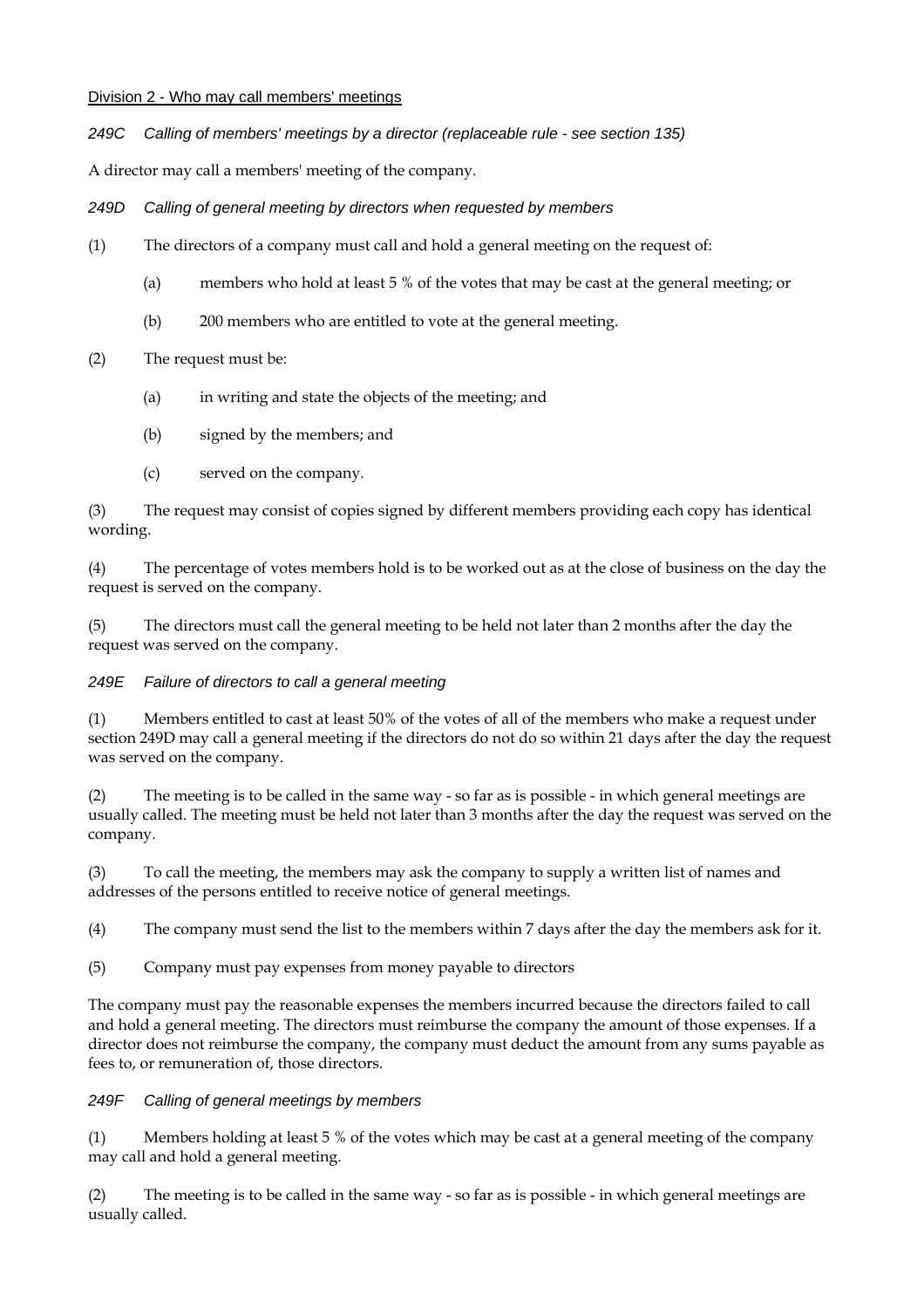(3) The percentage of votes members hold is to be worked out as at the close of business on the day the meeting is called.

# *249G Calling of members' meetings by the Court*

(1) The Court may order a members' meeting of a company to be called -if it is impracticable to call the meeting in any other way in which it could be called.

(2) The Court may make the order on:

- (a) application of any director; or
- (b) application of any member who would be entitled to vote at the meeting.

Note: See section 1319 for the directions the Court may give for calling, holding or conducting a meeting it has ordered be called.

## Division 3 - How to call members' meetings

## *249H Amount of notice of meetings*

(1) Subject to subsections (2), (3) and (4), a company must give 21 days notice of members' meetings, or such longer period of notice of members' meetings as is set out in the company's constitution.

(2) Calling meetings on shorter notice

A company may call on shorter notice:

(a) a members' meeting (unless it is a meeting referred to in paragraph (b) or subsections (3) or (4)), if members holding at least 95 % of the votes that may be cast at the meeting agree beforehand; and

- (b) an AGM, if all the members entitled to attend and vote at the AGM agree beforehand.
- (3) Some public company meetings cannot be called on shorter notice

A public company must give at least 21 days notice of a meeting at which a resolution will be moved to:

- (a) remove a director under section 227; or
- (b) appoint a director in place of a director removed under that section.
- (4) Other meetings cannot be called on shorter notice

A company must give at least 21 days notice of a meeting at which a resolution will be moved to remove an auditor under section 329.

## *249J Notice of members' meetings to members and directors*

(1) Written notice of a members' meeting must be given individually to every member entitled to vote at the meeting and the directors.

(2) Notice to joint members (replaceable rule - section 135)

Notice to joint members may be given by sending it to the joint member named first in the register of members.

(3) How is notice given (replaceable rule - see section 135)

A company must give the notice of meeting: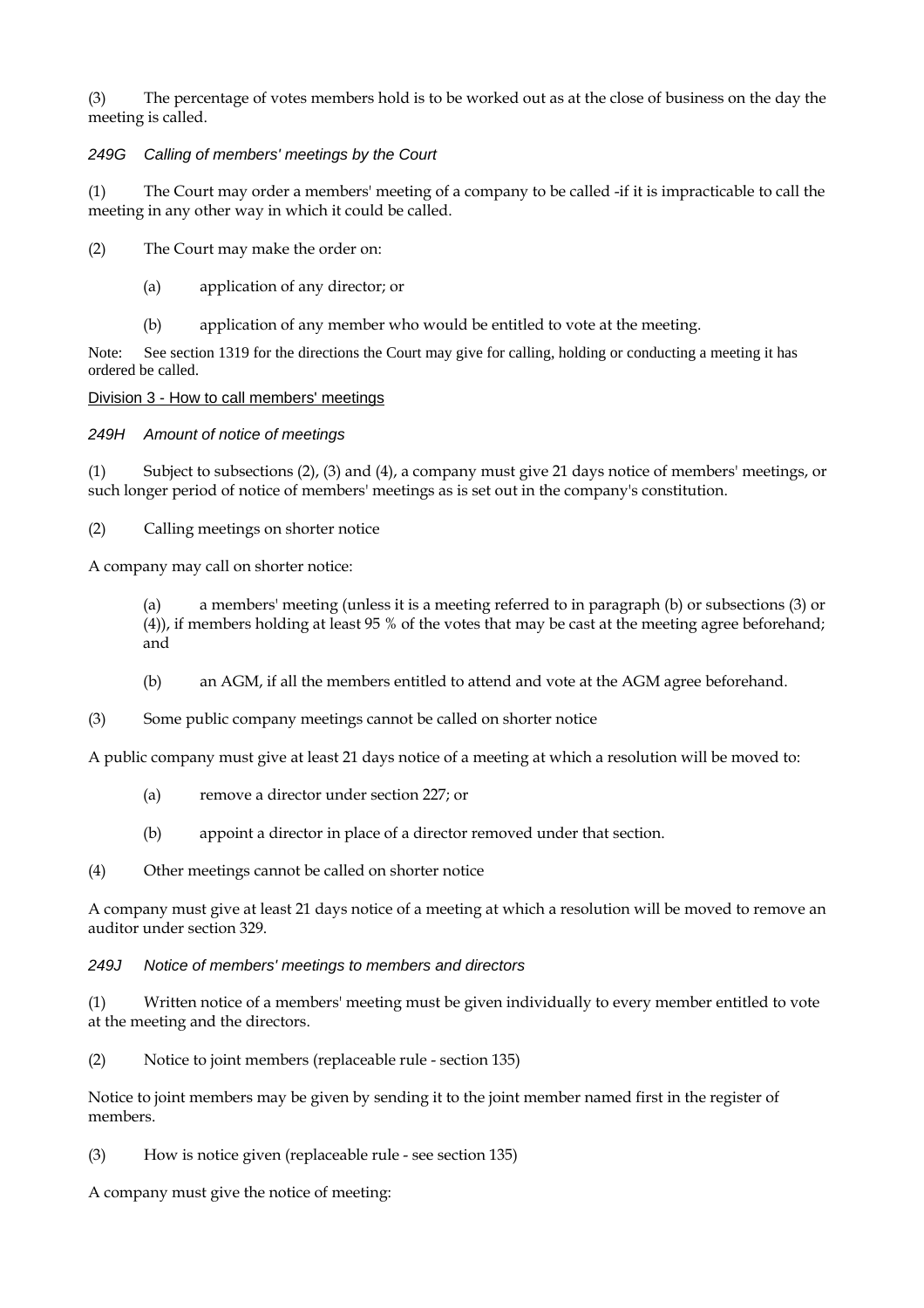- (a) personally; or
- (b) by sending it by post the notice is taken to be served 3 days after it is posted; or

(c) by sending it by fax - the notice is taken to be served on the business day after it is transmitted.

Note: A defect in the notice given may not invalidate a meeting (see section 1322).

*249K Auditor entitled to notice and other communications* 

A company must give its auditor:

(a) notice of a general meeting in the same way that a member of a company is entitled to receive notice; and

(b) other communications relating to the general meeting that a member of the company is entitled to receive.

Note: An auditor may appoint an agent to attend a meeting (see subsection 249U(4)).

#### *249LContents of notice of members' meetings*

A notice of a member's meeting of a company must:

- (a) set out the place, date and time; and
- (b) state the general nature of the business; and

(c) if a special resolution is to be proposed - set out an intention to propose the special resolution and state the resolution; and

- (d) contain a statement on:
	- (i) a member's right to appoint a proxy; and
	- (ii) the need for the proxy to be a member of the company or not; and

(e) if the company has a share capital - contain a statement that, if the member appoints more than 1 proxy, each proxy may be appointed to represent a specified proportion of the member's votes.

Note: See section 249W for rights to appoint proxy.

*249M Notice of adjourned meetings (replaceable rule - see section 135)* 

When a meeting is adjourned, new notice of the resumed meeting does not need to be given unless the meeting is adjourned for 1 month or more.

#### Division 4 - Members' rights to put resolutions etc. at general meetings

#### *249N Members may give company notice of members' resolutions*

(1) The following members may give a company notice of a special resolution or ordinary resolution that they propose to be moved at a general meeting:

- (a) members who hold at least 5 % of the votes that may be cast on the resolution; or
- (b) 200 members who are entitled to vote at a general meeting.
- (2) The notice must be:
	- (a) in writing; and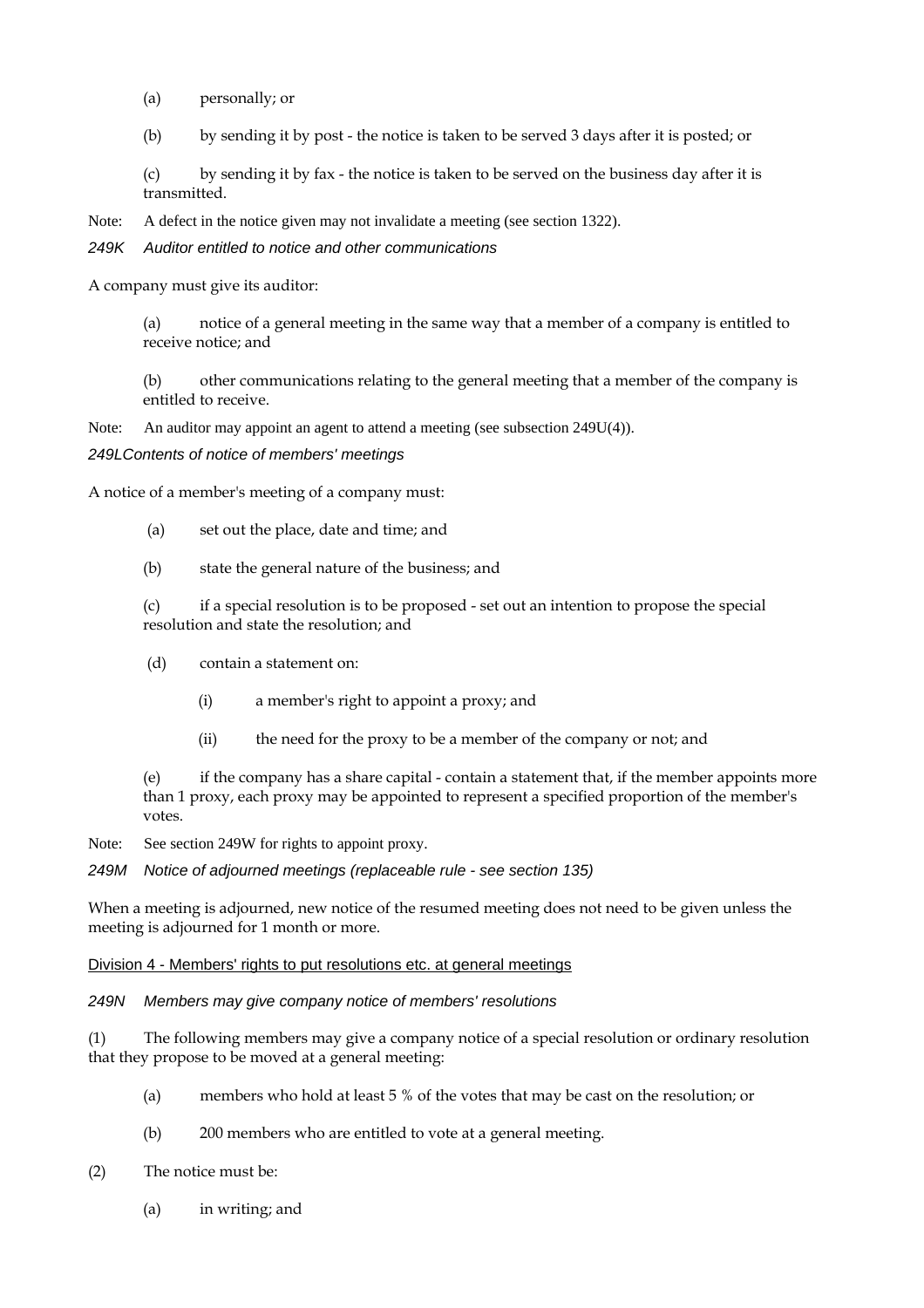- (b) signed by the members giving the notice;
- (c) and served on the company.

(3) The notice may consist of copies signed by different members providing each copy has identical wording.

(4) The percentage of votes members hold is to be worked out as at the close of business on the day the notice was served.

# *249P Company's obligations to give notice of members' resolutions to company's members*

(1) A resolution of which a company has been given notice under section 249N is to be considered at the next general meeting that occurs at least 1 month after the notice was served.

(2) The company must give all its members notice of the resolution at the same time, or as soon as practicable afterwards, and in the same way, as it gives notice of the meeting.

(3) The company need not give notice of the resolution:

(a) if it is more than 1,000 words long or defamatory; or

(b) unless it is accompanied by a sum sufficient to meet the expenses that will be reasonably incurred in giving the notice.

(4) Each requesting member is jointly and individually liable to the company for those expenses. At a general meeting, the company may resolve to meet the expenses itself.

## *249Q Members may request statements be distributed to company members*

(1) Members of a company may request the company give to all its members a statement provided by the requesting members about:

(a) a special resolution or an ordinary resolution that is proposed to be moved at a general meeting; or

(b) any other matter that is to be considered at a general meeting.

(2) The request must be made by:

(a) members who hold at least 5 % of the votes that may be cast on a resolution to be moved at the general meeting; or

(b) 200 members who are entitled to vote at the general meeting.

## (3) The request must be:

- (a) in writing; and
- (b) signed by the members making the request; and
- (c) served on the company.

(4) The request may consist of copies signed by different members providing each copy has identical wording.

(5) The percentage of votes members hold is to be worked out as at the close of business on the day the request was made.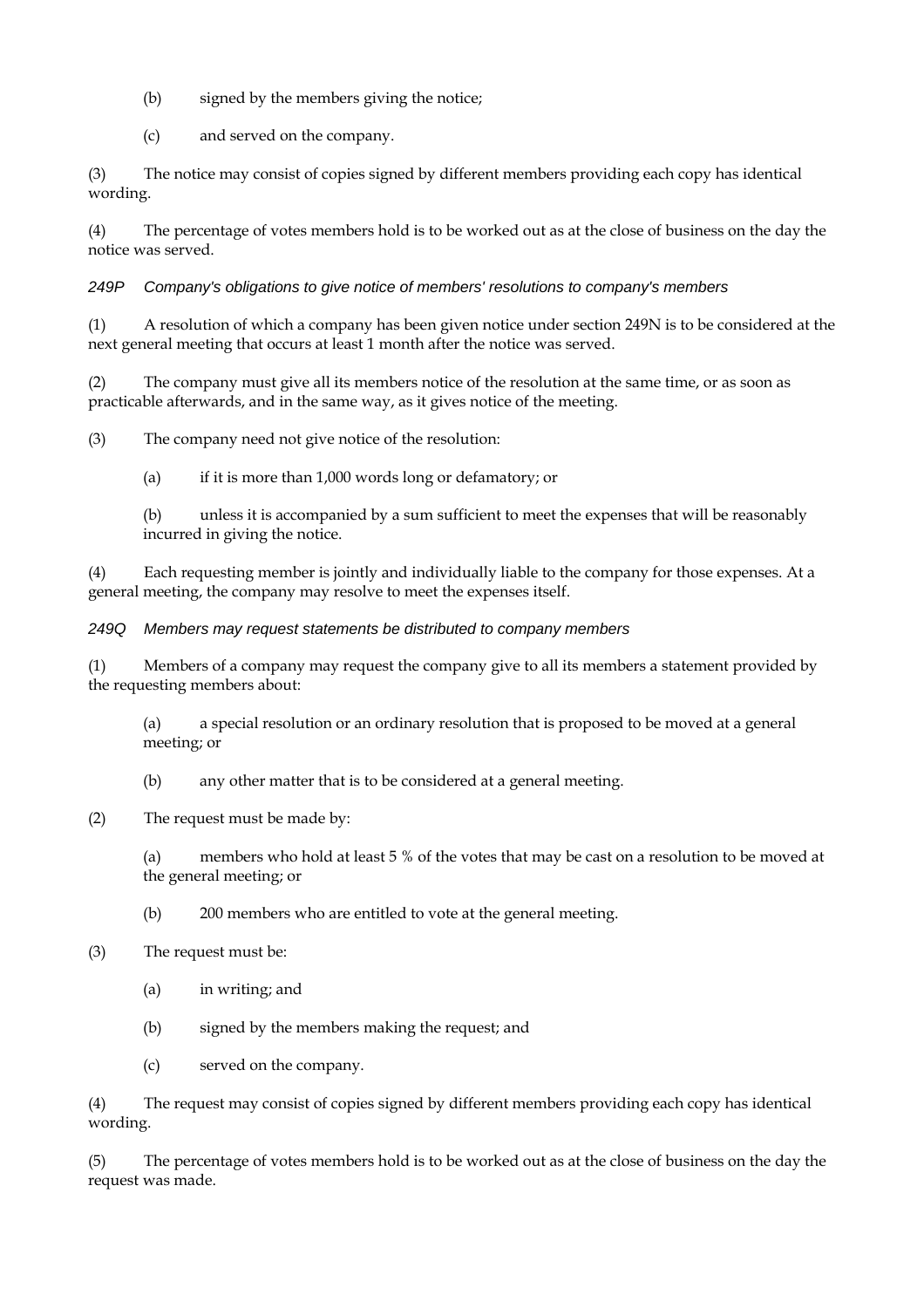(6) After service of the request, the company must give all its members a copy of the statement at the same time, or as soon as practicable afterwards, and in the same way as it gives notice of the meeting.

(7) The company need not comply with the request:

(a) if the statement is:

(i) more than 1,000 words long or defamatory; or

(ii) given to the company less than 10 days before the general meeting is to be held; or

(b) unless it is accompanied by a sum sufficient to meet the expenses that will be reasonably incurred in complying with the request.

(8) Each requesting member is jointly and individually liable to the company for those expenses. At a general meeting, the company may resolve to meet those expenses itself.

Division 5 - Holding members' meetings

*249R Technology (replaceable rule - see section 135)* 

A company may hold a members' meeting at 2 or more venues using any technology that gives members a reasonable opportunity to participate.

*249S Quorum (replaceable rule - see section 135)* 

(1) The quorum for a members' meeting of a company is 2.

(2) An individual attending as a proxy or a body corporate's representative must be counted to determine whether or not a quorum is present. However, an individual cannot be counted more than once.

Note 1: For 1 member companies see section 249B.

Note 2: For rights to appoint proxies see section 249W.

Note 3: For body corporate representatives see section 250C.

(3) A members' meeting that does not have a quorum present within 30 minutes after the start time set out in the notice of meeting is adjourned to the date, time and place the directors specify. If the directors do not specify those things, the meeting is adjourned to the same day in the next week at the same time and place.

(4) If no quorum is present at the resumed meeting within 30 minutes after the start time, the meeting is dissolved.

*249T Chairing members' meetings (replaceable rule - see section 135)* 

(1) The directors may elect an individual to chair members' meetings.

(2) The directors at a members' meeting must elect a director present to chair the meeting, or part of it, if an individual has not already been elected to chair it or, having been elected, is not available to chair it, or declines to act, for the meeting or part of the meeting.

(3) The members at a members' meeting must elect a member present to chair that meeting, or part of it, if:

(a) a chairperson has not previously been elected to chair that meeting; or

(b) a previously elected chairperson is not available to do it, or declines to act, for the meeting or part of the meeting.

(4) The chairperson must adjourn a members' meeting if the majority present agrees or directs.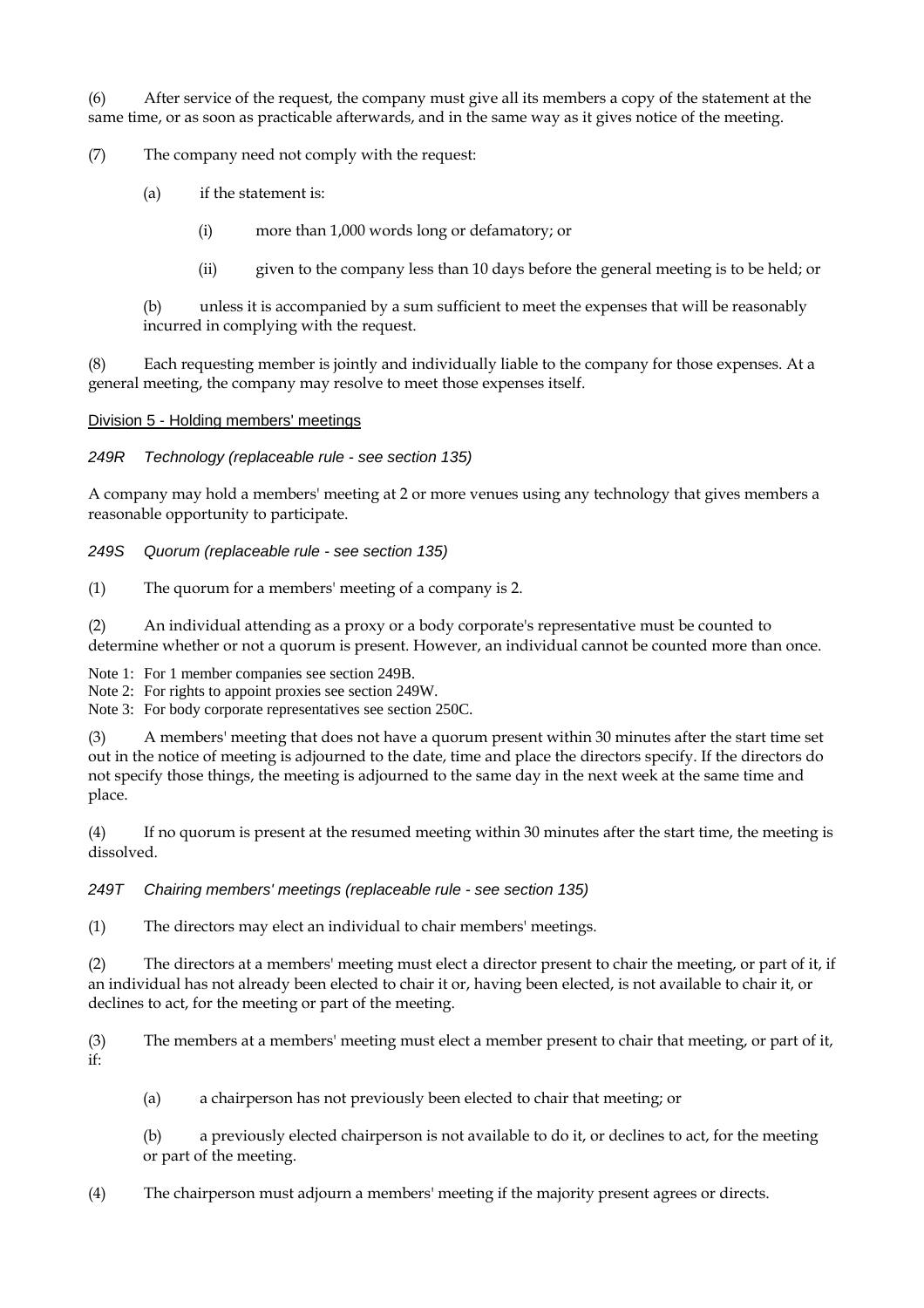# *249U Auditor's right to be heard at general meetings*

(1) A company's auditor is entitled to attend any general meeting of the company.

(2) The auditor is entitled to be heard at the meeting on any part of the meeting's business that concerns the auditor in their capacity as auditor.

(3) The auditor is entitled to be heard even if:

- (a) the auditor retires at the meeting; or
- (b) the meeting passes a resolution to remove the auditor from office.

(4) The auditor may authorise a person in writing as agent for the purpose of attending any general meeting.

Note: At an AGM, members may ask the auditor questions (see section 250R).

*249V Adjourned meetings* 

(1) Business at adjourned meetings (replaceable rule - see section 135)

Only unfinished business is to be transacted at a meeting resumed after an adjournment.

(2) A resolution passed at an adjourned meeting is passed on the day it was passed.

## Division 6 - Proxies and body corporate representatives

249W Who can appoint a proxy? (replaceable rule for proprietary companies/mandatory rule for public companies - see section 135)

(1) A member of a company who is entitled to attend and cast a vote at a members' meeting may appoint a person as the member's proxy to attend and vote instead of the member at the meeting.

(2) If the member is entitled to cast more than 1 vote at the meeting, they may appoint 2 proxies. If the member appoints 2 proxies, each proxy may be appointed to represent a specified proportion of the member's votes. If the proportion of votes is not specified, each proxy holds half of the member's votes.

# *249X Rights of proxies*

(1) A proxy appointed to attend and vote instead of a member has the same rights as the member to speak at the meeting and to vote on a poll.

(2) Proxy's right to vote

If a company has a constitution, the constitution may provide that a proxy is entitled to vote on a show of hands. Otherwise a proxy may only vote on a poll.

## *249Y Lists of proxies*

(1) A company may send out with notices calling a members' meeting a list of persons who are prepared to act as proxies at the meeting.

(2) Any list sent must be sent to all members entitled to appoint a proxy to attend and vote at the meeting.

(3) The company may issue to a member who asks for it a proxy form or a list of persons willing to act as proxies, but only if it makes the same form or list available to any other member who asks for the form or list.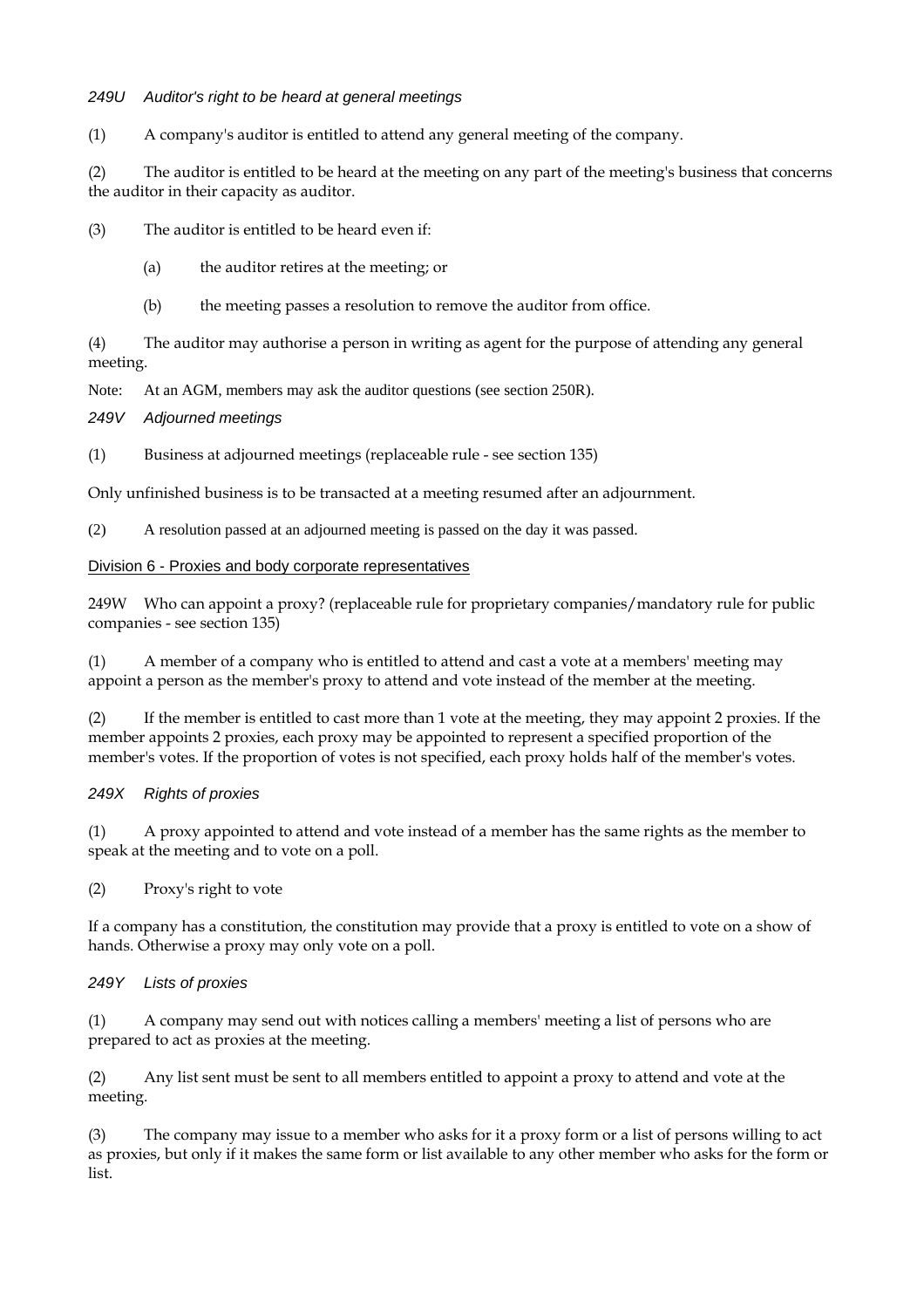## *249Z How to appoint a proxy*

(1) An appointment of a proxy is valid if it is signed by the member of the company making the appointment and contains the following information:

- (a) the member's name and address
- (b) the company's name
- (c) the proxy's name or the name of the office held by the proxy
- (d) the meetings at which the proxy may be used.

(2) If a company has a constitution, the constitution may provide that an appointment is valid even if it contains only some of the information that is required by subsection (1).

(3) An undated appointment is taken to have been dated on the day it was given to the company.

(4) An appointment may specify the way the proxy is to vote on a particular resolution. If it does, the proxy must vote that way.

(5) An appointment does not have to be witnessed.

#### *250A Proxy documents to be given to company before meeting*

(1) Certain documents to be given to company

If a person appoints a proxy for a members' meeting, the following documents must be given to the company at its registered office or at the place specified for the purpose in the notice calling the members' meeting:

(a) a proxy's appointment

(b) if the appointment is signed by the appointor's attorney - the authority under which the form was signed or a certified copy of the authority.

(2) Documents to be given before meeting

If the appointment and any authority are given to the company at least 48 hours before the members' meeting at which the proxy may be used, the proxy's appointment is effective for that meeting.

(3) If a company has a constitution, the constitution may provide that the appointment and any authority given to the company less than 48 hours before the meeting is also effective.

*250B Validity of proxy vote (replaceable rule - see section 135)* 

Unless the company has received written notice of the matter before the start of the members' meeting at which a proxy votes, a vote cast by the proxy will be valid even if, before the proxy voted:

- (a) the appointing member dies; or
- (b) the member is mentally incapacitated; or
- (c) the member revokes the proxy's appointment; or
- (d) the member revokes the authority under which the proxy was appointed by a third party; or
- (e) the member transfers the share in respect of which the proxy was given.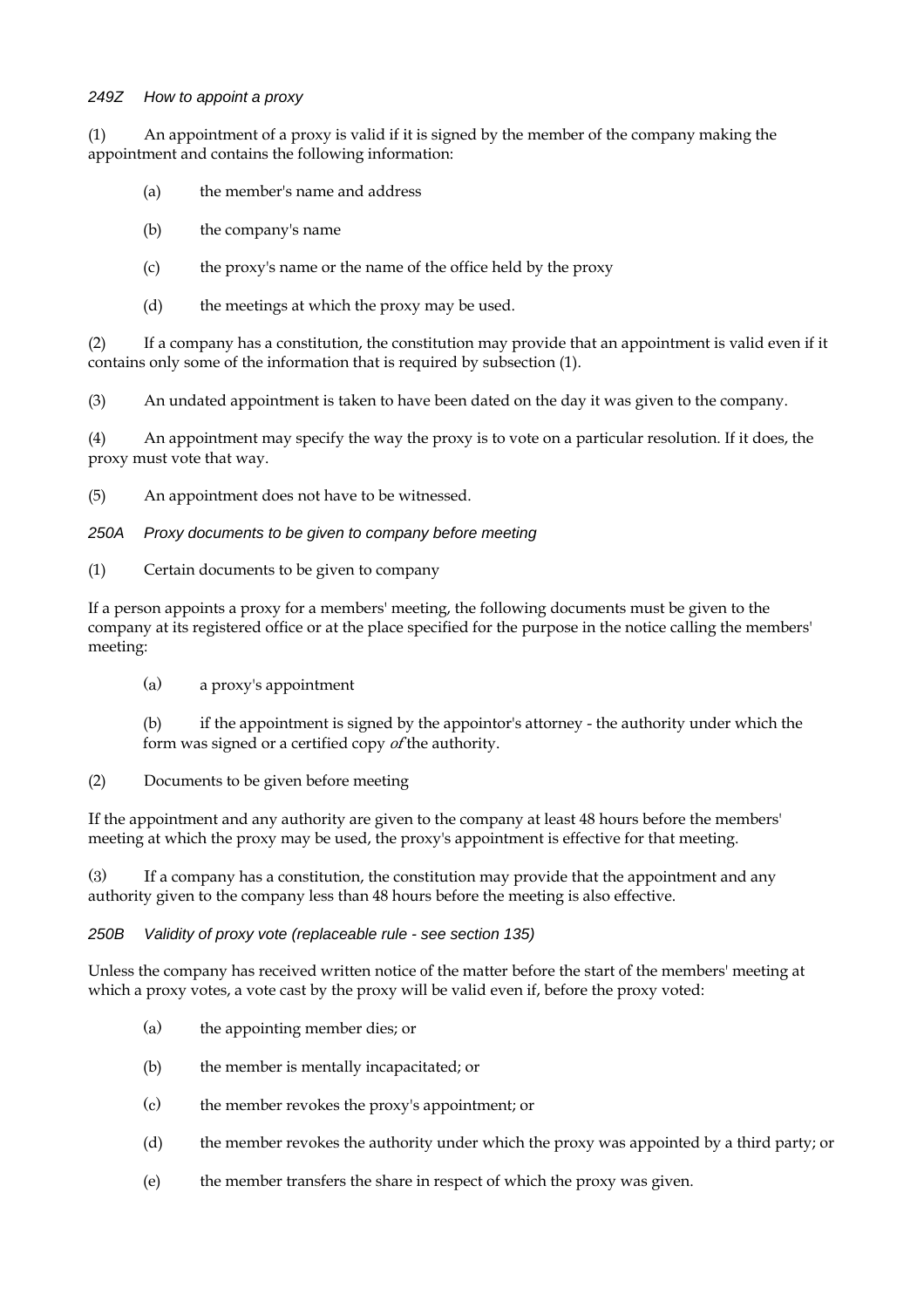#### *250C Body corporate representative*

(1) A body corporate may appoint a representative to exercise all or any of the powers it has as a member, creditor or debenture holder:

- (a) at a members' meeting; or
- (b) in voting on members' resolutions of the company to be passed without meetings.
- (2) The appointment must be made by resolution of the body's directors. It must set out:
	- (a) the individual or office holder appointed; and

(b) whether they are appointed to attend and vote at meetings or vote on members' special resolutions and ordinary resolutions without meetings, or to do all of those things; and

(c) the meetings they are appointed to attend.

(3) Unless otherwise specified in the appointment, the body corporate's representative may exercise, on the body's behalf, all the powers that the body could exercise as a member, creditor or a debenture holder.

Note: For special resolutions and resolutions of members without meetings see sections 249A and 249B.

#### Division 7 - Voting at members' meetings

*250D How many votes does a member have? (replaceable rule - see section 135)* 

(1) Company with share capital

Subject to any rights attached to any class of shares, at a members' meeting of a company with a share capital:

- (a) on a show of hands, each member has 1 vote; and
- (b) on a poll, each member has 1 vote for each share they hold.
- (2) Company that does not have a share capital

Each member of a company that does not have a share capital has 1 vote both on a show of hands and a poll.

(3) The chairperson of a meeting may vote on a show of hands and on a poll if they are a member. The chairperson has a casting vote if necessary.

Note: For the rights of members to appoint proxies see section 249W.

*250E Jointly held shares (replaceable rule - see section 135)* 

If a share is held jointly and more than 1 member votes in respect of that share, only the vote of the member whose name appears first in the register of members counts.

*250F Objections to member's right to vote (replaceable rule - see section 135)* 

A challenge to a member's right to vote at a members' meeting:

- (a) may only be made at the meeting; and
- (b) must be determined by the chairperson, whose decision is final.

## *250G How is voting carried out? (replaceable rule - see section 135)*

(1) A special resolution or a resolution put to the vote at a members' meeting must be decided on a show of hands unless a poll is demanded.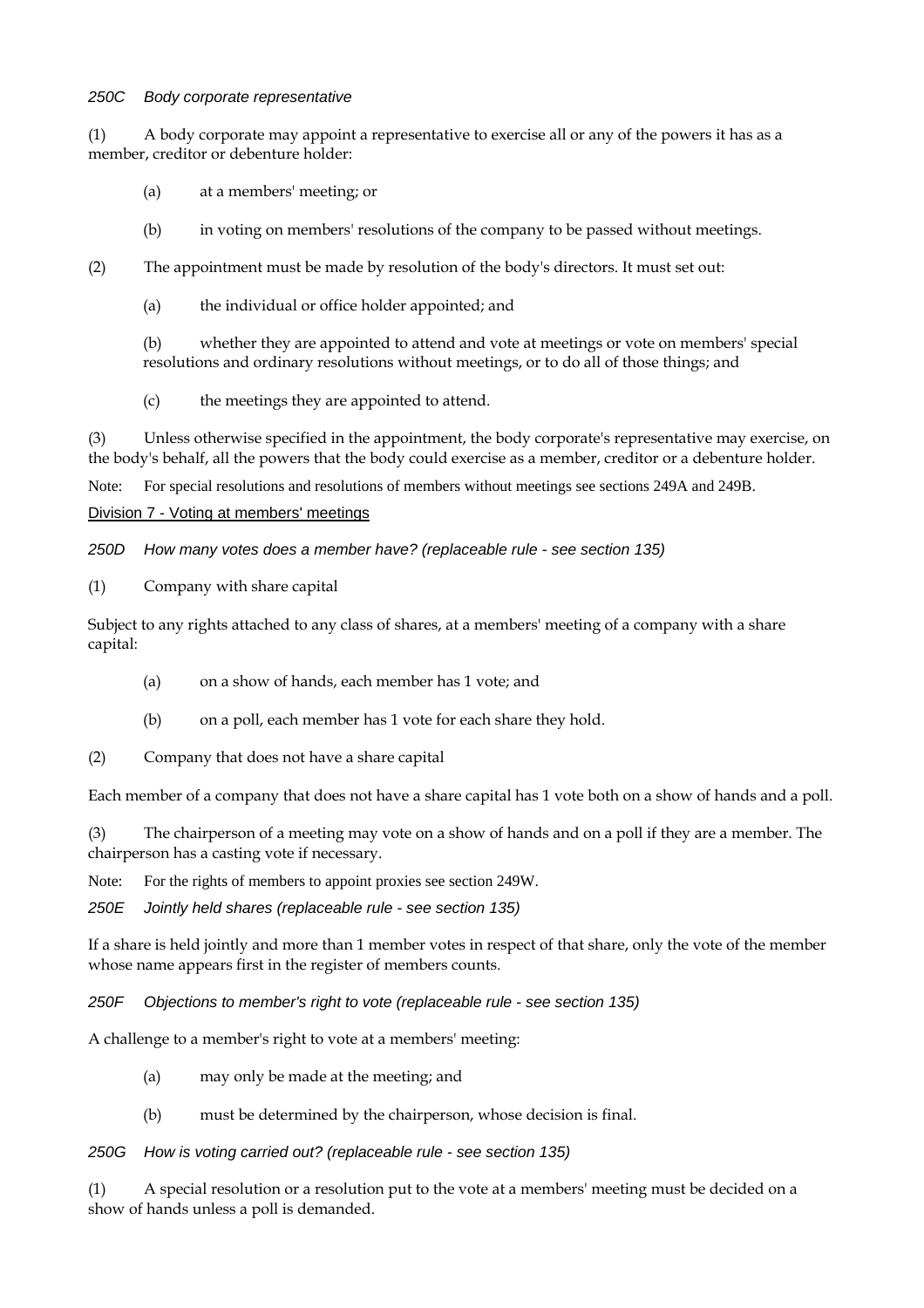(2) On a show of hands, a declaration by the chairperson is conclusive evidence of the result. Neither the chairperson nor the minutes need to state the number or proportion of the votes recorded in favour or against.

# *250H Matters on which a poll may be demanded*

(1) A poll may be demanded on any special resolution or resolution except:

- (a) the election of the chairperson of a meeting; or
- (b) the adjournment of a meeting.

(2) If a company has a constitution, the constitution may allow for a poll to be demanded on the matters mentioned in paragraph  $(1)(a)$  or  $(b)$ .

(3) A demand for a poll may be withdrawn.

*250J When a poll is effectively demanded* 

(1) At any members' meeting, a poll may be demanded by:

(a) 5 members present (including by proxy) entitled to vote on the resolution; or

(b) members present (including by proxy) who hold at least 10% of the votes that may be cast on the resolution on a poll; or

(c) the chairperson.

(2) If a company has a constitution, the constitution may provide that fewer members may demand a poll.

(3) The poll may be demanded before or at the time the voting results are declared.

(4) The percentage of votes members hold is to be worked out when the demand was made.

*250K When and how polls must be taken (replaceable rule - see section 135)* 

(1) A poll demanded on a matter other than the election of a chairperson or the question of an adjournment must be taken when and in the manner the chairperson directs.

(2) If a company has a constitution and the constitution provides that a poll may be demanded on the election of a chairperson or on the question of an adjournment, it must be taken immediately.

Division 8 - Annual general meetings of public companies

*250L Public company must hold AGM* 

(1) A public company must hold its first annual general meeting (or *AGM)* within 18 months after its registration.

(2) After the first AGM, the company must hold an AGM at least once a calendar year and within 5 months after the end of its financial year.

(3) The AGM is to be held in addition to any other meetings held by the company in the year.

(4) Provided proper notice of the meeting is given to each person entitled to it, the company may resolve that any general meeting called, or general meeting held, is to be its AGM.

Note 1: The company's financial statements, directors' report and auditor's report must be laid before the AGM (see section 319).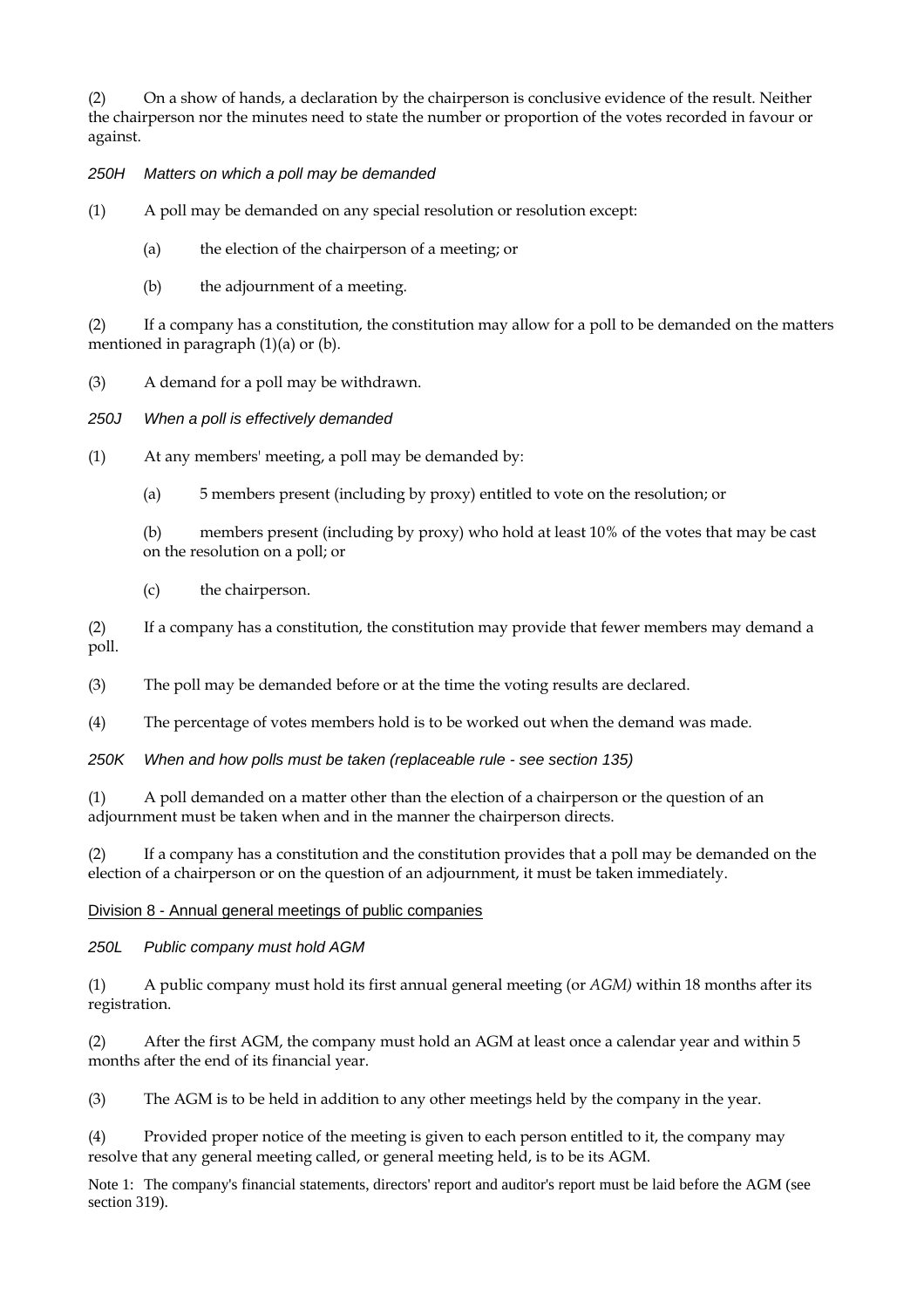Note 2: The rules in Divisions 2 to 7 of this Part apply to an AGM.

## *250M Extension of time for holding AGM*

(1) A public company may lodge an application with the ASC to extend a period within which section 250L requires the company to hold an AGM.

(2) The application is to be made in accordance with a resolution of the company's directors and be signed by a director.

(3) ASC may extend time for AGM

If the company applies before the end of the period in which the company would otherwise be required to hold an AGM, the ASC may grant the application in writing. The ASC must specify the period of the extension.

(4) A company granted an extension under subsection (3) must hold its AGM within the extended period.

(5) The ASC may impose conditions on the granting of the application and the company must comply with those conditions.

*250N Circumstances where AGM is effectively held* 

(1) A company complies with the requirement to hold an AGM during a particular period of time specified in sections 250L or 250M if:

- (a) the company has held a general meeting at which resolutions have been passed dealing with all matters required to be dealt with at its AGM; and
- (b) the meeting was held during the period in which the AGM is required to be held.

## *250P Business of AGM*

The business of an AGM may include any of the following, even if referred to in the notice of meeting:

- (a) the consideration of the financial statements and the reports of the directors and auditor
- (b) the election of directors
- (c) the fixing of the auditor's remuneration.

## *250Q Questions and comments by members on company management at AGM*

The chairperson of an AGM must allow a reasonable opportunity for the members at the meeting to ask questions about or make comments on the management of the company.

## *250R Questions by members of auditors at AGM*

The chairperson of an AGM must allow a reasonable opportunity for the members at the meeting to ask the company's auditor questions relevant to the conduct of the audit and the preparation of the audit report.

## **Part 2G.3 - Minutes and members' access to minutes**

## *251A Minutes*

- (1) A company must keep minute books in which it records within 1 month:
	- (a) proceedings, special resolutions and ordinary resolutions of the members' meetings; and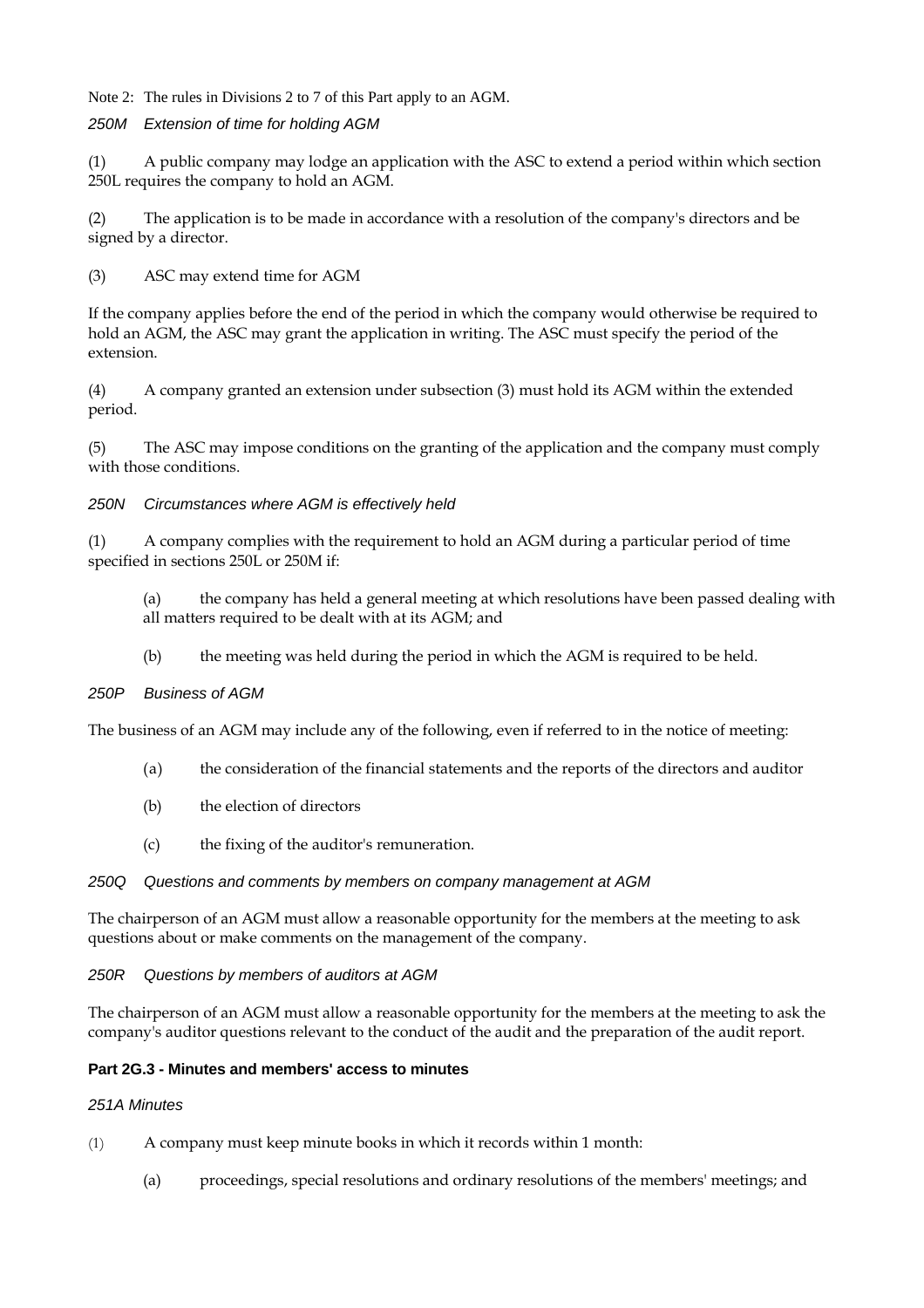- (b) proceedings and resolutions of directors' meetings (including a committee of directors); and
- (c) the passing of special resolutions and ordinary resolutions by members without a meeting; and
- (d) the passing of resolutions by directors without a meeting; and
- (e) if the company is a proprietary company with only 1 director the making of declarations by the director.

Note 1: See section 248A for directors' resolutions passed without meetings.

Note 2: See section 248B for resolutions and declarations of the director of a 1 director proprietary company.

Note 3: See sections 249A and 249B for special resolutions and resolutions of members without meetings.

(2) The minutes of a meeting must be signed by the chairperson of the meeting or the chairperson of the next meeting.

(3) A director must sign minutes of:

- (a) the passing of a resolution referred to in paragraph  $(1)(c)$  or  $(d)$ ; or
- (b) the making of a declaration referred to in paragraph  $(1)(e)$ .

(4) A company must keep its minute books at:

- (a) its registered office; or
- (b) an office at its principal place of business in Australia; or
- (c) another office approved by the ASC.

(5) In the absence of evidence to the contrary, contents of the minute book that is so recorded and signed is evidence of the matters shown in the minute.

## *251B Members' access to minutes*

(1) A company must ensure that the minute books for its members' meetings and for special resolutions and ordinary resolutions of members passed without meetings are open for inspection by members free of charge.

- (2) A member of a company may ask the company in writing for a copy of:
	- (a) any minutes of a members' meeting or an extract of the minutes; or
	- (b) any minutes of special and ordinary resolutions passed by members without meetings.
- (3) If the company does not require the member to pay for the copy, the company must send it:
	- (a) within 21 days after the member asks for it; or
	- (b) within any longer period that the ASC approves.
- (4) If the company requires payment for the copy, the company must send it:
	- (a) within 21 days after the company receives the payment; or
	- (b) within any longer period that the ASC approves.

The amount of any payment the company requires cannot exceed the prescribed amount.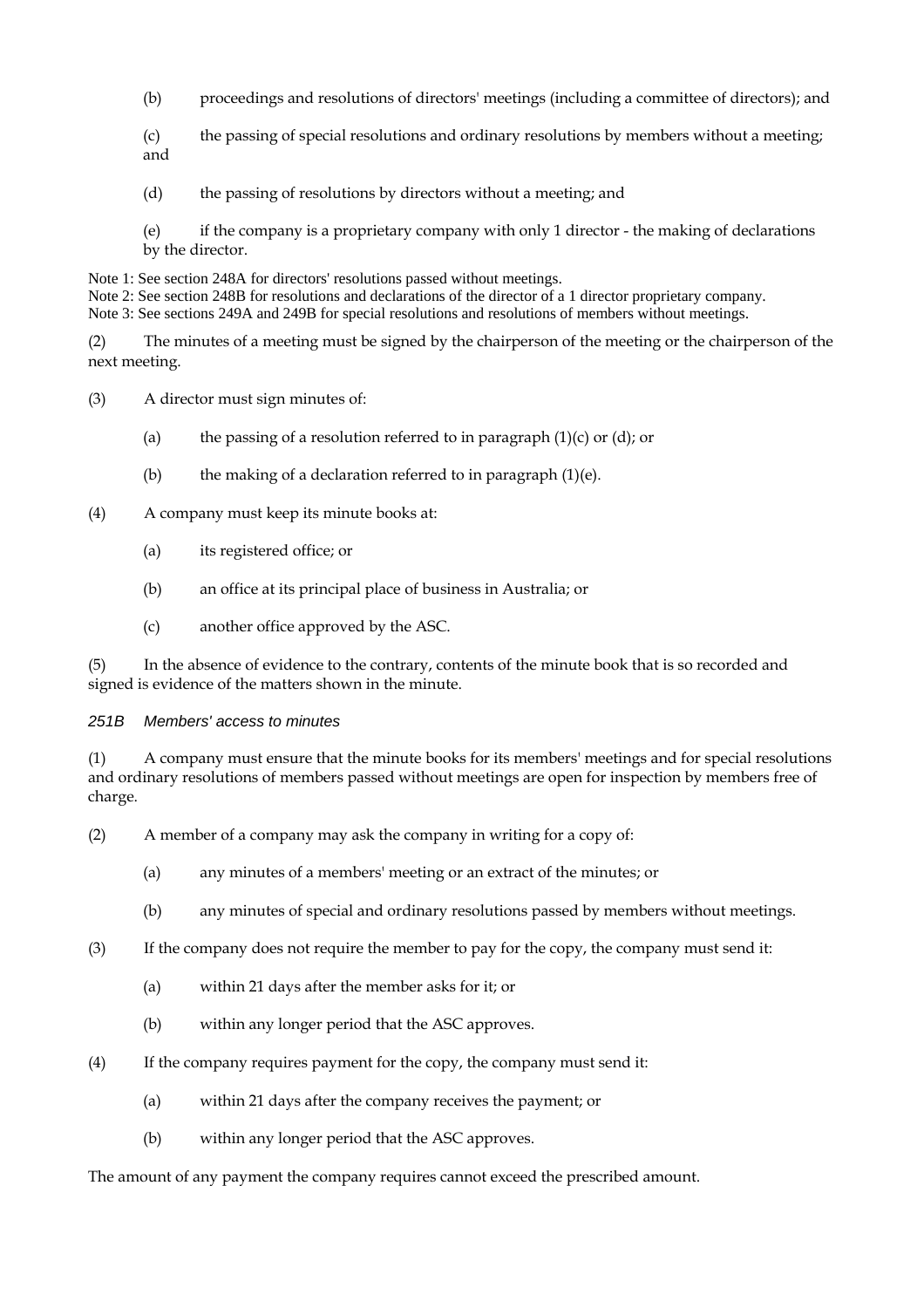# **Part 2G:4 - Members' meetings of registered collective investment schemes**

Division 1 - Calling members' meetings

*252A Calling of members' meetings by responsible entity* 

The responsible entity of a registered scheme may call a members' meeting.

# *2, 252B Members may request responsible entity to call a members' meeting*

(1) The following members of a registered scheme may request the responsible entity to call and hold a members' meeting to consider and vote on a proposed special resolution or a proposed extraordinary resolution:

- (a) members who hold at least 5 % of the value of the votes that may be cast on the resolution; or
- (b) 200 members.

Note: To work out the value of a vote see section 252X.

(2) The request must:

- (a) be in writing and state the purpose of the meeting; and
- (b) be signed by the members; and
- (c) be served on the responsible entity; and
- (d) set out the resolution.

(3) request may be accompanied by a statement about the proposed resolution provided by the requesting members.

(4) request may consist of copies signed by different members providing each copy has identical wording.

(5) The percentage of the value of the votes members hold is to be worked out as at the close of business on the day the request was served.

# *252C Responsible entity's obligations to call a members' meeting and to distribute resolutions and statements*

(1) After service of the request under section 252B, the responsible entity must:

(a) call the meeting; and

(b) distribute to all the scheme's members a copy of the proposed resolution and any statement under subsection 252B(3) at the same time, or as soon as practicable afterwards, and in the same way, as it gives notice of the meeting.

(2) The responsible entity does not have to distribute a copy of the resolution or statement if it is more than 1,000 words long or defamatory.

(3) The responsible entity must make the distribution at the same time, or as soon as practicable afterwards, and in the same way, as it gives notice of the meeting.

(4) The meeting must be held not later than 2 months after service of the request.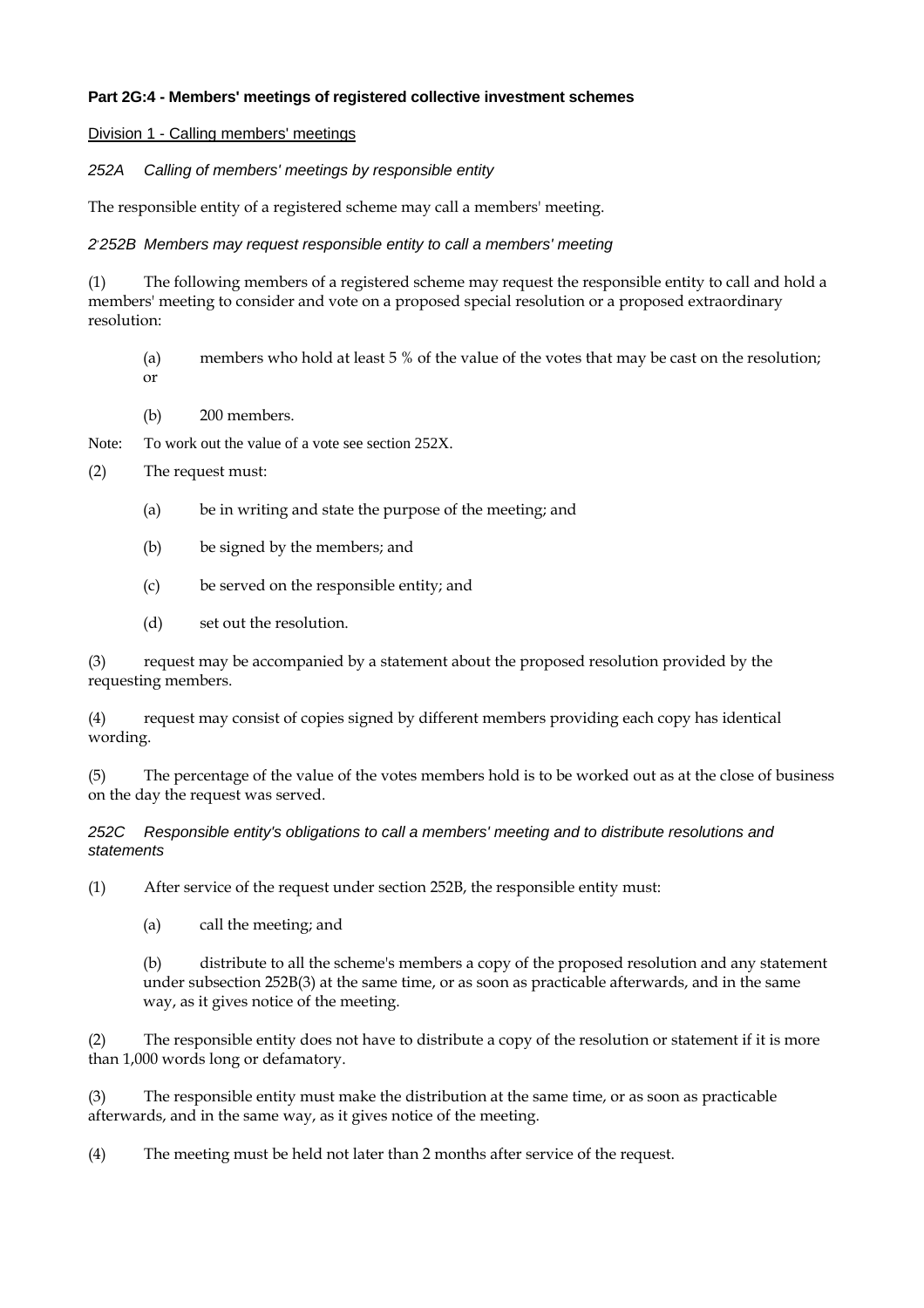# *252D Failure of responsible entity to act*

 $(1)$  If, in relation to the request under section 25213, the responsible entity has not called the members' meeting and made the distribution as required by subsection 252C(1) within 21 days after service of the request, the members who made the request may call the meeting and make the distribution.

(2) The meeting is to be called and the distribution is to be made in the same way - so far as is possible as members' meetings are usually called and information is usually distributed to members. The meeting must be held not later than 3 months after the day the request was served on the responsible entity.

(3) To call the meeting, the requesting members may ask the responsible entity to supply a written list of names and addresses of the persons entitled to receive notice of members' meetings.

(4) The responsible entity must send the list to the members within 7 days after the day the members ask for it.

(5) Responsible entity must pay members' expenses

The responsible entity of the scheme must pay the reasonable expenses the members incurred because the responsible entity failed to make the distribution and call and hold the meeting.

## *252E Calling of members' meetings 6y members*

(1) Members of a registered scheme who hold at least 5 % of the value of the votes which may be cast at a members' meeting of the registered scheme, may call a members' meeting to consider and vote on a proposed special resolution or a proposed extraordinary resolution.

Note: To work out the value of a vote see section 252X.

(2) The meeting is to be called in the same way - so far as is possible - in which members' meetings are called.

(3) The percentage of the value of the votes members hold is to be worked out as at the close of business on the day the meeting is called.

## *252F Calling of members' meetings by the Court*

(1) The Court may order a members' meeting of a registered scheme to be held to consider and vote on a proposed special resolution or a proposed extraordinary resolution. The Court may do so if it is impracticable to call the members' meeting in any other way in which it could be called.

(2) The Court may make the order on:

(a) application of the responsible entity; or

(b) application of any member of the registered scheme who would be entitled to vote at the meeting.

Note: See section 1319 for the directions the Court may give for calling, holding or conducting a meeting it has ordered be called.

## *252G Notice of members' meetings*

- (1) The responsible entity of a registered scheme is to give 21 days notice of a members' meeting to:
	- (a) a1l the members of the registered scheme; and
	- (b) the directors of the responsible entity; and
	- (c) the auditor of the scheme; and
	- (d) the auditor of the scheme compliance plan.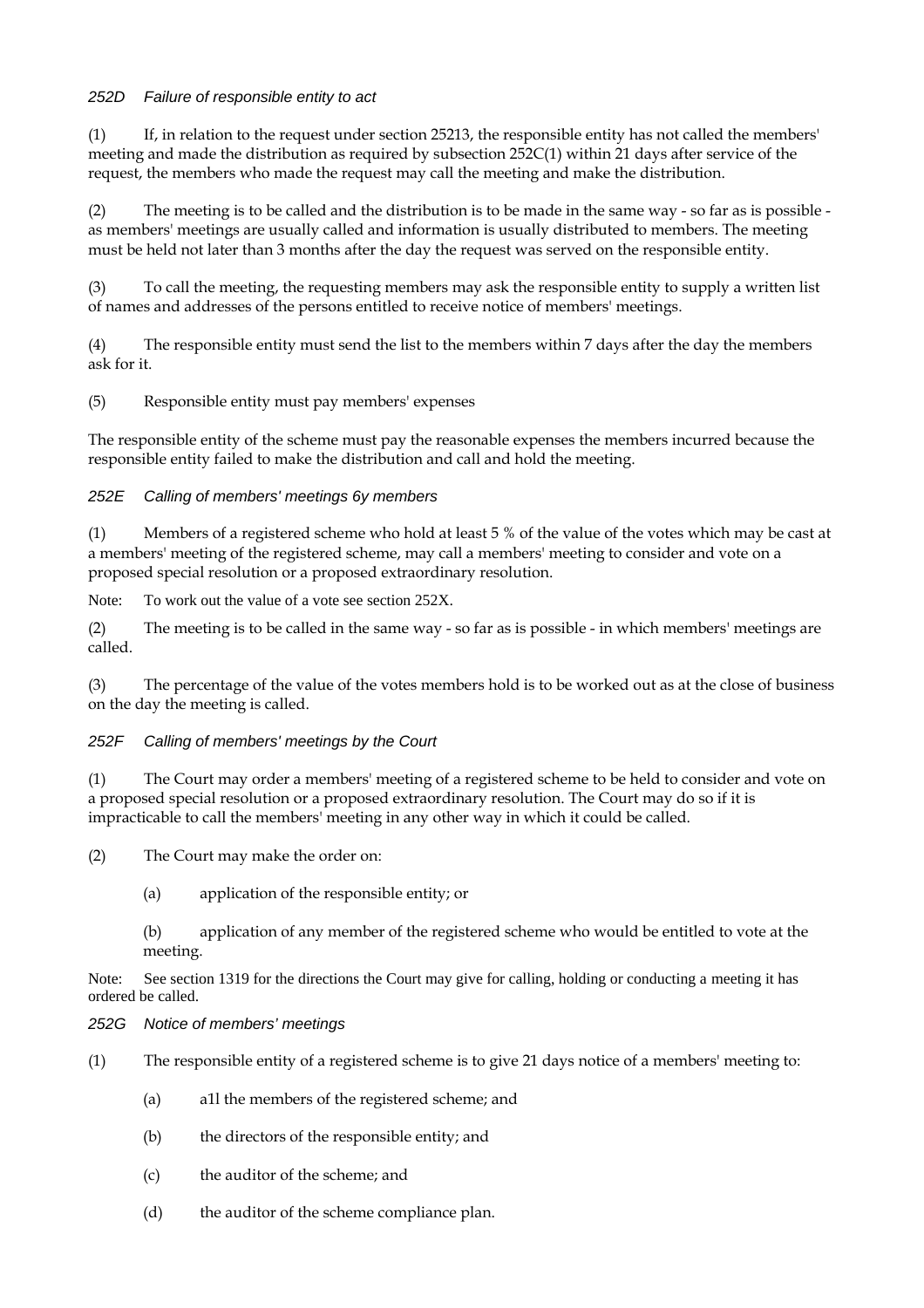(2) Notice to joint members may be given by sending it to the joint member named first in the register.

# *252H Auditors to receive other communications*

The auditor of a registered scheme and the auditor of the scheme compliance plan must receive any other communications relating to the meeting that a member of the registered scheme is entitled to receive.

*252J Contents of notice of members' meetings* 

A notice of a members' meeting of a registered scheme must:

- (a) set out the place, day and time; and
- (b) state the general nature of the business; and

(c) if a special resolution or extraordinary resolution is to be proposed at the meeting - set out an intention to propose the special or extraordinary resolution and state the resolution; and

- (d) contain a statement on:
	- (i) a member's right to appoint a proxy; and
	- (ii) the need for the proxy to be a member of the responsible entity or not.

## Division 2 - Holding members' meetings

## *252K Chairing members' meetings*

(1) The responsible entity may, in writing, appoint an individual to chair a meeting called under section 252B or 252D.

(2) The members present at a meeting called under section 252B or 252D must elect a member present to chair the meeting, or part of it, if:

(a) an individual has not previously been appointed to chair the meeting; or

(b) a previously appointed chairperson is not available to do it, or declines to act, for the meeting or part of it.

(3) The members present at a meeting called under section 252D, 252E or 252F must elect a member present to chair the meeting.

## *252L Auditor's right to be heard at members' meetings*

(1) The auditor of a registered scheme and the auditor of the scheme compliance plan are entitled to attend any members' meeting of the registered scheme.

(2) The auditors are entitled to be heard at the meeting on any part of the meetings' business that concerns the auditors in their capacities as auditors.

(3) An auditor may in writing authorise a person as agent for the purpose of attending any members' meeting.

#### Division 3 - Proxies and body corporate representatives

## *252M Who can appoint a proxy?*

(1) A member of a registered scheme who is entitled to attend and cast a vote at a members' meeting may appoint a person as the member's proxy to attend and vote instead of the member at the meeting.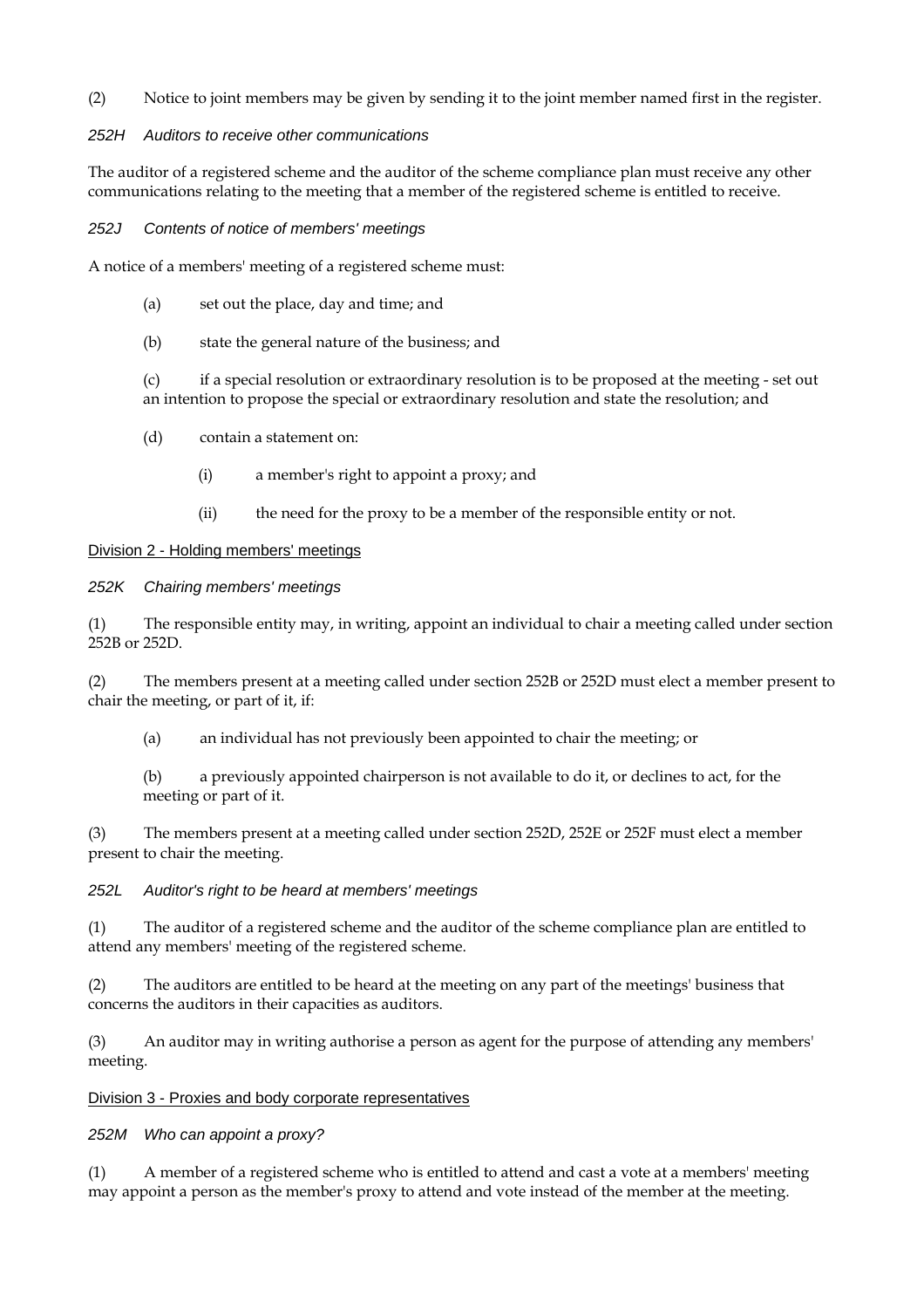(2) If the member is entitled to cast more than 1 vote at the meeting, they may appoint 2 proxies. If the member appoints 2 proxies, each proxy may be appointed to represent a specified proportion of the member's votes. If the proportion of the votes is not specified, each proxy holds half of the member's votes.

# *252N Rights of proxy*

A proxy appointed to attend and vote instead of a member has the same rights as the member to attend and speak at the meeting and to vote on a poll.

# *252P Lists of proxies*

(1) The responsible entity of a registered scheme may send out with notices calling a members' meeting a list of persons who are prepared to act as proxies at the meeting.

(2) Any list sent must be sent to all members entitled to appoint a proxy to attend and vote at the meeting.

(3) The responsible entity may issue to a member who asks for it a proxy form or a list of persons willing to act as proxies, but only if it makes the same form or list available to any other members who asks for the form or list.

# *252Q How to appoint a proxy*

(1) An appointment of a proxy is valid if it is signed by the member of the registered scheme appointing the proxy and contains the following information:

- (a) the member's name and address
- (b) the registered scheme's name
- (c) the proxy's name or the name of the office held by the proxy
- (d) the meetings at which the proxy may be used.

(2) A registered scheme's constitution may provide that an appointment is valid even if it contains only some of the information that is required by subsection (1).

(3) An undated appointment is taken to have been dated on the day it was given to the responsible entity.

(4) An appointment may specify the way the proxy is to vote on a particular resolution. If it does, the proxy must vote that way.

(5) An appointment does not have to be witnessed.

## *252R Proxy documents to be given to the responsible entity before meeting*

(1) The following documents must be given to the responsible entity of a registered scheme at its registered office:

(a) a proxy's appointment

(b) if the appointment is signed by the appointor's attorney - the authority under which the form was signed or a certified copy of the authority.

(2) Documents to be given before meeting

If the appointment and any authority are given to the responsible entity at least 48 hours before the meeting at which the proxy may be used, the proxy's appointment is effective for that meeting.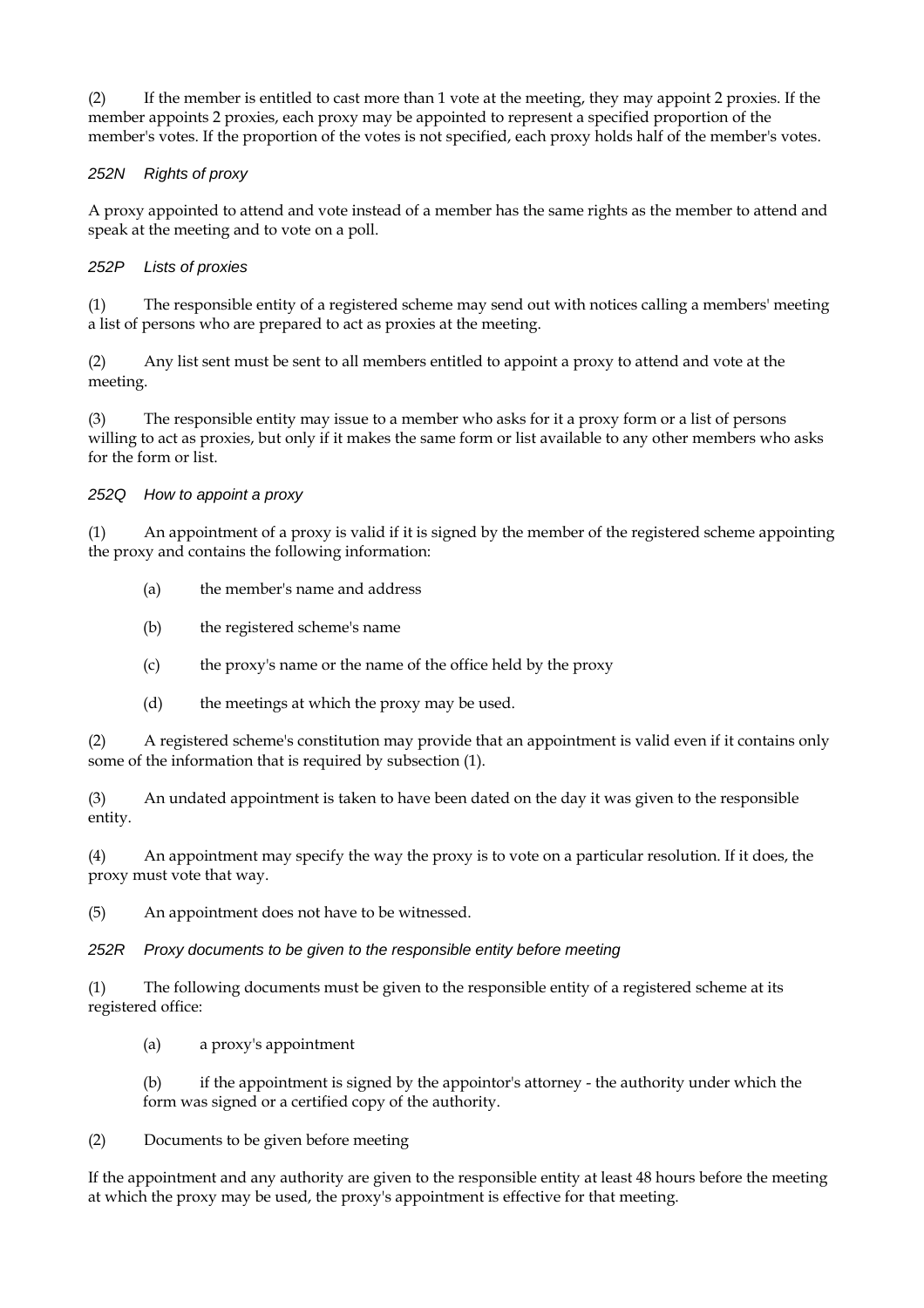(3) A registered scheme's constitution may provide that the appointment and any authority given to the responsible entity less than 48 , hours before the meeting is also effective.

## *252S Body corporate representative*

(1) A body corporate may appoint a representative to exercise all or any of the powers it has as a member at a members' meeting.

(2) The appointment must be made by resolution of the body's directors. It must set out:

- (a) the individual or office holder appointed; and
- (b) the meetings they are appointed to attend.

(3) Unless otherwise specified in the appointment, the body corporate's representative may exercise, on the body's behalf, all the powers that the body could exercise as a member.

## Division 4 - Voting at members' meetings

*252T How many votes does a member have?* 

(1) On a show of hands, each member of a registered scheme has 1 vote.

(2) On a poll, each member of the scheme has 1 vote for each collective investment interest they have, but the votes may have different values.

## *252U How may a member vote?*

At a members' meeting, each member entitled to vote may vote personally. On a poll, a member entitled to vote who is not personally present at a meeting may vote by proxy.

## *252V Certain members cannot vote or vote not counted*

(1) Responsible entity and associates

The responsible entity of a registered scheme and its associates (in relation to the power to exercise, or to control the exercise of, the voting power attached to a collective investment interest) are not entitled to vote personally at a members' meeting on a special, extraordinary or ordinary resolution if they have an interest in the resolution or matter other than as a member. They may vote as a proxy if their appointment specifies the way they are to vote on the resolution and they vote in that way.

(2) Jointly held collective investment interests

If a collective investment interest is held jointly and more than 1 member votes in respect of that interest, only the vote of the member whose name appears first in the register of member counts.

*252W Objections to a member's right to vote* 

A challenge to a member's right to vote at a members' meeting:

- (a) may only be made at the meeting; and
- (b) must be determined by the chairperson, whose decision is final.
- *252X How to work out the value of a vote cast on a poll*
- (1) The value of a vote cast on a poll equals the value of the collective investment interest it attaches to.
- (2) The value of a collective investment interest is: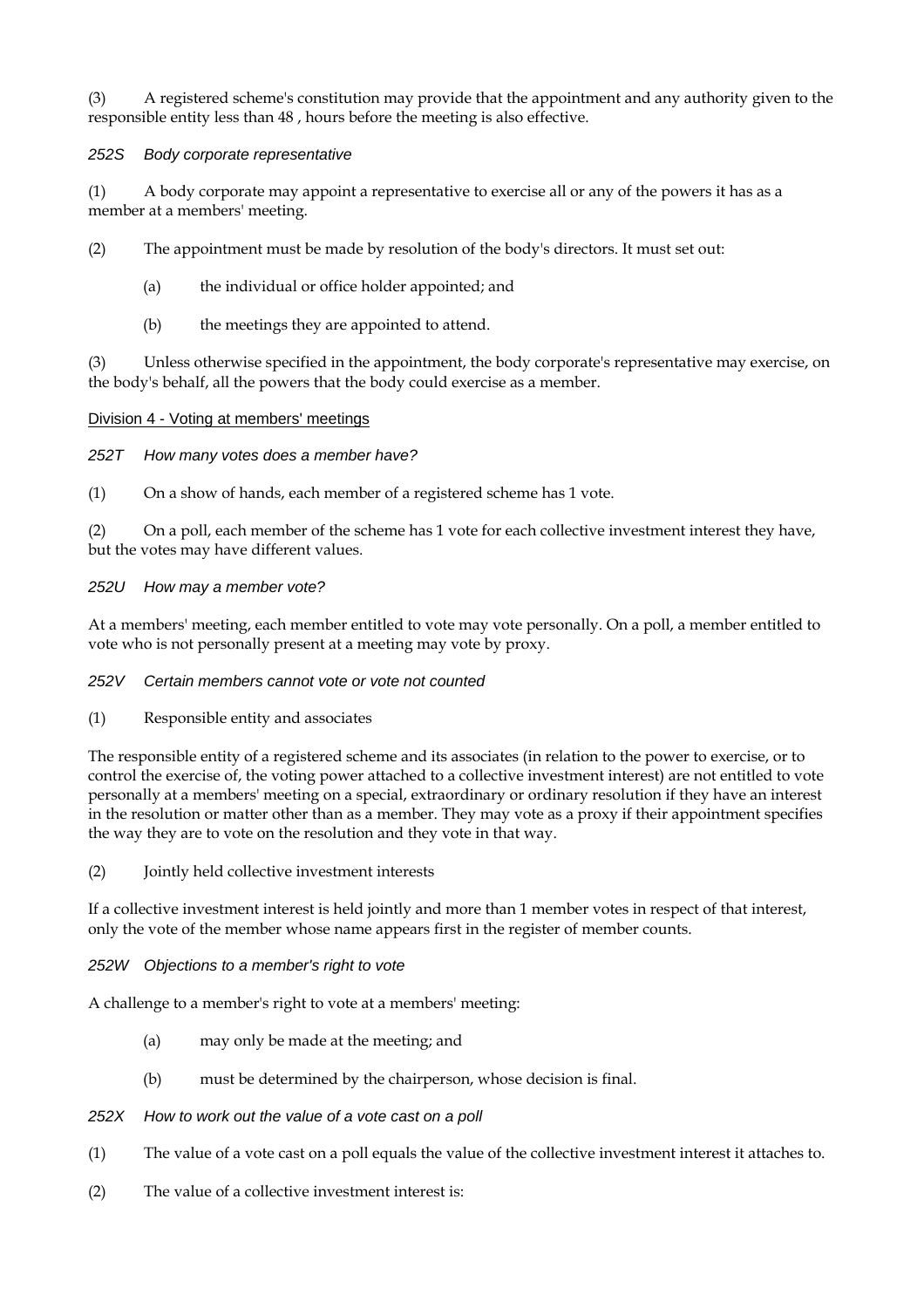(a) if it is quoted on the stock market of a stock exchange - the last sale price on that market on the second trading day immediately before the day on which the poll is taken; or

(b) if it is not quoted on a stock market of a stock exchange but there is a withdrawal provision in the registered scheme's constitution (whether operating or not) - the amount that would be paid for the interest under that provision on the second business day immediately before the day on which the poll is taken; or

(c) in any other case - the amount that the responsible entity determines in writing to be the price that a willing but not anxious buyer would pay for the interest if it was sold on the second business day immediately before the day on which a poll is taken.

*252Y How is voting carried out?* 

(1) A special resolution or extraordinary resolution put to the vote at a members' meeting must be decided on a poll.

(2) An ordinary resolution put to the vote must be decided on a show of hands unless a poll is demanded.

*252Z Poll may be demanded for ordinary resolution* 

(1) A poll may be demanded on any ordinary resolution except:

- (a) the election of the chairperson of a meeting; or
- (b) the adjournment of a meeting.

(2) A registered scheme's constitution may allow for a poll to be demanded on the matters mentioned in paragraphs (1)(a) or (b). A demand for a poll may be withdrawn.

*253A When is a poll effectively demanded on an ordinary resolution?* 

(1) At a members' meeting, a poll may be demanded on an ordinary resolution by:

(a) 5 members present (including by proxy); or

(b) members present (including by proxy) who hold at least 10% of the value of the votes that may be cast on the resolution on a poll; or

(c) the chairperson.

(2) A registered scheme's constitution may provide that fewer members may demand a poll.

(3) The poll may be demanded before or at the time the voting results are declared.

(4) The percentage of the value of the votes members hold is to be worked out as at close of business on the day the poll was demanded.

Note: To work out the value of a vote see section 252X.

Division 5 - Minutes and members' access to minutes

#### *253B Minutes*

(1) The responsible entity of a registered scheme must keep minute books for recording minutes of members' meetings.

(2) The minutes must be recorded within 1 month after the meeting was held and be signed by the chairperson of the meeting.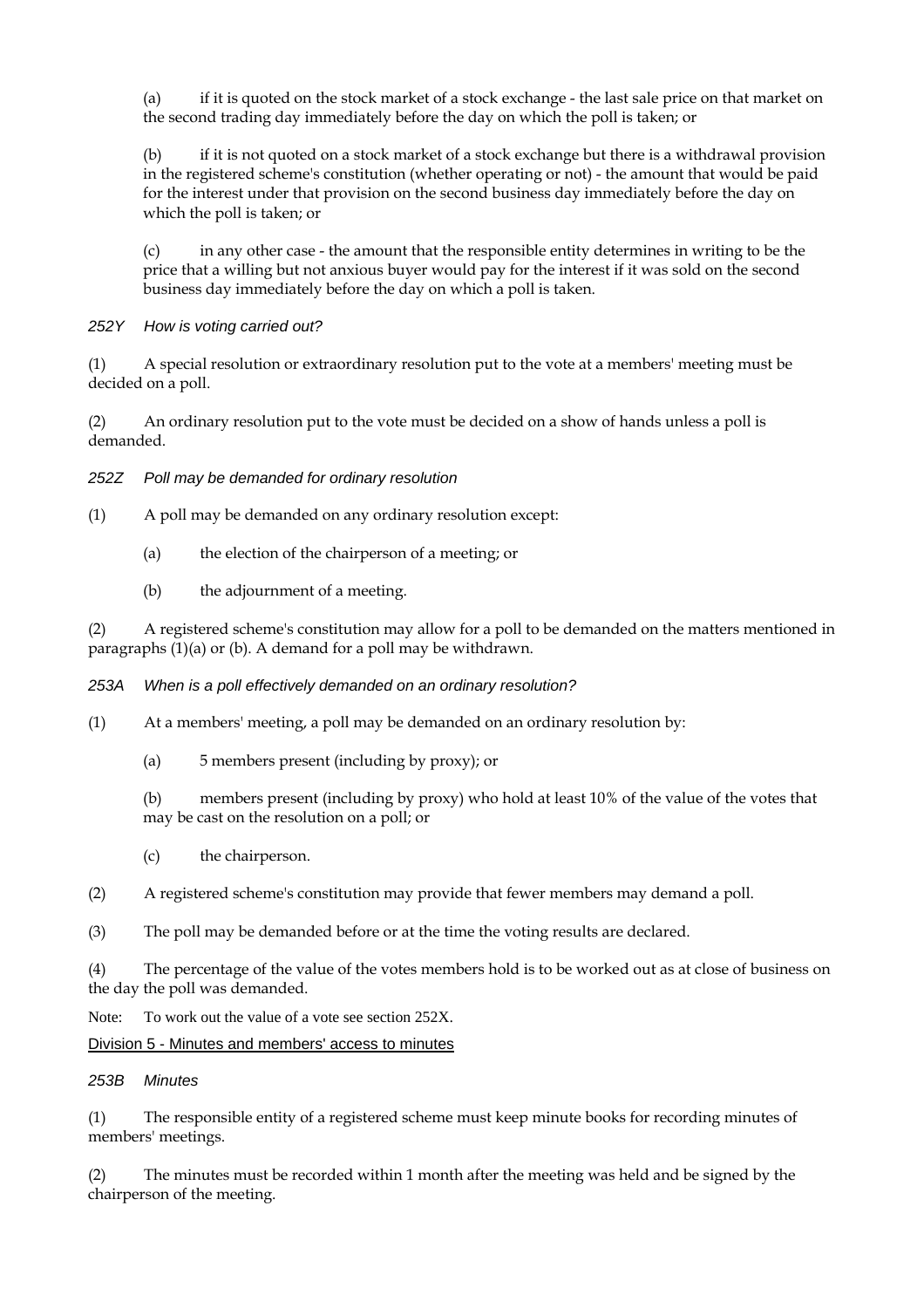- (3) The responsible entity of a registered scheme must keep the minute books at:
	- (a) its registered office; or
	- (b) an office at its principal place of business in Australia; or
	- (c) another office approved by the ASC.

(4) In the absence of evidence to the contrary, contents of the minute book that is so recorded and signed is evidence of the matters shown in the minute.

*253C Members' access to minutes* 

(1) The responsible entity must ensure that the minute books for the registered scheme's members' meetings are open for inspection by members free of charge.

(2) A member of a registered scheme may ask the responsible entity in writing for a copy of any minutes of a members' meeting.

(3) If the responsible entity does not require the member to pay for the copy, the responsible entity must send it:

- (a) within 21 days after the member asks for it; or
- (b) within any longer period that the ASC approves.
- (4) If the responsible entity requires payment for the copy, the responsible entity must send it:
	- (a) within 21 days after the responsible entity receives the payment; or
	- (b) within any longer period that the ASC approves.

The amount of any payment the responsible entity requires cannot exceed the prescribed amount.

*For consequential and transitional amendments for Chapter 2G see Schedule 2*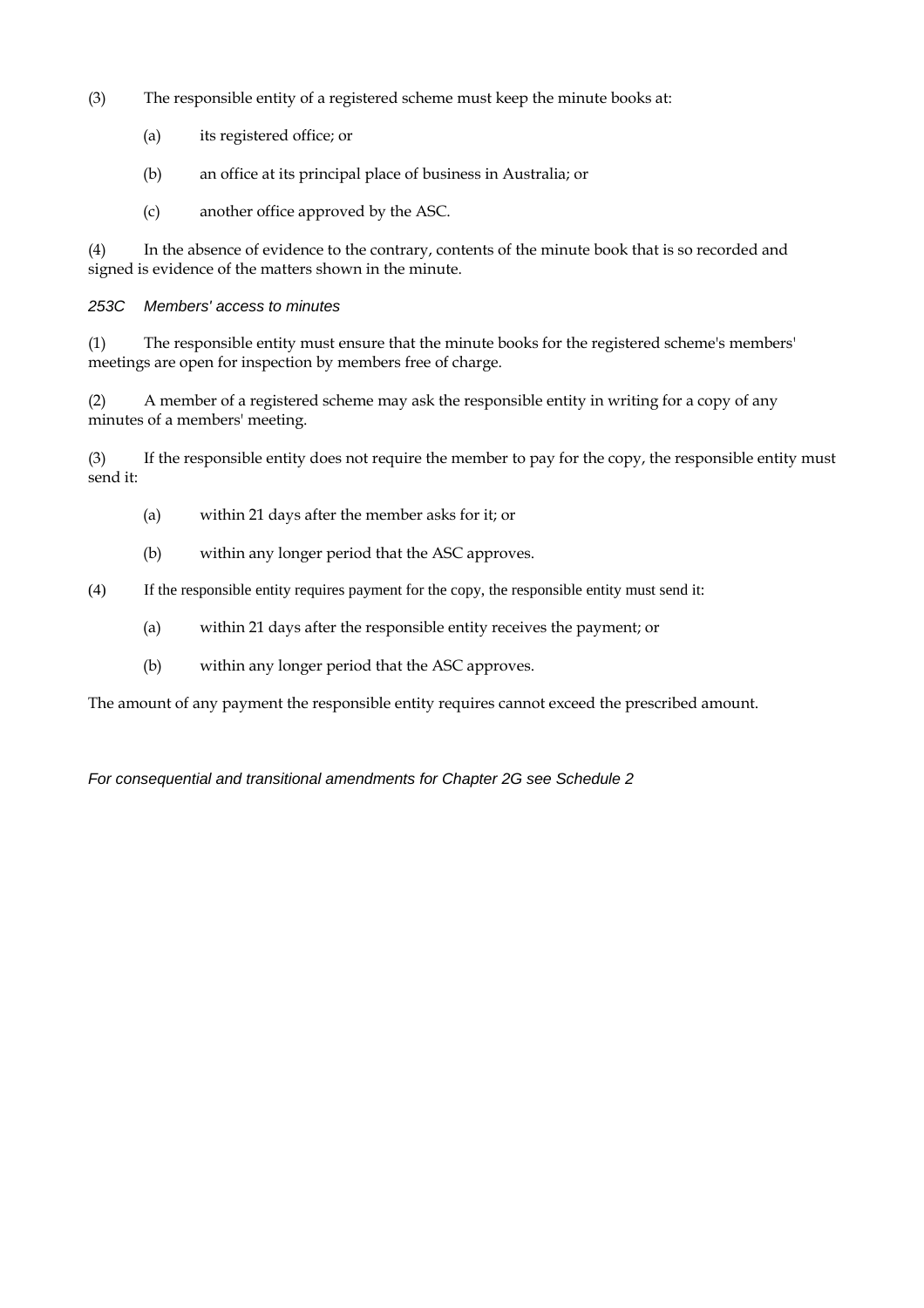# **CHAPTER 2H**

# **SHARES**

**Part 2H.1** 

| <b>Issue and terms</b> |      | 254A Company may issue shares                                                           |
|------------------------|------|-----------------------------------------------------------------------------------------|
|                        |      | 254B Issue of preference shares                                                         |
|                        |      | 254C Issue of partly-paid shares                                                        |
|                        |      | 254D Pre-emption for existing shareholders of shares on issue in proprietary<br>company |
|                        |      | 254E Court validation of issue                                                          |
|                        |      | 254F Certain kinds of shares must not be issued                                         |
|                        |      | 254G Redemption must be in accordance with constitution                                 |
|                        |      | 254H Other requirements about redemption                                                |
|                        | 254J | Consequences of contravening section 254G or 254H                                       |
|                        |      | 254K Liability on partly-paid shares                                                    |
|                        |      | 254L Calls may be limited to when company is externally administered                    |
|                        |      | 254M Dividends to be paid out of profits                                                |
|                        |      | 254N Other provisions about paying dividends                                            |
|                        |      | 254P Does the company incur a debt?                                                     |
|                        |      | 254Q Dividend rights                                                                    |
|                        |      | 254R Resolution to convert shares into larger or smaller number                         |
|                        |      | 254S Notice of issue to ASC                                                             |
|                        |      | 254T Notice of cancellation to ASC                                                      |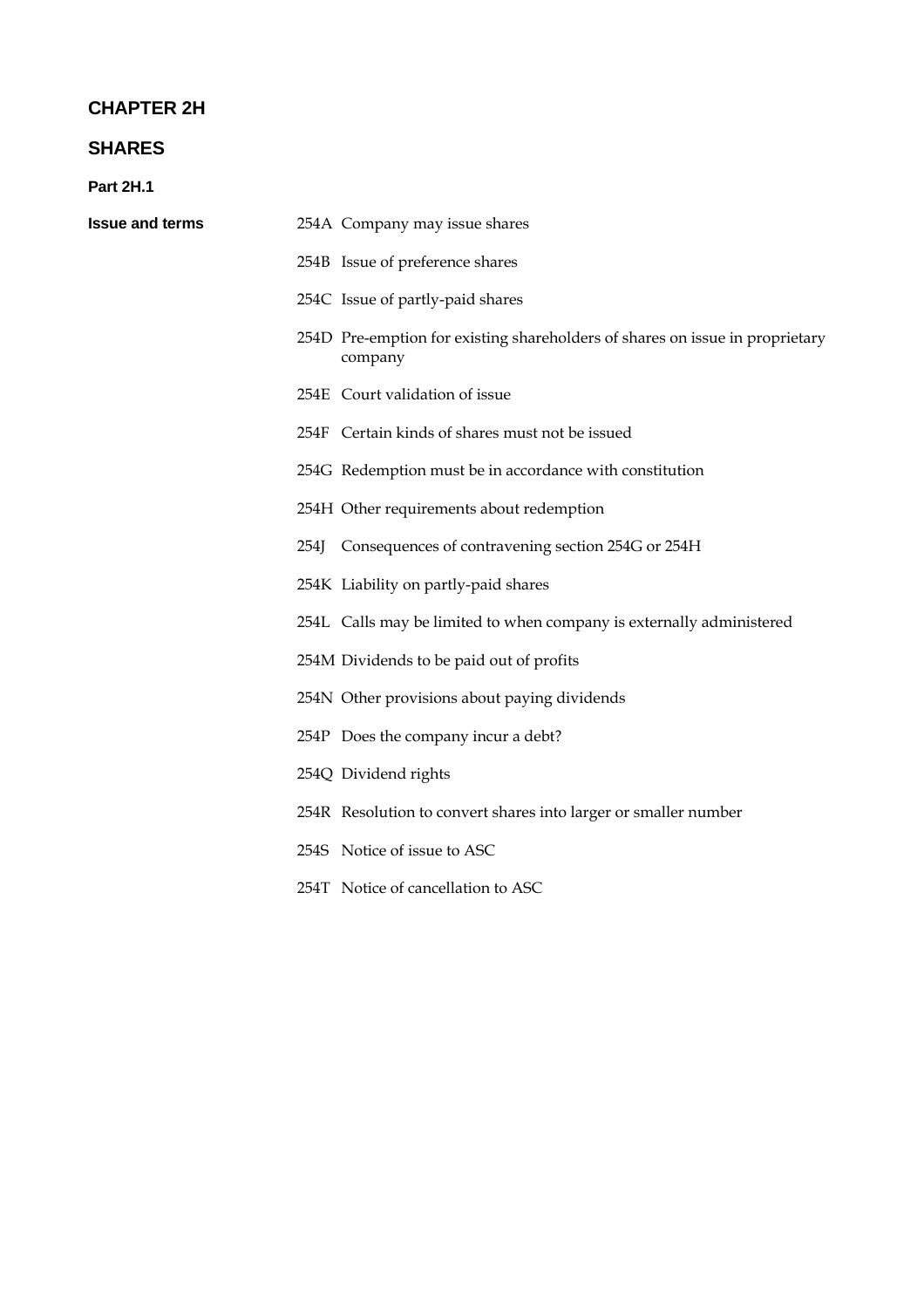# **CHAPTER 2H - SHARES**

# **Part 2H.1 - Issue and terms**

Division 1 - Power to issue shares

*254A Company may issue shares* 

A company may issue shares on the terms and with the rights and restrictions the company determines.

#### *254B Issue of preference shares*

(1) A company may only issue preference shares, or convert shares into preference shares, if the company has a constitution that sets out the rights of the holders of the shares.

(2) Preference shares may be issued on the terms that they are liable to be redeemed, either at a fixed time, at the company's option or at the shareholder's option.

Note: For other provisions about redeemable preference shares see Division 2.

#### *254C Issue of partly-paid shares*

A company may issue partly-paid shares, whether or not on different terms as to the amount of calls to be paid and the time for paying calls.

Note: For other provisions about partly-paid shares see Division 3.

*254D Pre-emption for existing shareholders on issue of shares in proprietary company (replaceable rule for proprietary companies - see section 135)* 

(1) Before issuing shares of a particular class, the directors of a proprietary company must offer them to the existing holders of shares of that class. As far as practicable, the number of shares offered to each shareholder must be in proportion to the number of shares of that class that they already hold.

(2) To make the offer, the directors must give the shareholders a statement setting out the terms of the offer, including:

- (a) the number of shares offered; and
- (b) the period for which it will remain open.

(3) The directors may issue any shares not taken up under the offer as they see fit.

(4) A resolution passed at a general meeting of the company may authorise the directors to make a particular issue of shares without complying with subsection (1).

#### *254E Court validation of issue*

(1) The Court may, on application by a company, a shareholder in the company, a creditor of the company or any other person whose interests have been or may be affected, make an order validating or confirming the terms of a purported issue of shares if:

- (a) the issue is or may be invalid for any reason; or
- (b) the terms of the issue are inconsistent with or not authorised by:
	- (i) this Law; or
	- (ii) another law of this jurisdiction; or
	- (iii) the company's constitution.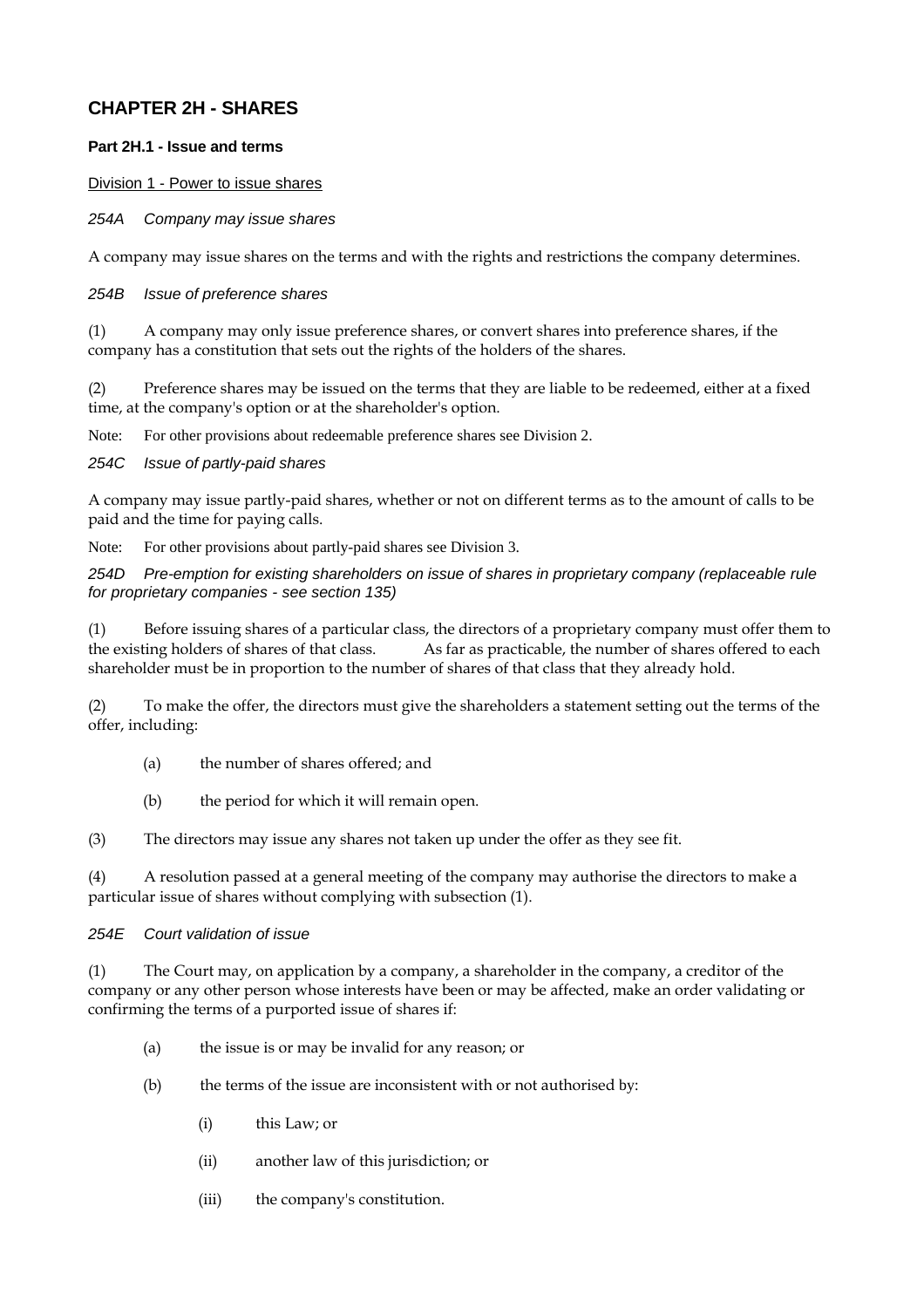(20 When a copy of the order is lodged with the ASC, the shares are taken to have been validly issued at the time and on the terms they were issued.

## *254F Certain kinds of shares must not be issued*

A company must not:

- (a) issue shares that have a par value; or
- (b) issue bearer shares; or
- (c) issue stock or convert shares into stock.

Division 2 - Redemption of redeemable preference shares

## *254G Redemption must be in accordance with constitution*

A company may redeem and cancel redeemable preference shares. The redemption must be on the terms and in the manner provided by the company's constitution.

#### *254H Other requirements about redemption*

A company may only redeem redeemable preference shares:

(a) if the shares are fully paid-up; and

(b) out of profits or the proceeds of a new issue of shares made for the purpose of the redemption.

Note: For a director's duty to prevent insolvent trading on redeeming redeemable preference shares, see section 588G.

#### *254JU Consequences of contravening section 254G or 254H*

- (1) If a company redeems shares in contravention of section 254G or 254H:
	- (a) the contravention does not affect the validity of the redemption or of any contract or transaction connected with it; and
	- (b) the company is not guilty of an offence.
- (2) Any officer of the company who is involved in the contravention contravenes this subsection.

Note: Subsection (2) is a civil penalty provision as defined by section 1317DA and Part 9.413 provides for civil and criminal consequences of contravening it.

#### Division 3 - Partly paid shares

#### *254K Liability on partly-paid shares*

If shares are partly-paid, the shareholder is liable to pay calls on the shares in accordance with the terms on which the shares are on issue.

Note: The shareholder may also be liable as a contributory under sections 514 to 530 if the company is wound up.

*254L Calls may be limited to when company is externally administered* 

A limited company's constitution may provide that the whole or a part of its unpaid share capital will only be called up if the company becomes an externally administered body corporate.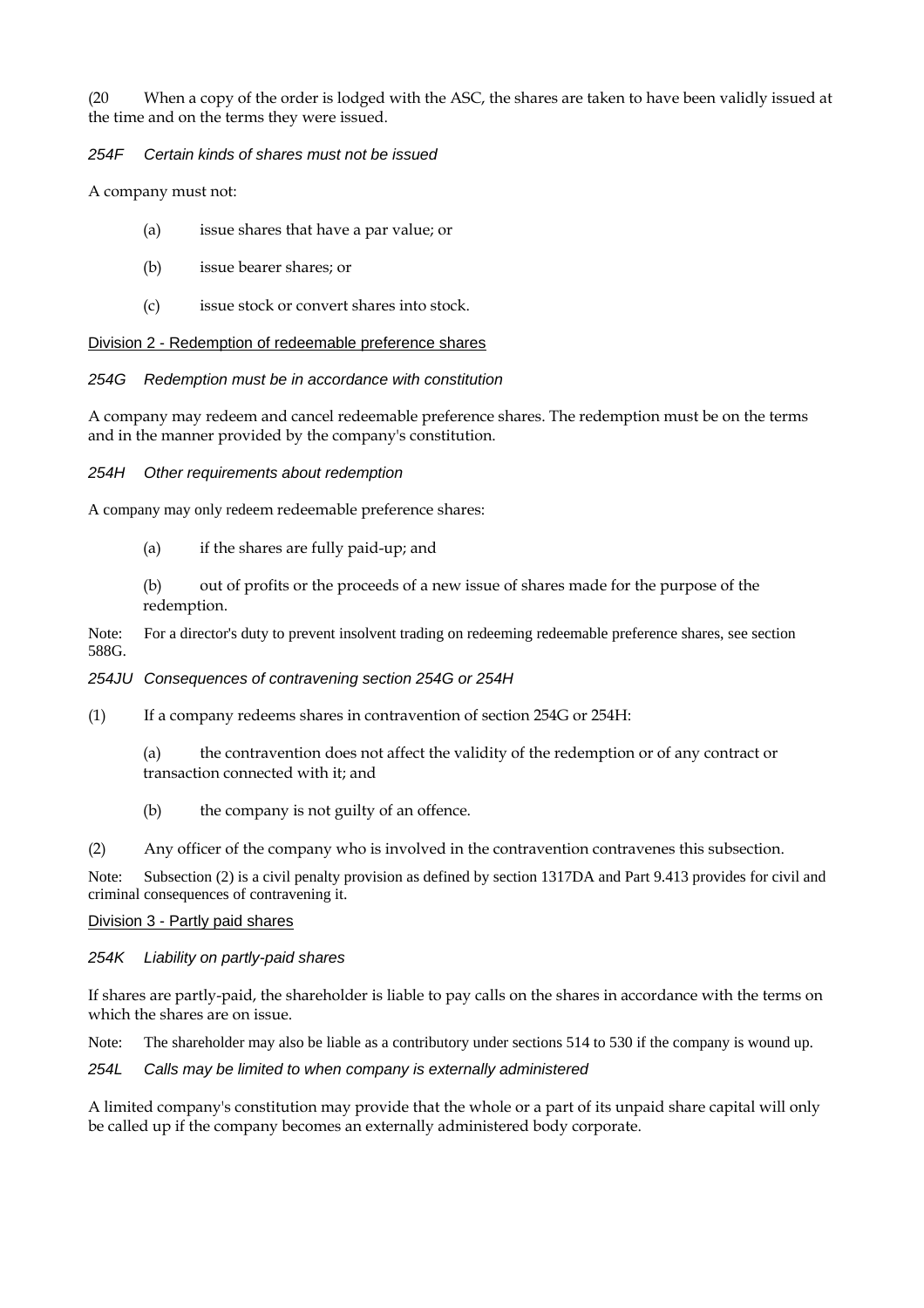#### Division 4 - Dividends

*254M Dividends to be paid out of profits* 

(1) A dividend must be paid out of profits of the company.

(2) The directors may capitalise profits by issuing fully-paid shares to members of the company.

Note: For a director's duty to prevent insolvent trading on payment of dividends, see section 588G.

*254N Other provisions about paying dividends (replaceable rule - see section 135)* 

(1) The directors may pay a dividend and fix its amount and time for payment.

(2) A dividend may be paid by cash or by any other method (including a transfer of assets) that the directors think appropriate.

(3) Interest is not payable on a dividend.

*254P Does the company incur a debt?* 

(1) The fixing of the amount or time for payment of a dividend does not create a debt (unless subsection (2) applies).

(2) If a company has a constitution that provides for the declaration of dividends, the company incurs a debt when the dividend is declared.

## *254Q Dividend rights*

(1) Shares in public companies

Each share in a class of shares in a public company has the same dividend rights unless it has a constitution that provides for the shares to have different dividend rights.

(2) Shares in proprietary companies (replaceable rule for proprietary companies - see section 135)

Subject to the terms on which shares in a proprietary company are on issue, the directors may pay dividends to shareholders as they think fit.

Division 5 - Converting shares into a larger or smaller number of shares `

254R Resolution to convert shares into larger or smaller number

(1) A company may convert all or any of its shares into a larger or smaller number of shares by resolution passed at a general meeting.

(2) The conversion takes effect on:

- (a) the day the resolution is passed; or
- (b) a later date specified in the resolution.
- (3) Any amount unpaid on the shares being converted is to be divided equally among the new shares.
- (4) The company must lodge a copy of the resolution with the ASC within 1 month after it is passed.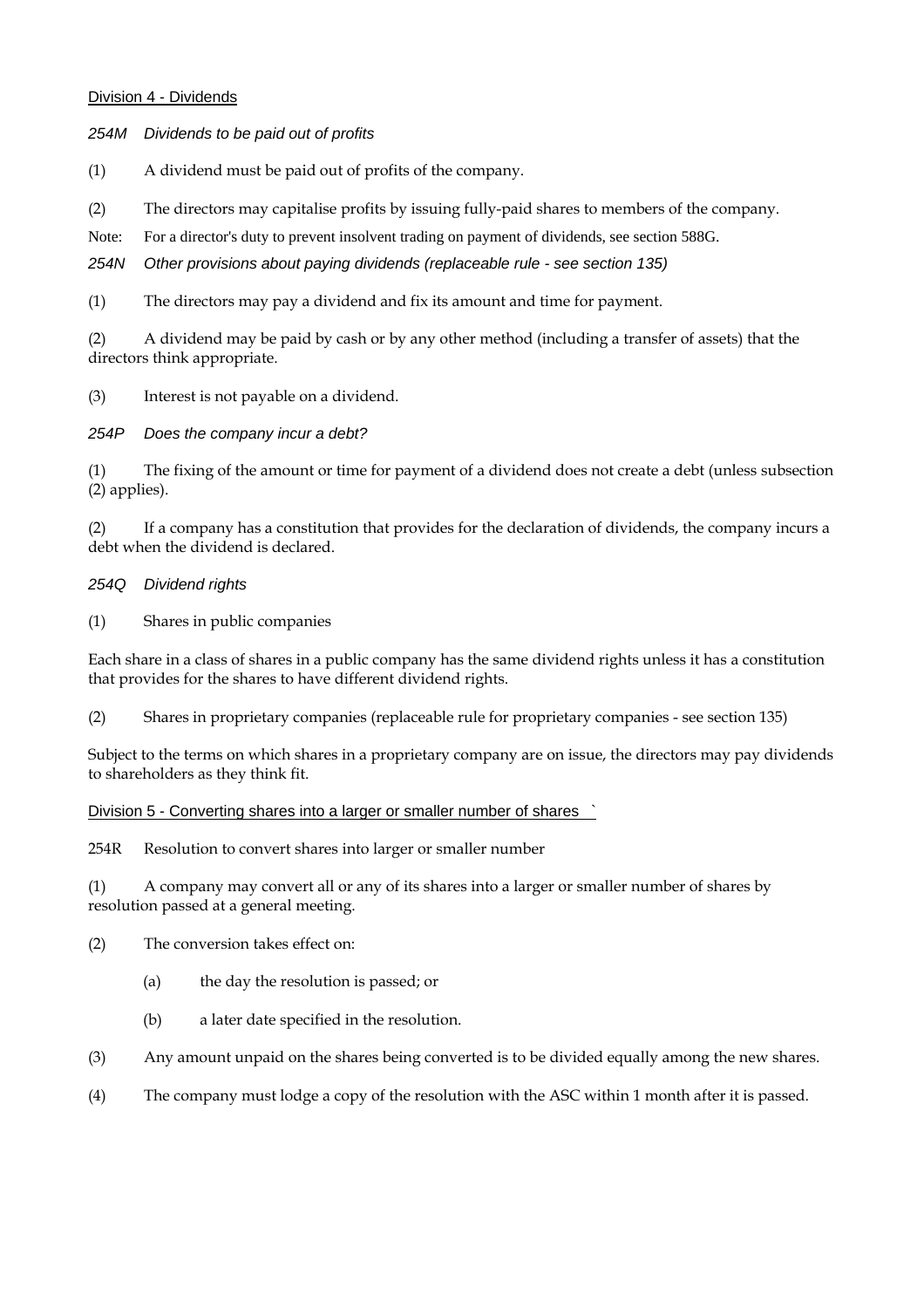#### Division 6 - Notice requirements

*254S Notice of issue to ASC* 

(1) Within 1 month after issuing shares, a company must lodge a notice with the ASC in the prescribed form that sets out:

(a) the number of shares that were issued; and

(b) if the company has different classes of shares - the class to which each of those shares belongs; and

- (c) the amount unpaid on each of those shares; and
- (d) the amount paid, or agreed to be considered as paid, on each of those shares; and
- (e) the prescribed particulars about the issue of the shares, unless:
	- (i) the shares were issued for cash consideration under a written contract; or

(ii) the shares were issued for non-cash consideration under a written contract and a copy of the contract is lodged with the notice.

(2) If the shares were issued for non-cash consideration under a contract, the company must also lodge with the ASC a certificate stating that all stamp duty payable on the contract under any applicable law relating to stamp duty has been paid. This certificate must be lodged with the subsection (1) notice or at a later time permitted by the regulations or by the ASC.

(3) The company does not have to lodge a subsection (1) notice about the issue of shares to a person on the registration of the company or on the company changing its type.

Note: Information about shares issued in these situations will come to the ASC under subsections 117(2) and 162(1).

*254T Notice of cancellation to ASC* 

Within 1 month after cancelling shares, a company must lodge a notice with the ASC in the prescribed form that sets out:

(a) the number of shares cancelled; and

(b) the amount (if any) paid by the company (in cash or otherwise) on the cancellation of the shares; and

(c) if the company has different classes of shares - the class to which each cancelled share belonged.

Note: Provisions under which a company cancels shares include section 254G (redeemable preference shares), section 256A (capital reductions), section 256G (forfeited shares), subsection 257J(3) (shares a company has bought back) and subsection 1024E(7) (shares returned to a company).

*For consequential and transitional amendments for Chapter 2H see Schedule 3*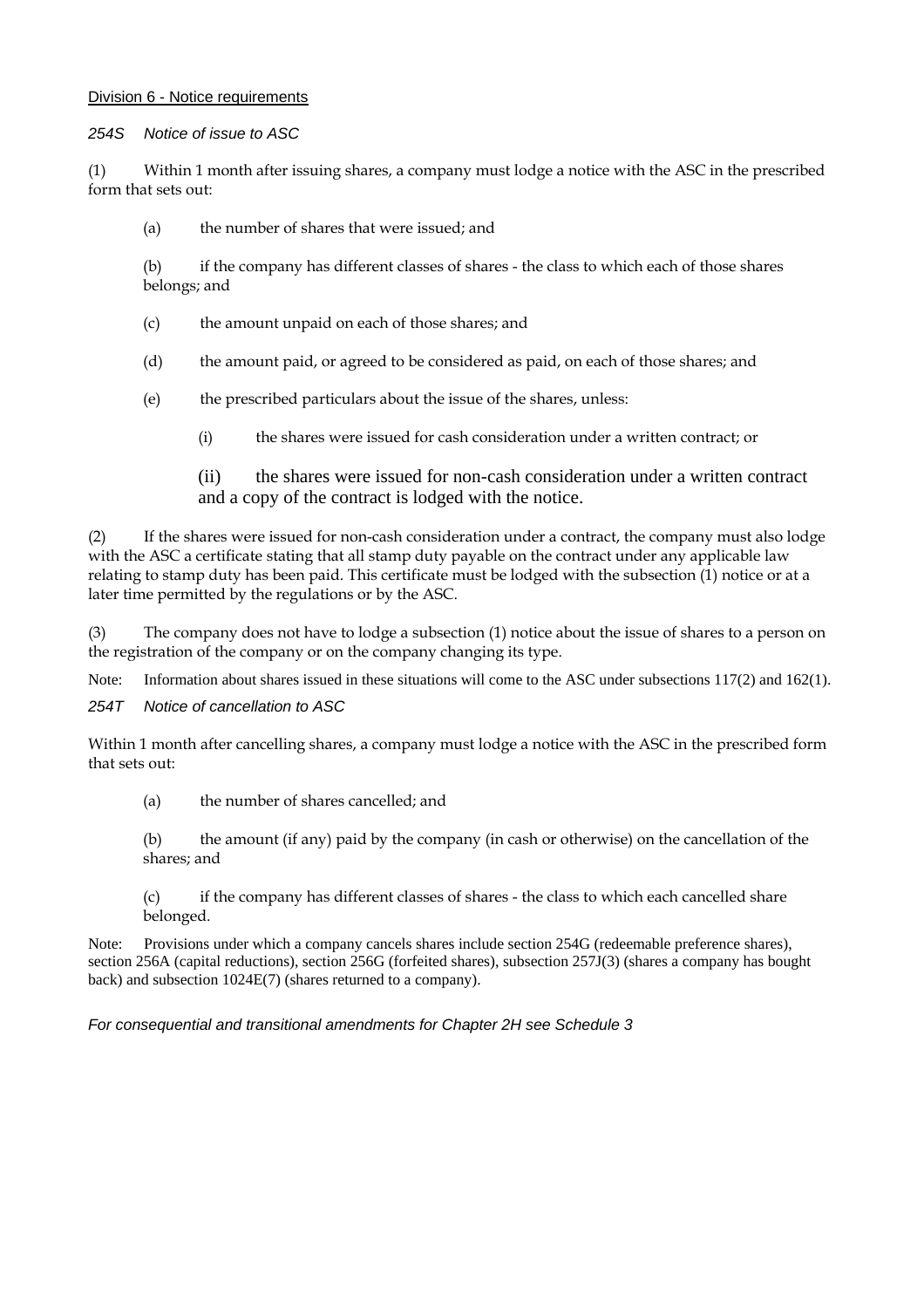# **CHAPTER 2J**

# **TRANSACTIONS AFFECTING SHARE CAPITAL**

255A Purpose

**Part 2J.1** 

| <b>Reductions of capital</b> |       | 256A Company may make reduction not otherwise authorised                                                                                                      |
|------------------------------|-------|---------------------------------------------------------------------------------------------------------------------------------------------------------------|
|                              |       | 256B Shareholder approval                                                                                                                                     |
|                              |       | 256C Consequences of failing to comply with sections 256A and 256B                                                                                            |
|                              |       | 256D Unlimited companies                                                                                                                                      |
|                              |       | 256E Company title                                                                                                                                            |
|                              |       | 256F Brokerage or commission                                                                                                                                  |
|                              |       | 256G Cancellation of forfeited shares                                                                                                                         |
|                              |       | 256H Reductions because of lost capital                                                                                                                       |
| <b>Part 2J.2</b>             |       |                                                                                                                                                               |
| Share buy-backs              | Bill) | Sections 257A to 257L - Division 4B of Part 2.4 is to be relocated here (these<br>are the new buy-back provisions from the First Corporate Law Simplification |
| <b>Part 2J.3</b>             |       |                                                                                                                                                               |
|                              |       | Self-acquisition and control 258A Company not to acquire its own shares                                                                                       |
| of shares                    |       | 258B Company not to take security over shares in itself or holding company                                                                                    |
|                              |       | 258C Issue or transfer of shares to controlled entity is void                                                                                                 |
|                              |       | 258D Company controls entity that holds shares in it - obligation to end control<br>or dispose of shares                                                      |
|                              |       | 258E When a company controls an entity                                                                                                                        |
| <b>Part 2J.4</b>             |       |                                                                                                                                                               |
| <b>Financial assistance</b>  |       | 259A Financial assistance by a company for acquiring shares in the company or<br>a holding company                                                            |
|                              |       | 259B Shareholder approval                                                                                                                                     |
|                              |       | 259C Exempted financial assistance                                                                                                                            |
|                              |       | 259D Consequences of failing to comply with section 259A                                                                                                      |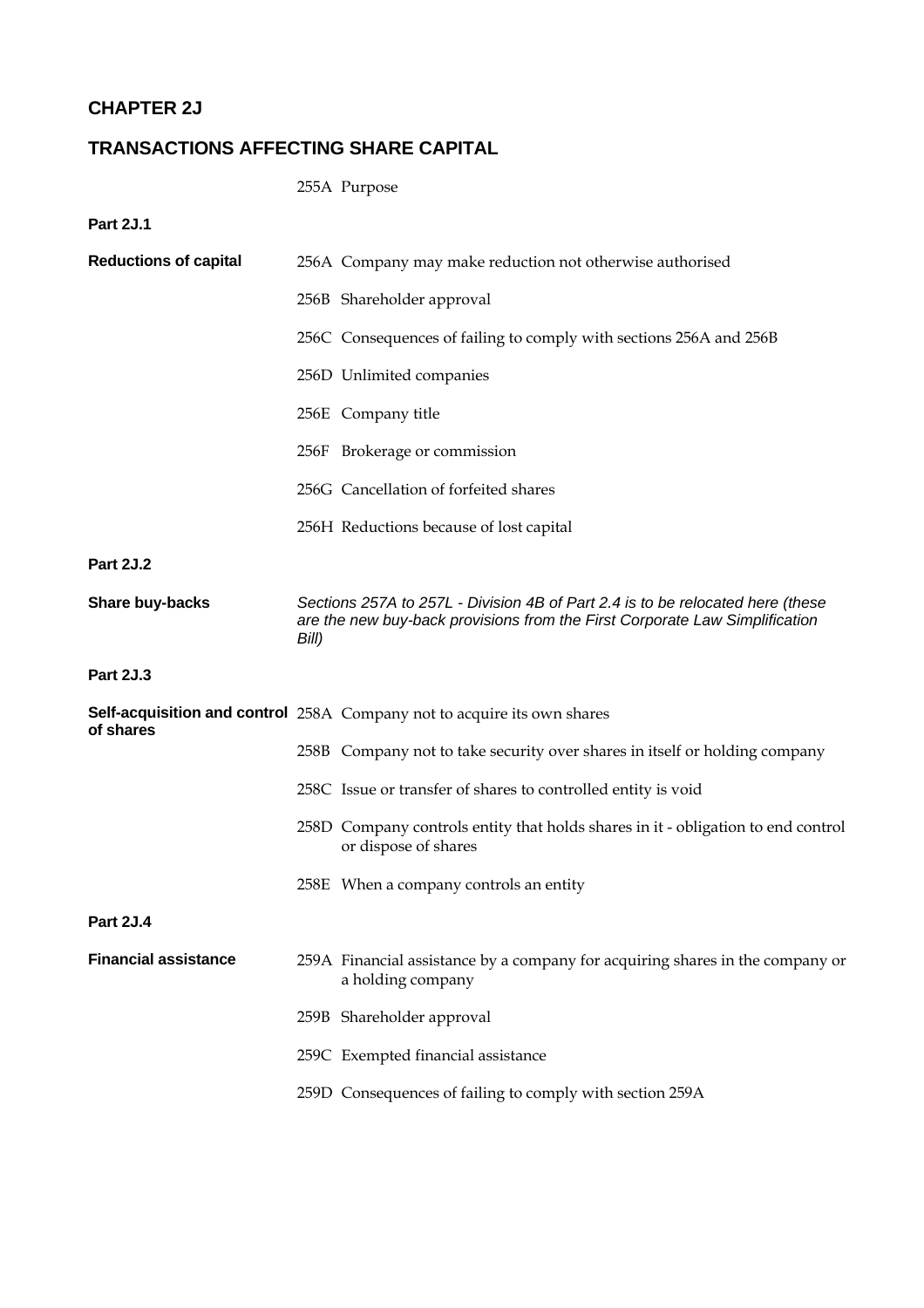# **CHAPTER 2J - TRANSACTIONS AFFECTING SHARE CAPITAL**

# *255A Purpose*

This Chapter states the rules to be followed by a company for transactions affecting its share capital. The rules are designed to protect the interests of shareholders and creditors' by:

- (a) addressing the risk of these transactions leading to the company's insolvency
- (b) seeking to ensure fairness between the company's shareholders
- (c) requiring the company to disclose all material information.

# **Part 2J.1 - Reductions of capital**

Division 1 - Reductions not otherwise authorised by law

## *256A Company may make reduction not otherwise authorised*

- (1) A company may reduce its share capital in a way that is not otherwise authorised by law if:
	- (a) the reduction is fair and reasonable to all the company's shareholders; and

(b) the company's assets (other than goodwill) exceed its liabilities immediately after the reduction; and

(c) the company complies with section 256B (which requires shareholder approval).

A cancellation of a share for no consideration is a reduction of share capital, but paragraph (b) does not apply to this kind of reduction.

Note 1: Division 2 deals with some of the other situations in which reductions of share capital are authorised. Note 2: For a director's duty to prevent insolvent trading on reductions of share capital, see section 588G.

(2) The reduction is either an equal reduction or a selective reduction. The reduction is an *equal reduction*  if:

- (a) it relates only to ordinary shares; and
- (b) it applies to each holder of ordinary shares in proportion to number of shares they hold; and
- (c) the terms of the reduction are the same for each holder of ordinary shares.

Otherwise, the reduction is a *selective reduction.* 

(3) In applying subsection (2), ignore differences in the terms of the reduction that are:

- (a) attributable to the fact that shares have different accrued dividend entitlements; or
- (b) attributable to the fact that shares have different amounts unpaid on them; or
- (c) introduced solely for the purpose of avoiding shareholders being left with odd lots; or

(d) introduced solely for the purpose of ensuring that each shareholder is left with a whole number of shares.

## *256B Shareholder approval*

(1) Ordinary resolution required for equal reduction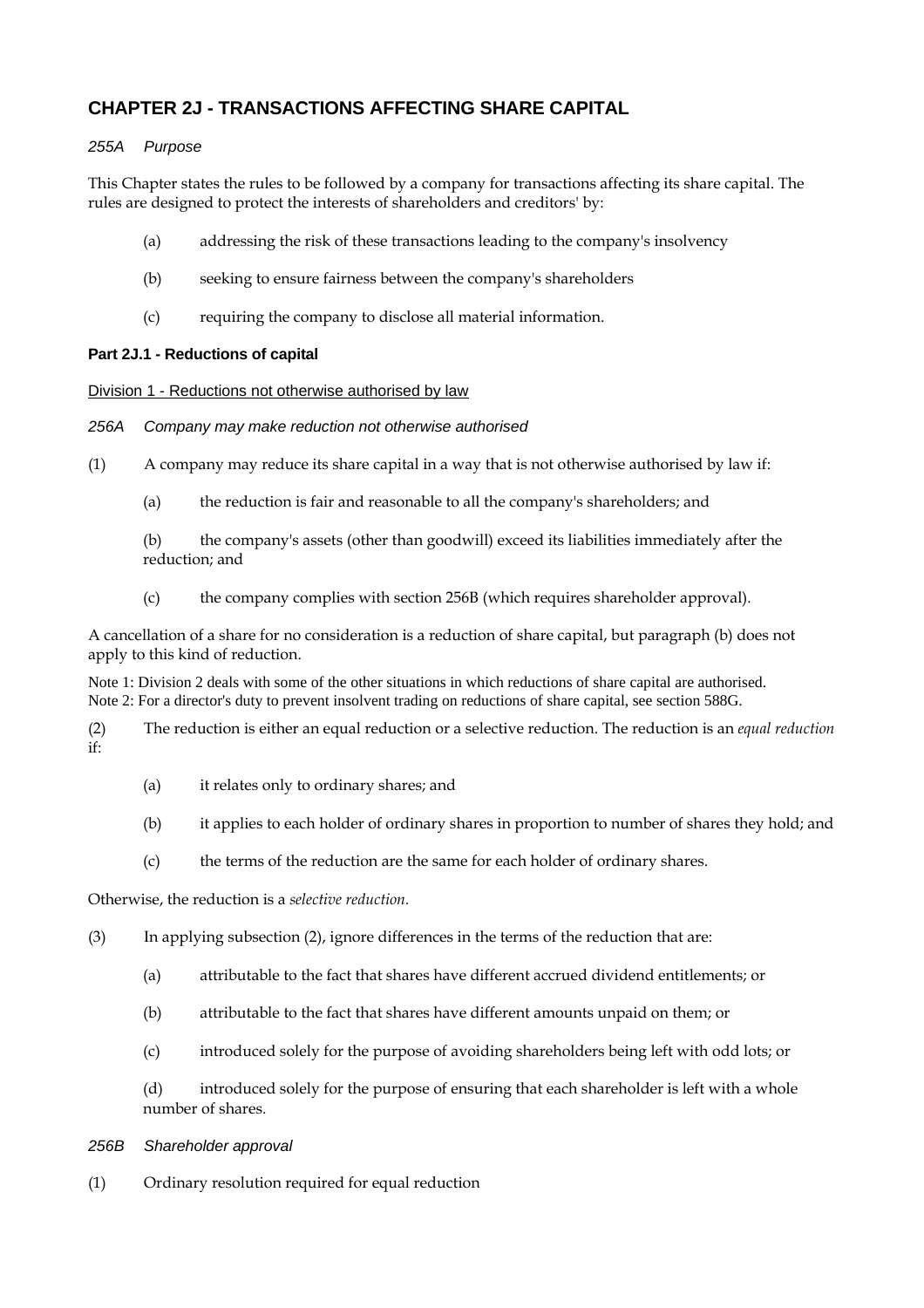If the reduction is an equal reduction, it must be approved by a resolution passed at a general meeting of the company.

(2) Special shareholder approval for selective reduction

If the reduction is a selective reduction, it must be approved by either:

(a) a special resolution passed at a general meeting of the company, with no votes being cast in favour of the resolution by any person to whom capital is to be paid or whose liability to pay amounts unpaid on shares is to be reduced, or by their associates; or

(b) a resolution agreed to by all ordinary shareholders at a general meeting.

The company must lodge a copy of the resolution under paragraph (a) or (b) with the ASC within 14 days after it is passed.

(3) Information to accompany the notice of meeting

The company must include with the notice of the meeting a statement setting out all information known to the company that is material to the decision whether to vote in favour of the resolution. However, the company does not have to disclose information if it would be unreasonable to require the company to do so because the company had previously disclosed the information to its shareholders.

(4) Documents to be lodged with the ASC

Before the notice of the meeting is sent to shareholders, the company must lodge with the A5C a copy of:

(a) the notice of the meeting; and

(b) any document relating to the reduction that will accompany the notice of the meeting sent to shareholders.

(5) Notice to ASC of shareholder approval

The company must lodge with the ASC at least 14 days in advance of making the reduction a notice in the prescribed form stating that the shareholders have approved the reduction under this section.

*256C Consequences of failing to comply with sections 256A and 256B* 

- (1) The company must not make the reduction unless it complies with sections 256A and 256B.
- (2) If the company contravenes subsection (1):

(a) the contravention does not affect the validity of the reduction or of any contract or transaction connected with it; and

- (b) the company is not guilty of an offence.
- (3) Any officer of the company who is involved in the contravention contravenes this subsection.

Note: Subsection (3) is a civil penalty provision as defined by section 1317DA and Part 9.413 provides for civil and criminal consequences of contravening it.

(4) If a court is satisfied that a person has suffered loss because of the contravention, the court may order the company to compensate the person for the loss.

Division 2 - Other share capital reductions

*256D Unlimited companies* 

Nothing in this Law precludes an unlimited company from reducing its share capital in any way.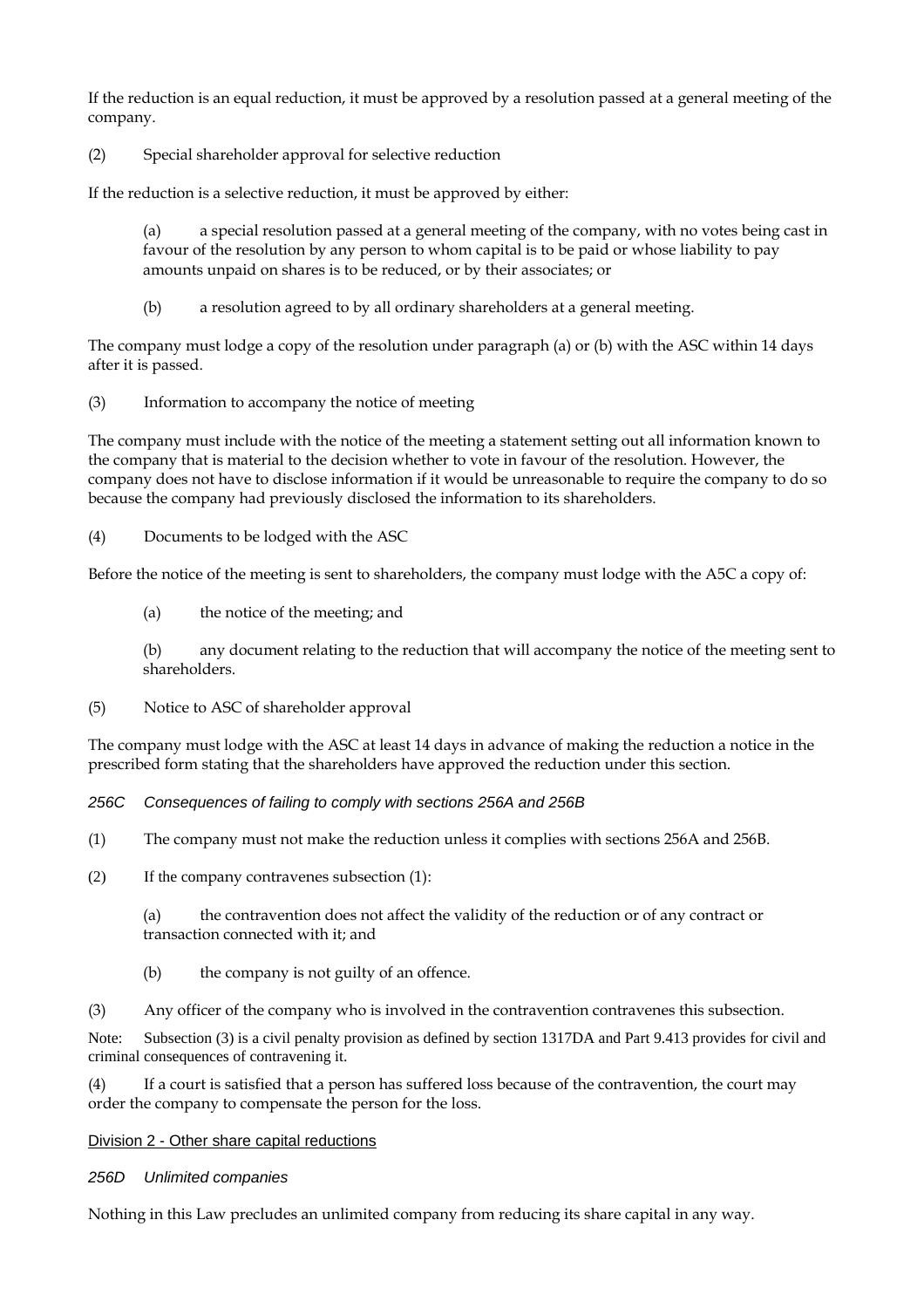## *256E Company title*

If a company has a constitution, the company may, under its constitution, grant To a shareholder, as a shareholder, a right to occupy or use real property that the company owns or holds under lease, whether the right is a lease or licence or a contractual right.

#### *256F Brokerage or commission*

A company may pay brokerage or commission to a person in respect of that person or another person agreeing to take up shares in the company.

#### *256G Cancellation of forfeited shares*

A company may, by resolution passed at a general meeting, cancel shares that have been forfeited under the terms on which the shares are on issue.

#### *256H Reductions because of lost capital*

A company may reduce its share capital by cancelling any paid-up share capital that is lost or is not represented by available assets. This power does not apply if the company also cancels shares.

#### **Part 2J.2 - Share buy-backs**

*Division 4B of Part 2.4 (the buy-back provisions in the First Corporate Law Simplification Bill) will be moved here and be renumbered as sections 257A to 257L. They will be amended in this Bill as introduced into Parliament to make them consistent with the reduction of capital provisions in Division 1 of Part 2J.1. The amendments will:* 

- allow the buy-back of redeemable preference shares
- introduce a balance sheet test (see paragraph 256A(1)(b))
- for a buy-back approved by shareholders require 14 days notice to the ASC before making the buy-back (see subsection 256B(S))
- require resolutions approving selective buy-backs to be lodged with the ASC within 14 days.

*The purpose section now appears as section 255A and applies generally to the Chapter.* 

## **Part 2J.3 - Self-acquisition and control of shares**

#### *258A Company not to acquire its own shares*

(1) A company must not acquire shares, or units of shares, in itself except by a buy-back under section 257A or as permitted by subsection (2).

(2) Subsection (1) does not prohibit:

(a) the acquisition of an interest (other than a legal interest) in fully-paid shares in the company if no consideration is given for the acquisition by the company or a related corporation; or

(b) the purchase by the company of shares in the company under a court order; or

(c) the acquisition by the company of shares in itself in circumstances covered by subsections 258B(3) to (5).

#### *258B Company not to take security over shares in itself or holding company*

(1) A company must not take security over shares, or units of shares, in itself or in a holding company of the company, except as permitted by subsection (2).

(2) A company may take security over shares in itself under a scheme that satisfies these conditions: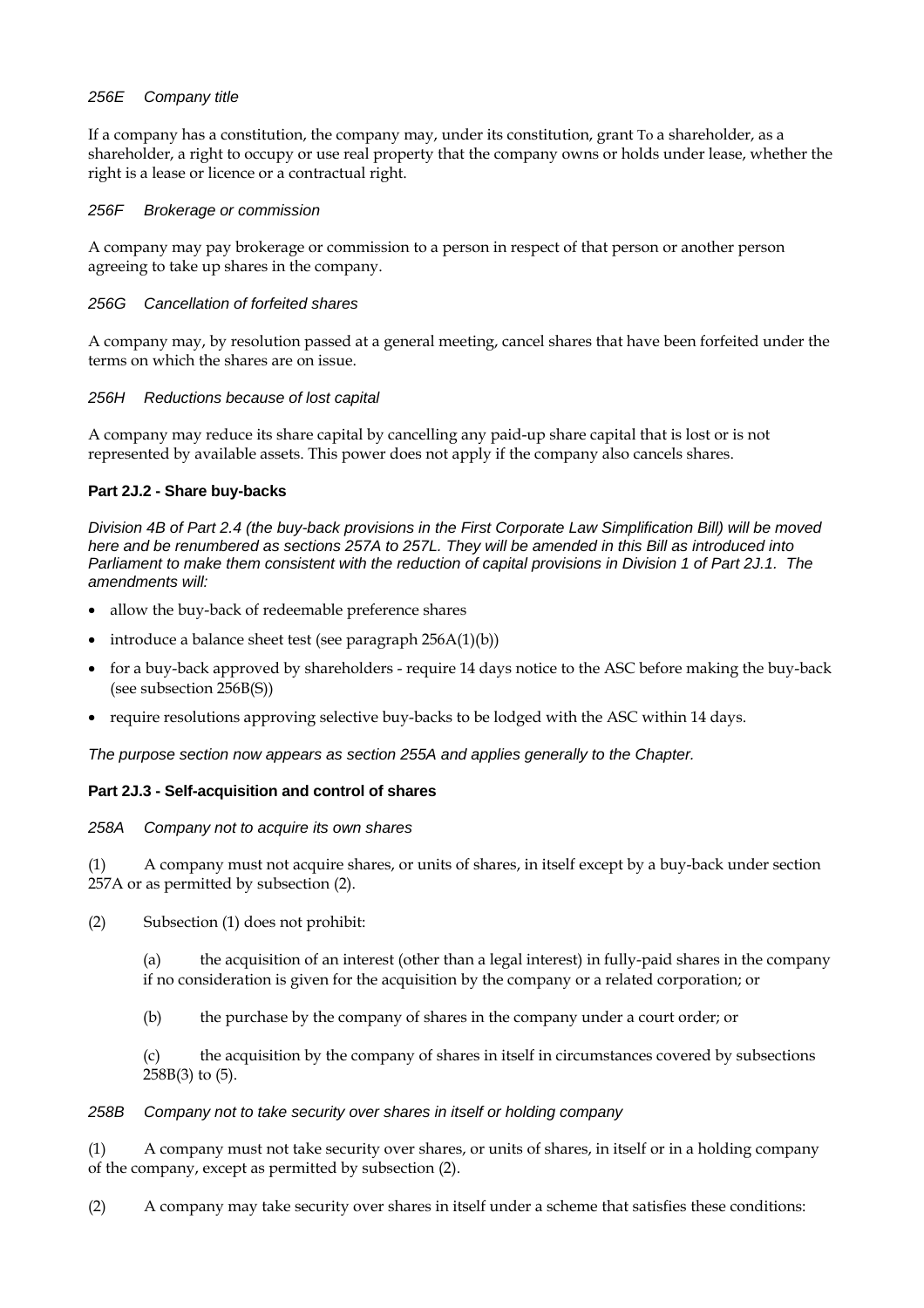(a) under the scheme, fully-paid shares in the company or a holding company of the company may be acquired by, or for the benefit of, the company's participating employees; and

(b) the scheme has been approved by:

(i) a resolution passed at a general meeting of the company; and

(ii) if the company is a subsidiary of a listed corporation incorporated or formed in Australia or an external Territory - a resolution passed at a general meeting of the listed corporation; and

(iii) if subparagraph (ii) does not apply but the company has a holding company that is incorporated or formed in Australia or an external Territory and that is not itself a subsidiary of a body corporate so incorporated or formed - a resolution passed at a general meeting of that holding company.

Note: Section 9 defines participating employee.

(3) If a company acquires shares in itself because it exercises rights under a security permitted by subsection (2), then, within the following 12 months, the company must cease to hold those shares.

The ASC may extend this period of 12 months.

(4) Any voting rights attached to the shares cannot be exercised while the company continues to hold them.

(5) If, at the end of the 12 months (or extended period), the company still holds any of the shares, the company commits an offence for each day while that situation continues.

*258C Issue or transfer of shares to controlled entity is void* 

(1) The issue or transfer of shares, or units of shares, of a company to an entity it controls is void unless:

(a) the issue or transfer is to the entity as a personal representative; or

(b) the issue or transfer is to the entity as trustee and neither the company nor any entity it controls has a beneficial interest in the trust, other than a beneficial interest that satisfies these conditions:

(i) the interest arises from a security given for the purposes of a transaction entered into in the ordinary course of business in connection with lending money; and

(ii) that transaction was not entered into with an associate of the company or an entity it controls; or

the issue to the entity is part of an issue to all the members of the company who hold shares of the class being issued and is made on a basis that does not discriminate unfairly, either directly or indirectly, in favour of the entity; or

(d) the transfer to the entity is by a wholly-owned subsidiary of a body corporate and the entity is also a wholly-owned subsidiary of that body corporate.

(2) If paragraph  $(1)(c)$  or (d) applies to an issue or transfer of shares, or units of shares, section 258D applies.

*258D Company controls entity that holds shares in it - obligation to end control or dispose of shares* 

(1) This section applies as follows: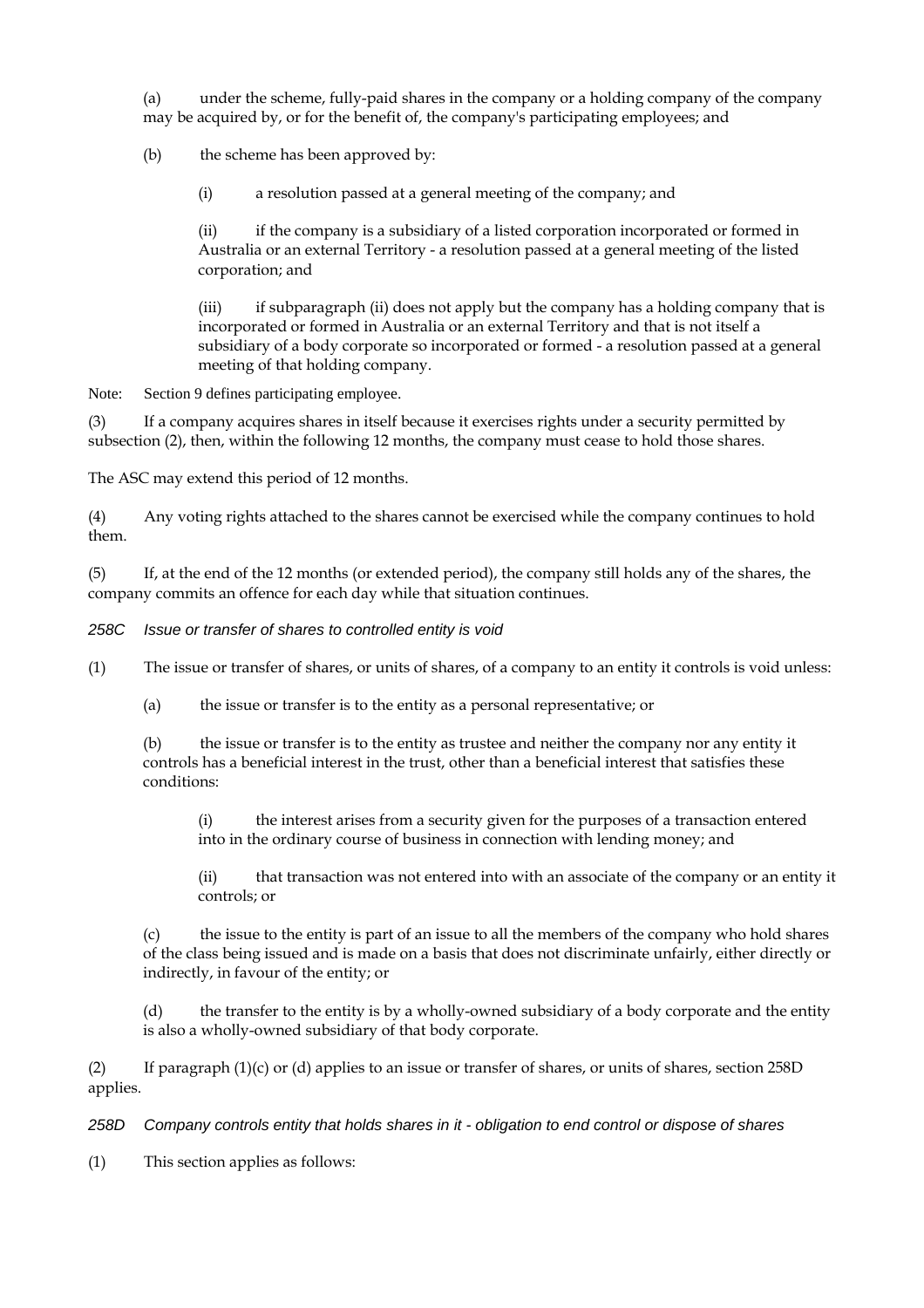(a) if a company acquires control of an entity that holds shares, or units of shares in the company - this section applies to those shares or units from when the company acquires control of the entity

(b) if a company increases its control over an entity that holds shares, or units of shares, in it - this section applies to those shares or units from when the company increases its control

(c) if a company issues shares to an entity it controls in the situation covered by paragraph  $258C(1)(c)$  - this section applies to the shares from when they are issued

(d) if shares, or units of shares, in a company are transferred to an entity it controls in the situation covered by paragraph  $258C(1)(d)$  - this section applies to the shares, or units of shares, from when they are transferred.

(2) Within 12 months after this section starting to apply to the shares or units of shares, either:

(a) the entity must cease to hold the shares or units of shares; or

(b) the company must cease to control the entity.

The ASC may extend this period of 12 months.

(3) Any voting rights attached to the shares or units of shares cannot be exercised while the company continues to control the entity.

(4) If, at the end of the 12 months (or extended period), the company still controls the entity and the entity still holds the shares or units of shares, the company and the entity each commit an offence for each day while that situation continues.

(5) This section does not apply to shares, or units of shares, if:

(a) they are held by the entity as a personal representative; or

(b) they are held by the entity as trustee and neither the company nor any entity it controls has a beneficial interest in the trust, other than a beneficial interest that satisfies these conditions:

(i) the interest arises from a security given for the purposes of a transaction entered into in the ordinary course of business in connection with lending money; and

(ii) that transaction was not entered into with an associate of the company or an entity it controls.

(6) A contravention of this section does not affect the validity of any transaction.

*258E When a company controls an entity* 

(1) For the purposes of sections 258C and 258D, a company controls an entity if the company has the capacity to determine the outcome of decisions about the entity's financial or operating policies.

(2) In determining whether a company has this capacity:

(a) the practical influence the company can exert (rather than the rights it can enforce) is the issue to be addressed; and

(b) a practice or pattern of behaviour affecting the entity's financial or operating policies is to be taken into account (even if it involves a breach of an agreement or a breach of trust).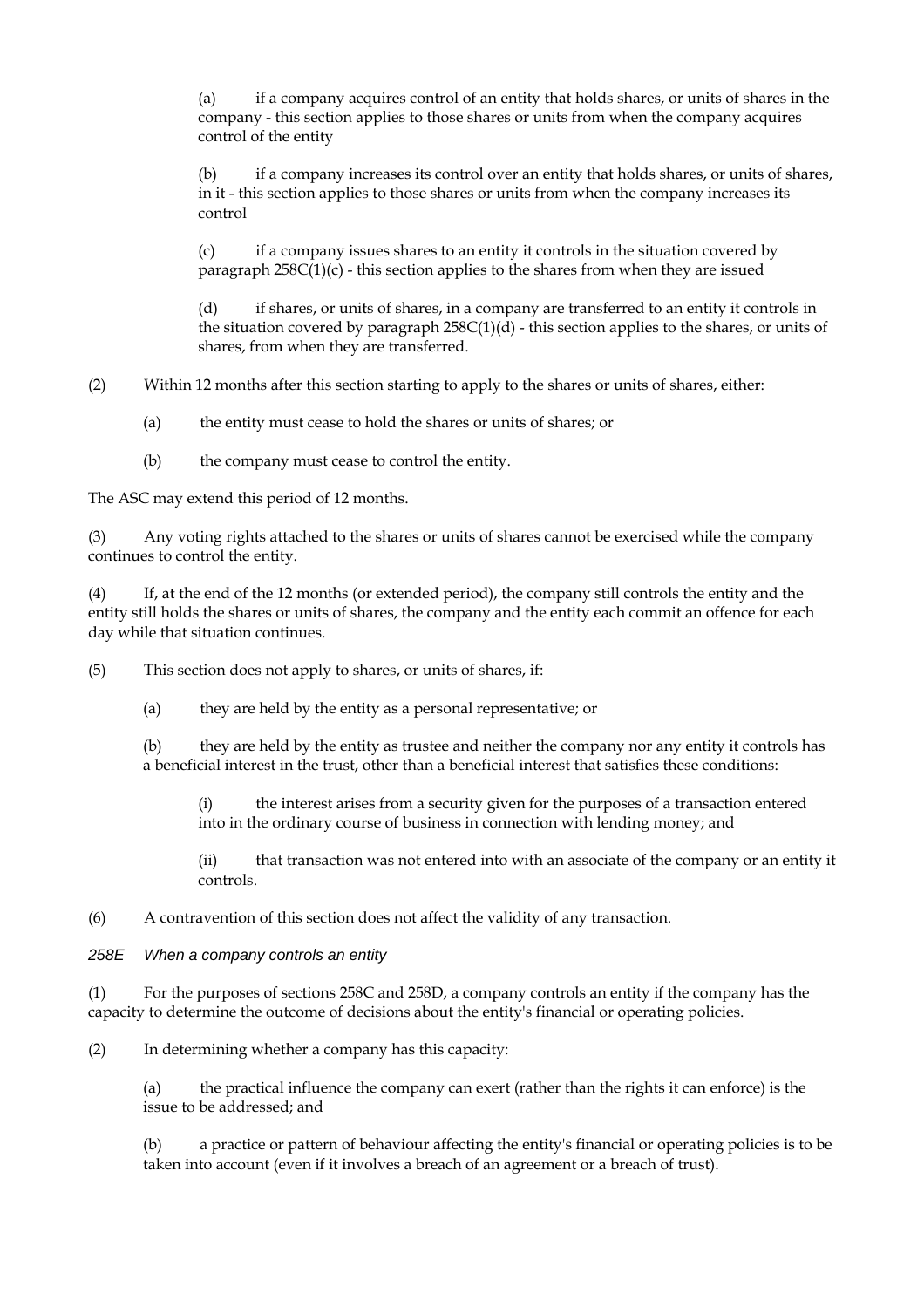## **Part 2J.4 - Financial assistance**

*259A Financial assistance by a company for acquiring shares in the company or a holding company* 

(1) A company may financially assist a person to acquire shares, or units of shares, in the company or a holding company of the company only if giving the assistance:

(a) does not involve a deterioration in the company's financial position that is material to the interests of its shareholders or creditors; or

(b) is approved by shareholders under section 259B (this section also requires advance notice to the ASC); or

(c) is exempted under section 259C.

(2) The payment of a dividend for the purpose of giving financial assistance is financial assistance to which this section applies.

(3) For the purposes of subsection (1), the acquisition of shares or units of shares includes acquisition by any means, including by issue or transfer.

Note: For a director's duty to prevent insolvent trading on giving financial assistance, see section 588G

*259B Shareholder approval* 

(1) Approval by company's own shareholders

Shareholder approval for financial assistance by a company is to be ;given by special resolution passed at a general meeting of the company.

(2) Approval by shareholders of listed holding corporation

If after the acquisition referred to in section 259A occurs, the company will be a subsidiary of a listed corporation incorporated or formed in Australia or an external Territory, the financial assistance must also be approved by a special resolution passed at a general meeting of the corporation.

(3) Approval by shareholders in ultimate Australian holding company

If subsection (2) does not apply but the company will, after the acquisition, have a holding company that is incorporated or formed in Australia or an external Territory and that is not itself a subsidiary of a body corporate so incorporated or formed, the financial assistance must also be approved by a special resolution passed at a general meeting of the body corporate that is or will be that holding company.

(4) Information to accompany the notice of meeting

A company or other body that calls a meeting for the purpose of subsection (1), (2) or (3) must include with the notice of the meeting a statement setting out all the information known to the company or body that is material to the decision whether to vote in favour of the resolution. However, the company or body does not have to disclose information if it would be unreasonable to require it to do so because it had previously disclosed the information to its members.

(5) Documents to be lodged with the ASC before notice of meeting is sent out

Before the notice of a meeting for the purpose of subsection (1), (2) or (3) is sent to members of a company or other body, the company or body must lodge with the ASC a copy of:

(a) the notice of the meeting; and

(b) any document relating to the financial assistance that will accompany the notice of the meeting sent to the members.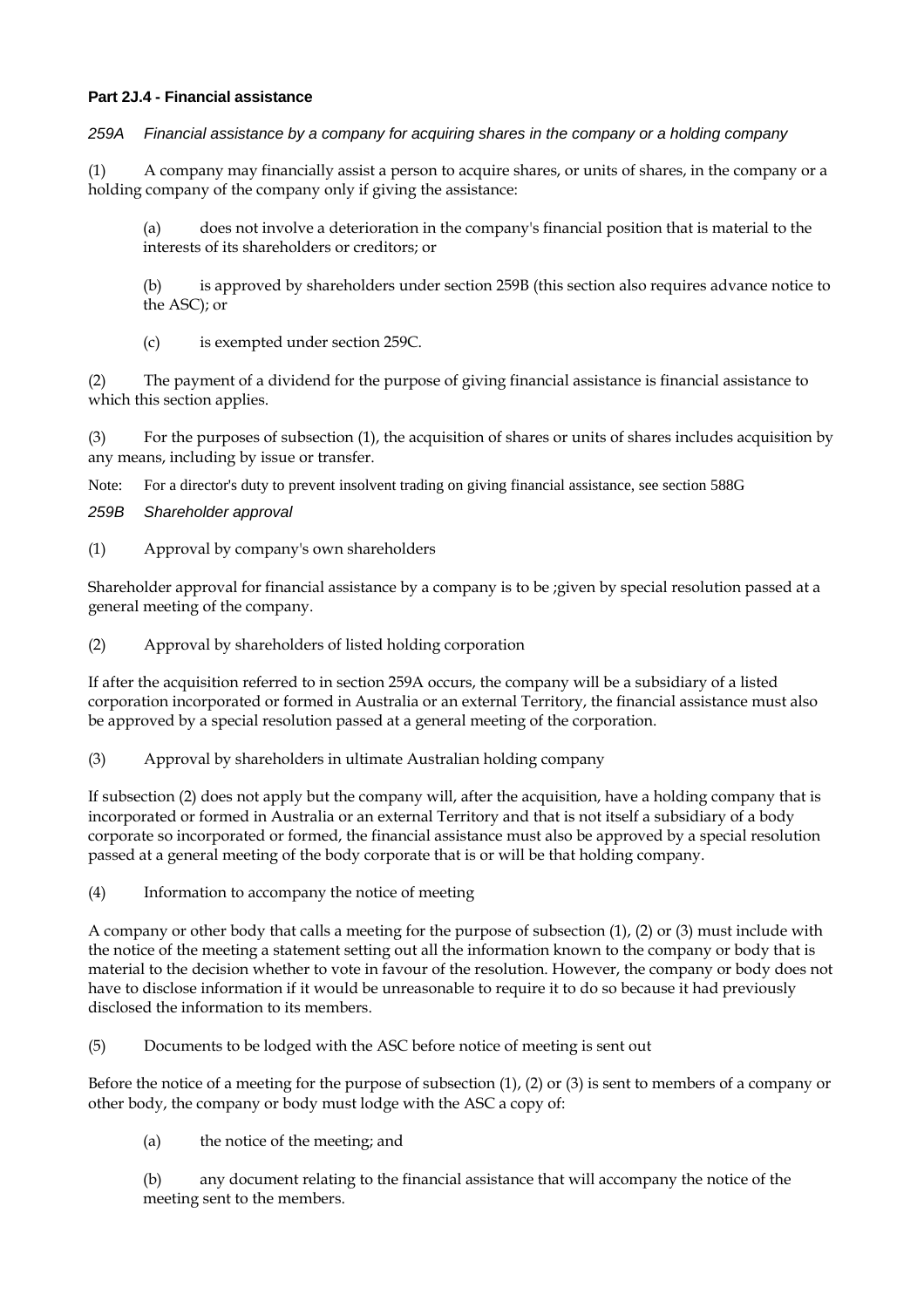(6) The company must lodge with the ASC at least 14 days in advance of giving the financial assistance a notice in the prescribed form stating that the assistance has been approved under this section.

(7) The passing of a special resolution approving the company giving financial assistance does not relieve a director of the company from any duty under section 232 or otherwise, whether of a fiduciary nature or not, connected with the giving of the financial assistance.

(8) Lodgment of special resolutions

A special resolution passed for the purpose of subsection (1), (2) or (3) must be lodged with the ASC by the company, listed corporation or holding company within 14 days after it is passed.

#### *259C Exempted financial assistance*

(1) General exemptions based on ordinary course of commercial dealing

Financial assistance is exempted from section 259A if it is given in the ordinary course of commercial dealing and consists of:

(a) acquiring or creating a lien on partly-paid shares in the company for amounts payable in respect of the shares; or

(b) entering into an agreement with a person under which the person may make payments for shares by instalments.

(2) Special exemptions for financial institutions

If the company's ordinary business includes lending money or giving guarantees or security for loans made by other persons, financial assistance given by the company is exempted from section 259A if it is given in the ordinary course of that business and consists of:

(a) making a loan on ordinary commercial terms; or

(b) giving a guarantee or security for a loan made on ordinary commercial terms by another person.

(3) Special exemptions for subsidiaries of borrowing corporations Financial assistance is exempted from section 259A if:

(a) the company is a subsidiary of a borrowing corporation; and

(b) the financial assistance is a guarantee or other security given by the company for the repayment by the borrowing corporation of money that it is or will be liable to repay; and

(c) the borrowing corporation is a borrowing corporation because it is or will be liable to repay the money; and

(d) the guarantee or security is given by the company in the ordinary course of commercial dealing.

Note: Section 9 defines borrowing corporation.

(4) Special exemption for approved employee share schemes

Financial assistance is exempted from section 259A if it is given under a scheme:

under which assistance is given for the acquisition of fully-paid shares in the company or a holding company of the company by, or for the benefit of, the company's participating employees; and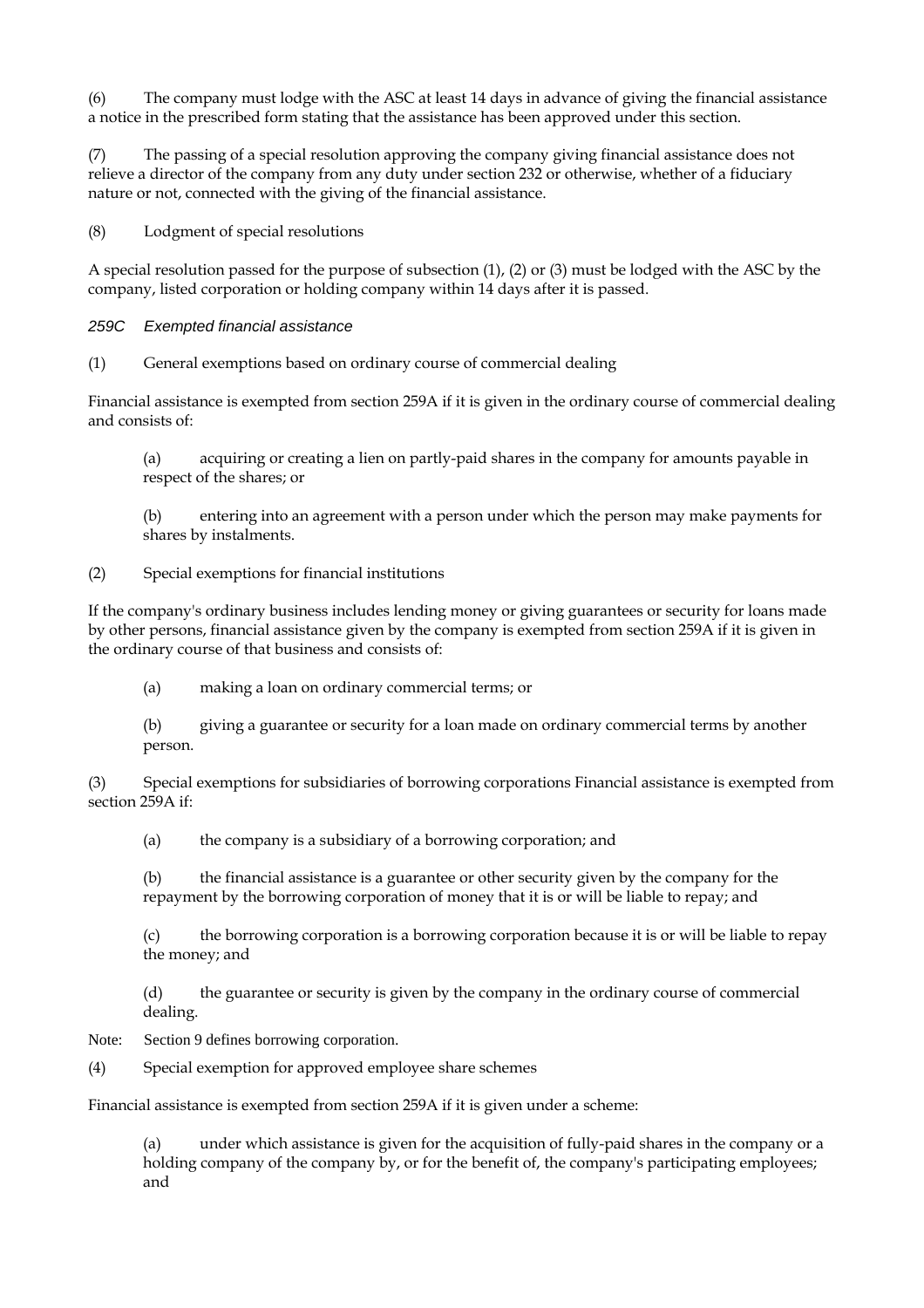- (b) that has been approved by:
	- (i) a resolution passed at a general meeting of the company; and

(ii) if the company is a subsidiary of a listed corporation incorporated or formed in Australia or an external Territory - a resolution passed at a general meeting of the listed corporation; and

(iii) if subparagraph (ii) does not apply but the company has a holding company that is incorporated or formed in Australia or an external Territory and that is not itself a subsidiary of a body corporate so incorporated or formed - a resolution passed at a general meeting of that holding company.

- Note: Section 9 defines participating employee.
- (5) Other exemptions

The following types of financial assistance are exempted from section 259A:

(a) a discharge on ordinary commercial terms of a liability that the company incurred as a result of a transaction entered into on ordinary commercial terms.

- (b) a reduction of share capital in accordance with Division 1 of Part 2J.1
- *259D Consequences of failing to comply with section 259A*

If a company provides financial assistance in contravention of section 259A:

(a) the contravention does not affect the validity of the financial assistance or of any contract or transaction connected with it; and

- (b) the company is not guilty of an offence.
- (2) Any officer of the company who is involved in the contravention contravenes this subsection.

Note: Subsection (2) is a civil penalty provision as defined by section 1317DA and Part 9.413 provides for civil and criminal consequences of contravening it.

*For consequential and transitional amendments for Chapter 2H see Schedule 3*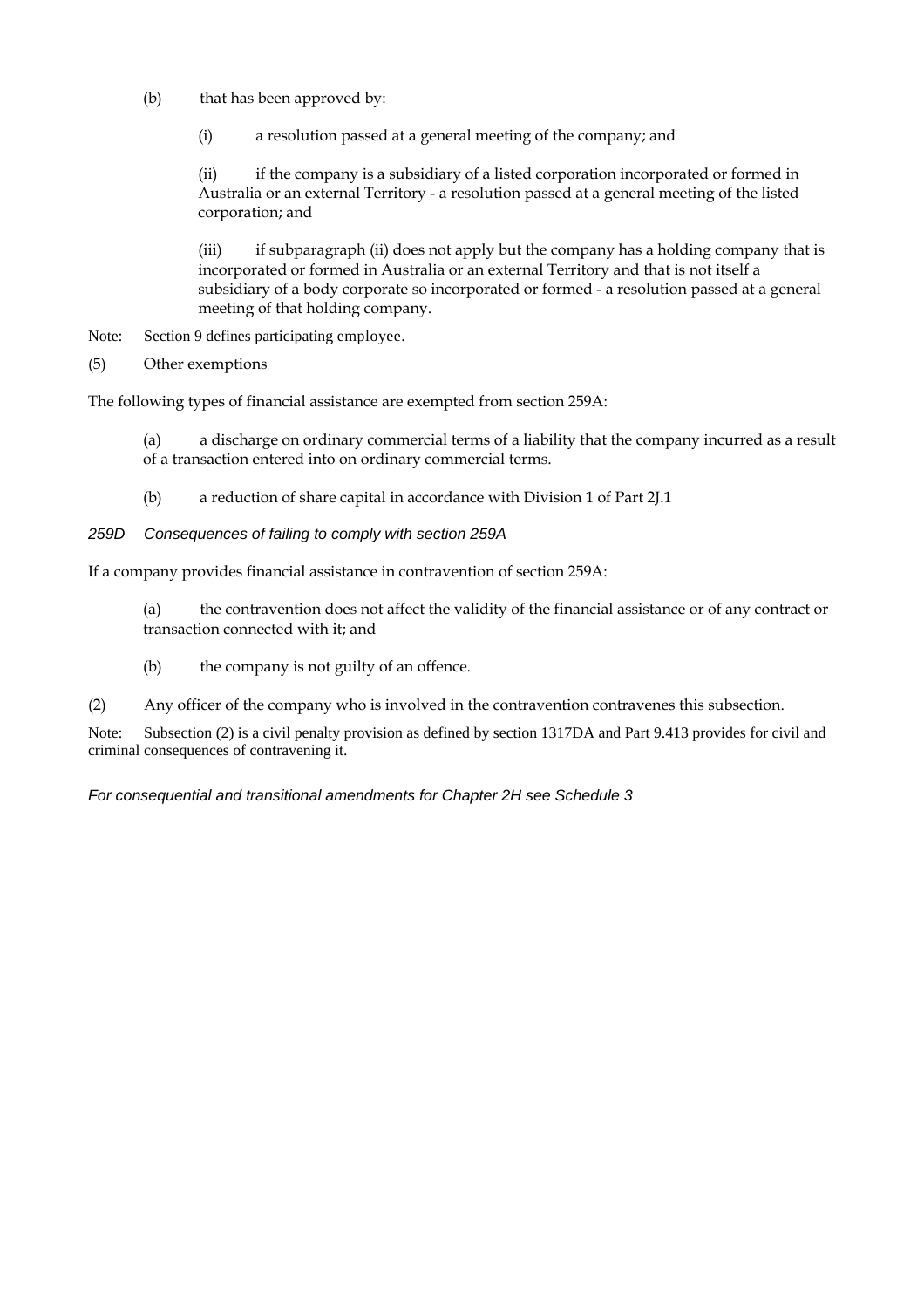# **CHAPTER 2K - CHARGES**

*This Chapter will consist of existing Part 3.5.* 

## **CHAPTER 2L - DEBENTURES**

*This Chapter is reserved for the matters currently dealt with in Division 4 of Part 7 12.*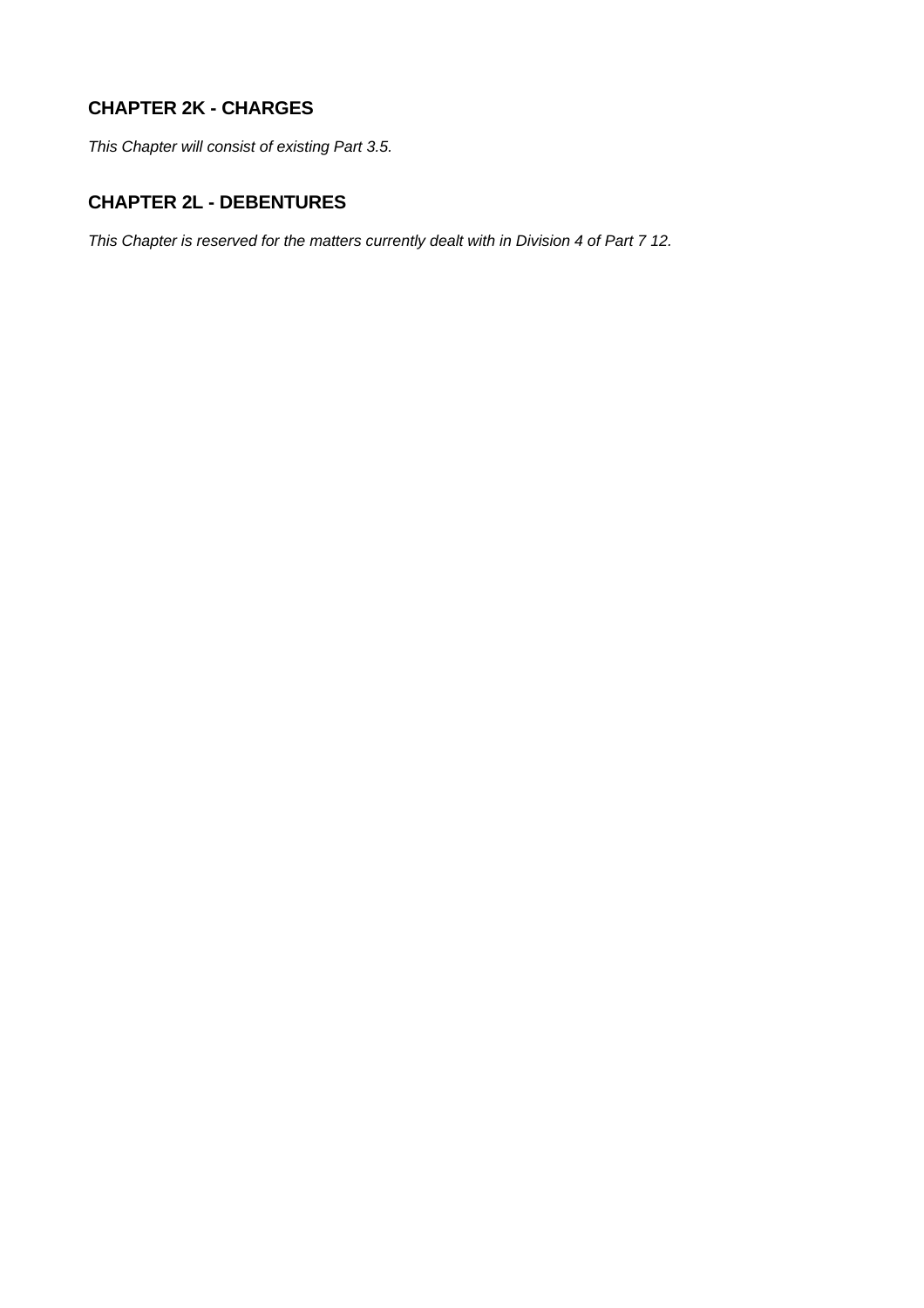# **CHAPTER 2M**

# **FINANCIAL STATEMENTS AND AUDIT**

**Part 2M.1** 

| <b>Application to disclosing</b><br>entities, companies and<br>registered collective<br>vestment schemes | 285 | Who is covered by this Chapter?                                                        |
|----------------------------------------------------------------------------------------------------------|-----|----------------------------------------------------------------------------------------|
| <b>Part 2M.2</b>                                                                                         |     |                                                                                        |
| <b>Financial records</b>                                                                                 | 286 | Obligation to keep financial records                                                   |
|                                                                                                          | 287 | Language requirements                                                                  |
|                                                                                                          | 288 | Physical format                                                                        |
|                                                                                                          | 289 | Place where records are kept                                                           |
|                                                                                                          | 290 | Director access                                                                        |
|                                                                                                          | 291 | Access by other people (signpost to other provisions)                                  |
| <b>Part 2M.3</b>                                                                                         |     |                                                                                        |
| <b>Financial statements and</b><br>reports                                                               | 292 | Financial deadline for financial year                                                  |
|                                                                                                          | 293 | What has to be done by the financial deadline for a financial year?                    |
|                                                                                                          | 294 | Who has to prepare annual financial statements and directors' report?                  |
|                                                                                                          | 295 | Small proprietary company - shareholder request                                        |
|                                                                                                          | 296 | Small proprietary company - ASC direction                                              |
|                                                                                                          | 297 | Contents of annual financial statements                                                |
|                                                                                                          | 298 | Compliance with accounting standards and regulations                                   |
|                                                                                                          | 299 | Requirements for directors' statements                                                 |
|                                                                                                          | 300 | Annual directors' report - general                                                     |
|                                                                                                          | 301 | Annual directors' report - specific details                                            |
|                                                                                                          | 302 | Requirements for annual directors' report                                              |
|                                                                                                          | 303 | Audit of annual financial statements                                                   |
|                                                                                                          | 304 | Disclosing entity must prepare half-year financial statements and<br>directors' report |
|                                                                                                          | 305 | Contents of half-year financial statements                                             |
|                                                                                                          | 306 | Compliance with accounting standards and regulations                                   |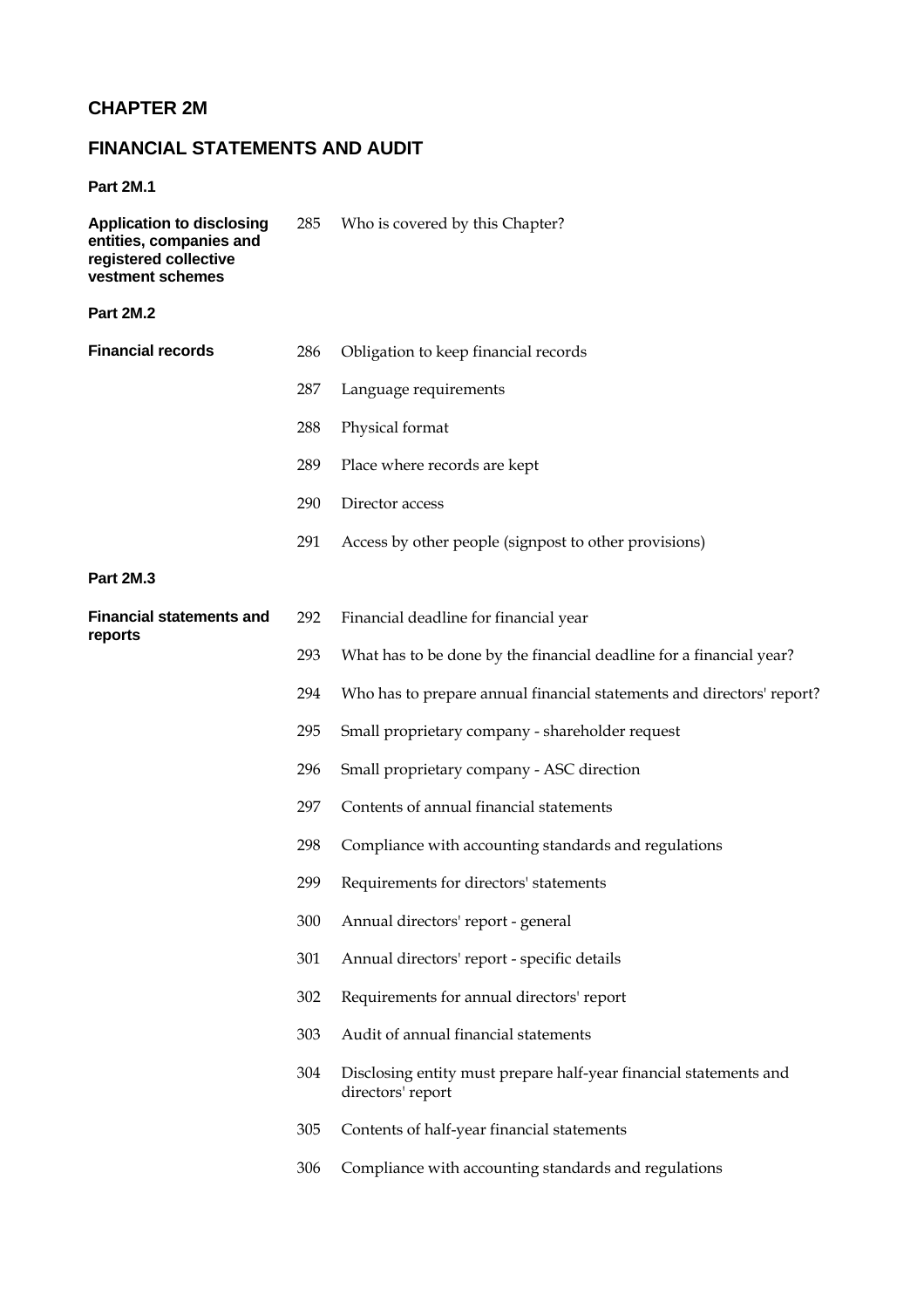- 307 Requirements for directors' statements
- 308 Half-year directors' report
- 309 Audit or review of half-year financial statements
- 310 Audit
- 311 Auditor's report on annual financial statements
- 312 Auditor's report on half-year financial statements
- 313 Auditor's power to obtain information
- 314 Reporting to ASC
- 315 Assisting auditor
- 316 Special provisions on audit of borrowing corporations and guarantor bodies
- 317 Annual financial reporting to members
- 318 Member's choices as to annual financial information
- 319 Consideration of financial statements and reports at AGM
- 320 Debenture holders entitled to annual financial report on request
- 321 Automatic lodgment of financial statements and reports with the ASC
- 322 ASC power to require lodgment
- 323 Relodgment if financial statements or directors' reports amended after lodgment
- 324 Directors and officers of controlled entity to give information
- 325 Auditor's power to obtain information from controlled entity
- 326 Controlled entity to assist auditor
- 327 Financial years and half-years

#### **Part 2M.4**

**Auditor** *Sections 328 to 333 - Division 1 of Part 3.7 (as amended by Schedule 4) is to be relocated here*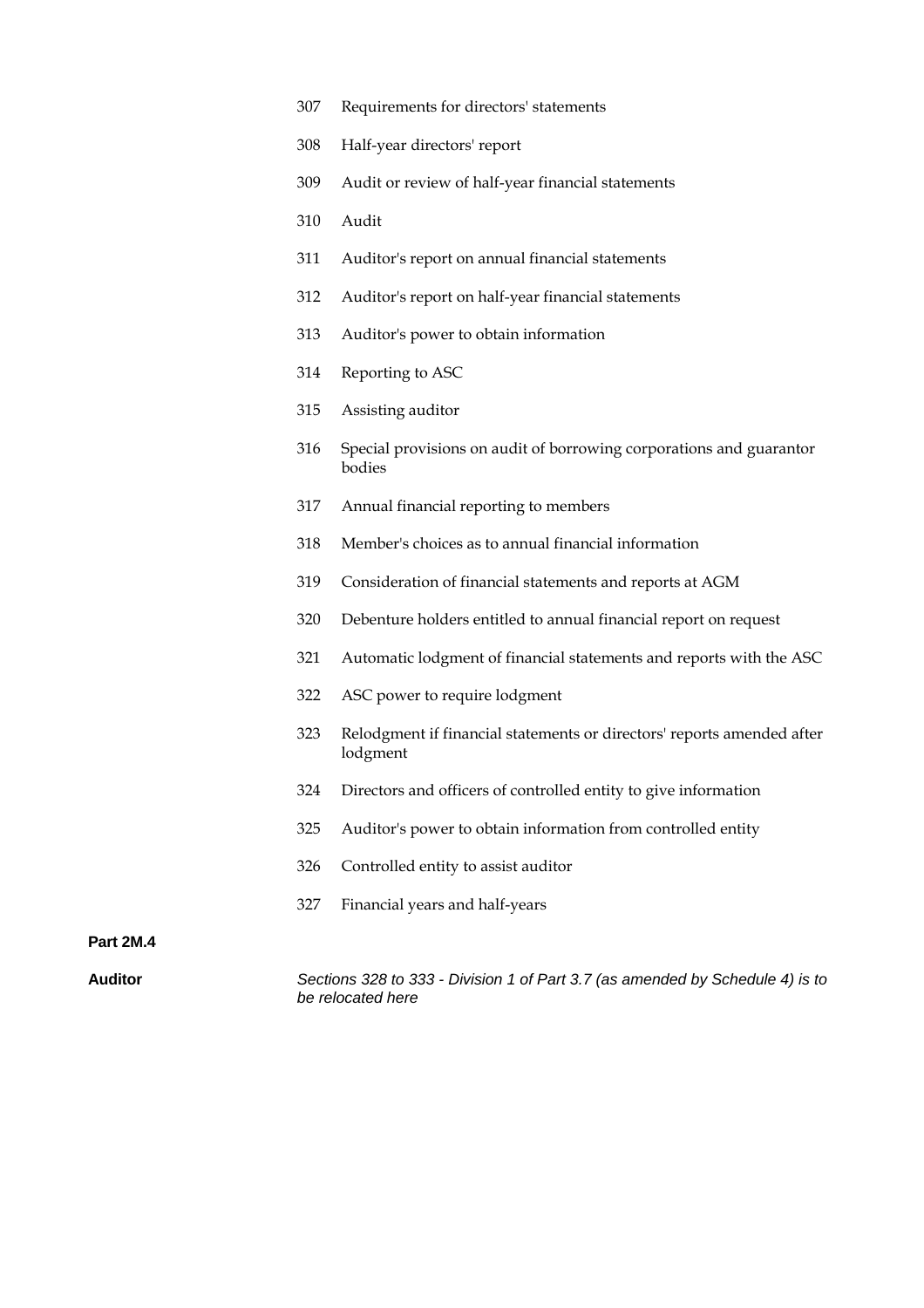#### **Part 2M.5**

| <b>Accounting standards</b>            | 334 | Accounting standards                                    |  |
|----------------------------------------|-----|---------------------------------------------------------|--|
|                                        | 335 | Equity accounting                                       |  |
|                                        | 336 | Comparative amounts                                     |  |
|                                        | 337 | Interpretation of accounting standards                  |  |
|                                        | 338 | Severing invalid provisions                             |  |
|                                        | 339 | Evidence of text of accounting standard                 |  |
| Part 2M.6                              |     |                                                         |  |
| <b>Exemptions and</b><br>modifications | 340 | ASC's power to make specific exemption orders           |  |
|                                        | 341 | ASC's power to make class orders                        |  |
|                                        | 342 | Criteria for specific exemption orders and class orders |  |
|                                        | 343 | Modification by regulations                             |  |
| <b>Part 2M.7</b>                       |     |                                                         |  |
| <b>Sanctions for</b>                   | 344 | Contravention of Part 2M.2 or 2M.3                      |  |

**contraventions of Chapter**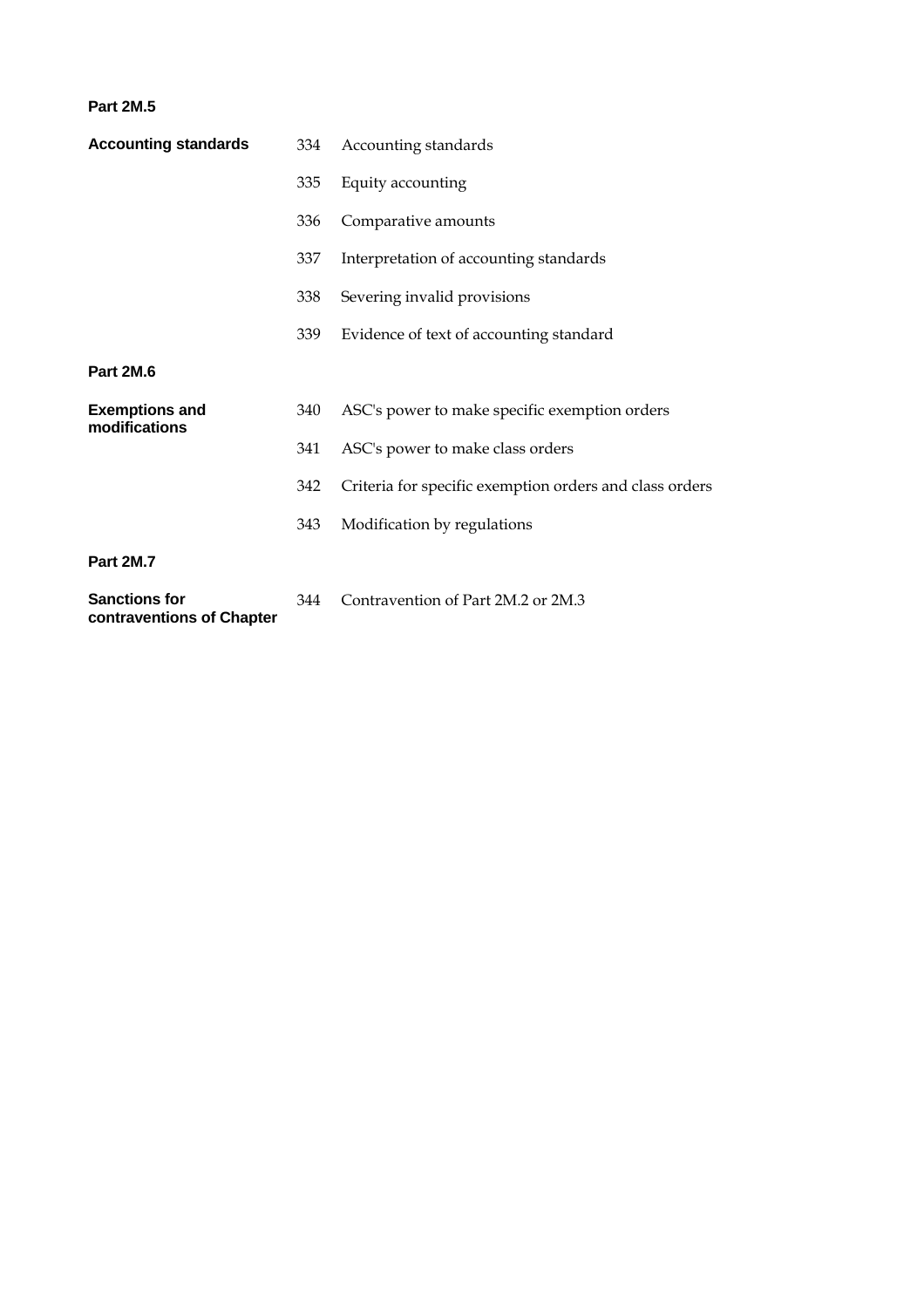## **CHAPTER 2M - FINANCIAL STATEMENTS AND AUDIT**

## **Part 2M.1 - Application to disclosing entities, companies and registered collective investment schemes**

*285 Who is covered by this Chapter?* 

- (1) This chapter covers:
	- (a) all companies; and
	- (b) all registered schemes; and

(c) all disclosing entities incorporated or formed in this jurisdiction (whether or not they are companies or registered schemes).

(2) How this Chapter applies to registered collective investment schemes

A registered scheme's responsible entity is responsible for the performance of obligations under this Chapter in respect of the scheme. For the purposes of this Chapter, the directors and officers of the responsible entity of a registered scheme are to be taken to be the directors and officers of the scheme.

## **Part 2M.2 - Financial records**

## *286 Obligation to keep financial records*

- (1) A company, registered scheme or disclosing entity must keep written financial records that:
	- (a) correctly record and explain its transactions and financial position; and
	- (b) would enable true and fair financial statements to be prepared and audited or reviewed.

The obligation to keep financial records of transactions extends to transactions undertaken as trustee.

Note: Section 9 defines financial records.

(2) Period for which records must be retained

The financial records must be retained for 7 years after the transactions covered by the records are completed.

*287 Language requirements* 

(1) The financial records may be kept in any language.

(2) An English translation of financial records not kept in English must be made available within a reasonable time to a person who:

- (a) is entitled to inspect the records; and
- (b) asks for the English translation.

#### *288 Physical format*

If financial records are kept in electronic form, they must be convertible hard copy. Hard copy must be made available within a reasonable to a person who is entitled to inspect the records.

- *289 Place where records are kept*
- (1) A company, registered scheme or disclosing entity may decide where to keep the financial records.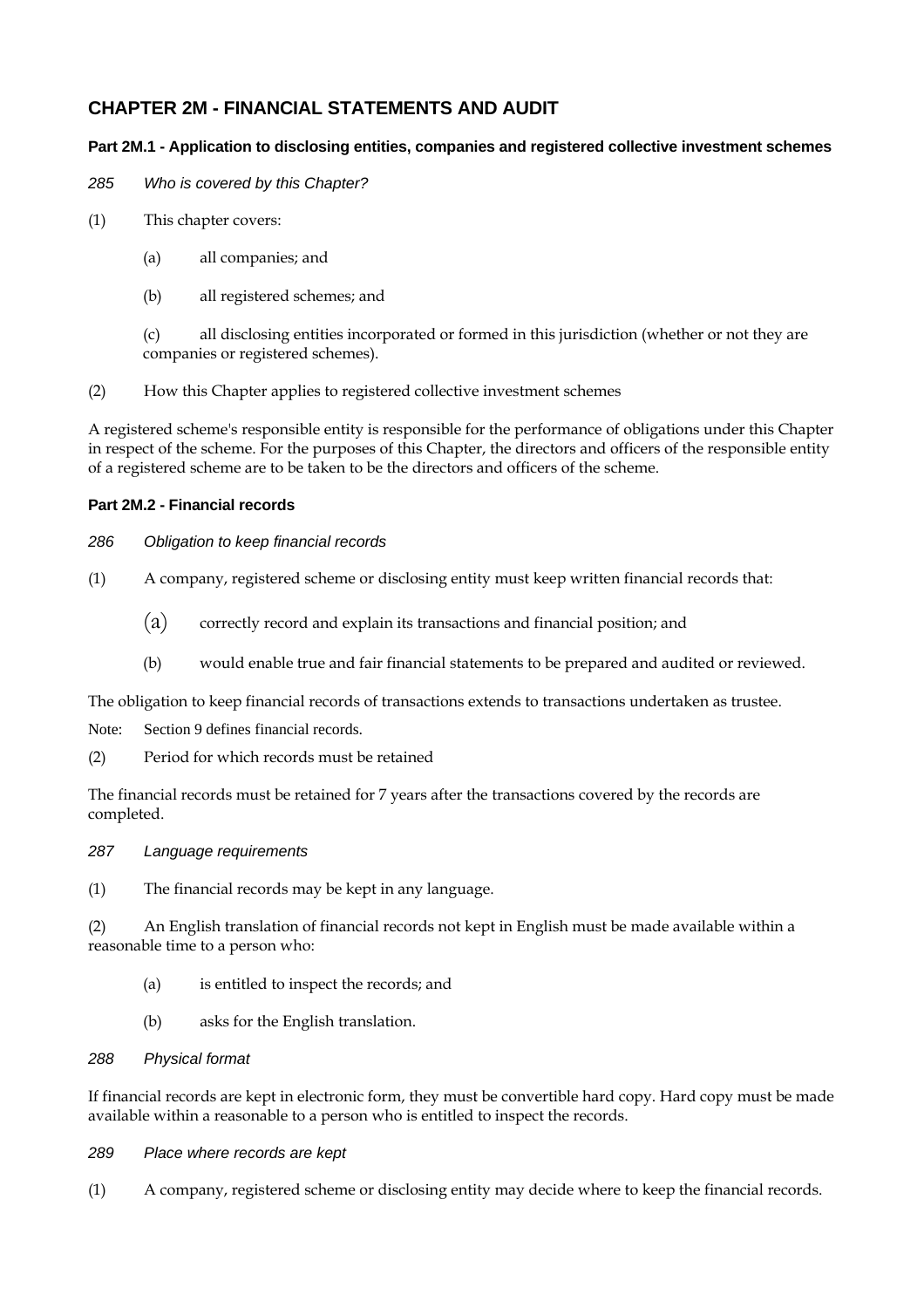(2) Records kept outside Australia

If financial records about particular matters are kept outside Australia, sufficient written information about those matters must be kept in Australia to enable true and fair financial statements to be prepared and audited or reviewed.

(3) The ASC may direct a company, registered scheme or disclosing entity to produce specified financial records that are kept outside Australia.

(4) The direction must:

(a) be in writing; and

(b) specify a place in Australia where the records are to be produced (the place must be reasonable in the circumstances); and

(c) specify a day (at least 14 days after the direction is given) by which the records are to be produced.

(5) The company, registered scheme or disclosing entity must comply with the direction.

(6) Records or information to be kept at registered office or place notified to ASC

Financial records kept in Australia, or information required by subsection (2), must be kept:

- (a) if they relate to a company at the registered office of the company; or
- (b) at a place of which the ASC has been given notice.

(7) A company, registered scheme or disclosing entity may lodge with the ASC written notice in the prescribed form specifying a place in Australia where financial records or information required by subsection (2) are to be kept. The notice must be lodged before starting to keep the records or information at the place.

- *290 Director access*
- (1) Personal access

A director of a company, registered scheme or disclosing entity has a right of access to the financial records at all reasonable times.

(2) Court order for inspection on director's behalf

On application by a director, the Court may authorise a suitable person to inspect the financial records on the director's behalf.

## *291 Access by other people (signpost to other provisions)*

(1) Members

A member may apply to the Court under section 247A for an order for inspection of the financial records.

(2) Auditor

The auditor has a right of access to the financial records under section 313.

(3) Controllers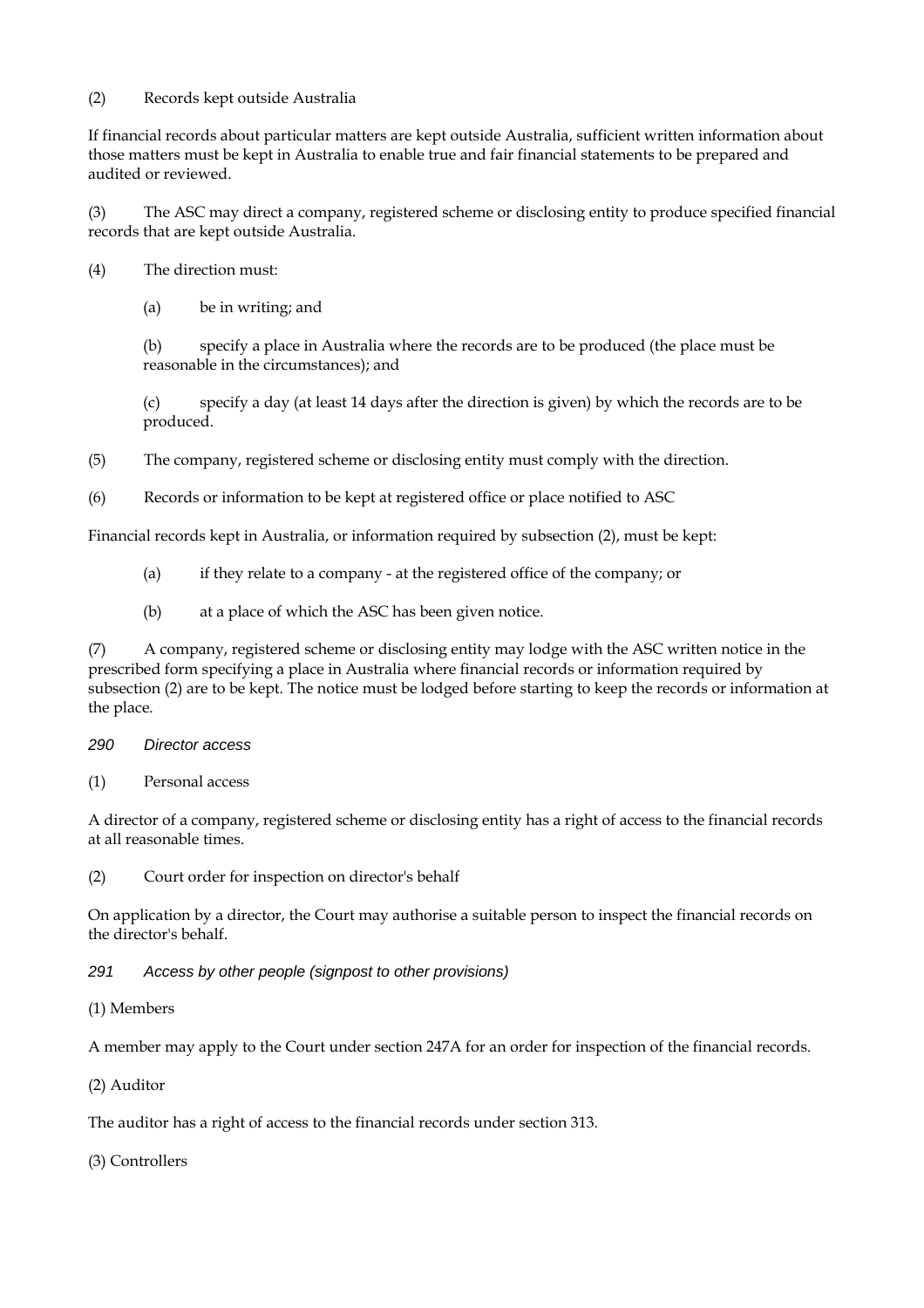A controller of a corporation's property (for example, a receiver or receiver and manager) has a right of access to the financial records under section 431.

(4) ASC

The ASC has power under sections 28 to 39 of the *Australian Securities Commission Act 1989* to inspect financial records. It also has power under subsection 289(3) to call for the production of financial records kept outside Australia.

## **Part 2M.3 - Financial statements and reports**

## Division 1 - Annual financial statements and directors' report

## *292 Financial deadline for financial year*

(1) The following table establishes the financial deadlines for financial years of companies, registered schemes and disclosing entities:

| <b>Financial deadline</b> |                                                                             |                                            |  |  |  |
|---------------------------|-----------------------------------------------------------------------------|--------------------------------------------|--|--|--|
|                           | Deadline (after end<br>of financial year)                                   |                                            |  |  |  |
|                           | 3 months                                                                    |                                            |  |  |  |
| Not disclosing<br>entity  | Public company                                                              | 4 months                                   |  |  |  |
|                           | Large proprietary company                                                   | 4 months                                   |  |  |  |
|                           | Small proprietary company - controlled by non-registered foreign<br>company | 4 months                                   |  |  |  |
|                           | Small proprietary company – shareholder request under section<br>295        | 4 months<br>$(\text{but see section (2)})$ |  |  |  |
|                           | Small proprietary company - ASC direction under section 296                 | Date specified in ASC<br>request           |  |  |  |
|                           | Registered collective investment scheme                                     | 4 months                                   |  |  |  |

Note: See section 105 for the rules on how to work out when periods begin and end.

(2) If the shareholder request under section 295 is made after the end of the financial year, the deadline is the later of:

- (a) 2 months after the date on which the request is made; and
- (b) 4 months after the end of the financial year.
- *293 What has to be done by the financial deadline for a financial year?*
- (1) Annual financial reporting preparation, audit and lodgment with ASC

A company, registered scheme or disclosing entity that has to prepare financial statements and a directors' report for a financial year must do the following by the financial deadline for that year:

- (a) prepare the financial statements and the directors' report to members; and
- (b) have the financial statements audited; and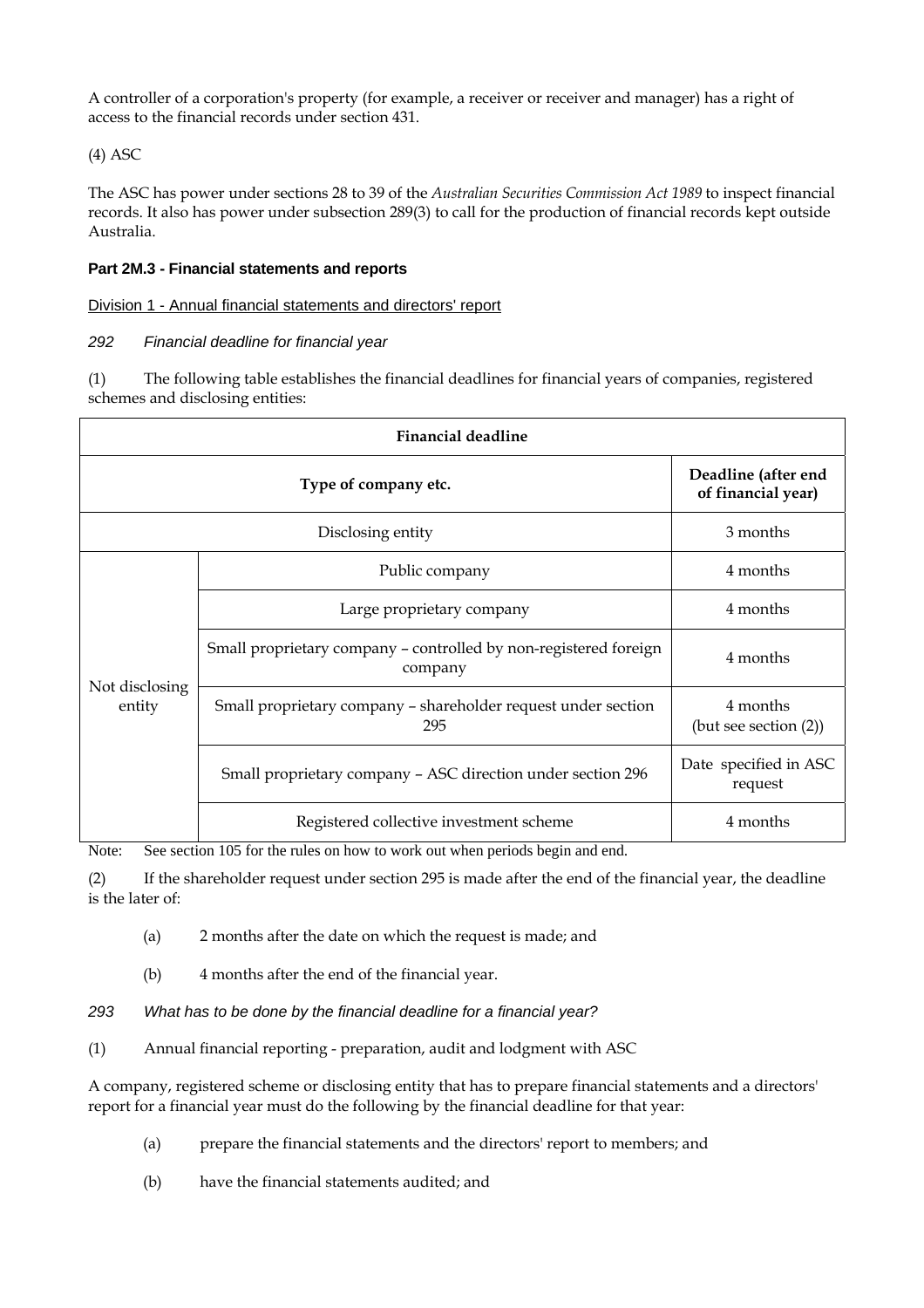(c) lodge the financial statements, the director's report and the auditor's report on the statements with the ASC; and

(d) for a company or disclosing entity that was a borrowing corporation at the end of the financial year - give a copy of the financial statements, the directors' report and the auditor's report on the statements to the trustee for debenture holders.

Note: There are 2 exceptions to this rule:

- small proprietary companies preparing financial statements and reports in response to a shareholder request under section 295 do not have to lodge them and only have to have them audited if the request asks for the audit (see subsection 303(2)).
- companies that have the benefit of the grandfathering in subsection 321(3) have to prepare financial statements and have them audited but do not have to lodge them with the ASC.
- (2) Annual financial reporting to members

The deadline for the financial year may also be relevant for determining the date by which the company, registered scheme or disclosing entity has to report to members (see subsection 317(1)).

#### *294 Who has to prepare annual financial statements and directors' report?*

- (1) Financial statements and a directors' report must be prepared for each financial year by:
	- (a) all disclosing entities; and
	- (b) all public companies; and
	- (c) all large proprietary companies; and
	- (d) all registered schemes.
- (2) A small proprietary company does not have to prepare the statements and directors' report unless:
	- (a) requested to do so under section 295 or directed to do so under section 296; or

(b) the company was controlled by a foreign company for all or part of the year and the foreign company was not a registered foreign company for the whole of the time in the year during which it controlled the small proprietary company.

*295 Small proprietary company - shareholder request* 

(1) Shareholders holding at least 5 % of the voting shares in a small proprietary company may request the company to:

- (a) prepare financial statements and a directors' report for a financial year; and
- (b) send them to shareholders.
- (2) The request must be:
	- (a) served on the company; and
	- (b) signed by the shareholders making the request; and
	- (c) made no later than 12 months after the end of the financial year concerned.
- (3) The request may do all or any of the following:

(a) specify that the financial statements do not have to comply with some or all of the accounting standards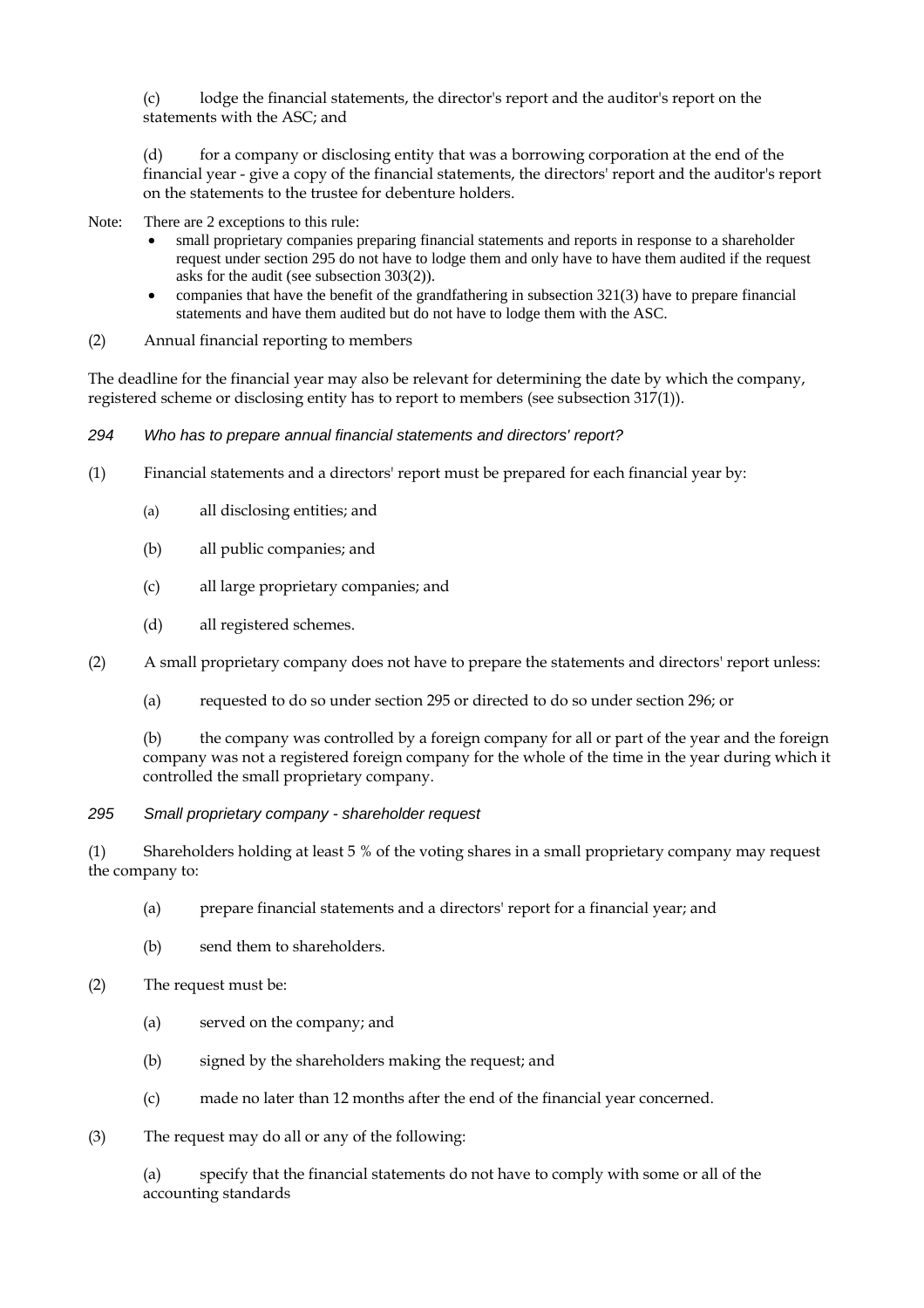- (b) specify that a directors' report need not be prepared
- (c) ask that the financial statements be audited.

## *296 Small proprietary company - ASC direction*

(1) ASC may direct a small proprietary company to comply with requirements of this Division for a financial year.

(2) The direction may be general or may specify the particular requirements of this Division that the company is to comply with.

(3) The direction must specify the date by which the documents have to be prepared, sent or lodged. The date must be a reasonable one in view of the nature of the direction.

#### (4) The direction must:

- (a) be made in writing; and
- (b) be served on the company; and
- (c) specify the financial year concerned; and
- (d) be made no later than 6 years after the end of that financial year.

#### *297 Contents of annual financial statements*

(1) Basic contents

The financial statements for a financial year consist of:

- (a) a profit and loss statement for the year; and
- (b) a balance sheet as at the end of the year; and
- (c) a statement of cash flows for the year; and

(d) if required by the accounting standards - a consolidated profit and loss statement, balance sheet and statement of cash flows; and

- (e) notes required by the accounting standards; and
- (f) other disclosures required by the regulations; and

(g) a statement by the directors whether the documents and notes referred to in paragraphs (a) to (e) comply with accounting standards; and

(h) a statement by the directors whether the documents and notes referred to in paragraphs (a) to (e) give a true and fair view; and

(i) a statement by the directors setting out any other information or explanation necessary to give a true and fair view.

(2) Early adoption of accounting standard

If an accounting standard is applied to the financial year by an election under subsection 334(4), the financial statements must also include a statement by the directors identifying the accounting standard and stating that it is applied to the year.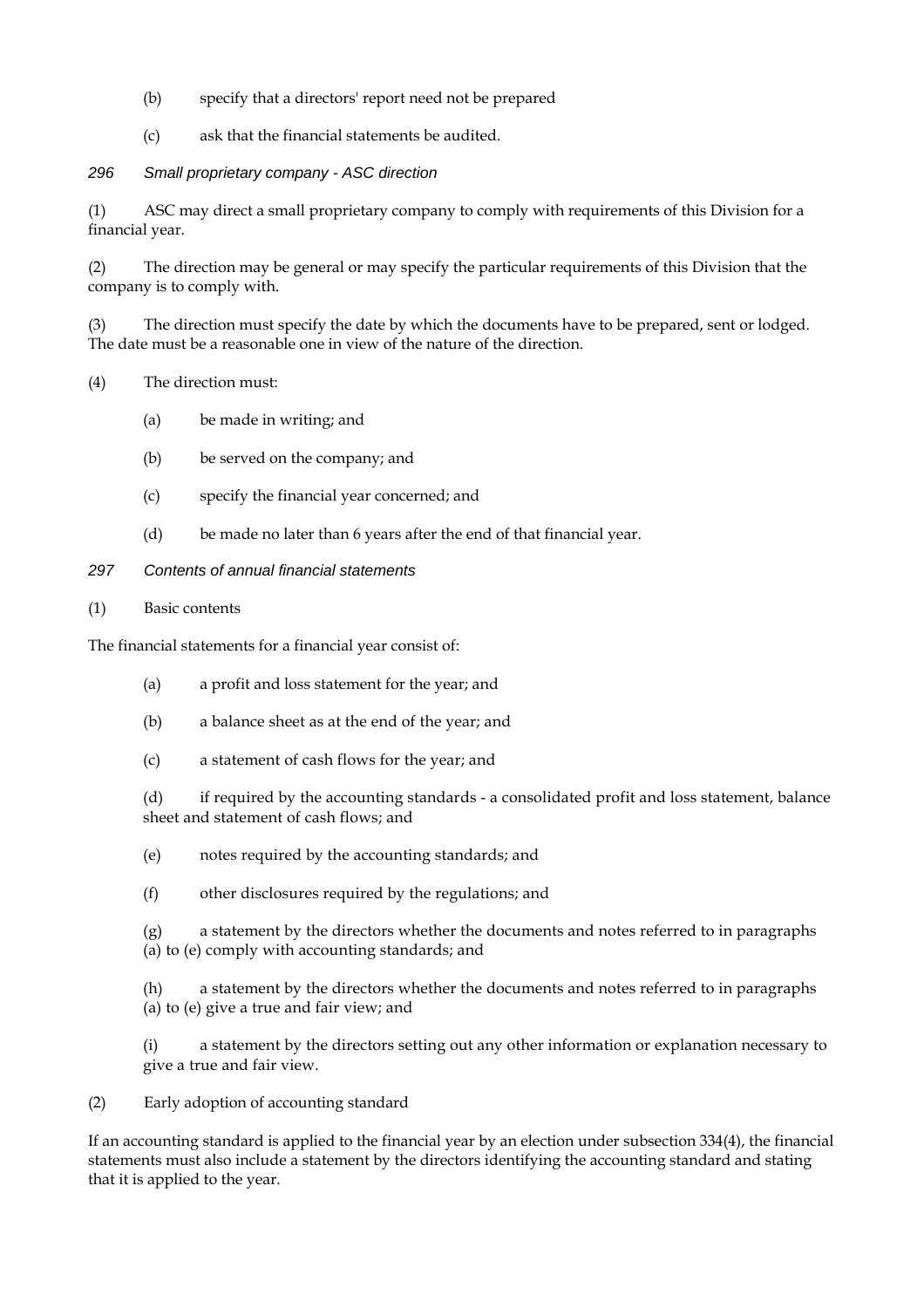#### (3) Solvency statement

The financial statements must also include a statement whether, in the directors' opinion, there are reasonable grounds to believe that the company, registered scheme or disclosing entity will be able to pay its debts as and when they become due and payable.

298 Compliance with accounting standards and regulations

(1) Financial statements for a financial year must comply with the accounting standards. However, a small proprietary company's statements do not have to comply with particular accounting standards if:

(a) the statements are prepared in response to a request under section 295; and

(b) the request specifies that the statements do not have to comply with those accounting standards.

- (2) Financial statements must comply with any further requirements in the regulations.
- *299 Requirements for directors' statements*
- (1) A statement under paragraph  $297(1)(g)$ , (h) or (i) or subsection 297(2) or (3) must:
	- (a) be made in accordance with a resolution of the directors; and
	- (b) specify the day on which it is made.
- (2) The statement must be signed by a director.

*300 Annual directors' report - general* 

(1) Before the financial deadline for a financial year, the company, registered scheme or disclosing entity must prepare a directors' report to members.

(2) The company, registered scheme or disclosing entity does not have to comply with subsection (1) for a financial year if:

(a) all members agree in writing before the deadline for that year that they do not want the report; or

(b) the company is a small proprietary company that is preparing financial statements in response to a request under section 295 and the request specified that a directors' report need not be prepared.

The report must give members the information they need in order to be to understand the overall position of:

(a) the company, registered scheme or disclosing entity (if consolidated financial statements are not required); or

- (b) the consolidated entity (if consolidated financial statements are required).
- (4) General discussion and analysis

The report must discuss and analyse:

- (a) results of operations (both overall and in key business segments); and
- (b) key strategic initiatives; and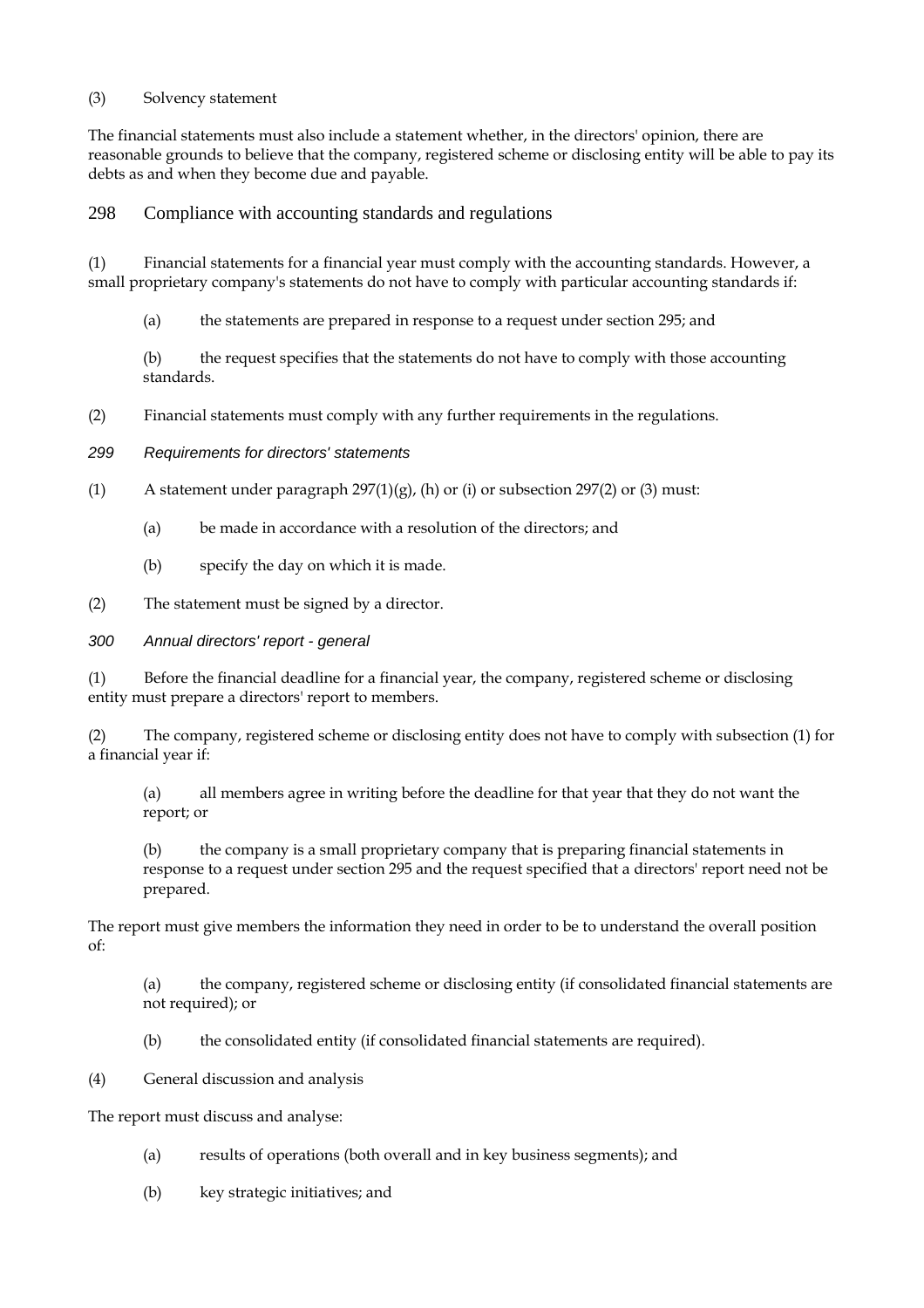- (c) major commitments and sources of funding for those commitments; and
- (d) unusual or infrequent events or transactions; and
- (e) likely future developments in the business; and

(f) trends or events that have had a significant affect, or are likely to have a significant affect, on the business.

If consolidated financial statements are required, these details must be provided in relation to the consolidated entity.

(5) Prejudicial information need not be disclosed

The report may omit material that would otherwise be included under paragraph (4)(e) or (f) if it is likely to result in unreasonable prejudice to:

(a) the company, registered scheme or disclosing entity; or

(b) if consolidated financial statements are required - the consolidated entity or any entity (including the company, registered scheme or disclosing entity that is part of the consolidated entity).

If material is omitted, the report must say so.

*301 Annual directors' report - specific details* 

(1) The annual directors' report for a financial year must also include details of:

(a) dividends or distributions paid to members during the year; and

(b) dividends or distributions recommended for payment to members, but not paid, during the year; and

(c) the name of each person who has been a director of the company, registered scheme or disclosing entity at any time during or since the end of the year; and

(d) options over unissued shares or interests granted (whether or not by the company, registered scheme or disclosing entity) during or since the end of the year to a director or to any of the 5 most highly remunerated officers of the company, registered scheme or disclosing entity as part of their remuneration (see subsections (2) and (3)); and

(e) shares or interests issued by the company, registered scheme or disclosing entity during or since the end of the year as a result of the exercise of an option (see subsection (5)); and

(f) unissued shares or interests under option as at the day the report is made (see subsection (4)); and

(g) indemnities and insurance premiums for officers (see subsections (6) and (7)).

Details do not have to be included in the directors' report if they are included in the company's financial statements for the financial year.

Public companies and registered schemes must include additional information under subsections (8) and (9).

(2) For the purpose of paragraph (1)(d), the rules about the meaning of ;remuneration in the context of related party transactions (see subsections 243K(4) to (7B)) must be taken into account.

Note: The rules in subsections 243K(4) to (7B) deal with matters such as fringe benefits, superannuation contributions, retirement benefits and indemnities.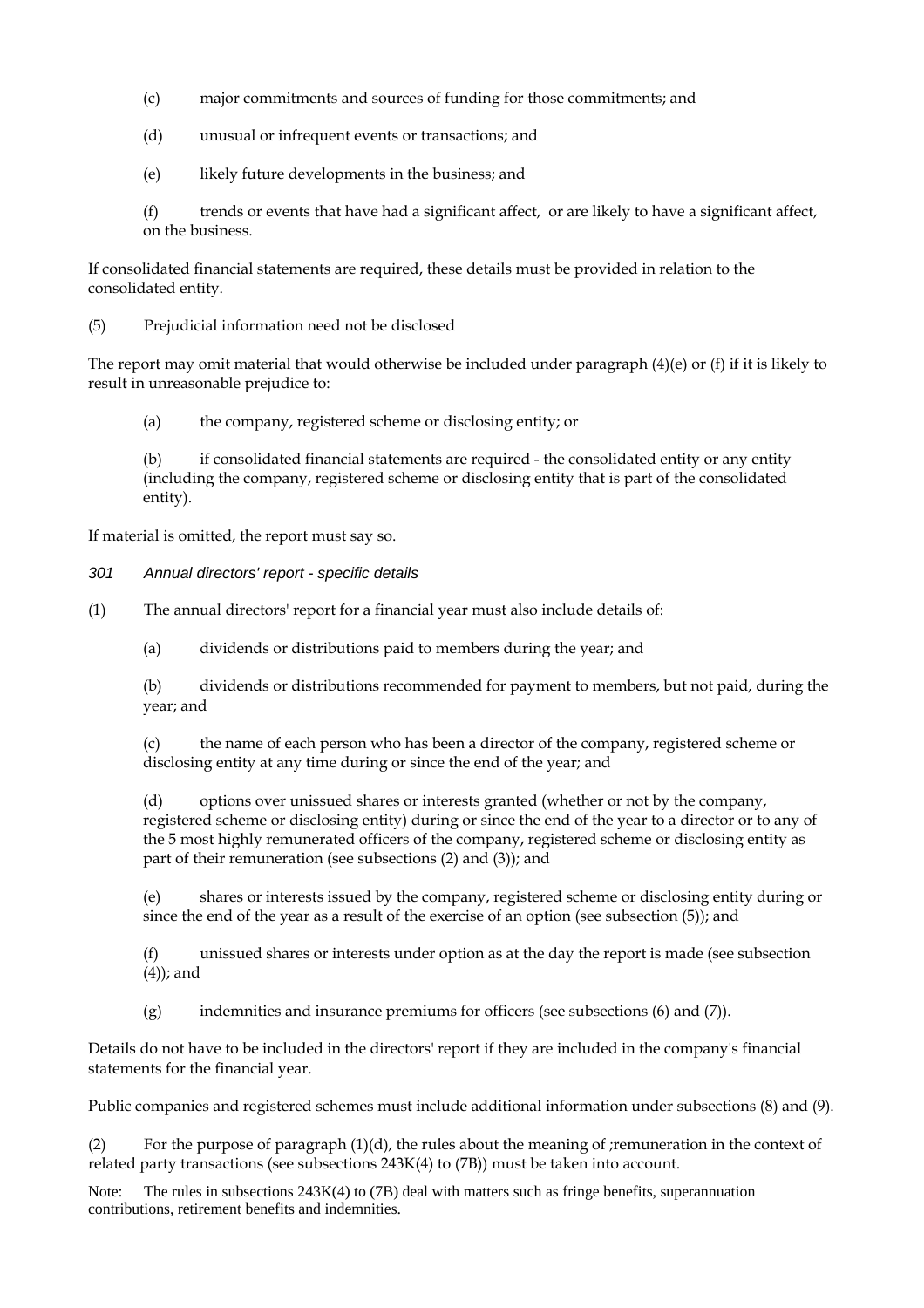#### (3) Options details

The details of an option granted are:

- (a) the company, registered scheme or disclosing entity granting the option; and
- (b) the name of the person to whom the option is granted; and
- (c) the number and class of shares or interests over which the option is granted.
- (4) The details of unissued shares or interests under option are:
	- (a) the number and classes of those shares or interests; and
	- (b) the issue price, or the method of determining the issue price, of those shares or interests; and
	- (c) the expiry date of the options; and

(d) any rights that option holders have under the options to participate in any share issue or interest issue of the company, registered scheme or disclosing entity or of any other body corporate or registered scheme.

(5) Shares or interests issued as a result of exercise of option

The details of shares or interests issued as a result of the exercise of an option are:

(a) the number of shares or interests issued; and

(b) if the company, registered scheme or disclosing entity has different classes of shares or interests - the class to which each of those shares or interests belongs; and

- (c) the amount unpaid on each of those shares; and
- (d) the amount paid, or agreed to be considered as paid, on each of those shares or interests.

(6) Indemnities and insurance premiums for officers or auditors

The report for a company must include details of:

(a) any indemnity that is given to an officer or auditor against a liability and that is covered by subsection 241(2) or (3), or any relevant agreement under which an officer or auditor may be given an indemnity of that kind; and

(b) any premium that is paid, or agreed to be paid, for insurance against an officer's or auditor's liability and that is covered by subsection 241A(3).

Sections 241 and 241A contain general prohibitions against giving certain indemnities and paying certain insurance premiums. This subsection requires that transactions that are exceptions to these prohibitions are reported.

(7) The details required under subsection (6) are:

- (a) the name of the officer or auditor; and
- (b) the nature of the liability; and

(c) for an indemnity given - the amount the company paid and any other action the company took to indemnify the officer or auditor; and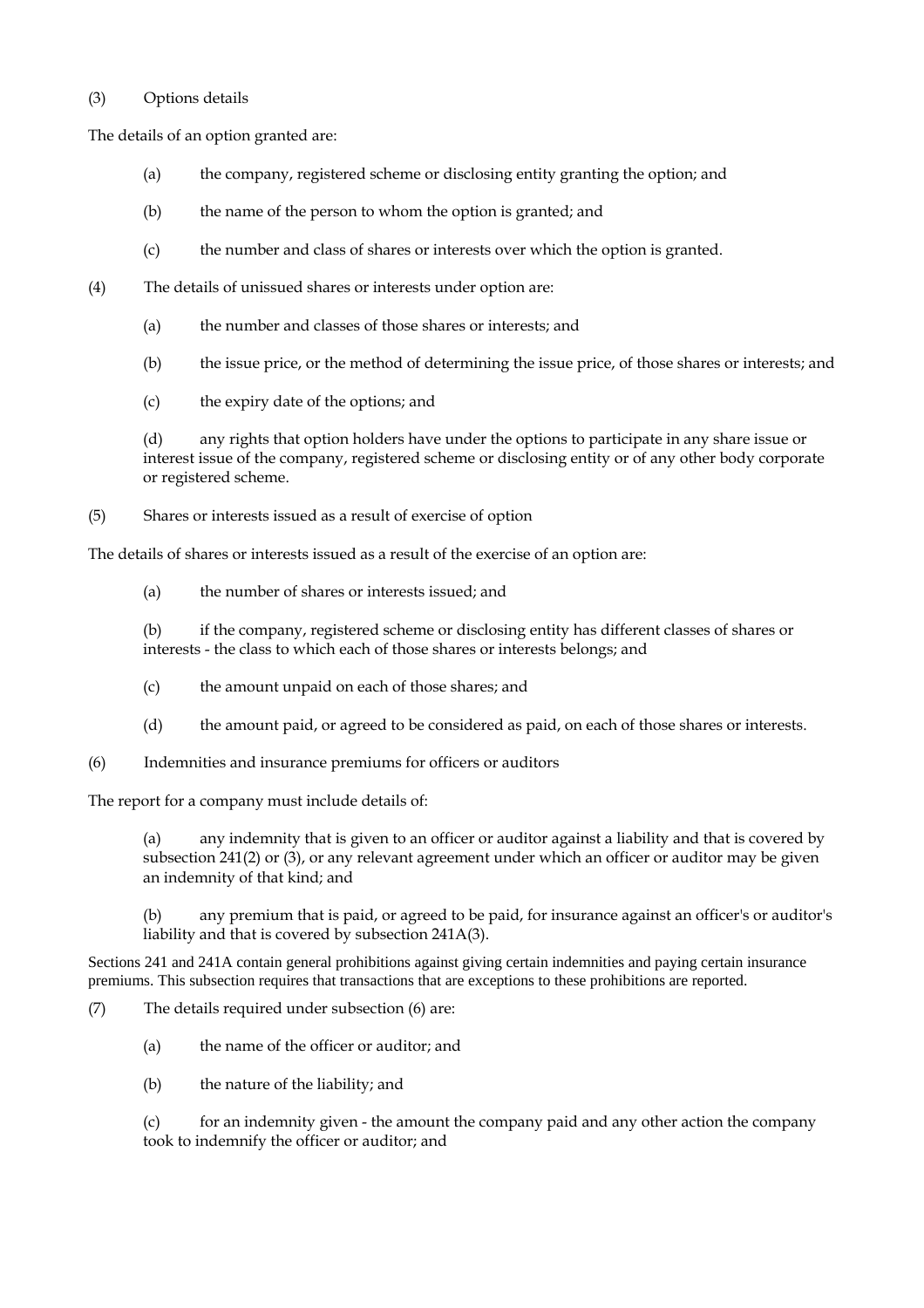$(d)$  for an agreement to indemnify - the amount that the relevant agreement requires the company to pay and any other action the\_ relevant agreement requires the company to take to indemnify the officer or auditor; and

(e) for an insurance premium - the amount of the premium.

(8) Special rules for public companies

The report for a public company that is not a wholly-owned subsidiary of another company or of a recognised company must also include details of:

(a) each director's qualifications, experience and special responsibilities; and

(b) the number of directors' meetings held during the year and each director's attendance at those meetings; and

(c) the number of directors' committee meetings held during the year and each director's attendance at those meetings.

(9) Special rules for registered collective investment schemes

The report for a registered scheme must also include details of:

(a) the ratio of the scheme's management expenses to its net assets as at the end of the financial year; and

(b) the number of interests in the scheme held by the responsible entity or its associates as at the end of the financial year; and

- (c) interests in the scheme issued during the financial year; and
- (d) withdrawals from the scheme during the financial year; and

(e) the value of the scheme's assets as at the end of the financial year, and the basis for the valuation; and

- (f) the number of interests in the scheme as at the date the report is made.
- *302 Requirements for annual directors' report*
- (1) The annual directors' report must: .
	- (a) be made in accordance with a resolution of the directors; and
	- (b) specify the day on which it is made. e report must be signed by a director.
- *303 Audit of annual financial statements*

(1) A company, registered scheme or disclosing entity must have the financial statements for a financial year audited in accordance with Division 3.

(2) A small proprietary company's financial statements for a financial year have to be audited if:

- (a) the statements are prepared in response to a request under section 295; and
- (b) the request did not ask for the financial statements to be audited.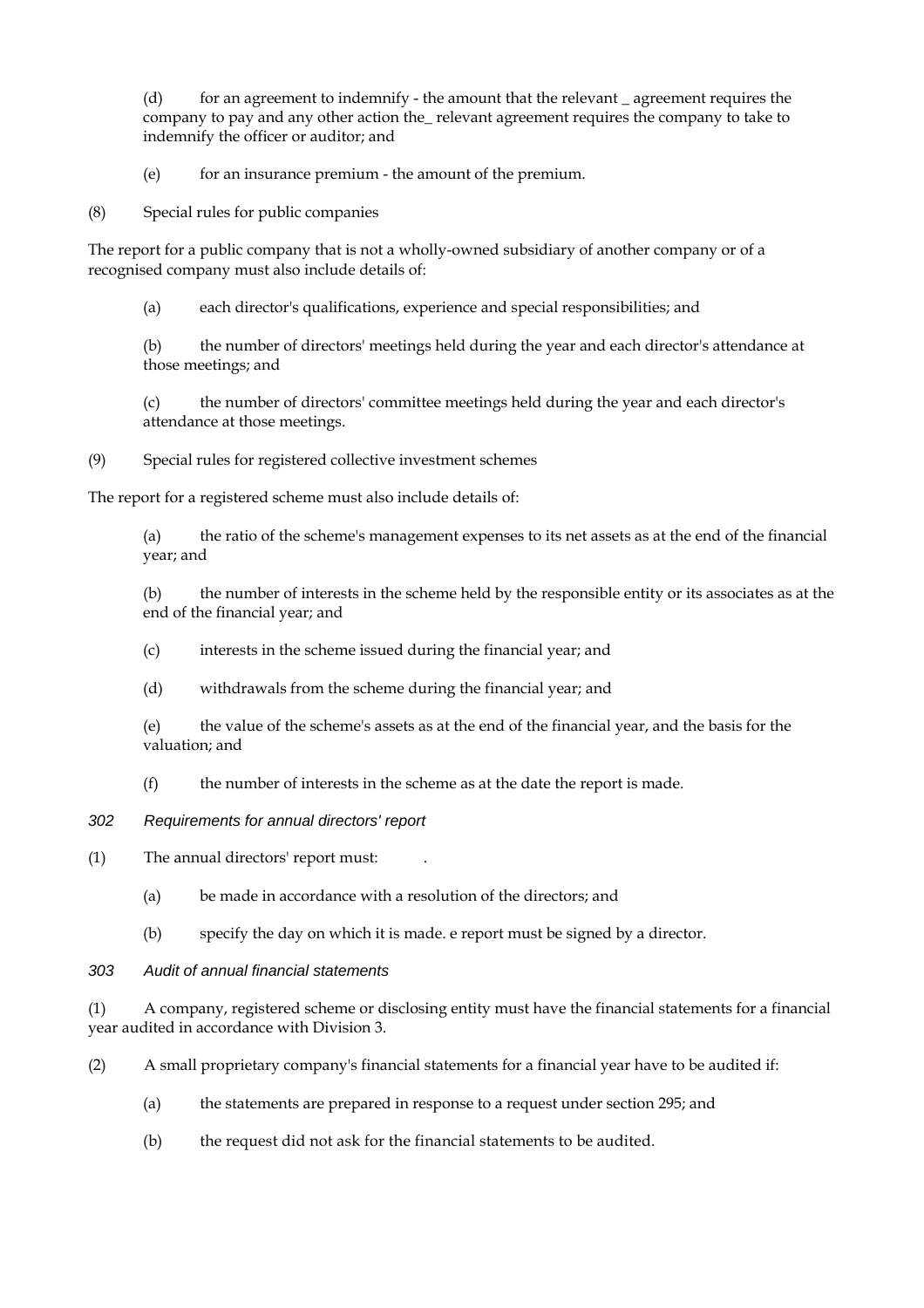#### Division 2 - Half-year financial statements and directors' report

#### *304 Disclosing entity must prepare half-year financial statements and directors' report*

Within 75 days after the end of a half-year a disclosing entity must:

- (a) prepare financial statements and a directors' report; and
- (b) have the financial statements audited or reviewed; and

(c) lodge the financial statements, the directors' report and the auditor's report on the statement with the ASC; and

(d) for a disclosing entity that was a borrowing corporation at the end of the half-year - give a copy of the financial statements, the directors' report and the auditor's report on the statements to the trustee for debenture holders.

#### *305 Contents of half-year financial statements*

- (1) The financial statements for a half-year consist of:
	- (a) except where paragraph (b) applies:
		- (i) a profit and loss statement for the half-year; and
		- (ii) a balance sheet as at the end of the half-year; and
		- (iii) a statement of cash flows for the half-year; and

(b) if required by the accounting standards - a consolidated and loss statement, balance sheet and statement of cash flows; and

- (c) notes required by the accounting standards; and
- (d) other disclosures required by the regulations; and

(e) a statement by the directors whether the documents referred to paragraph (a) or (b) and the notes referred to paragraph (c) comply with accounting standards; and

(f) a statement by the directors whether the documents referred to paragraph (a) or (b) and the notes referred to paragraph (c) give a true and fair view; and

(g) a statement by the directors setting out any other information explanation necessary to give a true and fair view.

(2) Early adoption of accounting standard

If an accounting standard is applied to the half-year by an election under subsection 334(4), the financial statements must also include a statement by the directors identifying the accounting standard and stating that it is applied to the half-year.

(3) Solvency statement

The financial statements must also include a statement whether, in the directors' opinion, there are reasonable grounds to believe that the disclosing entity will be able to pay its debts as and when they become due and payable.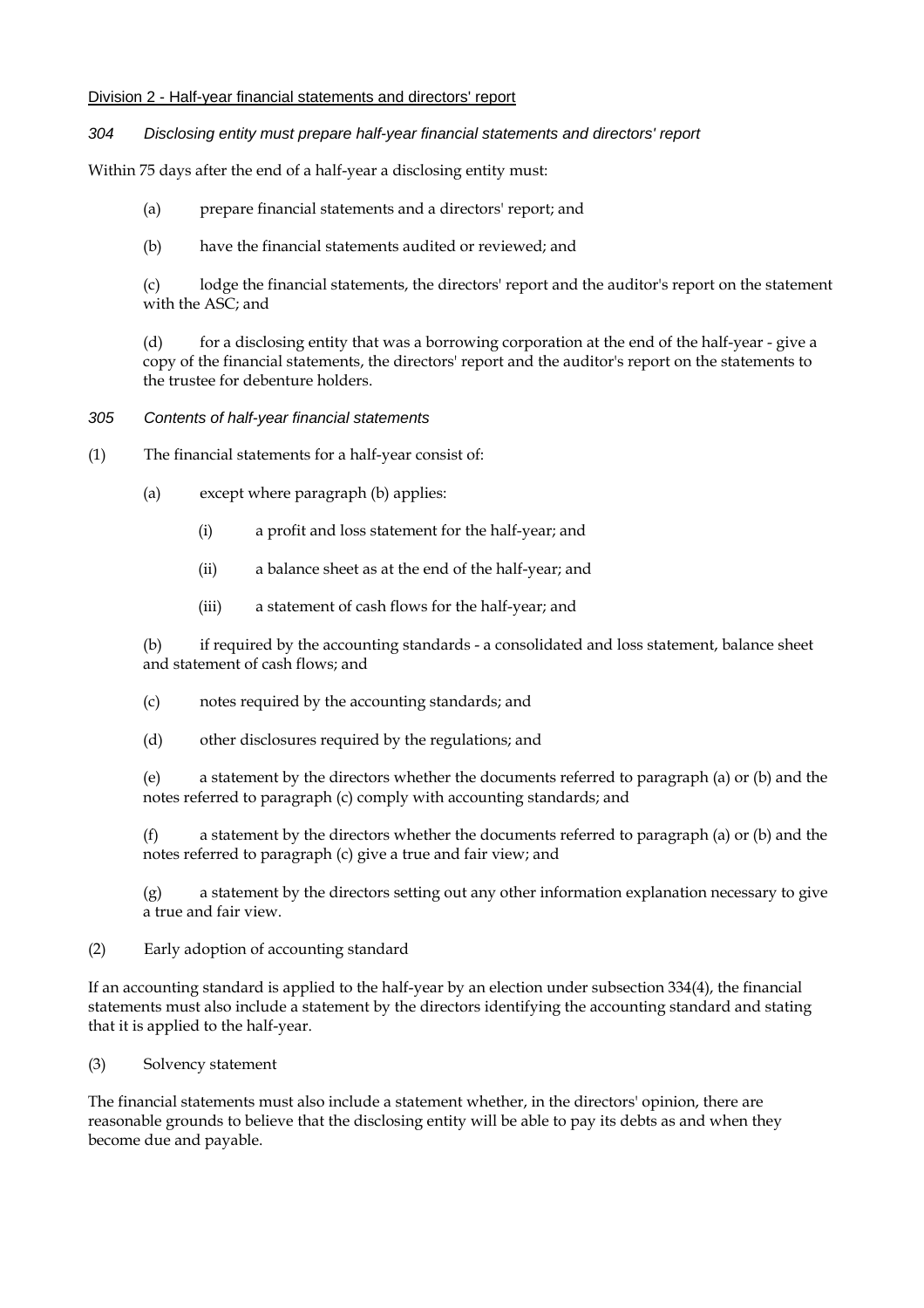#### *306 Compliance with accounting standards and regulations*

Financial statements for a half-year must comply with the accounting standards and any further requirements in the regulations.

- *307 Requirements for directors' statements*
- (1) A statement under paragraph 305(1)(e), (f) or (g) or subsection 305(2) or (3) must:
	- (a) be made in accordance with a resolution of the directors; and
	- (b) specify the day on which it is made.
- (2) The statement must be signed by a director.

## *308 Half-year directors' report*

The directors of the disclosing entity must prepare a directors' report consists of:

(a) a review of the entity's operations during the half-year and the results of those operations; and

(b) the name of each person who has been a director of the entity at any time during or since the end of the half-year.

If consolidated financial statements are required, the report must cover consolidated entity.

*309 Audit or review of half-year financial statements* 

A disclosing entity must have the financial statements for a half-year or reviewed in accordance with Division 3.

#### Division 3 - Audit and auditor's report

*310 Audit* 

An auditor who conducts an audit of the financial statements for a financial year must form an opinion about:

- (a) whether the financial statements concerned give a true and fair view; and
- (b) whether the financial statements are in accordance with this Law; and
- (c) whether the financial statements are in accordance with accounting standards; and
- (d) whether the auditor has been given all necessary information and explanations; and

(e) whether the company, registered scheme or disclosing entity has kept financial records that would enable financial statements to be prepared and audited or reviewed as required by this Division; and

(f) whether the company, registered scheme or disclosing entity has kept other records and registers as required by this Law.

#### *311 Auditor's report on annual financial statements*

(1) An auditor who audits the financial statements for a financial year must report to members on whether the auditor is of the opinion that the financial statements:

(a) give a true and fair view; and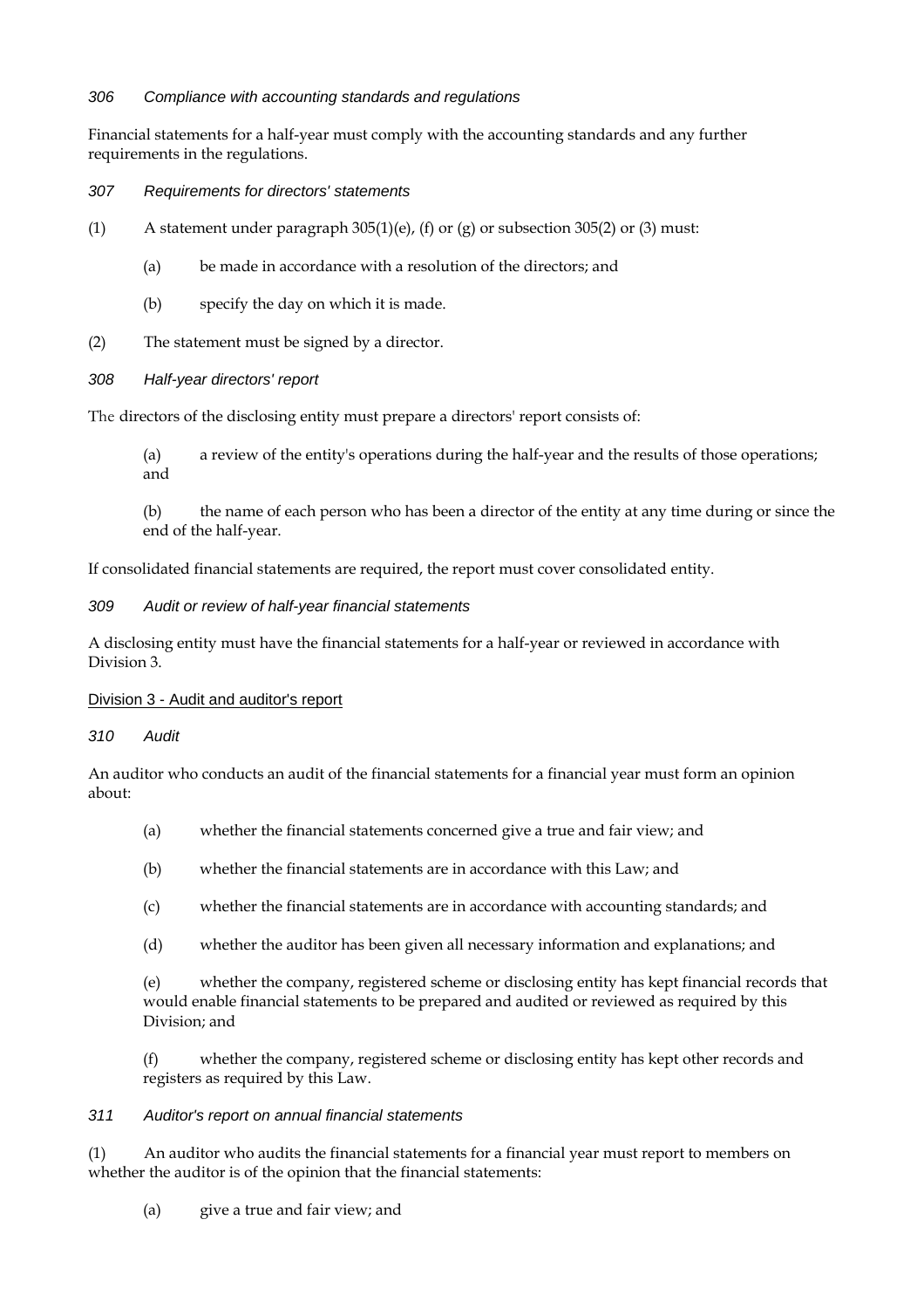- (b) are in accordance with this Law; and
- (c) are in accordance with accounting standards.

If not of that opinion, the auditor's report must say why.

(2) If the auditor is of the opinion that the financial statements do not comply with an accounting standard, the auditor's report must, to the extent it is practicable to do so, quantify the effect that noncompliance has on the financial statements.

- (3) The auditor's report must describe:
	- (a) any defect or irregularity in the financial statements; and

(b) any deficiency, failure or shortcoming in respect of the matters referred to in paragraph 310(d), (e) or (f).

- (4) The report must specify the day on which it is made.
- *312 Auditor's report on half-year financial statements*
- (1) Audit of financial statements

An auditor who audits the financial statements for a half-year must report to members on whether the auditor is of the opinion that the financial statements:

- (a) give a true and fair view; and
- (b) are in accordance with this Law; and
- (c) are in accordance with accounting standards.

If not of that opinion, the auditor's report must say why.

(2) If the auditor is of the opinion that the financial statements do not comply with an accounting standard, the auditor's report must, to the extent that it is practicable to do so, quantify the effect that noncompliance has on the financial statements.

(3) The auditor's report must describe:

(a) any defect or irregularity in the financial statements; and

(b) any deficiency, failure or shortcoming in respect of the matters referred to in paragraph  $310(d)$ , (e) or (f).

(4) Review of financial statements

An auditor who reviews the financial statements for a half-year must report to members on whether the auditor became aware of any matter ~6 the course of the review that makes the auditor believe that the statements do not comply with Division 2.

(5) A report under subsection (4) must:

(a) describe any matter referred to in subsection (4); and

(b) say why that matter makes the auditor believe that the statements do not comply with Division 2.

(6) Report to specify day made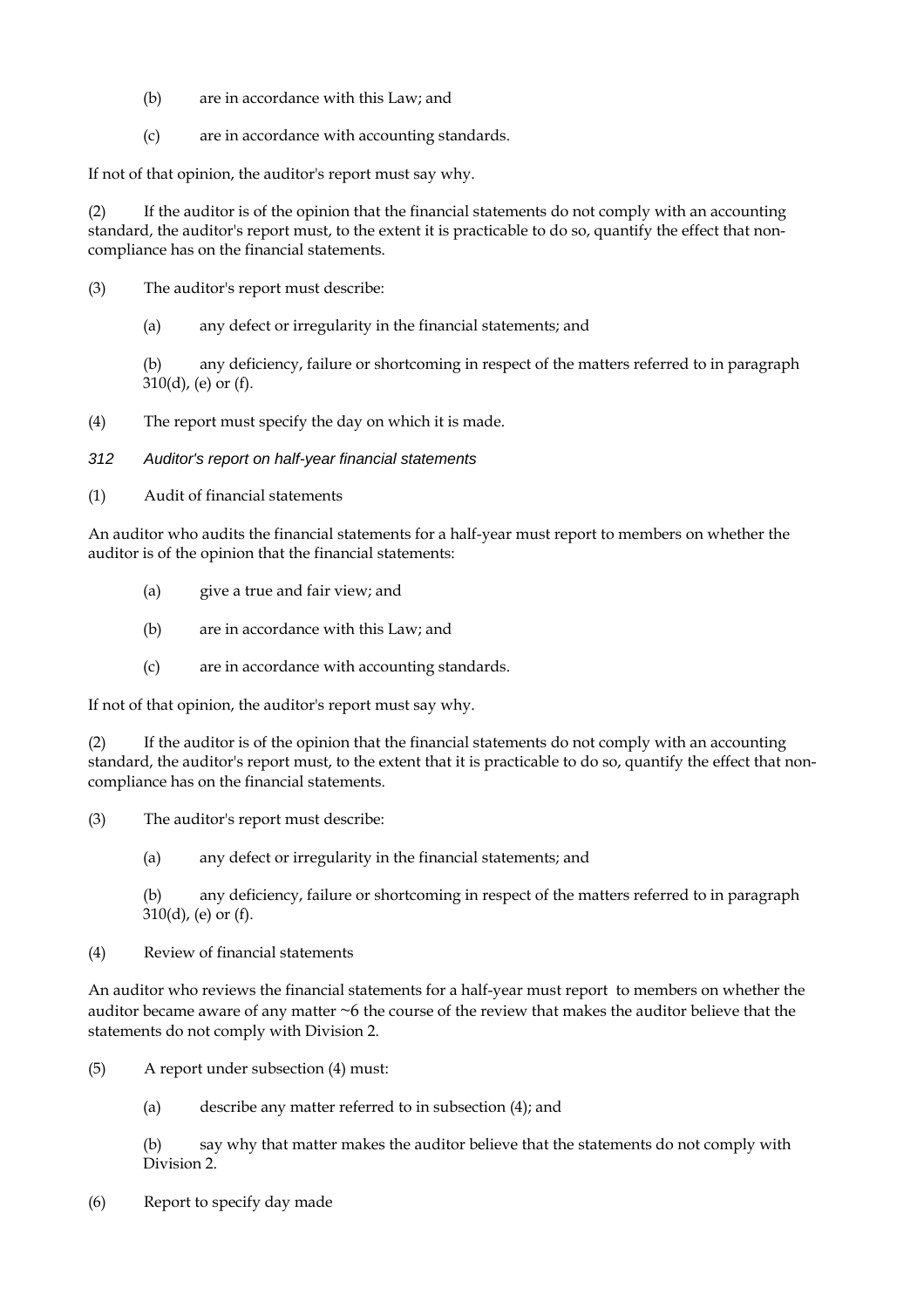A report under subsection (1) or (4) must specify the day on which it is made.

#### *313 Auditor's power to obtain information*

The auditor:

(a) has a right of access at all reasonable times to the books of the company, registered scheme or disclosing entity; and

(b) may require any officer to give the auditor information and explanations for the purposes of the audit or review.

## *314 Reporting to ASC*

The auditor conducting an audit or review must, as soon as possible, notify the ASC in writing if the auditor:

(a) has reasonable grounds to suspect that a contravention of this Law has occurred; and

(b) believes that the contravention cannot adequately be dealt with by commenting on it in the auditor's report or bringing it to the attention of the directors.

## *315 Assisting auditor*

An officer of a company, registered scheme or disclosing entity must:

- (a) allow the auditor access to the books of the company, scheme or entity; and
- (b) give the auditor information or an explanation required under section 313; and
- (c) otherwise assist the conduct of the audit or review.
- *316 Special provisions on audit of borrowing corporations and guarantor bodies*
- (1) Auditor to give trustee for debenture holders copies of reports, certificates etc

A borrowing corporation's auditor must give the trustee for debenture holders:

- (a) a copy of any report, certificate or other document that the auditor must give the borrowing corporation or its members under this Law, the debentures or the trust deed; and
- (b) a copy of any document that accompanies it.

The copies must be given within 7 days after the auditor gives the originals to the borrowing corporation or its members.

(2) Auditor to report on matters prejudicial to debenture holders' interests

The auditor of the borrowing corporation or a guarantor body must give the borrowing corporation or guarantor body a written report about any matter that:

- (a) the auditor became aware of in conducting the audit or review; and
- (b) in the auditor's opinion, is or is likely to be prejudicial to the interests of debenture holders; and

(c) is relevant to the exercise of the powers of the trustee for debenture holders, or the performance of the trustee's duties, under this Law or the trust deed.

The auditor must give a copy of the report to the trustee for debenture holders. The report and the copy must be given within 7 days after the auditor becomes aware of the matter.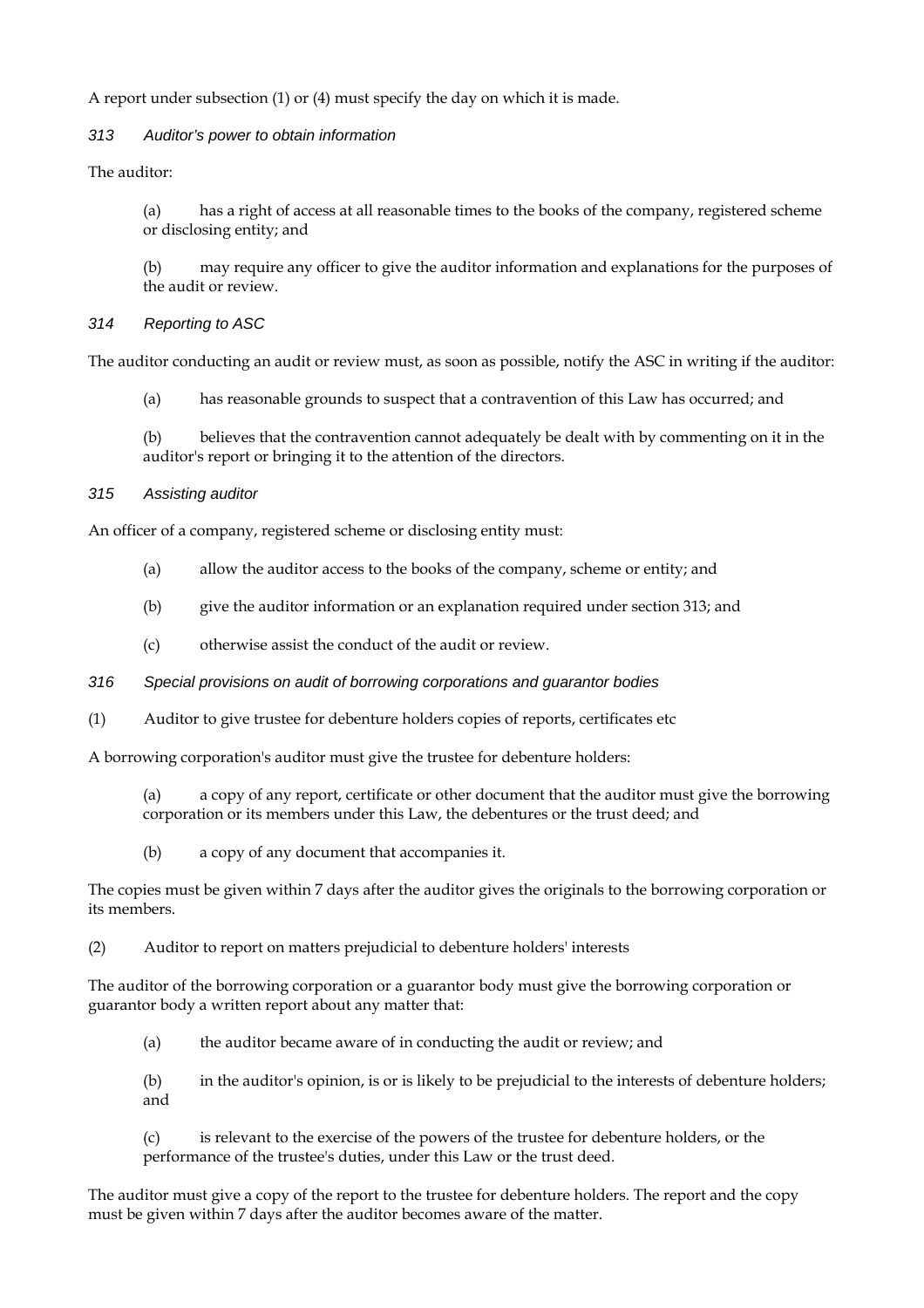#### Division 4 - Annual financial reporting to members

- *317 Annual financial reporting to members*
- (1) Deadline

A public company must report to members by the earlier of:

- (a) 21 days before the annual general meeting; and
- (b) 4 months after the end of the financial year.

Any other company, registered scheme or disclosing entity must report > members for a financial year before the financial deadline for that year.

(2) Full or concise financial report

To report to members, the company, scheme or entity must either:

- (a) send members copies of:
	- (i) the financial statements for the year; and
	- (ii) the annual directors' report (see sections 300 and 301); and
	- (iii) the auditor's report on the statements or consolidated statements; or
- (b) send members a concise financial report for the year that complies with subsection (3).
- (3) Concise financial report

A concise financial report consists of:

(a) concise financial statements for the year drawn up in accordance with accounting standards made for the purposes of this paragraph; and

- (b) the annual directors' report (see sections 300 and 301); and
- (c) a statement by the auditor:
	- (i) that the financial statements or consolidated financial statements have been audited; and

(ii) whether, in the auditor's opinion, the concise financial report complies with the accounting standards for concise financial reports; and

(d) a copy of any qualification in the auditor's report on the financial statements or consolidated financial statements; and

(e) a statement that the full financial statements and reports will be sent to the member free of charge if the member asks for them.

#### *318 Member's choices as to annual financial information*

- (1) A member may request the company, registered scheme or disclosing entity:
	- (a) not to send them some or all of the material required by section 317; or
	- (b) to send them full financial statements and reports.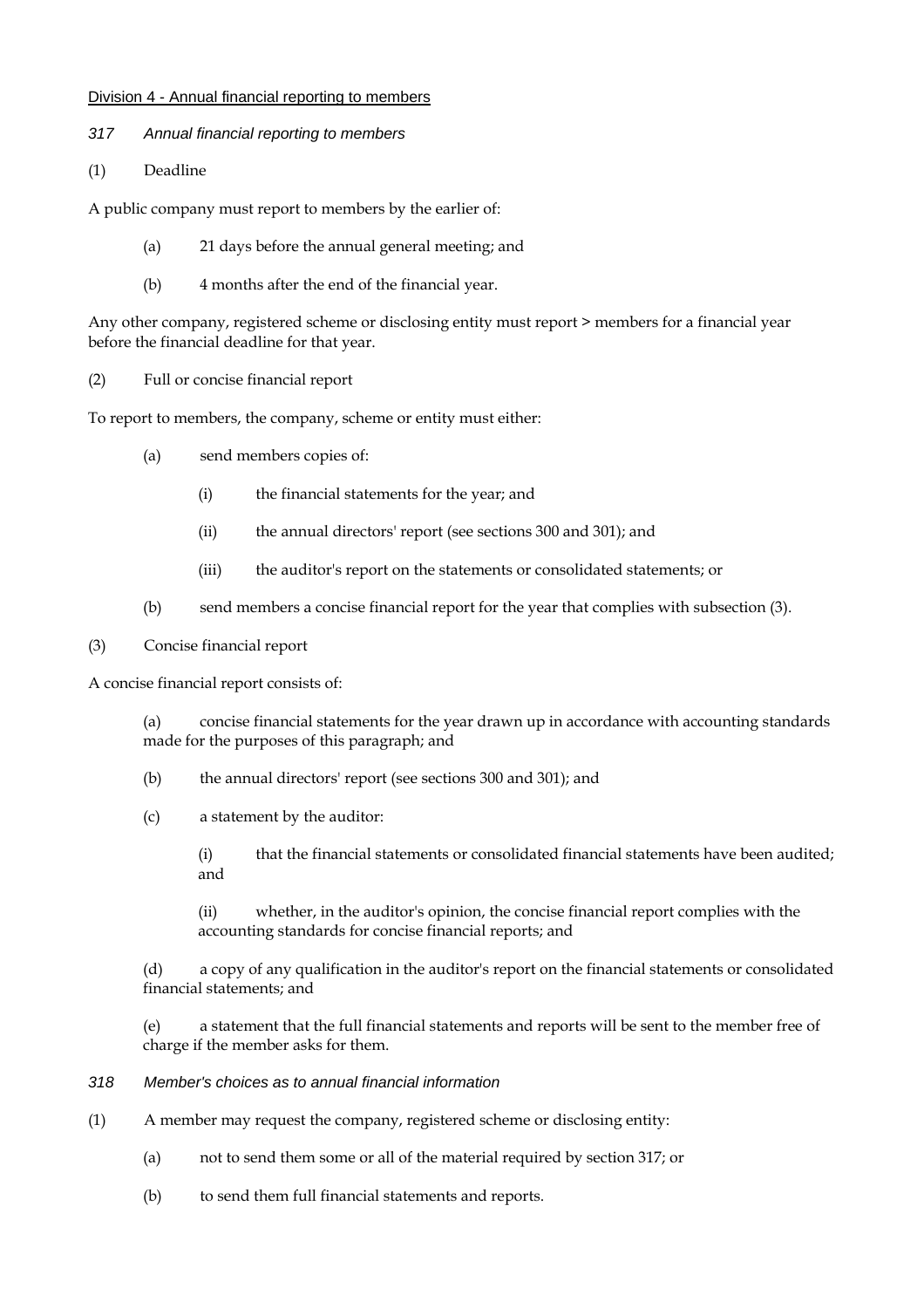A request may be a standing request or relate to a particular financial year (being the financial year in which the request is made or the previous or next financial year).

(2) A request under paragraph  $(1)(a)$  has effect subject to any later request under paragraph  $(1)(b)$ .

(3) The company, registered scheme or disclosing entity must comply with request under paragraph  $(1)(b)$ :

(a) by the reporting deadline (see subsection  $317(1)$ ) that applies to the financial year or to each financial year to which the request relates; or

(b) if the request relates to a financial year whose reporting d ended before the request was received - within 7 days after receiving the request.

(4) Full financial statements and reports are to be sent free of charge unless the member has already received a copy of them free of charge.

#### *319 Consideration of financial statements and reports at AGM*

A public company's directors must lay before the AGM:

- (a) the financial statements; and
- (b) the directors' report to members; and
- (c) the auditor's report.

#### *320 Debenture holders entitled to annual financial report on request*

(1) A debenture holder may ask the company or disclosing entity that issued the debenture for copies of:

- (a) the last financial statements and reports sent to members under section 317; or
- (b) the full financial statements and reports for the last financial year.

(2) The company or entity must give the debenture holder the copies as soon as practicable after the request and free of charge.

#### Division 5 - Lodging financial statements and reports with the ASC

*321 Automatic lodgment of financial statements and reports with the ASC* 

(1) A company, registered scheme or disclosing entity that has to prepare financial statements and reports for a period must lodge the statements reports with the ASC before the financial deadline for the period. obligation extends to concise financial statements sent to members r section 317.

(2) Subsection (1) does not apply to a small proprietary company that prepares statements and reports in response to a shareholder request section 295 or an ASC direction under section 296.

the company is a large proprietary company at the end of the first financial year after the commencement of Schedule 4 of the First Corporate Law Simplification Act 1995; and

(b) the company's financial statements for the financial year ending during 1993 and each later financial year have been audited before the deadline for that year; and

(c) within 4 months after the end of the first financial year after the commencement of Schedule 4 of the First Corporate Law Simplification Act 1995, the company lodges with the ASC a notice that the company wants this subsection to apply to the company. (The ASC may extend this period.)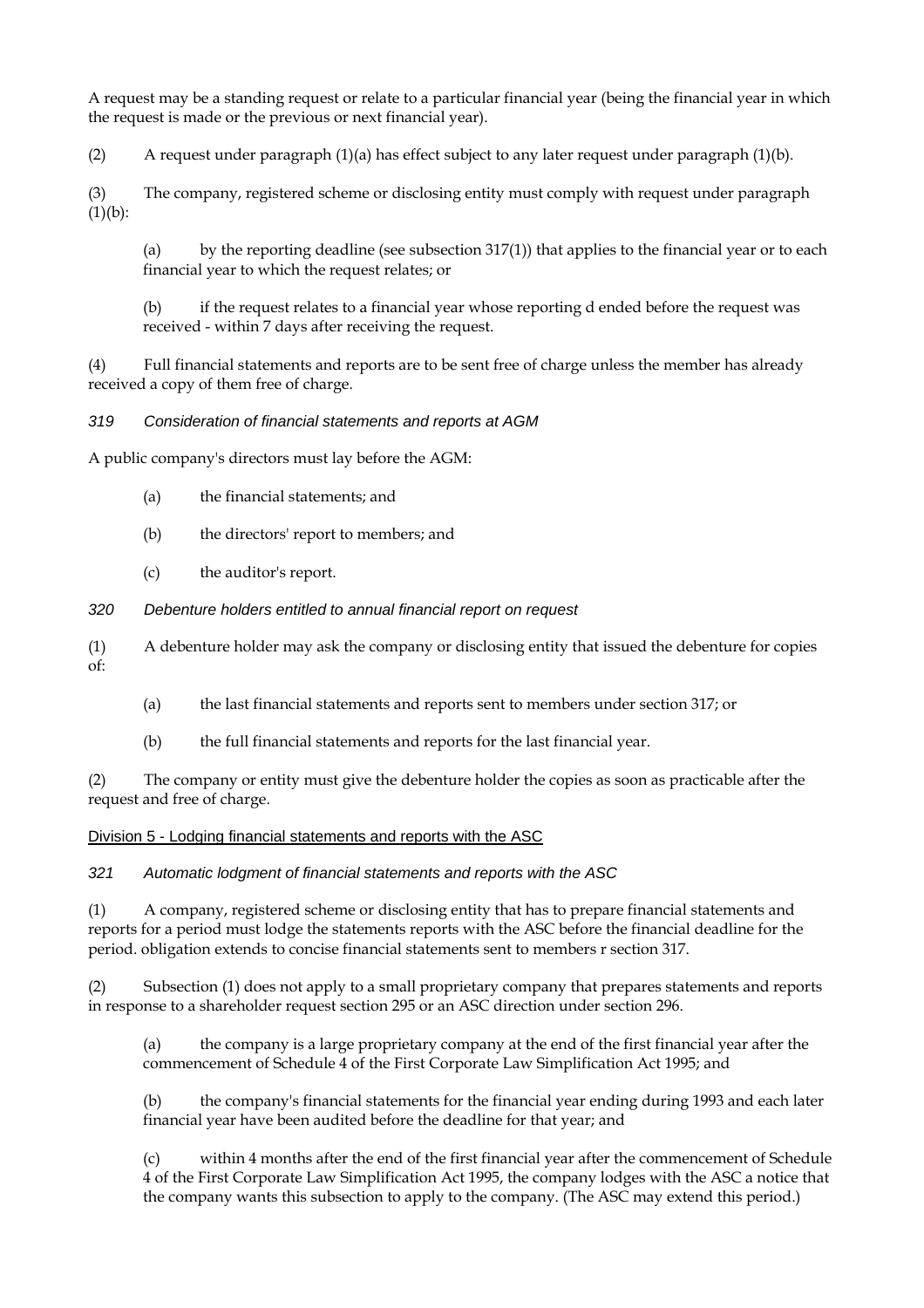(3) Subsection (1) does not apply to a large proprietary company that is not entity if:

(a) the company was an exempt proprietary company on 30 June 1994; and

(b) company has continued to meet the definition of exempt proprietary company (as in force at 30 June 1994) at all times since that date; and

(4) A company that has the benefit of subsection (3) must lodge with the ASC notice of any of the following events:

- (a) the resignation or retirement of the company's auditor
- (b) the appointment of a new auditor (including details of the new auditor).

The notice must be lodged within 14 days after the resignation, retirement or appointment.

#### *322 ASC power to require lodgment*

(1) The ASC may direct a company, registered scheme or disclosing entity to lodge with the ASC a copy of its financial statements or reports for a period or -periods.

- (2) The direction must:
	- (a) be made in writing; and
	- (b) be served on the company, registered scheme or disclosing entity; and
	- (c) specify the period or periods concerned; and
	- (d) be made no later than 6 years after the end of the period or periods; and
	- (e) specify the date by which the documents have to be lodged.

The date specified under paragraph (e) must be at least 14 days after date on which the direction is given.

#### *323 Relodgment if financial statements or directors' reports amended after lodgment*

If financial statements or directors' reports are amended after they are lodged with the ASC, the amended financial statements must be lodged with the ASC within 14 days after the amendment.

#### Division 6 - Special provisions about consolidated financial statements

#### *324 Directors and officers of controlled entity to give information*

If a company, registered scheme or disclosing entity has to prepare consolidated financial statements, a director or officer of a controlled entity must give the company, registered scheme or disclosing entity all information requested that is necessary to prepare the consolidated financial statements.

#### *325 Auditor's power to obtain information from controlled entity*

- (1) An auditor who audits or reviews consolidated financial statements:
	- (a) has a right of access at all reasonable times to the books of any controlled entity; and
	- (b) may require any officer of the entity to give the auditor information and explanations for the purposes of the audit or review.

This is so even if the entity is no longer controlled by the company, registered scheme or disclosing entity whose financial statements are being audited.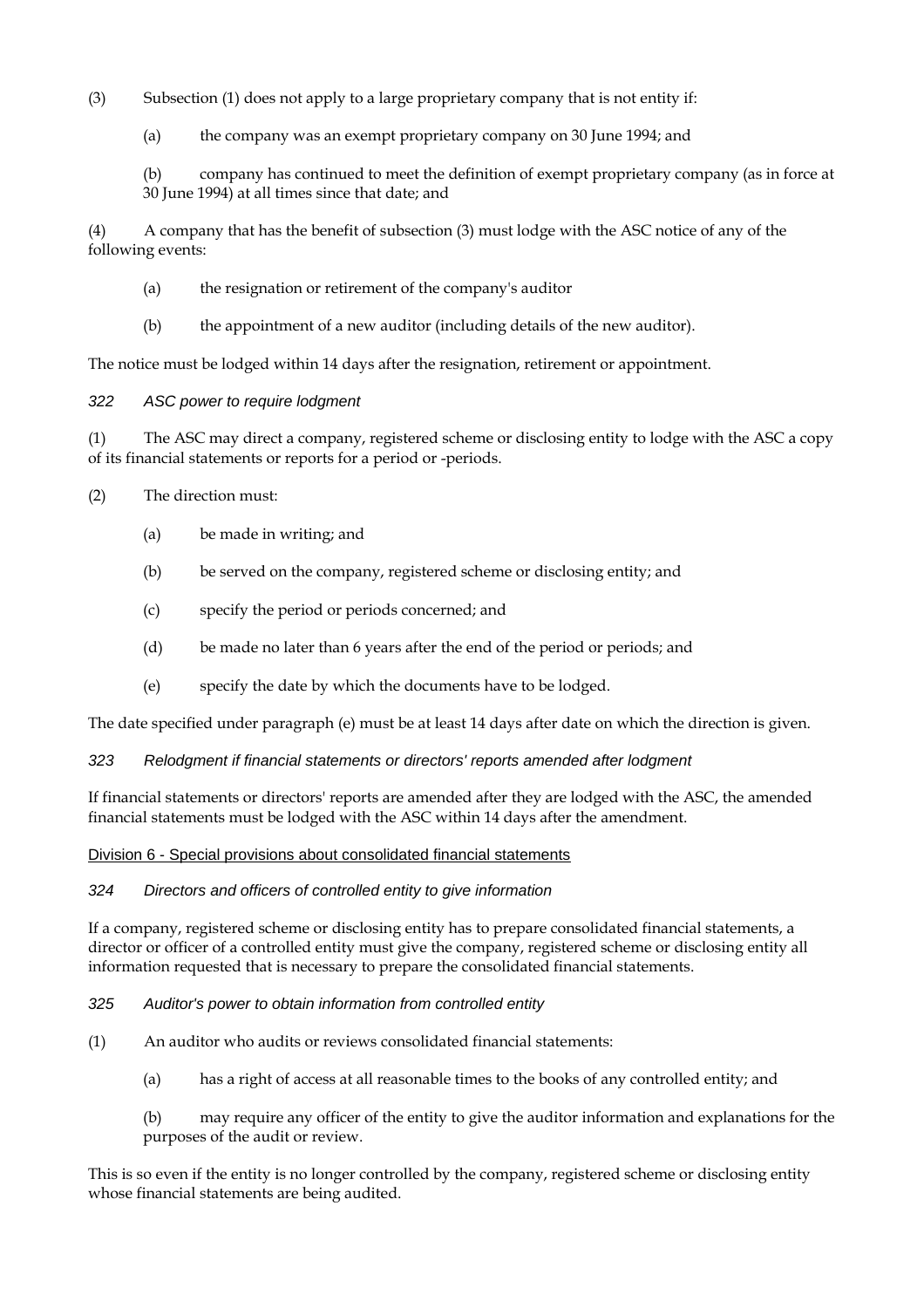(2) The information and explanations required under paragraph (1)(b) are to given at the expense of the company, registered scheme or disclosing whose financial statements are being audited.

## *326 Controlled entity to assist auditor*

If a company, registered scheme or disclosing entity has to prepare consolidated financial statements, an officer or auditor of a controlled entity must:

- (a) allow the auditor for the company or scheme access entity's books; and
- (b) give the auditor information or an explanation required under section 325; and
- (c) otherwise assist the conduct of the audit or review.

#### Division 7 - Financial years and half-years

- *327 Financial years and half-years*
- (1) First financial year for company or incorporated body

The first financial year for a company or incorporated body starts on the day on which it is registered or otherwise incorporated. It lasts for 12 months or the period (not longer than 18 months) determined by the directors.

(2) First financial year for registered collective investment scheme

The first financial year for a registered scheme starts on the day on which it is registered. It lasts for 12 months or the period (not longer than 18 months) determined by the directors.

(3) Financial years after first year

Subsequent financial years must:

- (a) start at the end of the previous financial year; and
- (b) be 12 months long.

The directors may determine that the financial year is to be shorter (by not more than 7 days) or longer (by not more than 7 days).

(4) Synchronisation of financial years where consolidated financial statements required

A company, registered scheme or disclosing entity that has to prepare consolidated financial statements must do whatever is necessary to ensure that the financial years of the consolidated entities are synchronised with its own financial years. It must achieve this synchronisation by the end of 12 months after the situation that calls consolidation arises.

(5) To facilitate this synchronisation, the particular financial year for a consolidated entity in which the situation arises may be extended or shortened. The extended financial year cannot be longer than 18 months.

(6) Half-years

A half-year for a company or incorporated body or a registered scheme is the first 6 months of a financial year. The directors may determine that the half-year is to be shorter (by not more than 7 days) or longer (by not more than 7 days).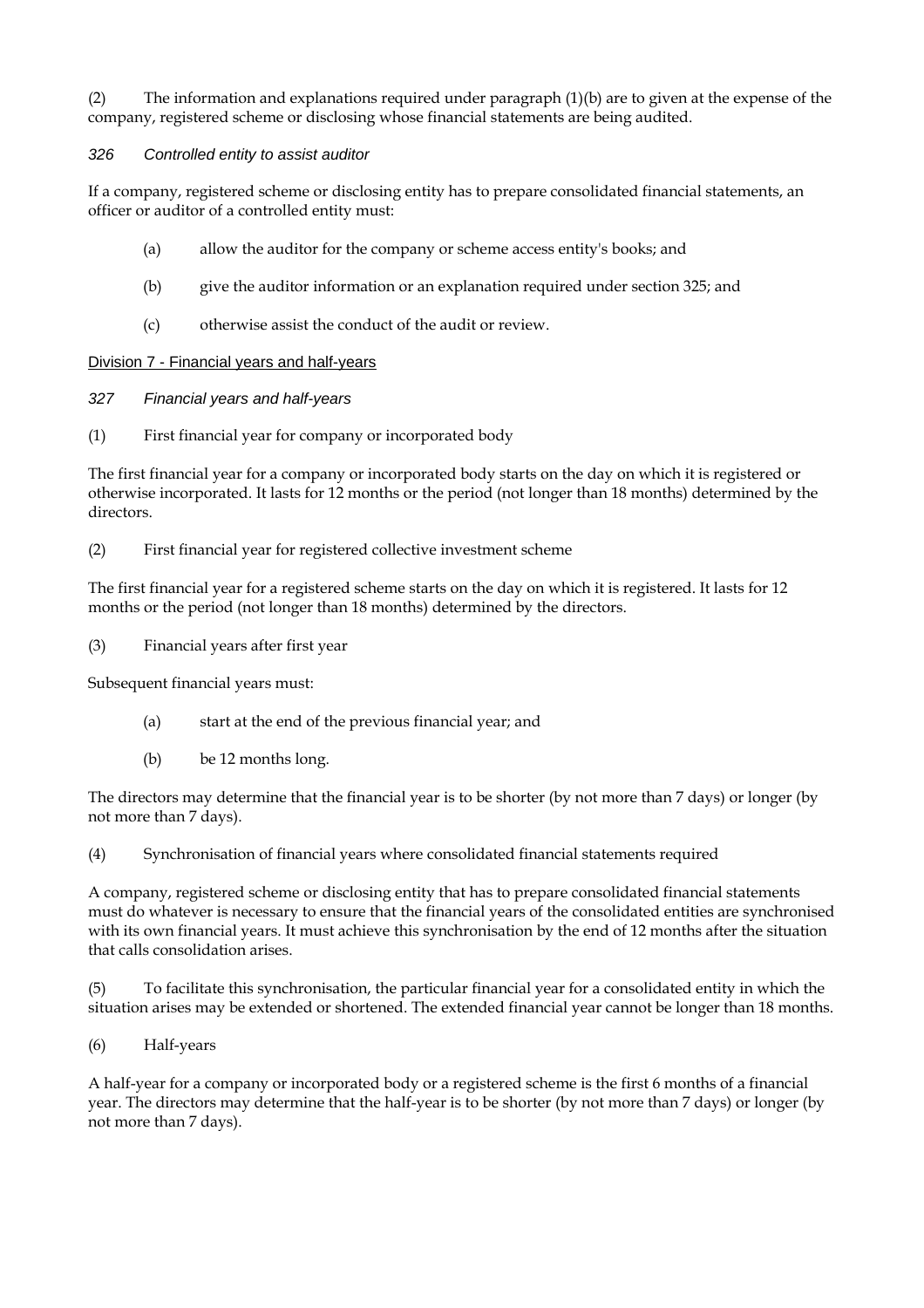#### **Part 2M.4 - Auditor**

*Division 1 of Part 3.7, as amended by Schedule 4, will be moved here and renumbered as sections 328 to 333.* 

*The Task Force has not examined these provisions because they are presently under review by a Working*  Party, established in 1994 by the Federal Attorney-General, following consideration by the Ministerial Council *for Corporations (MINCO). The report of the Working Party is expected to be completed by the end of 1995.* 

#### **Part 2M.5 - Accounting standards**

- *334 Accounting standards*
- (1) AASB's power to make accounting standards

The AASB may make accounting standards under section 32 of the *Corporations Act 1989.* 

(2) Application of standards

Accounting standards may:

(a) be of general or limited application (including a limitation to specified bodies or undertakings); and

- (b) differ according to differences in time, locality, place or circumstance.
- (3) An accounting standard applies to:
	- (a) periods ending after the commencement of the standard; or
	- (b) periods ending after a later date specified in the standard.

(4) A company, registered scheme or disclosing entity may elect to apply accounting standard to an earlier period unless the standard says otherwise. The election must be made in writing by the directors.

Note: The election must be recorded in the financial statements (see subsections 297(2) and 305(2)).

*335 Equity accounting* 

This Chapter (and, in particular, the provisions on consolidation of statements) does not prevent accounting standards from ting equity accounting principles.

#### *336 Comparative amounts*

The accounting standards for the preparation of financial statements for a period may require the inclusion in those statements of comparative amounts for earlier periods.

#### *337 Interpretation of accounting standards*

In interpreting an accounting standard, unless the contrary intention appears:

- (a) expressions used in the standard have the same meaning as they have in this Chapter; and
- (b) the provisions of Part 1.2 apply.

#### *338 Severing invalid provisions*

If an accounting standard would otherwise have been interpreted as being inconsistent with this Law, the standard is nevertheless to be valid to the extent to which it is not inconsistent with this Law.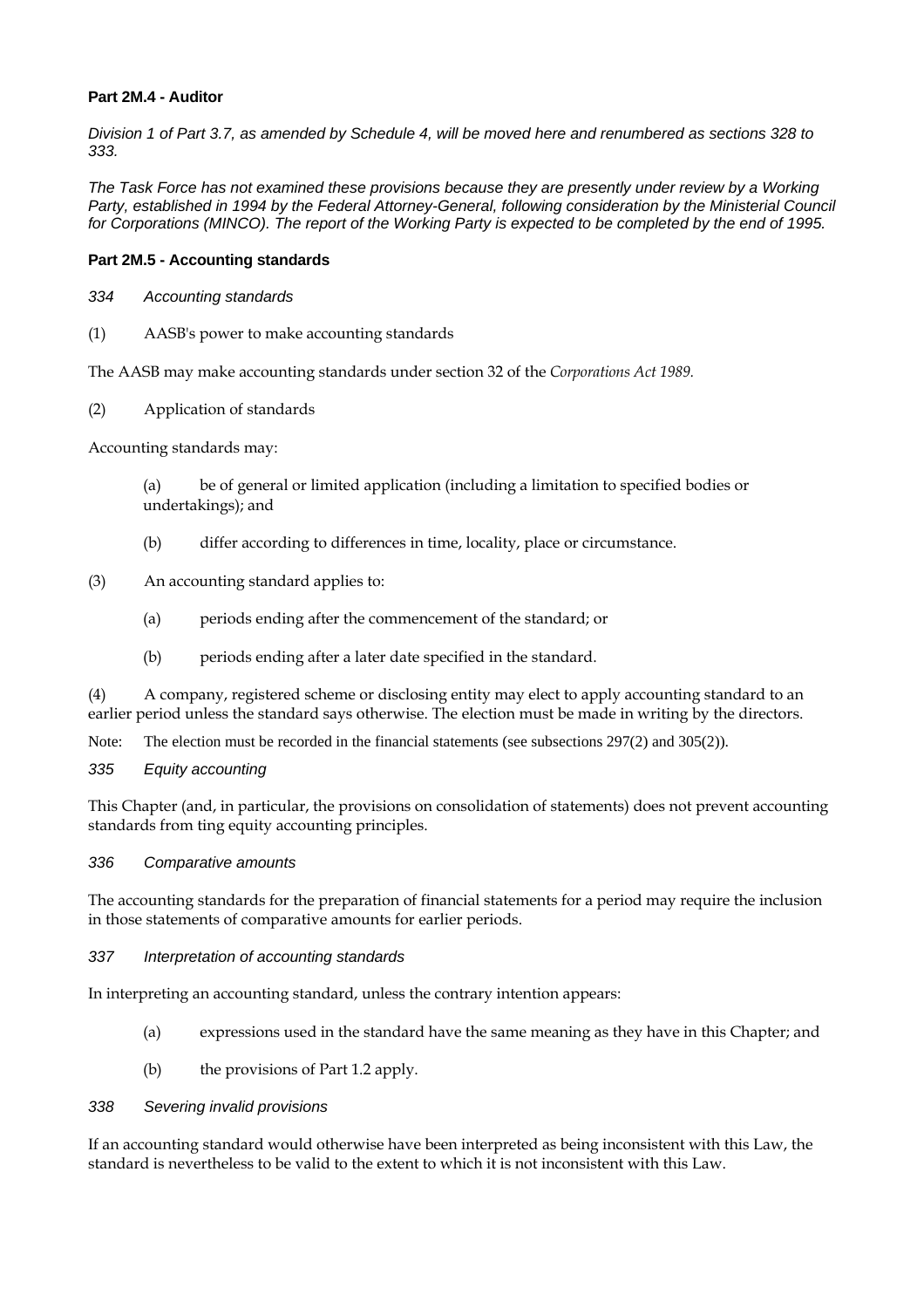#### *339 Evidence of text of accounting standard*

(1) section applies to a document that purports to be published by or on behalf of the AASB or ASC and to set out the text of:

(a) a specified standard as in force at a specified time under section 32 of the Corporations Act 1989; or

(b) a specified provision of a standard of that kind.

It also applies to a copy of a document of that kind.

(2) In the absence of evidence to the contrary, a document to which this section applies is proof in proceedings under the Corporations Law of this jurisdiction that:

(a) the specified standard was in force at that time under that section; and

(b) the text set out in the document is the text of the standard or provision referred to in paragraph (1)(b).

#### **Part 2M.6 - Exemptions and modifications**

#### *340 ASC's power to make specific exemption orders*

On an application made in accordance with subsection (3) in relation to a company, registered scheme or disclosing entity, the ASC may make an order in writing relieving any of the following from requirements of Parts 2M.2 and 2M.3:

- (a) the directors
- (b) the company, scheme or entity
- (c) the auditor.

Note: For the criteria for making orders under this section see section 342.

(2) The order may:

(a) relate to all of the requirements of Parts 2M.2 and 2M.3 or specified requirements of those Parts; and

- (b) be expressed to be subject to conditions; and
- (c) be indefinite or limited to a specified period.
- (3) The application is to be:
	- (a) authorised by a resolution of the directors; and
	- (b) in writing and signed by a director; and
	- (c) lodged with the ASC.

(4) ASC must give the applicant written notice of the making, revocation or suspension of the order.

#### *341 ASC's power to make class orders*

(1) ASC may make an order in writing in respect of a specified class of s, registered schemes or disclosing entities, relieving any of the from all or specified requirements of Parts 2M.2 and 2M.3:

(a) directors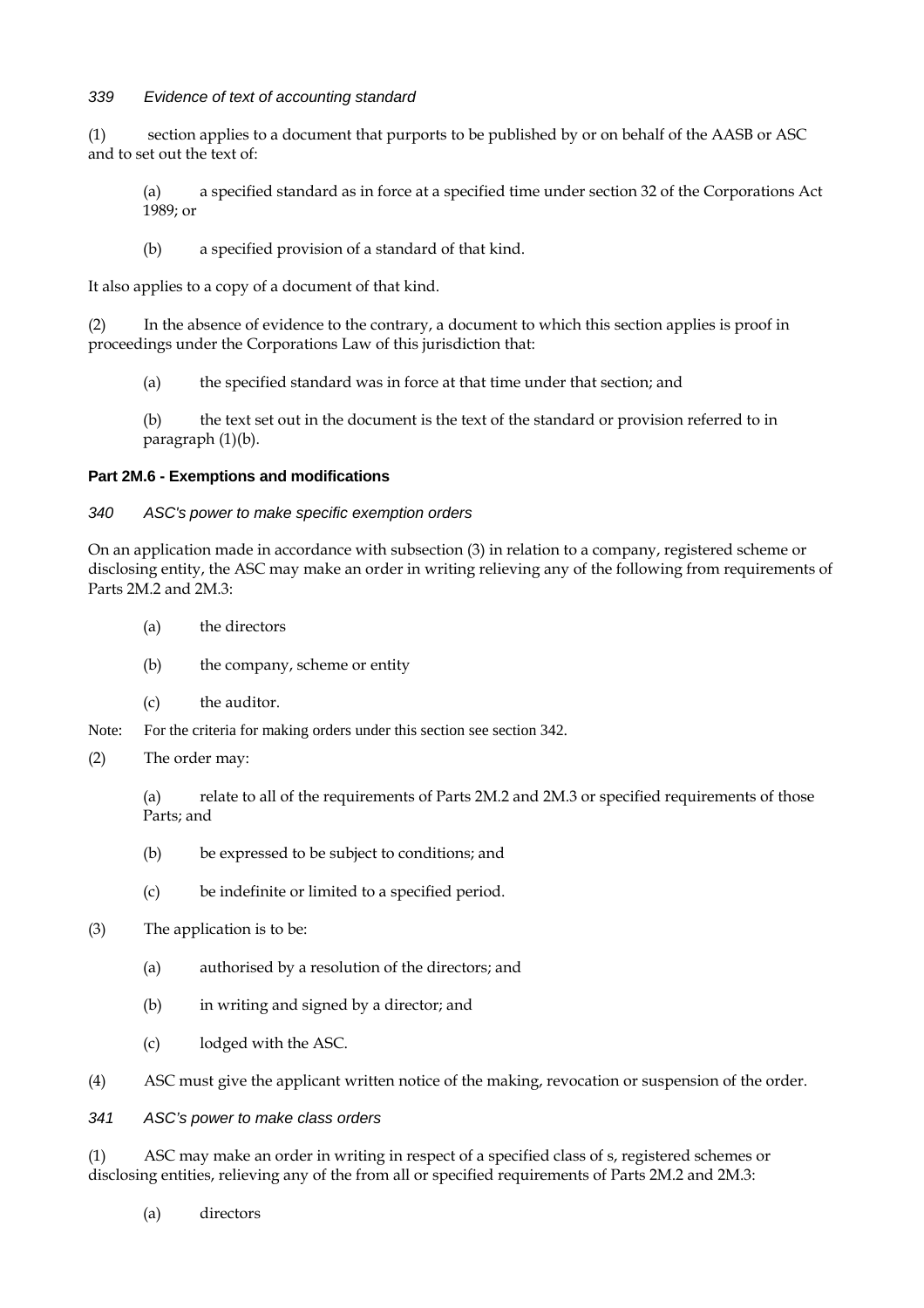- (b) the companies, registered schemes or disclosing entities themselves
- (c) auditors of the companies, registered schemes or disclosing entities.
- Note: For the criteria for making orders under this section see section 342.
- (2) The order may:
	- (a) be expressed to be subject to conditions; and
	- (b) be indefinite or limited to a specified period.

The ASC may revoke or suspend the order.

- (3) Notice of the making, revocation or suspension of the order must be published in the *Gazette.*
- *342 Criteria for specific exemption orders and class orders*

To make an order under section 340 or 341, the ASC must be satisfied that complying with the relevant requirements of Parts 2M.2 and 2M.3 would:

- (a) make the financial statements and reports misleading; or
- (b) be inappropriate in the circumstances; or
- (c) impose unreasonable burdens.

## *343 Modification by regulations*

The regulations may modify the operation of this Chapter in relation to:

- (a) a specified company, registered scheme or disclosing entity; or
- (b) all companies, registered schemes or disclosing entities of a specified kind.

#### **Part 2M.7 - Sanctions for contraventions of Chapter**

#### *344 Contravention of Part 2M.2 or 2M.3*

A director of a company, registered scheme or disclosing entity contravenes this section if they fail to take all reasonable steps to comply with, or to secure compliance with, Part 2M.2 or 2M.3.

Note: This section is a civil penalty provision as defined by section 1317DA and Part 9.413 provides for civil and criminal consequences of contravening it, or being involved in a contravention of it.

#### *For consequential and transitional amendments for Chapter 2M see Schedule 4*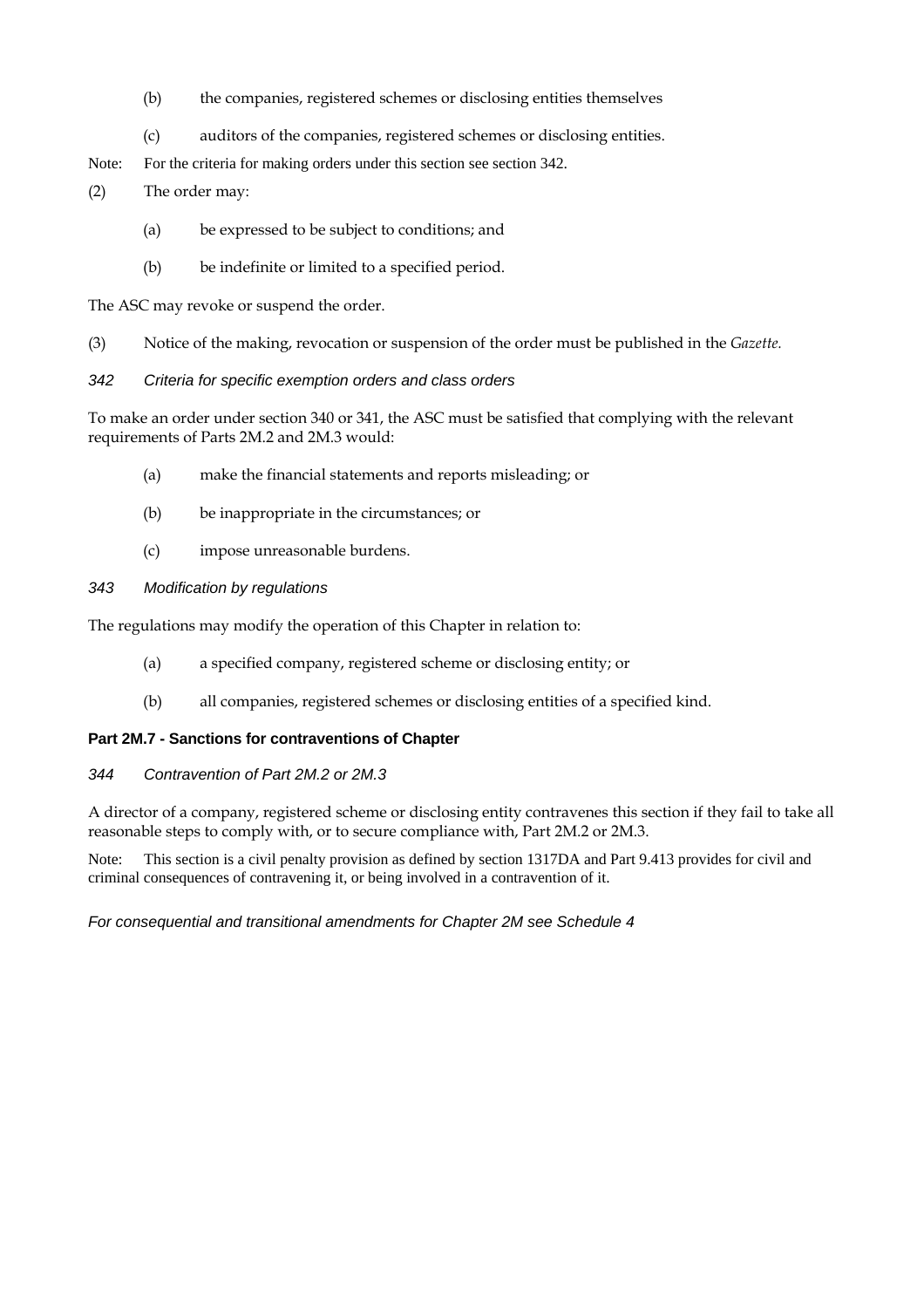# **CHAPTER 2N**

# **ANNUAL RETURNS AND LODGMENTS WITH THE ASC**

**Part 2N.1** 

| <b>Annual returns</b>                   | 345 | Deadline for lodging annual return                                   |  |
|-----------------------------------------|-----|----------------------------------------------------------------------|--|
|                                         | 346 | Solvency resolution                                                  |  |
|                                         | 347 | Lodging annual return with ASC                                       |  |
|                                         | 348 | Contents of annual return - companies                                |  |
|                                         | 349 | Contents of annual return - registered collective investment schemes |  |
| <b>Part 2n.2</b>                        |     |                                                                      |  |
| <b>LODGMENTS WITH THE</b><br><b>ASC</b> | 350 | Signing application, return or notice lodged with ASC in writing     |  |
|                                         | 351 | Application, return or notice lodged with ASC electronically         |  |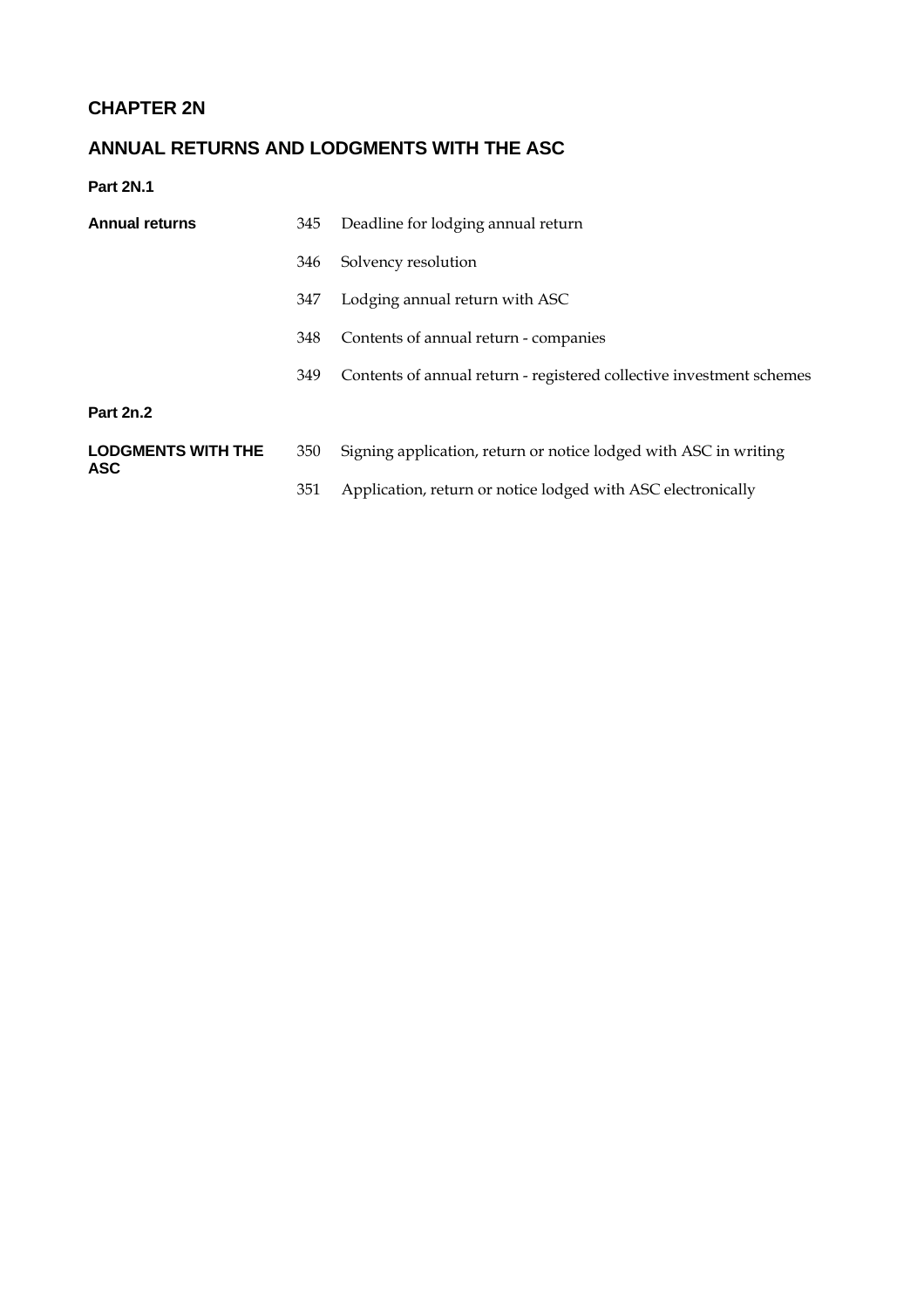## **CHAPTER 2N - ANNUAL RETURNS AND LODGMENTS WITH THE ASC**

## **Part 2N.1 - Annual returns**

## *345 Deadline for lodging annual return*

(1) Companies

A company must lodge an annual return for each calendar year with the ASC. The return must be lodged by 31 January in the next calendar year, unless the ASC and the company agree to a different lodgment date (see subsection (3)).

(2) Responsible entities of registered collective investment schemes

The responsible entity of a registered scheme must lodge with the ASC an annual return for each calendar year for the scheme. The --return for a scheme must be lodged within 3 months after the end of the scheme's financial year unless the ASC and the responsible entity agree to a different lodgment date (see subsection (3)).

(3) Agreed lodgment date

ASC and the company or the ASC and the responsible entity may to a different lodgment date. The agreement must be in writing may cover 1 or more calendar years. The annual return must be lodged by the agreed date.

(4) Company's obligation to lodge some returns or notices ceases on lodgment of annual return

A company's obligation to lodge a return or notice that it is required to lodge under section 140, 143, 242 or 2545, ceases if:

- (a) the company lodges its annual return; and
- (b) the annual return sets out the information required by the return or notice.

Note: The ASC may send a partly completed annual return to the company or the responsible entity. The company or the responsible entity may use the partly completed annual return to comply with the obligation to lodge an annual return by correcting any information in it that is not accurate, completing the rest and lodging it with the ASC.

## *346 Solvency resolution*

(1) Within 1 month before the annual return is lodged, the directors of a company must resolve whether, in their opinion, there are reasonable grounds to believe that the company will be able to pay its debts as and when they become due and payable.

(2) Subsection (1) does not apply to a company that has lodged financial statements of the company with the ASC under Chapter 2M within 12 months before the annual return is lodged.

*347 Lodging annual return with ASC* 

An annual return may be lodged with the ASC:

- (a) in writing in the form approved by the ASC and signed in accordance with section 350; or
- (b) electronically in accordance with section 351.

#### *348 Contents of annual return - companies*

A company's annual return must contain the information set out in this table, current as at the date when the annual return is signed or authenticated.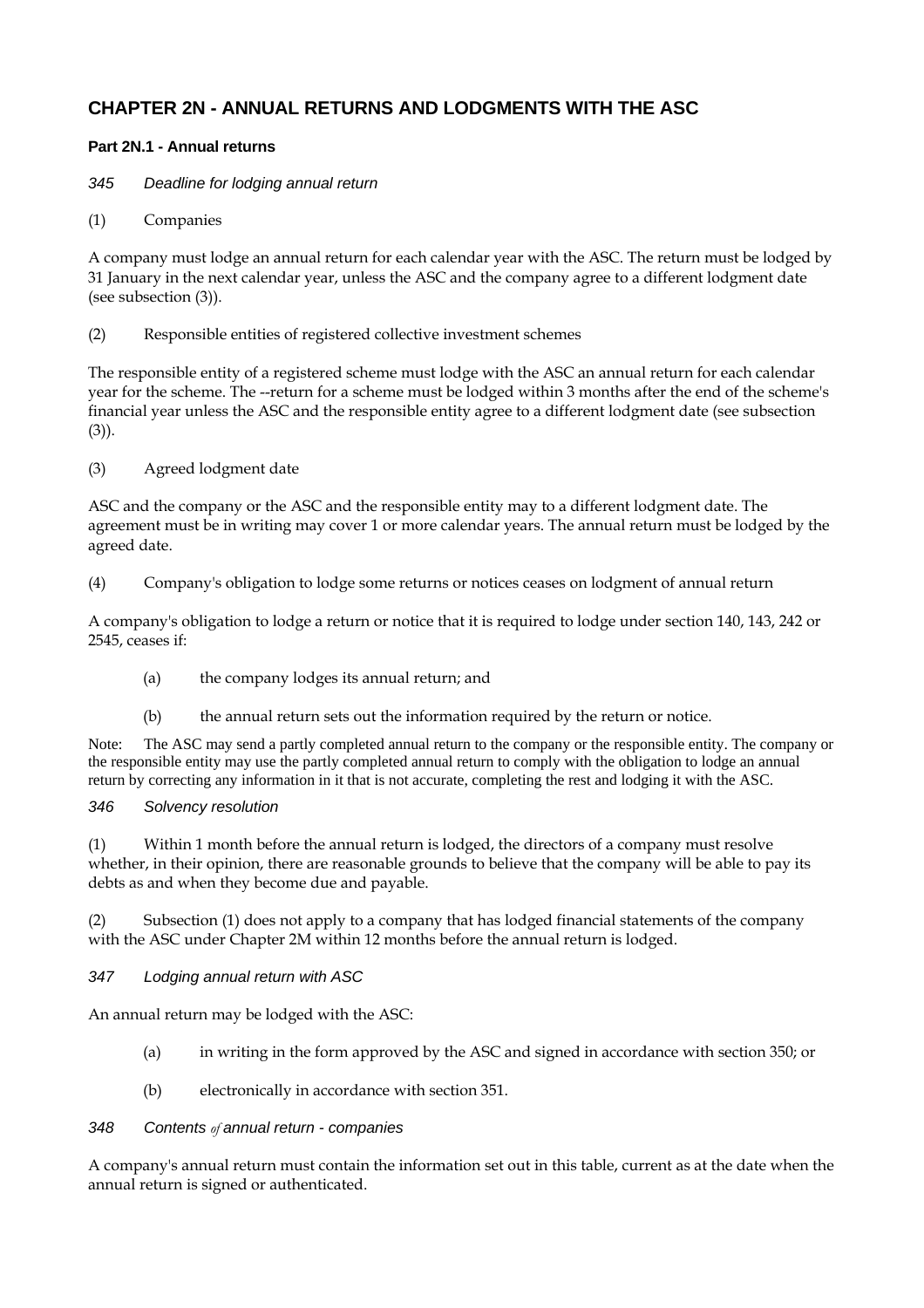| Contents of annual return - company                                                                  |                                                                                                                                                                                                             |  |  |  |
|------------------------------------------------------------------------------------------------------|-------------------------------------------------------------------------------------------------------------------------------------------------------------------------------------------------------------|--|--|--|
| 1 ACN                                                                                                |                                                                                                                                                                                                             |  |  |  |
| 2 name                                                                                               |                                                                                                                                                                                                             |  |  |  |
| 3 address of registered office                                                                       |                                                                                                                                                                                                             |  |  |  |
| 4 address of principal place of business                                                             |                                                                                                                                                                                                             |  |  |  |
| 5 each director and company secretary                                                                | name and address<br>$\bullet$                                                                                                                                                                               |  |  |  |
|                                                                                                      | date and place of birth<br>$\bullet$                                                                                                                                                                        |  |  |  |
|                                                                                                      | The address must be the person's usual residential<br>address. However, if the person is entitled to have an<br>alternative address under subsection 242(5), the annual<br>return may contain that address. |  |  |  |
| 6 issued shares                                                                                      | The classes into which the shares are divided and for each<br>class of share issued:                                                                                                                        |  |  |  |
|                                                                                                      | the number of shares in the class<br>$\bullet$                                                                                                                                                              |  |  |  |
|                                                                                                      | the total amount paid up for the class<br>$\bullet$                                                                                                                                                         |  |  |  |
|                                                                                                      | the total amount unpaid for the class.<br>$\bullet$                                                                                                                                                         |  |  |  |
| 7 options granted                                                                                    | The number of unissued shares in each class that are<br>subject to options.                                                                                                                                 |  |  |  |
| 8 all members (if company has 20 or fewer members)                                                   | the names and address of the members<br>$\bullet$                                                                                                                                                           |  |  |  |
| <b>OR</b>                                                                                            | If the company has a share capital:                                                                                                                                                                         |  |  |  |
| The top 20 members in each class (if company has more<br>than 20 members)                            | the total number of shares in each class held by each<br>$\bullet$<br>of them                                                                                                                               |  |  |  |
| The requirement to list the top 20 members does not apply<br>to a company limited only by guarantee. | whether or not the shares are fully paid<br>$\bullet$                                                                                                                                                       |  |  |  |
|                                                                                                      | unless the company is a listed corporation – whether<br>$\bullet$<br>or not the shares are beneficially owned.                                                                                              |  |  |  |
|                                                                                                      | If 2 or more shareholders in the top 20 shareholders in a<br>class of shares each hold the same number of shares, the<br>company must include the details set out above for each of<br>them.                |  |  |  |
| 9 company solvency                                                                                   | Statement that the directors have resolved within the last                                                                                                                                                  |  |  |  |
| not necessary if company lodged financial statements with<br>ASC within last 12 months.              | month under section 346 that, in their opinion, there are<br>reasonable grounds to believe that the company will be<br>able to pay its debts as and when they become due and<br>payable.                    |  |  |  |
| 10 ultimate holding company                                                                          | $\bullet$<br>name                                                                                                                                                                                           |  |  |  |
|                                                                                                      | its ACN if registered in Australia; or<br>$\bullet$<br>the place at which it was incorporated or formed if<br>not registered in Australia.                                                                  |  |  |  |

Note: If the details referred to in items 3, 4, 5 and 6 change after the annual return is lodged, the company must notify the ASC of the change (see section 140 (registered office), section 143 (principal place of business), section 242 {director and company secretary) and section 254S (issued shares)).

## *349 Contents of annual return - registered collective investment schemes*

An annual return for a registered scheme must contain the information., set out in this table, current as at the date when the annual return is signed or authenticated.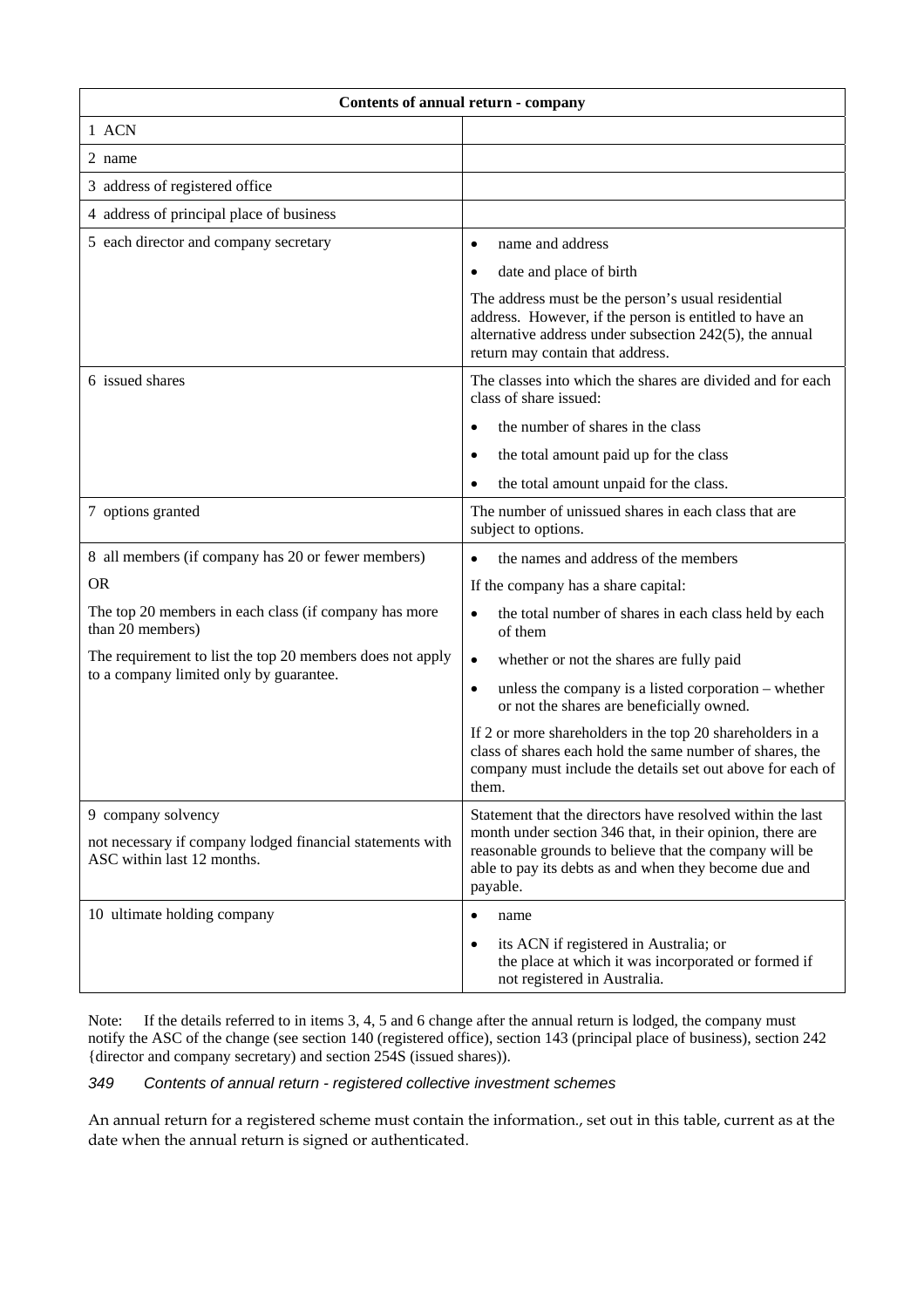| Contents of annual return - registered collective investment scheme                        |                                                                                                                                                                                               |  |  |  |
|--------------------------------------------------------------------------------------------|-----------------------------------------------------------------------------------------------------------------------------------------------------------------------------------------------|--|--|--|
| 1 registration number of scheme                                                            |                                                                                                                                                                                               |  |  |  |
| 2 name of scheme                                                                           |                                                                                                                                                                                               |  |  |  |
| 3 name and ACN of the responsible entity                                                   |                                                                                                                                                                                               |  |  |  |
| 4 issued collective investment interests<br>Only if the scheme is a unit trust.            | The classes into which the units are divided and for<br>each class of unit issued:                                                                                                            |  |  |  |
|                                                                                            | the number of units in the class                                                                                                                                                              |  |  |  |
|                                                                                            | the total amount paid up for the class<br>$\bullet$                                                                                                                                           |  |  |  |
|                                                                                            | the total amount unpaid for the class<br>$\bullet$                                                                                                                                            |  |  |  |
| 5 issued collective investment interests<br>Only if 4 does not apply.                      | a description of the nature of the interests (for<br>$\bullet$<br>example, interest in a limited partnership, right to<br>participate in a timesharing scheme)                                |  |  |  |
|                                                                                            | the number of those interests                                                                                                                                                                 |  |  |  |
|                                                                                            | the total amount paid for those interests<br>$\bullet$                                                                                                                                        |  |  |  |
|                                                                                            | the total amount unpaid for those interests                                                                                                                                                   |  |  |  |
| 6 options granted                                                                          | the number of unissued collective investment<br>$\bullet$<br>interests that are subject to options                                                                                            |  |  |  |
|                                                                                            | for each of the classes of interests that is subject to<br>options - the average exercise price                                                                                               |  |  |  |
| 7 all interest holders (if scheme has 20 or fewer                                          | the names and addresses of the interest holders<br>$\bullet$                                                                                                                                  |  |  |  |
| interest holders)                                                                          | the total number of interests in each class held by<br>each of them                                                                                                                           |  |  |  |
| <b>OR</b>                                                                                  | whether or not the interests are fully paid                                                                                                                                                   |  |  |  |
| the top 20 interest holders in each class (if scheme<br>has more than 20 interest holders) | If 2 or more interest holders in the top 20 interest<br>holders each hold the same number of interests, the<br>responsible entity must include the details set out<br>above for each of them. |  |  |  |

## **Part 2N.2 - Lodgments with the ASC**

### *350 Signing application, return or notice lodged with ASC in writing*

An application, return or notice lodged with the ASC in writing by, or on behalf of, a corporation or a registered scheme must be signed by a director or secretary of the corporation or of the responsible entity of the registered scheme. If the corporation is a foreign company, it may be signed by:

- (a) its agent; or
- (b) if the agent is a corporation a director or secretary of the agent.
- (2) An individual who lodges an application, return or notice with the ASC in writing must sign it.
- (3) The person's name must be printed next to the signature.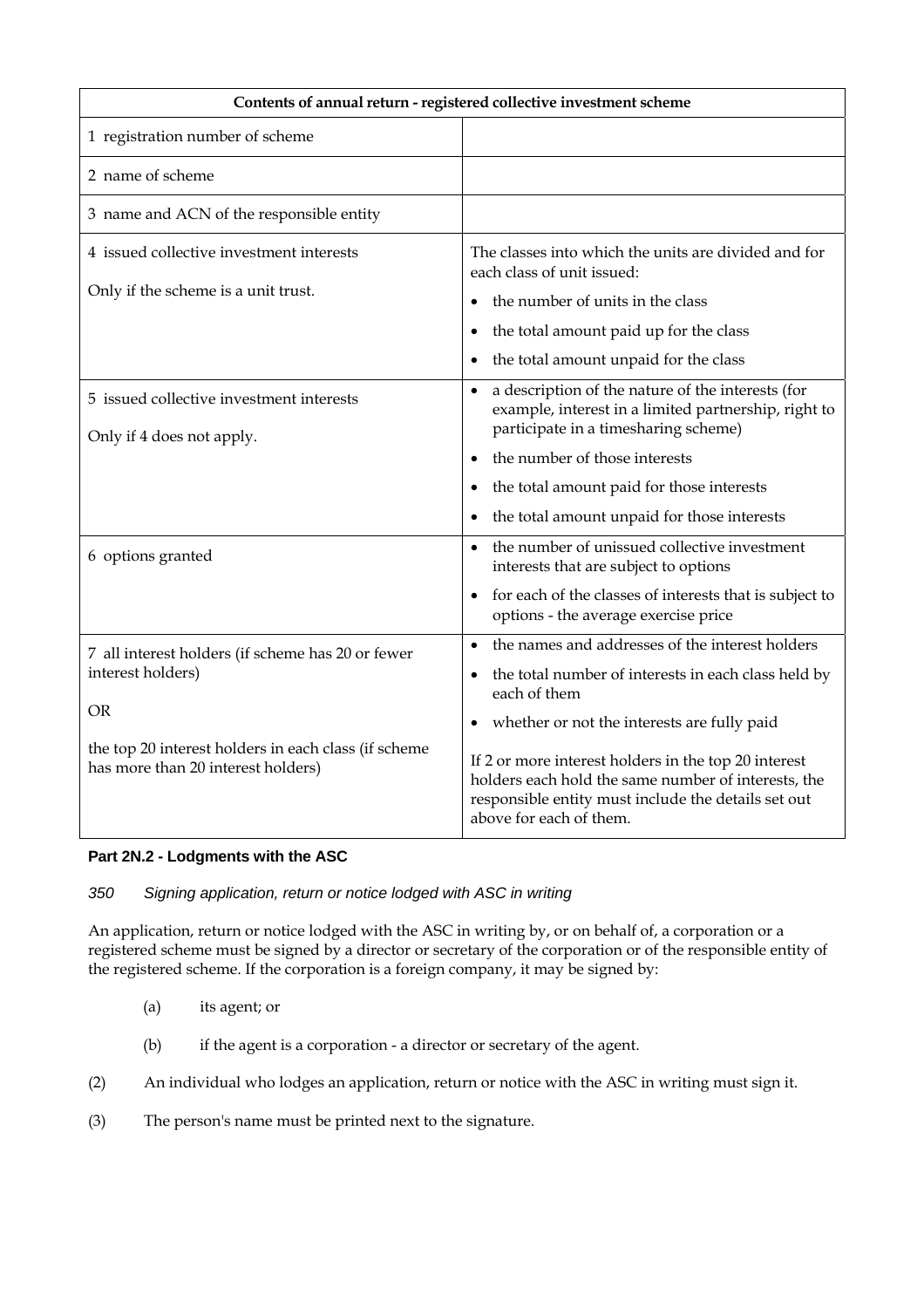#### *351 Application, return or notice lodged with ASC electronically*

An application, return or notice may be lodged with the ASC electronically only if the ASC and the person seeking to lodge it have agreed, in writing, that it may be lodged and authenticated electronically. If an agreement is in place, the application, return or notice must be lodged and authenticated in accordance with the ;agreement.

*For consequential and transitional amendments for Chapter 2N see Schedule 5*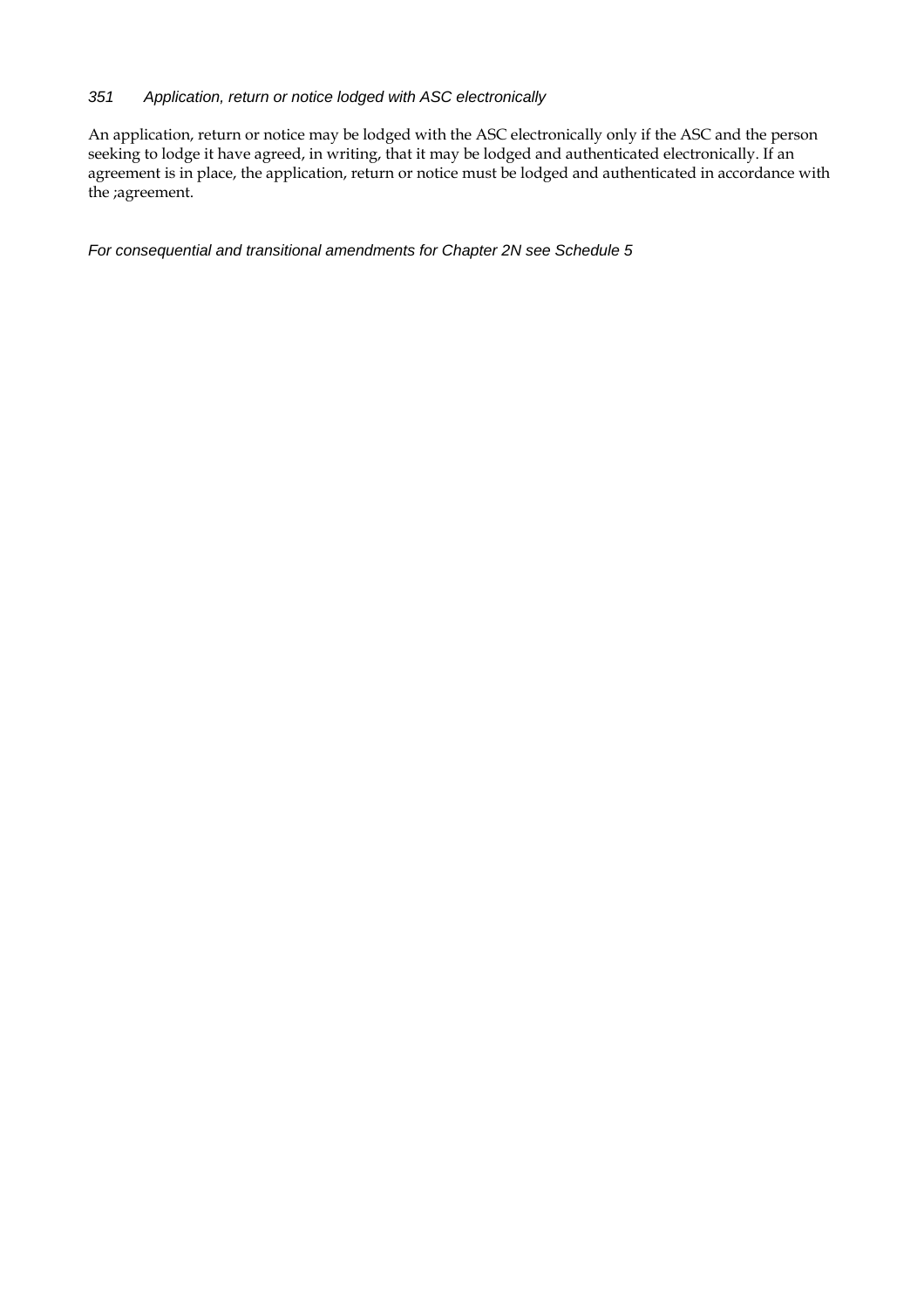## **CHAPTER 5A**

# **DEREGISTRATION OF COMPANIES**

601AA 601AB 601AC 601AD 601AE 601AF 601AG 601AH Deregistration - voluntary Deregistration - ASC initiated Deregistration - following amalgamation or winding up Effect of deregistration What the ASC does with the property ASC's power to fulfill outstanding obligations of deregistered company Claims against insurers of deregistered company Reinstatement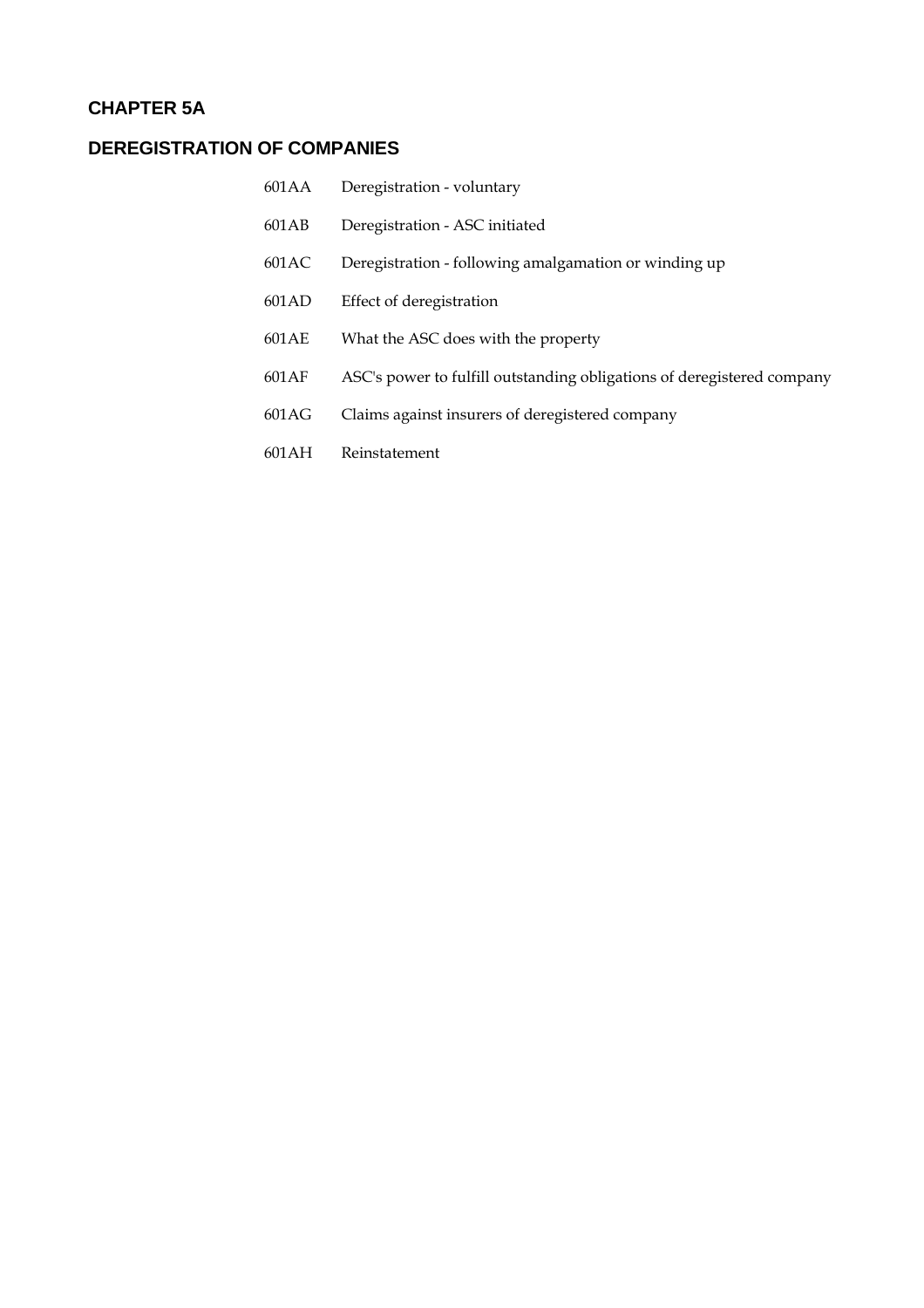## **CHAPTER 5A - DEREGISTRATION OF COMPANIES**

### *601AA Deregistration - voluntary*

(1) Who may apply for deregistration

An application to deregister a company may be lodged with the ASC by:

- (a) the company; or
- (b) a director or member of the company; or
- (c) a liquidator of the company.

If the company lodges the application, it must nominate a person to be given notice of the deregistration.

(2) Circumstances in which application can be made

A person may apply only if:

- (a) all the members of the company agree to the deregistration; and
- (b) the company is not carrying on business; and
- (c) the company's assets are worth less than \$1,000; and
- (d) the company has paid all fees and penalties payable under this Law; and
- (e) the company has no outstanding liabilities; and
- (f) the company is not a party to any legal proceedings.
- (3) ASC may ask for information about officers

The applicant must give the ASC any information that the ASC about the current and former officers of the company.

(4) Deregistration procedure

If the ASC is satisfied that the application complies with subsections ), it must give notice of the proposed deregistration:

- (a) on the national database; and
- (b) in the *Gazette.*

When 2 months have passed since the *Gazette* notice, the ASC may deregister the company.

- (5) The ASC must give notice of the deregistration to:
	- (a) the applicant; or
	- (b) the person nominated in the application to be given the notice.

#### *601AB Deregistration - ASC initiated*

(1) Circumstances in which the ASC may deregister

The ASC may decide to deregister a company if: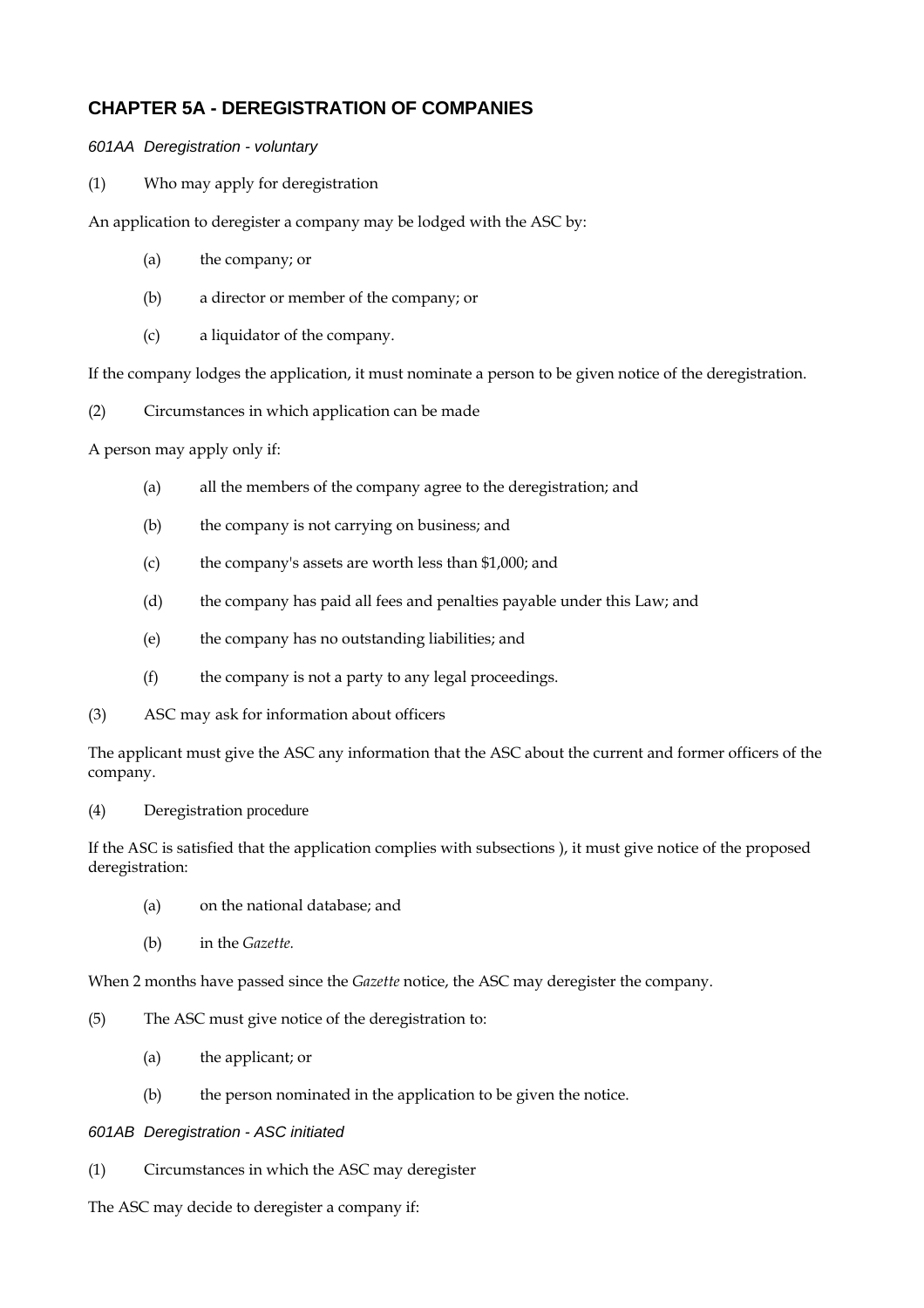- (a) the company's annual return is at least 6 months late; and
- (b) the company has not lodged any other documents under this Law in the last 18 months; and
- (c) the ASC has no reason to believe that the company is carrying on business.

(2) The ASC may also decide to deregister a company if the company being wound up and the ASC has reasonable grounds for believing that:

(a) the liquidator is no longer acting; or

(b) the company's affairs have been fully wound up and a return that the liquidator should have lodged is at least 6 months late; or

(c) the company's affairs have been fully wound up under Part 5.4 and the company has no property or not enough property to pay the costs of obtaining a Court order for the company's deregistration.

(3) Deregistration procedure

If the ASC decides to deregister a company under this section, it must give notice of the proposed deregistration:

- (a) to the company; and
- (b) to the company's liquidator (if any); and
- (c) to the company's directors; and
- (d) on the national database; and
- (e) in the *Gazette.*

When 2 months have passed since the *Gazette* notice, the ASC may deregister the company.

(4) The ASC does not have to give a person notice under subsection (3) if the ASC does not have the necessary information about the person's identity or address.

(5) The ASC must give notice of the deregistration to everyone who was notified of the proposed deregistration under paragraphs (3)(b) or (c).

*601AC Deregistration - following amalgamation or winding up* 

(1) The ASC must deregister a company if the Court orders the deregistration of the company under:

- (a) paragraph 413(1)(d) (reconstruction and amalgamation of Part 5.1 bodies); or
- (b) subsection 481(5) (release of liquidator); or
- (c) subsection 509(6) (liquidator's return following winding up).
- (2) The ASC must deregister a company if:
	- (a) 3 months have passed since the company's liquidator lodged a return under section 509; and
	- (b) no order under subsection 509(6) has been made during that period.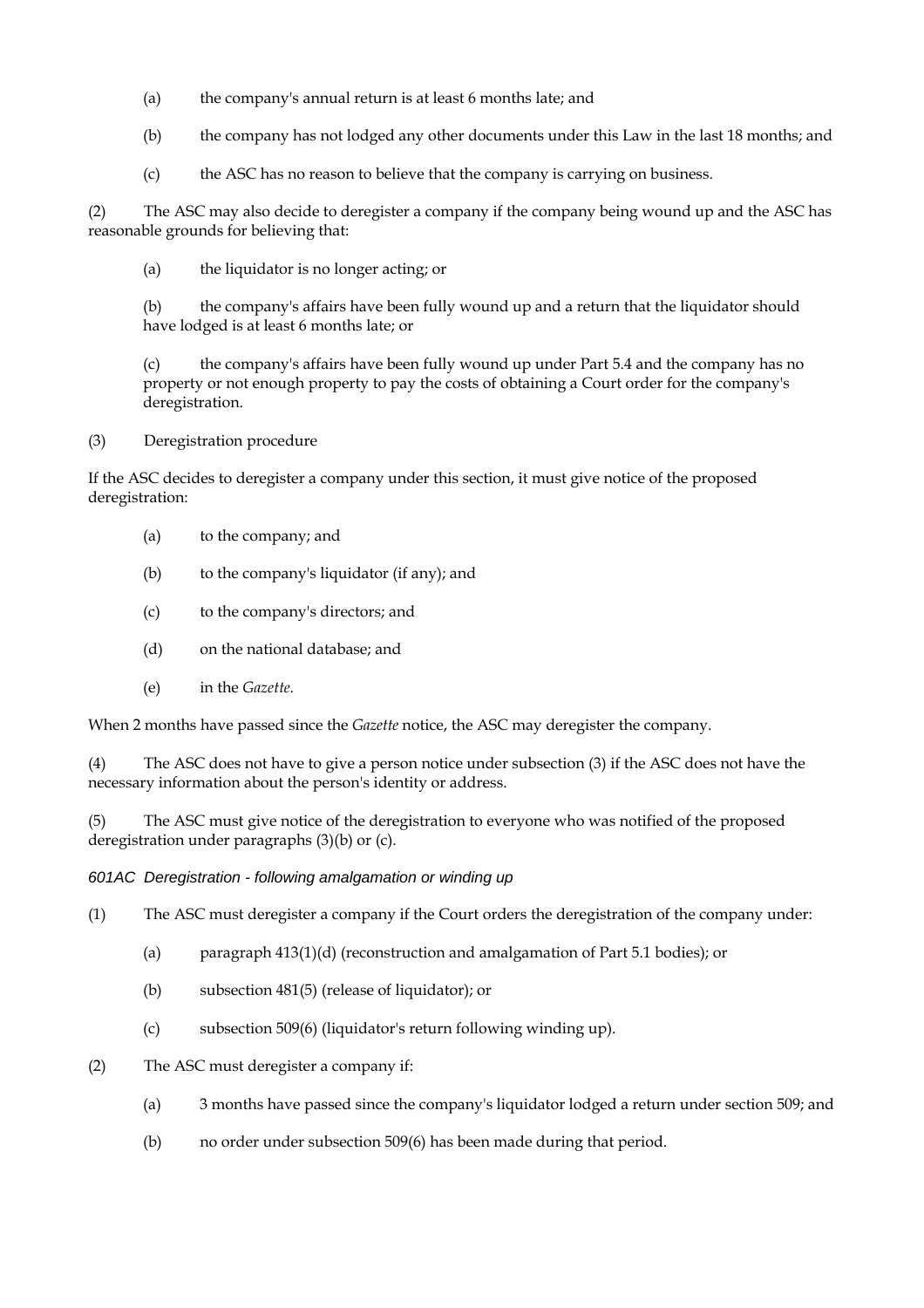#### *601AD Effect of deregistration*

#### (1) Company ceases to exist

A company ceases to exist on deregistration.

Note: The deregistration of a company does not affect any liabilities that people associated with the company incurred before deregistration.

(2) Company's property vests in ASC

On deregistration, all the companyís property vests in the ASC. If company property is vested in a liquidator immediately before deregistration, that property vests in the ASC. This subsection extends to property situated outside this jurisdiction.

Note: The ASC takes the property subject to any security or other interest over the property.

(3) Company records to be kept by former directors

The directors of the company immediately before deregistration must company books for 3 years after the deregistration. This does not apply to books that a liquidator has to keep under subsection: 542(2).

*601AE What the ASC does with the property* 

(1) If property vested in the ASC under subsection 601AD(2) was held the company on trust, the ASC may:

- (a) continue to act as trustee; or
- (b) apply to a court for the appointment of a new trustee.

Note: Under paragraph (a), the ASC may be able to transfer the property to a new trustee chosen in accordance with the trust instrument.

(2) If the company did not hold the property on trust, the ASC may:

- (a) dispose of or deal with the property as it sees fit; and
- (b) apply any money it receives to:

(i) defray expenses incurred by the ASC in exercising powers in relation to the company under this Chapter and

(ii) make payments authorised by subsection (3). The ASC must deal with the rest (if any) under Part 9.7.

(3) Obligations attaching to property

The property remains subject to all liabilities imposed on the pro; under a law and does not have the benefit of any exemption that property might otherwise have because it is vested in the ASC. liabilities include a liability that:

- (a) is a charge or claim on the property; and
- (b) arises under a law that imposes rates, taxes or other charge

(4) The ASC's obligation under subsection (3) is limited to satisfying liabilities out of the company's property to the extent that the p is properly available to satisfy those liabilities.

(5) Accounts

The ASC must keep: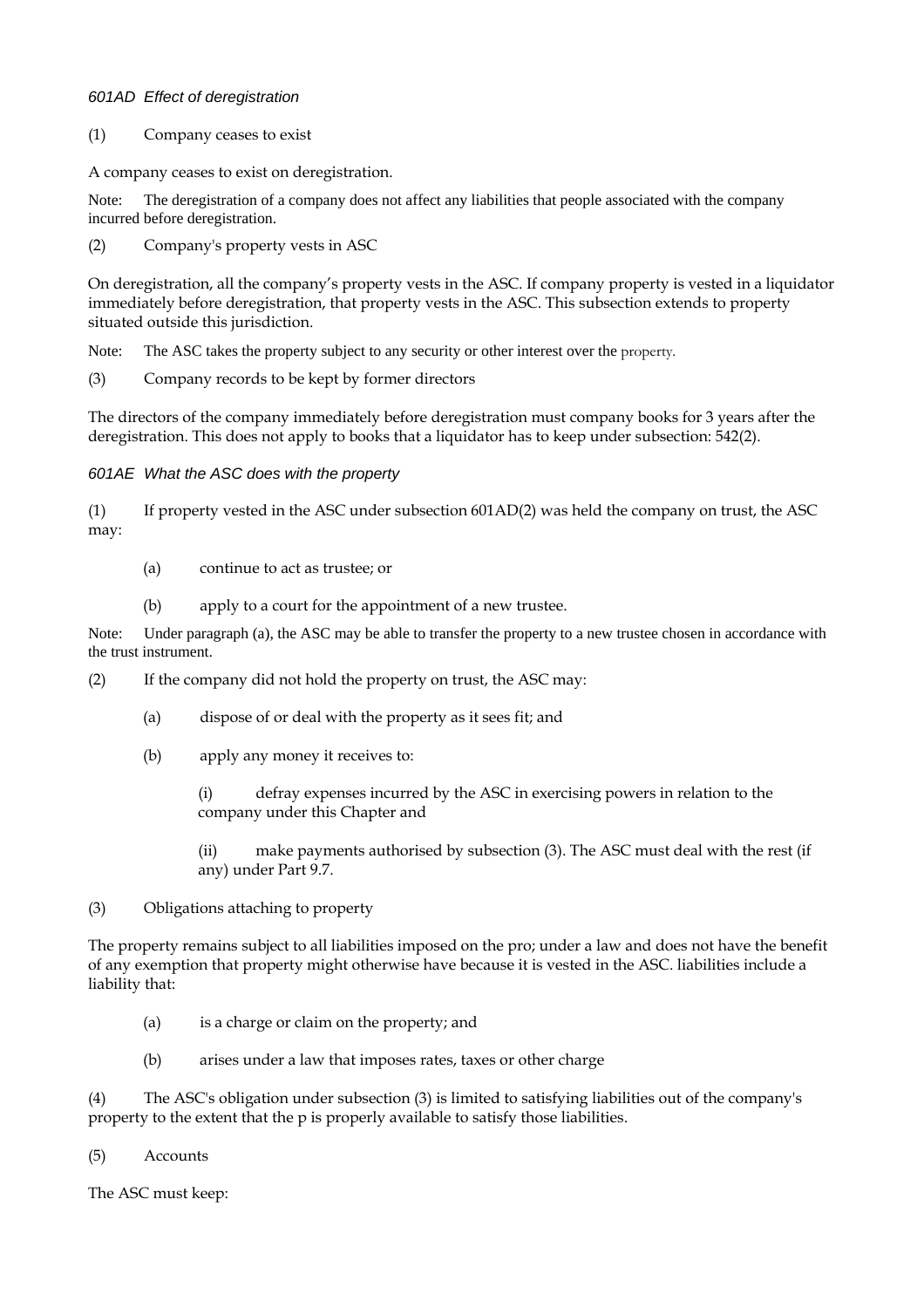- (a) a record of property that it knows is vested in it under Chapter; and
- (b) a record of its dealings with that property; and
- (c) accounts of all money received from those dealings; and
- (d) all accounts, vouchers, receipts and papers relating to the property and the money.

#### *601AF ASC's power to fulfill outstanding obligations of deregistered company*

The ASC may do an act on behalf of the company or its liquidator if the ASC is satisfied that the company or liquidator would be bound to do the act if the company still existed.

Note: This power is a general one and is not limited to acts in relation to property vested in the ASC under subsection 601AD(2). The ASC has all the powers that automatically flow from the vesting of property in the ASC under that subsection and may exercise *those* powers whether or not the company was bound to do so.

#### *601AG Claims against insurers of deregistered company*

A person may recover from a deregistered company's insurer an amount that was payable to the company under the insurance contract if:

- (a) the company had a liability to the person; and
- (b) the insurance contract covered that liability.

#### *601AH Reinstatement*

(1) Reinstatement by ASC

The ASC may reinstate the registration of a company if the ASC is satisfied that the company should not have been deregistered.

Note: A company does not have to be reinstated merely to allow the company's insurance policies to be accessed (see section 601AG).

(2) Reinstatement by Court

Court may make an order that the ASC reinstate the registration a company if:

- (a) an application for reinstatement is made to the Court by:
	- (i) a person aggrieved by the deregistration; or
	- (ii) a former liquidator of the company; and
- (b) the Court is satisfied that it is just that the company's registration be reinstated.

(3) The Court may give any directions it thinks just for putting the company and other people in the same position, as far as possible, as if the company had not been deregistered.

Note: For example, the Court may direct the ASC to transfer to another person property vested in the ASC under subsection 601AD(2).

(4) ASC to give notice of reinstatement

The ASC must give notice of a reinstatement in the *Gazette.* If the ASC exercises its power under subsection (1) in response to an application by a person, the ASC must also give notice of the reinstatement to the applicant.

(5) Effect of reinstatement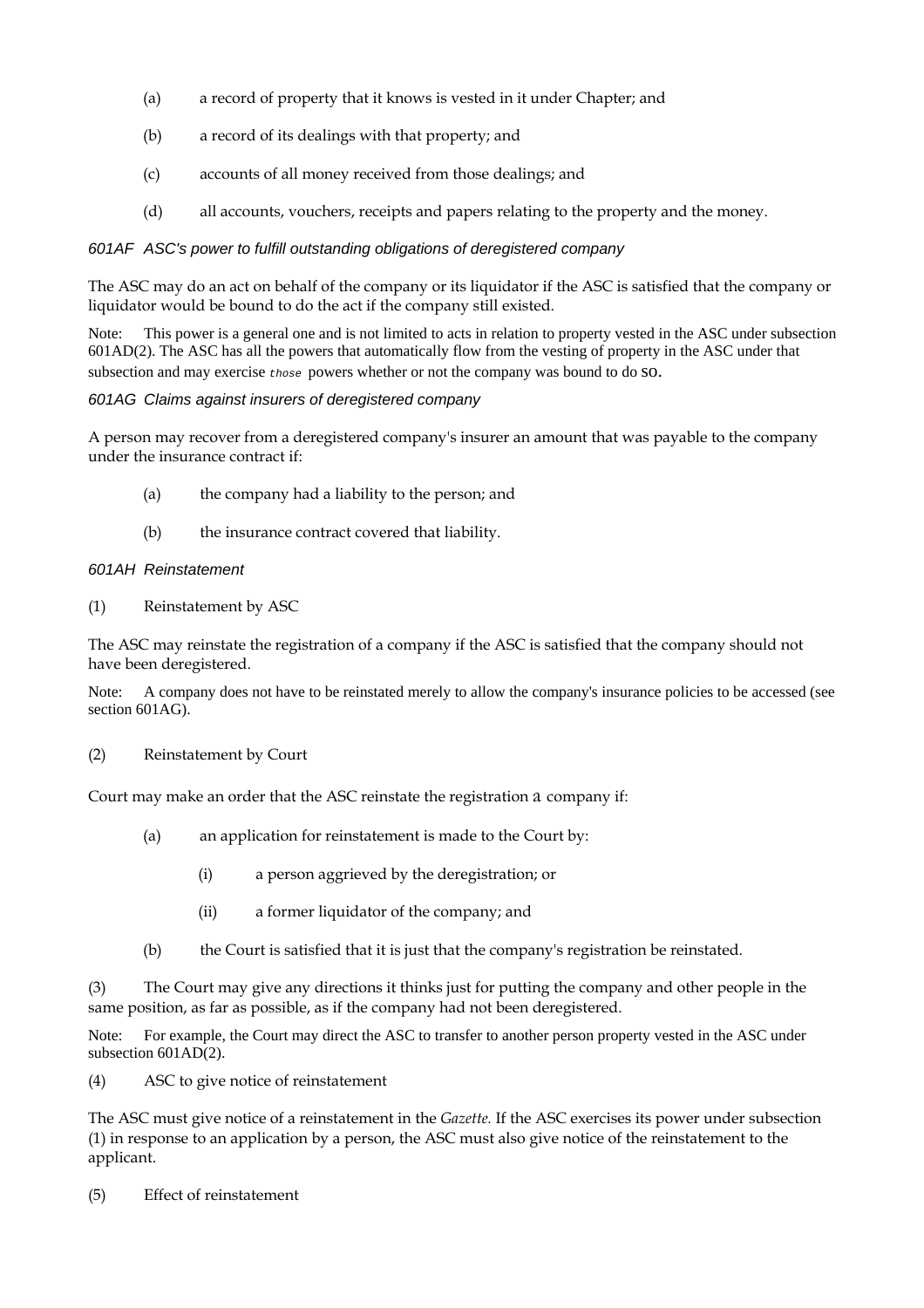If a company is reinstated, the company is taken to have continued existence as if it had not been deregistered. A person who was a director of the company immediately before deregistration becomes director again as from the time when the ASC or the Court reinstate the company. Any property of the company that is still vested in ASC revests in the company.

*For consequential and transitional amendments for Chapter 5A see Schedule 6*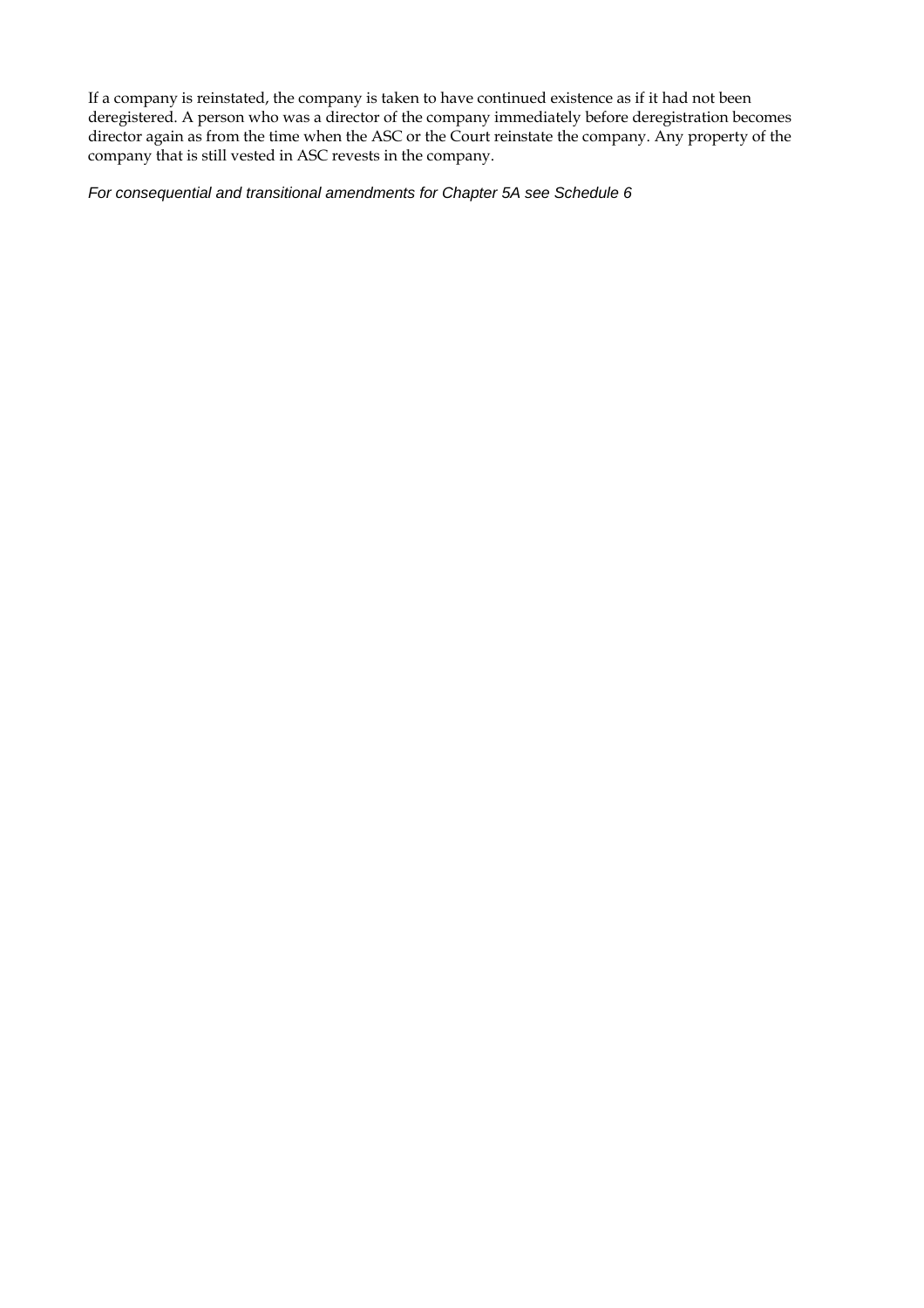# **SCHEDULE 1 - REGISTERING A COMPANY, BASIC FEATURES OF A COMPANY AND MEMBERS' RIGHTS AND REMEDIES (CHAPTERS 2A, 2B AND 2F)**

# **Consequential amendments**

1. Section 9 (definition of "company")

Omit "incorporated" (first and second occurring), substitute "registered".

- 2. Section 9 (paragraph (a) of the definition of "company")
	- (a) Omit "220" , substitute " 140, 141 ".
	- (b) After "section 600F", insert "and subsection 118(2)".
- 3. Section 9 (definition of "company limited by guarantee") Omit "by the memorandum".
- 4. Section 9 (definition of "company limited by shares") Omit "by the memorandum".
- 5. Section 9 (paragraph (a) of the definition of "constitution")

Omit "memorandum and articles" (twice occurring), substitute "constitution".

## 6. Section 9 (paragraph (a) of the definition of "contributory")

- (a) Omit "other than a no liability company" .
- (b) Add at the end "and".
- 7. Section 9 (subparagraph (b)(ii) of the definition of "contributory")

### Omit "and".

8. Section 9 (paragraph (c) of the definition of "contributory")

### Omit.

9. Section 9 (definition of "registered office ")

Omit "217", substitute "140".

10. Section 9 (definition of "incorporated in Australia")

Omit, substitute:

incorporated in Australia, in relation to a body corporate, means incorporated by or under a law of the Commonwealth, or of a jurisdiction.

11. Section 9 (definitions of "limited company" and "unlimited company")

Omit, substitute:

limited company means a company limited by shares or a company limited by guarantee;

unlimited company means a company with a share capital formed on the principle of having no limit placed on the liability of its members.

12. Section 9 (definition of "register")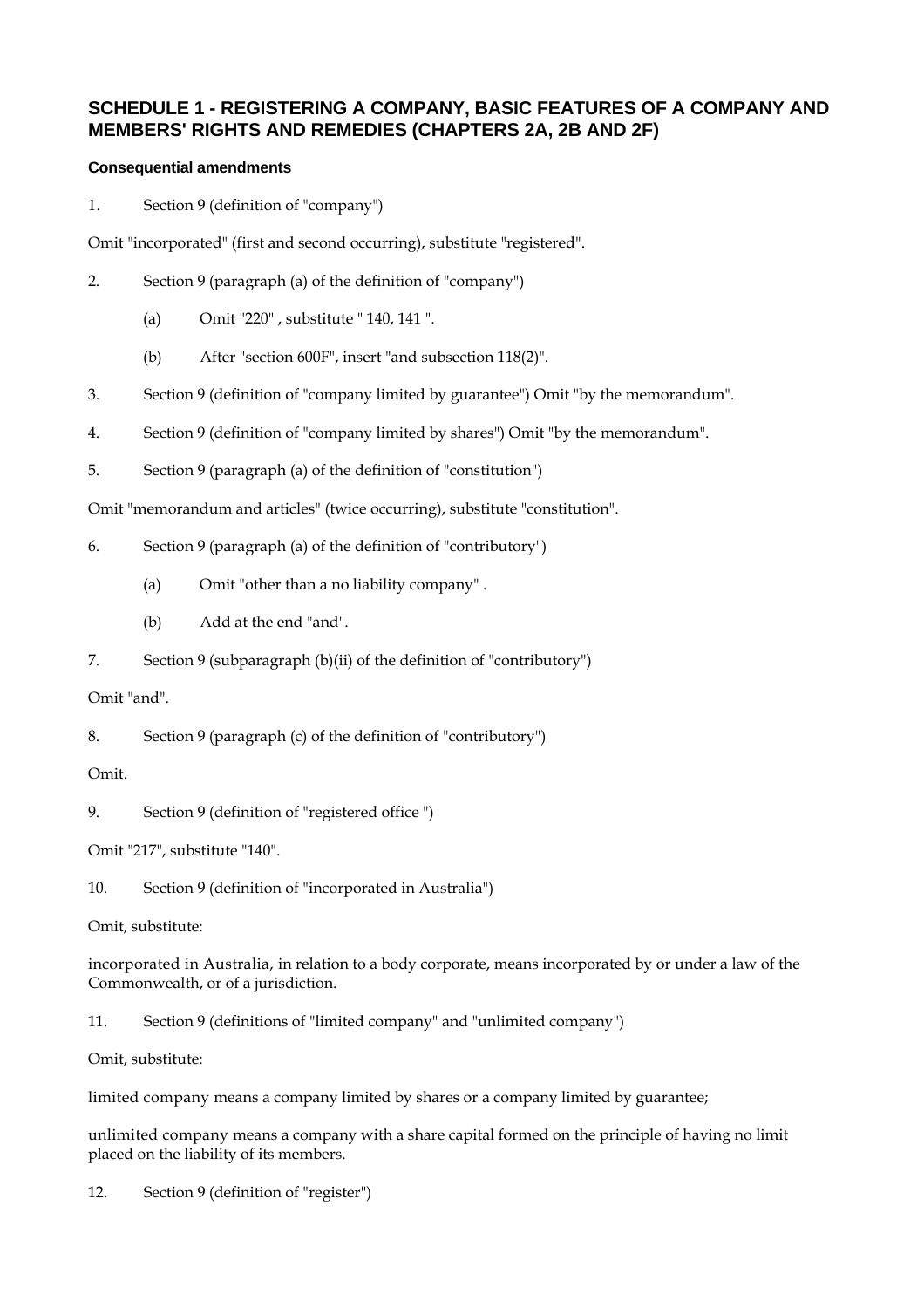Omit, substitute:

register means register under this Law.

13. Section 9 (definitions of "abbreviation", "articles", "company having a share capital", "incorporate", "Division 1 company" "memorandum", "mining company ", "mining purposes ", "no liability company ", "open ", "registration number", "reserve", "sign", "Table A", "Table A proprietary company", "Table B ")

Omit.

14. Section 9

Insert:

ACN is short for Australian Company Number. The ASC gives an ACN to company on its registration (see section 118);

ARBN is short for "Australian Registered Body Number". The ASC gives an ARBN to a registrable body on its registration under Chapter SB;

incorporation

(a) of a company and of a recognised company - means the company's first registration under the Corporations Law of any jurisdiction; and ,

(b) of any other incorporated body - means the body's incorporation under or by a law (other than this Law or a corresponding previous law);

standard opening hours means l0am to 12 noon and 2pm to 4pm each business day;

15. Paragraph 45A(1)(a)

Omit "120", substitute "118".

16. Paragraph 45A(1)(b)

Omit "168", substitute "162".

17. Subsection 45A(1) (Note)

Omit "116", substitute "113".

18. Section 76

Repeal.

19. Paragraph 83(2)(a)

Omit "217", substitute "140 or 145".

20. Subsection 88A(1)

Omit "body corporate", substitute "body".

21. Section 95

Repeal.

22. Section 99A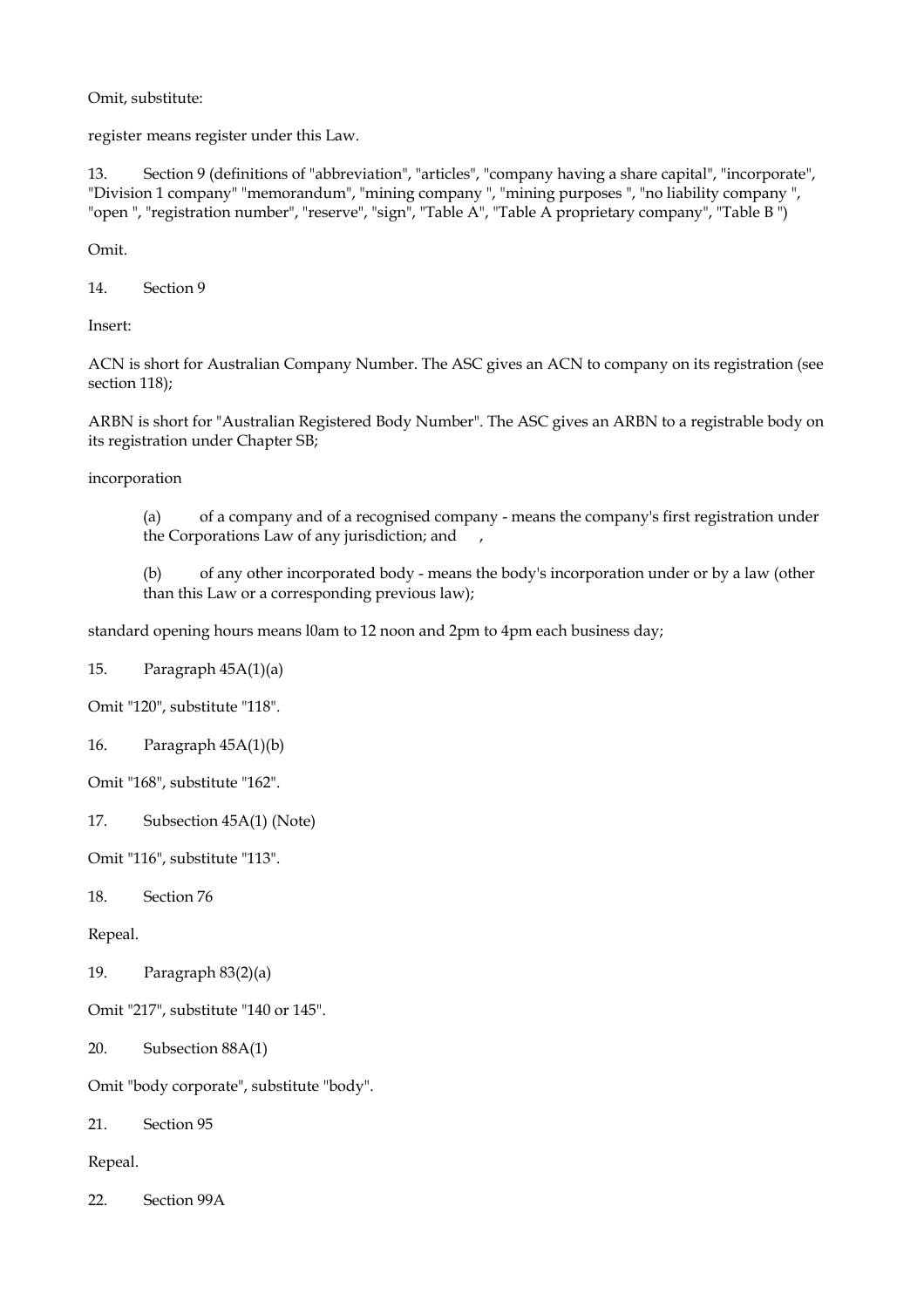Repeal.

23. Subsection 102A(3)

Omit "subsection 383C(1)", substitute "subsections 154(1) and 601BG(1)".

24. Paragraph 103(2)(a)

Omit "112", substitute "115".

25. Paragraph 135(d)

Omit "374", substitute "601BA".

26. Section 222

Repeal.

27. Section 223

Repeal.

28. Paragraphs 224(1)(a) and (b)

Omit.

29. Subsection 224(1)

Add at the end.

; or

(i) is of unsound mind; or

(ii) is, or whose estate is, liable to be dealt with in any way under the law relating to mental health.

```
30. Subsection 224A(4)
```
Omit "articles of association", substitute "constitution".

31. After section 224A .

Insert:

*224B Single director/shareholder proprietary companies* 

(1) Section applies to single director/shareholder proprietary companies

This section applies to a proprietary company while its only director is also its only shareholder.

(2) Company may appoint a director

The company may appoint a director by ordinary resolution.

(3) Powers and duties of director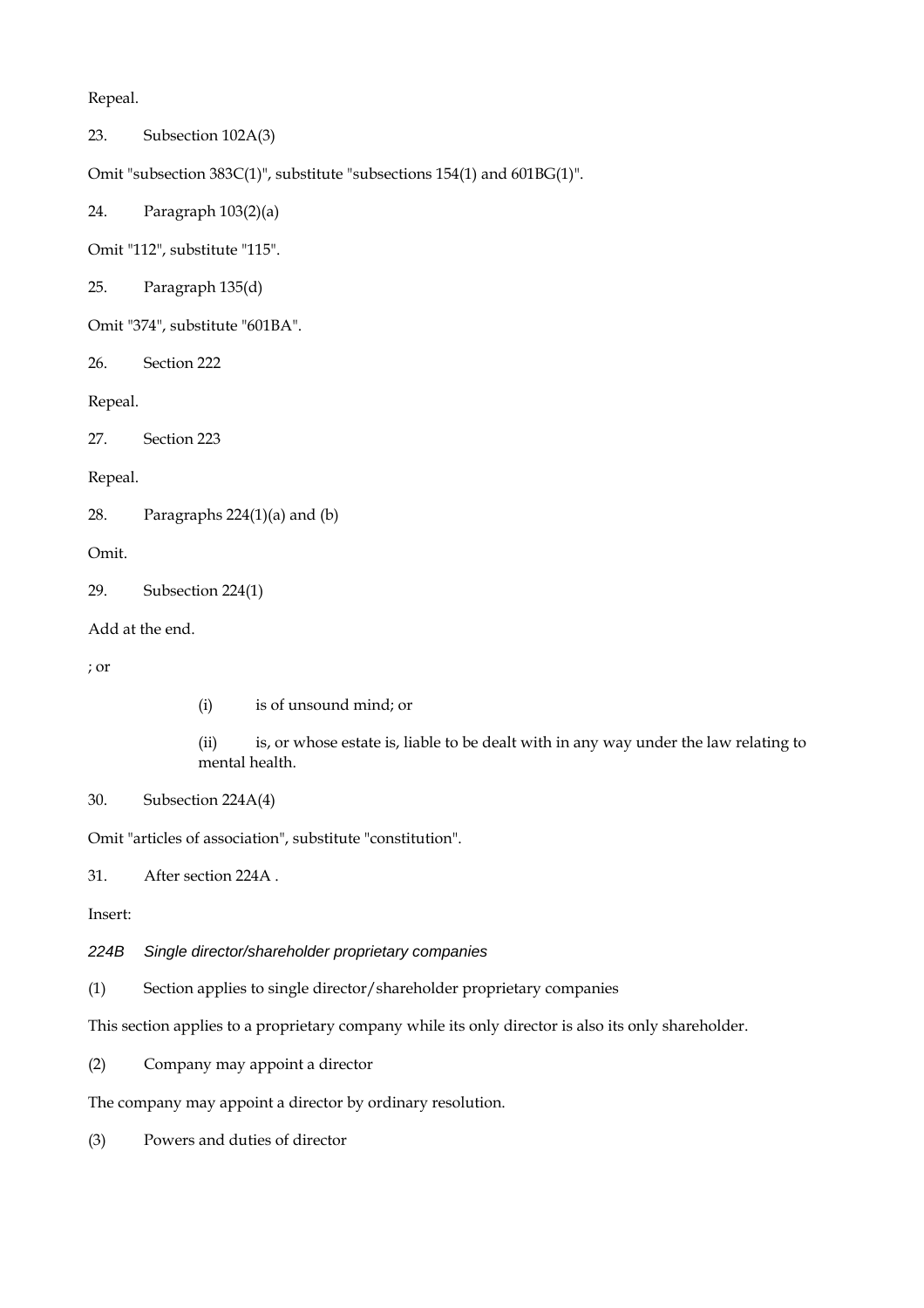The director is responsible for managing the business of the company. The director may exercise all the powers of the company except any powers that this Law or the company's constitution requires the company to exercise in general meeting.

Note: For example, the director may issue shares, borrow money and issue debentures.

(4) Eligible negotiable instruments

The director may sign, draw, accept, endorse or otherwise execute an eligible negotiable instrument. The director may determine that an eligible negotiable instrument may be signed, drawn, accepted, endorsed or otherwise executed in a different way.

(5) Director's remuneration

The director is to be paid any remuneration that the company determines by ordinary resolution. The company may also pay the director's travelling and other expenses properly incurred by the director in connection with the company's business.

*224C Company may appoint a director (replaceable rule - see section 135)* 

A company may appoint a person as a director by ordinary resolution.

*224D Directors may appoint other directors (replaceable rule - see section 135)* 

(1) The directors of a company may appoint a person as a director.

(2) If a person is appointed under this section as a director of a proprietary company, the company must confirm the appointment by ordinary resolution within 2 months after the appointment is made. If appointment is not confirmed, the person ceases to be a director of company immediately after the end of those 2 months.

(3) If a person is appointed under this section as a director of a public any, the company must confirm the appointment by ordinary resolution at the company's next annual general meeting. If the appointment is not confirmed, the person ceases to be a director of the company immediately after the end of the annual general meeting.

32. Subsection 225(5)

Omit "articles", substitute "constitution".

33. After section 226

Insert:

*226A Powers and duties of directors (replaceable rule - see section 135)* 

(1) The directors of a company are responsible for managing the business of the company.

(2) The directors may exercise all the powers of the company except any powers that this Law, the company's constitution or any replaceable rule that applies to the company requires the company to exercise in general meeting.

Note: For example, the directors may issue shares, borrow money and issue debentures.

*226B Eligible negotiable instruments (replaceable rule - see section 135)* 

(1) Any 2 directors of a company that has 2 or more directors or the director of a proprietary company that has only 1 director may sign, draw, accept, endorse or otherwise execute an eligible negotiable instrument.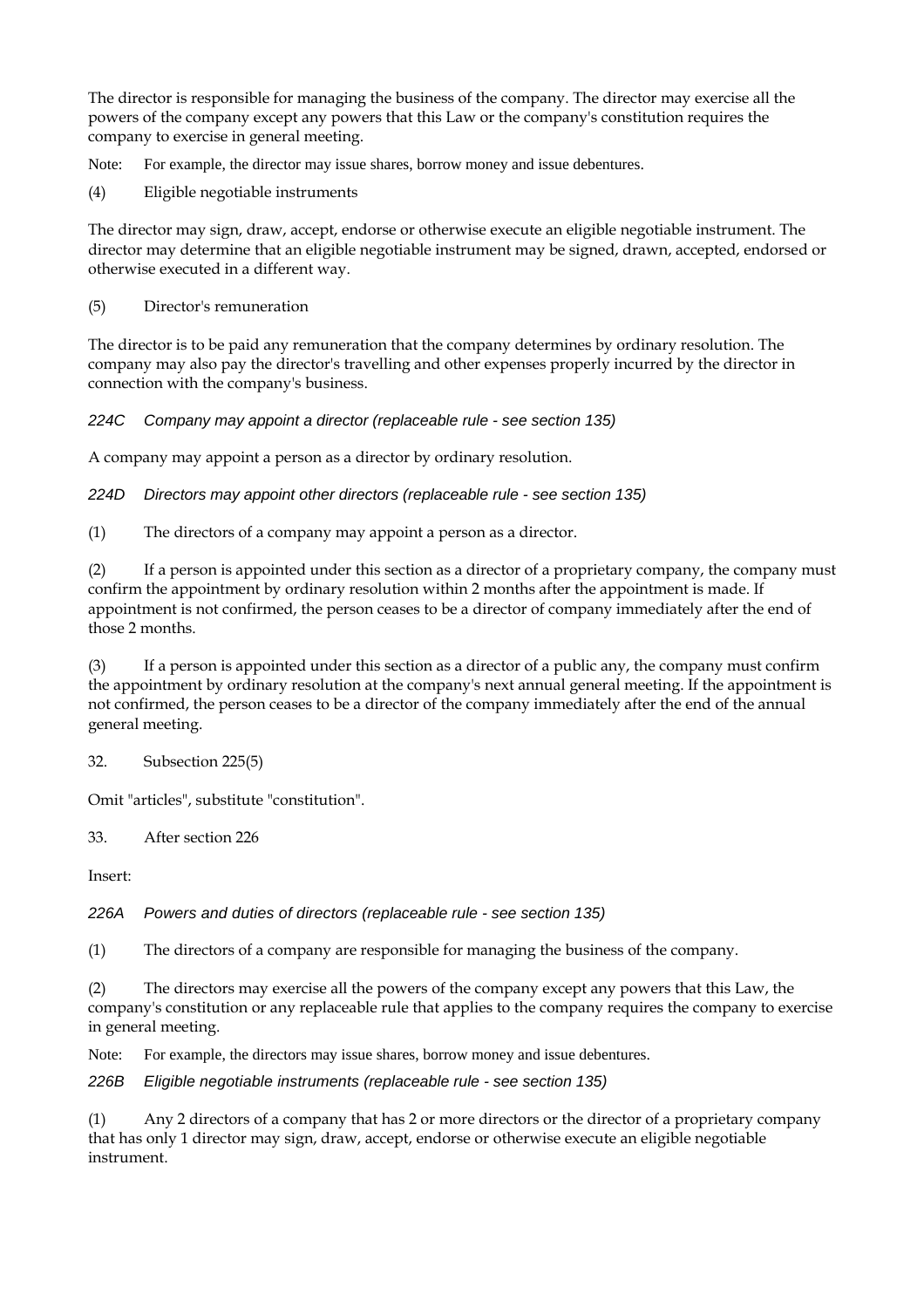(2) The directors may determine that an eligible negotiable instrument may be signed, drawn, accepted, endorsed or otherwise executed in a different way.

### *226C Managing director (replaceable rule - see section 135)*

(1) The directors of a company may appoint one or more of themselves to the office of managing director of the company for the period, and on the terms (including as to remuneration), as the directors think appropriate.

(2) The appointment of a director as managing director terminates automatically if the director stops being a director.

(3) The directors may confer on a managing director any of the powers that the directors can exercise. The powers may be conferred with or without restrictions, either concurrently with, or to the exclusion of, the directors' powers.

(4) The directors may revoke or vary:

- (a) an appointment; or
- (b) any of the powers conferred on the managing director.

### *226D Proprietary company may remove director (replaceable rule - see section 135)*

A proprietary company may by ordinary resolution:

- (a) remove a director from office; and
- (b) appoint another person as a director instead.
- 34. Subsection 227(1)

Omit "articles", substitute "constitution".

35. Subsection 227(l2)

Omit "articles", substitute "constitution".

- 36. Paragraph 228(9)(a)
	- (a) Omit "articles", substitute "constitution".
	- (b) Omit "provide", substitute "provides".
- 37. Subsection 228(10)
	- (a) Omit "articles", substitute "constitution".
	- (b) Omit "provide", substitute "provides".
- 38. Subsection 228(12)
- Omit "memorandum or articles", substitute "constitution".
- 39. Subsection 231(4)

Omit "articles", substitute "constitution".

40. Subsection 231(9)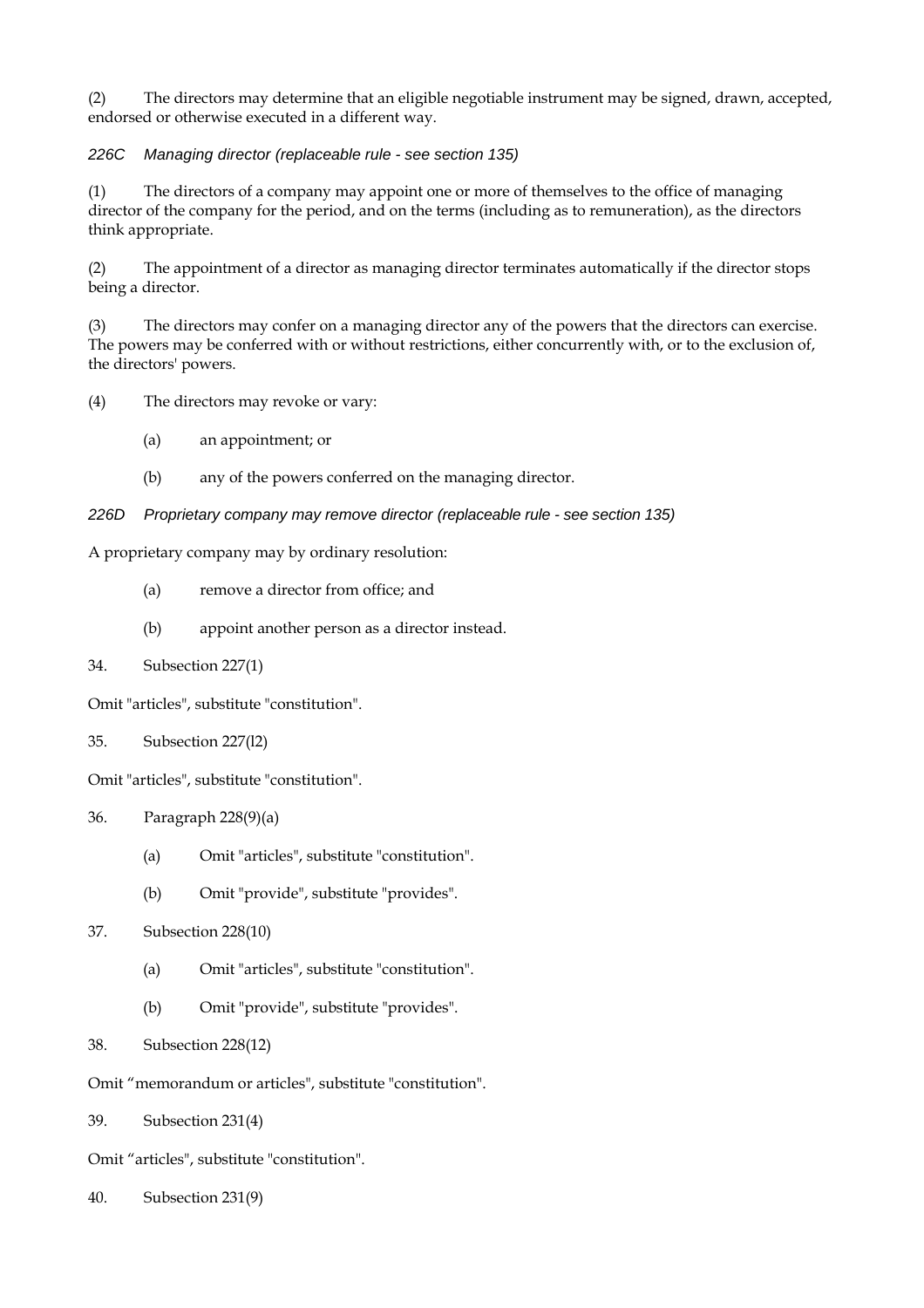Omit "articles", substitute "constitution".

41. After section 236

Insert:

*236A Directors' remuneration (replaceable rule - see section 135)* 

(1) The directors of a company are to be paid any remuneration that the company determines by ordinary resolution.

(2) The company may also pay the directors' travelling and other expenses that they properly incur:

(a) in attending and returning from directors' meetings or any meetings of committees of directors; and

(b) in attending and returning from any general meetings of the company; and

(c) in connection with the company's business.

42. Subsection 238(1)

Omit "articles", substitute "company's constitution".

43. Subsection 238(2)

Omit "articles" (twice occurring), substitute "constitution".

44. After subsection 240(4)

Insert:

(4A) Terms and conditions (replaceable rule - see section 135)

A secretary holds office on the terms and conditions (including as to remuneration) as the directors determine.

45. Subsection 240(5)

Omit "and accessible".

46. Subsection 240(7)

Omit "memorandum or articles", substitute "constitution".

47. Subsection 241(IA)

Omit "memorandum, articles", substitute "constitution".

48. Subsection 263(3)

Omit "Part 4.1", substitute "Chapter SB".

49. Paragraph 266(1)(e)

Omit "Part 4.1", substitute "Chapter SB".

50. Paragraph 266(2)(b)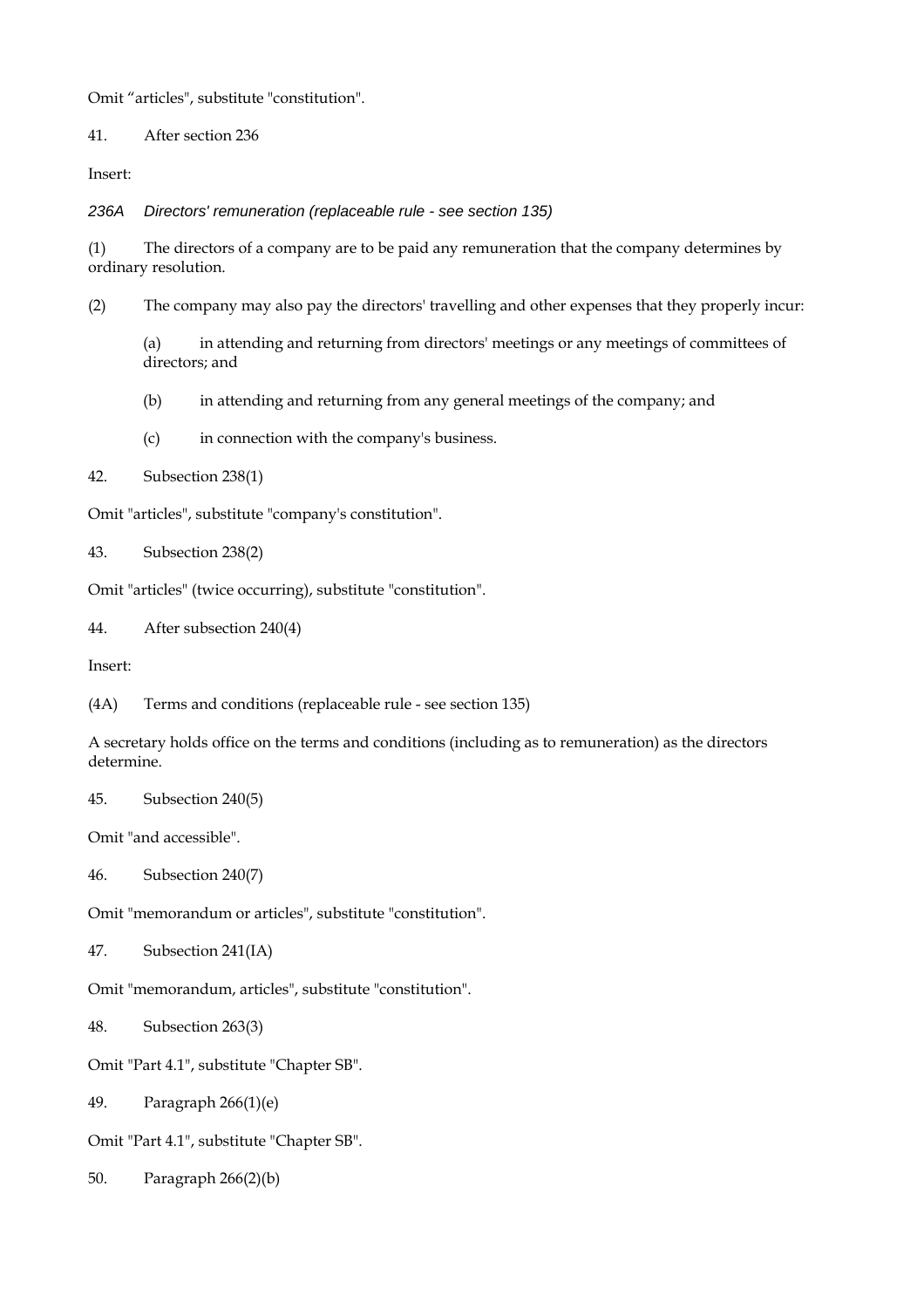Omit "Part 4.1 ", substitute "Chapter SB" .

- 51. Subsection 411(10)
- Omit ", notwithstanding subsection 171(8)".
- 52. Subsection 411(11)
	- (a) Omit "memorandum" (first occurring), substitute "constitution".
	- (b) Omit all the words after "been made".
- 53. Subsection 436A

Omit "under its common seal".

- 54. Subsection 442F(1)
- Omit "164 and 166", substitute "131 and 132".
- 55. Paragraph 442F(1)(b)
- Omit "subsection 164(3)", substitute "section 131".
- 56. Subsection 442F(2)
- Omit "164 and 166" (twice occurring), substitute "131 and 132".

57. Paragraph 461(d)

Omit, substitute:

- (d) the company has no member;
- 58. Paragraphs 462(2)(a), (b), (c) and (d)

```
Add at the end "or".
```

```
59. After paragraph 462(2)(e)
```
Insert:

(ea) the ASC (in the circumstances set out in subsection (2A)); or

60. After subsection 462(2)

Insert:

- (2A) The ASC may apply for an order to wind up a company under paragraph (2)(ea) only if:
	- (a) the company has no members; and
	- (b) the ASC has given the company at least 1 month's written notice of its intention to apply for the order.
- 61. Subsection 493(1)

Omit "articles", substitute "constitution".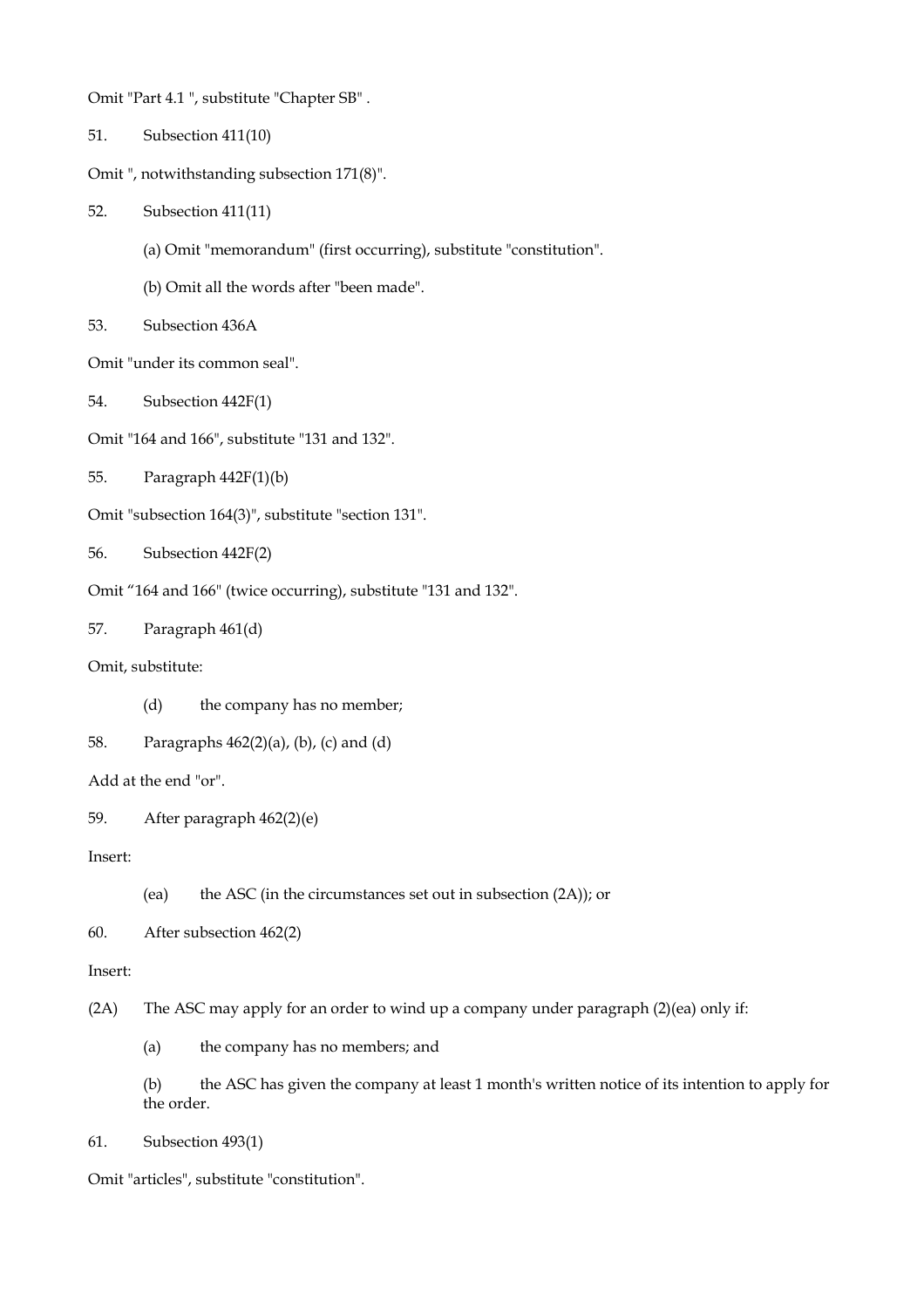### 62. Subsection 495(4)

Omit "articles", substitute "company's constitution".

63. Section 501

- (a) Omit "articles", substitute "company's constitution".
- (b) Omit "provide", substitute "provides".

```
64. Section 516
```
Omit "sections 518 and 519", substitute "section 519".

65. Section 517

Omit "sections 518 and 519", substitute "section 519".

66. Section 518

Repeal.

- 67. Section 519
	- (a) Omit ", 517 and 518", substitute "and 517".
	- (b) Omit "paragraph 167(1)(a)", substitute "section 161".

68. Section 523

Omit all the words from and including "If the company" to and including "change of status is liable", substitute "If a limited company changes to an unlimited company under section 161, a past member who was a member at the time of the change is liable".

69. Section 524

Repeal, substitute:

### *524 Past member of former limited company*

If a limited company changes to an unlimited company under section 161, a person who, at the time when the company applied for the change, was a past member and did not again become a member after that time need not contribute more than they would have been liable to contribute if the company had not changed type.

70. After subsection 544(1)

Insert:

(1A) If a liquidator has, or has control of, the money of a company that has no members, the liquidator must pay it to the ASC as soon as practicable for it to be dealt with under Part 9.7.

71. Subsection 544(3)

After  $"(1)"$ , insert "or  $(IA)"$ .

72. Subsection 547(3)

Omit "articles", substitute "company's constitution".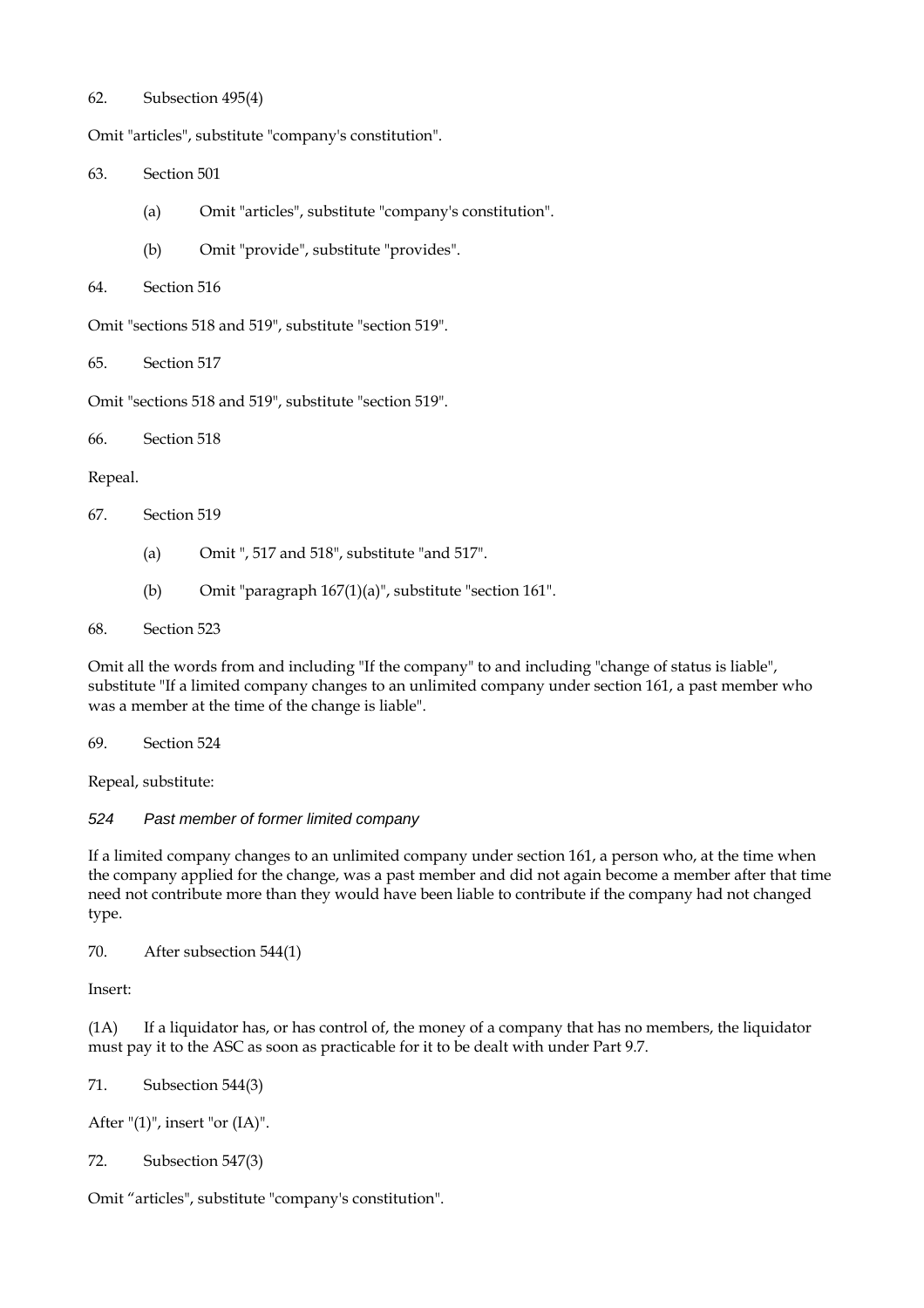# 73. After Chapter 5A

Insert:

# **CHAPTER 5B -- FOREIGN COMPANIES AND OTHER BODIES THAT ARE NOT COMPANIES**

# **Part 5B.1 - Names of registrable Australian bodies and foreign companies**

### *601BA Reserving a name*

(1) A person may lodge an application with the ASC in the prescribed form to reserve a name for a registrable Australian body or a foreign company. If the name is available, the ASC must reserve it.

(2) The original reservation lasts for 2 months from the date that the application was lodged. The ASC may grant extensions of the reservation. The period of an extension is to be 2 months and an application for an extension must be made before the end of the reservation (whether as originally made or as previously extended).

(3) The ASC must cancel a reservation if the person who applied for it requests the ASC in writing to do so.

### *601BB Acceptable abbreviations in names*

(1) The abbreviations set out in the table may be used:

(a) instead of words that this Law requires to be part of a registrable Australian body's or foreign company's name or to be included in a document; and

(b) instead of words that are part of a registrable Australian body's or foreign company's name; and

| Word                              | Abbreviation |
|-----------------------------------|--------------|
| Australian                        | Aust         |
| Australian Registered Body Number | <b>ARBN</b>  |
| Registered                        | Regd         |
| Number                            | No           |
| Limited                           | Ltd          |

(c) with or without full stops.

(2) If a registrable Australian body's or foreign company's name includes any of these abbreviations, the word corresponding to the abbreviation may be used instead.

### *601BC When is a name available*

(1) A name is available to a registrable Australian body or a foreign company unless the name is:

(a) identical (under rules set out in the regulations) to a name that is reserved or registered for another body; or

(b) identical (under rules set out in the regulations) to a name that is included on the national business names register in respect of another individual or body who is not the applicant for registration; or

(c) that is unacceptable for registration under the regulations.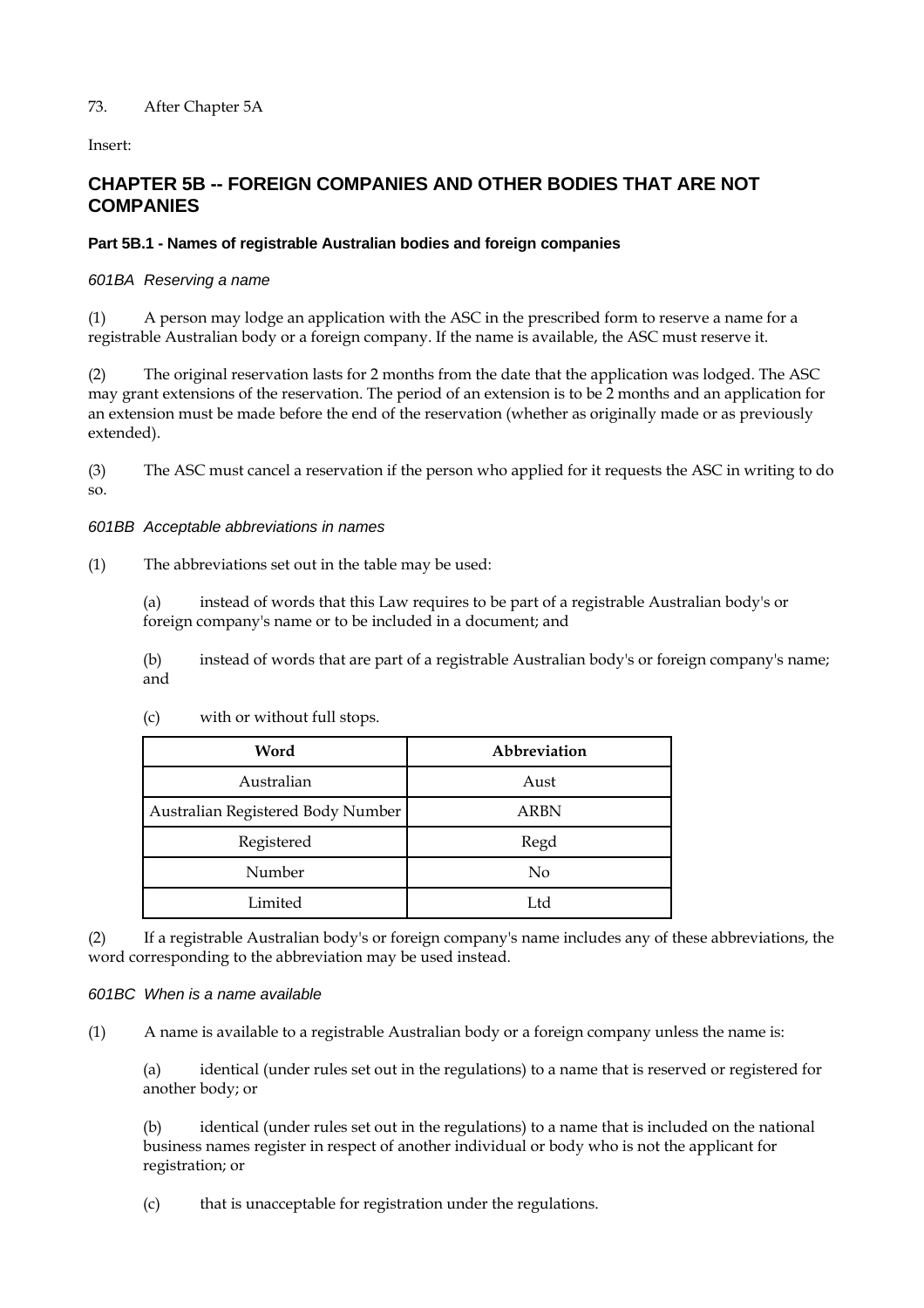(2) Minister may consent to a name being available to a body

The Minister may consent in writing to a name being available to a rcgistrable Australian body or foreign company, even if the name is:

- (a) identical to a name that is reserved or registered in respect of another body; or
- (b) a name that is unacceptable for registration under the regulations.
- (3) Minister's consent may be given subject to such conditions as the Minister thinks fit.

### *601BD Registered Australian bodies and registered foreign companies can carry on business with some names only*

A registered Australian body or registered foreign company must not carry on business under a name in this jurisdiction unless:

- (a) it is registered under that name under Chapter SB or a corresponding law; or
- (b) the name is registered for it under the law of this jurisdiction dealing with business names.

Note: Chapter SB deals with registrable Australian bodies and foreign companies.

## *601BE Using a name and ARBN*

(1) Requirements for bodies that are not Australian banks

Subject to sections 601BF and 601BG, a registered Australian body or registered foreign company that is not an Australian bank must set out the following matters on all its public documents and eligible negotiable instruments published or signed in this jurisdiction:

- (a) its name
- (b) the expression "Australian Registered Body Number" followed by its ARBN
- (c) its place of origin

(d) if the liability of its members is limited and this is not apparent from its name - notice of the limited liability of its members.

(2) Requirements for bodies and companies that are Australian banks

Subject to sections 601BF and 601BG, a body that is an Australian bank must set out its name and the expression "Australian Registered Body Number" followed by its ARBN on all its public documents and all its eligible negotiable instruments published or signed in this jurisdiction.

(3) Subject to sections 601BF and 601BG, the expression and the ARBN must be set out with the company's or body's name, or 1 of the references to its name, in the document or instrument. If the name appears on 2 or more pages of the document or instrument, this must be done on the first of those pages.

# *601BF Exception to requirement to have ARBN on receipts*

A registered Australian body or a registered foreign company does not need to set out the expression "Australian registered body number" followed by its ARBN on a receipt (for example, a cash register receipt) that sets out information recorded in the machine that produced the receipt.

### *601BG Exception to requirement to have ARBN on transport documents*

(1) A registered Australian body or a registered foreign company may lodge an application in the prescribed form with the ASC for an exemption from the requirement in section 601BE to set out the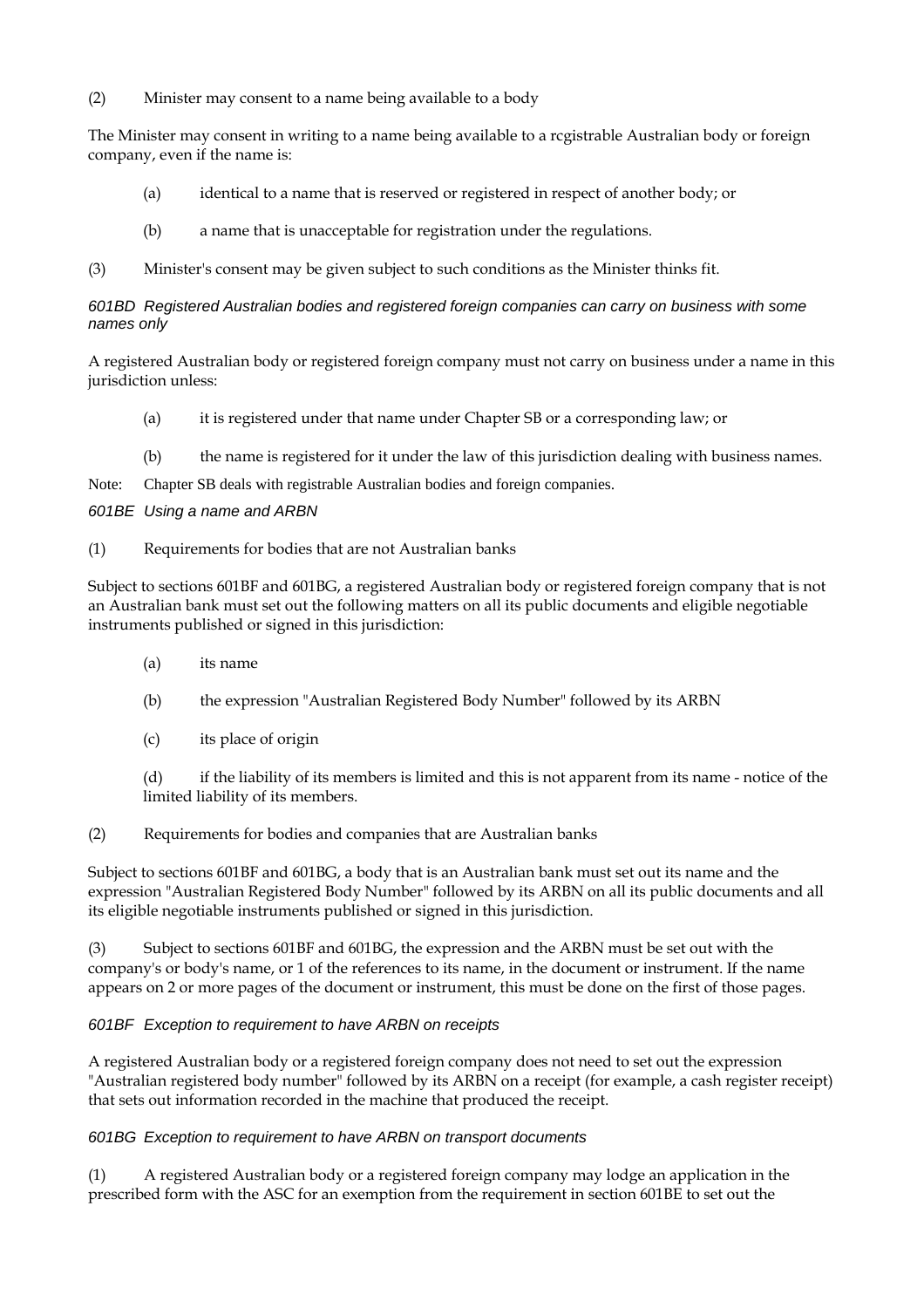expression "Australian registered body number" followed by its ARBN on transport documents like a ticket, waybill or bill of lading.

(2) The ASC may exempt the applicant, or a specified class of registered Australian bodies and registered foreign companies of which the applicant is a member, from that requirement if it is satisfied that the exemption is necessary or desirable to promote or maintain consistency in international practices relating to the form, content or use of transport documents.

(3) An exemption must be in writing and may be expressed to be subject to conditions.

(4) A registered Australian body or a registered foreign company that relies on an exemption must not contravene a condition to which the exemption is subject.

(5) An exemption, or a variation or revocation of the exemption, takes effect when a copy is published in the *Gazette.* 

### *601BH Notice of name change must be given to the ASC*

(1) A registered Australian body or a registered foreign company must - give the ASC written notice of a change to its name within 1 month after the date the change occurred.

(2) If the proposed name is available, the ASC must alter the details of the body's or foreign company's registration to reflect the change. For the purposes of this Law, the change of name takes effect when the a1teration is made.

Note 1: Names may be reserved (see section 601BA).

Note 2: For available names see section 601BC.

Note 3: The ASC must issue a new certificate reflecting the name change (see section 360).

*601BJ ASC's power to direct a registered name be changed* 

(1) ASC may direct a registered Australian body or registered foreign company in writing to change the name under which the body or company is registered if the name should not have been registered.

(2) Within 2 months after the ASC makes the direction, the body or company must apply to the ASC to change the name under which it is registered.

(3) If subsection (2) is not complied with, the ASC may alter the details of the body's or company's registration by changing its name to include its ARBN. For the purposes of this Law, the change of name takes effect when the alteration is made.

Note: The ASC must issue a new certificate reflecting the name change (see section 360).

### **Part 5B.2 - Non-companies**

*Division 3 of Part 2.2 will be moved here. Amendments will be made to:* 

- omit paragraphs 137(3) (c) and (e) and paragraph 137(4) (c)
- omit subsections 139(2) and (3), and substitute:
	- o a provision that states that all of the non-company's constitution (if any) is taken to be the company's constitution and binds the company, its officers and members accordingly
	- o a provision that states that the replaceable rules do not apply to the non-company unless it had no constitution immediately before it was registered
- omit references to memorandum in subsection 140(6)
- replace "articles" with "constitution" in subsection 141(3)

*The following provisions of Division 5 of Part 2.2 will be included here:* 

• section 148 (with amendments to bring 148(2) into line with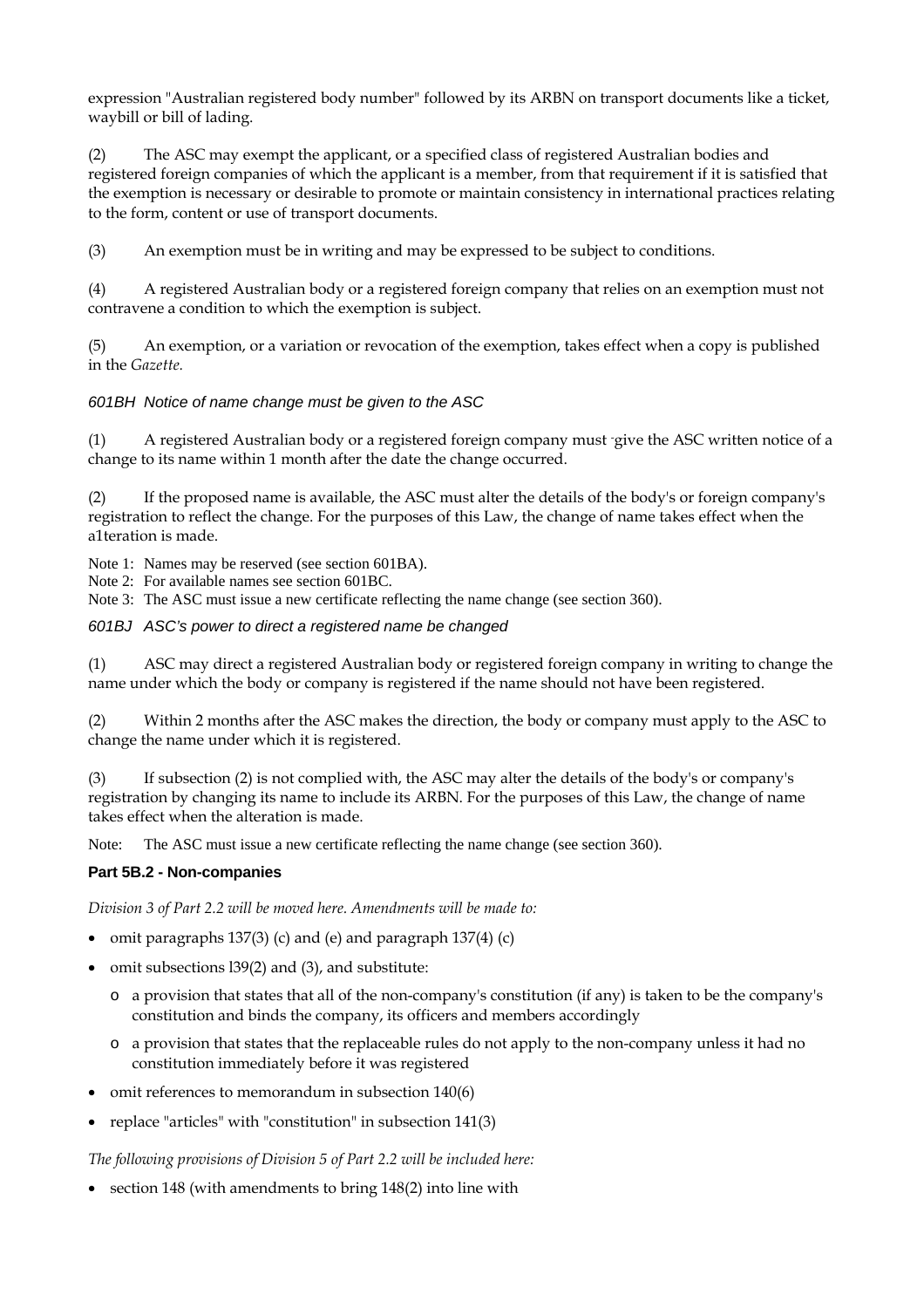- section 118) section 149 section 150 (except subsection ISO(6))
- subsections 151(1), (3), (4), (5) and (6). Subsection 151(1) will be amended to provide that the replaceable rules do not apply to a company that is taken to have a constitution on registration unless the company repeals its constitution.

*The remainder of Part 4.1 will be moved here, with some minor technical amendments to bring the Part into line with amendments made elsewhere by the Bill* 

74. Subsection 696(3)

Add at the end "to the public".

75. Subsection I047(4)

Omit "articles", substitute "constitution".

76. Paragraph 1051(1)(a)

Omit "articles", substitute "constitution".

77. Subsection 1064(7)

Omit "under the common or official seal of the corporation".

78. Subsection 1070(2)

Omit "Part 2.5", substitute "Chapter 2C".

79. Paragraphs 1085(1)(b) and (c)

Omit "articles", substitute "constitution".

80. Subsection 1087(1)

Omit, substitute:

(1) Certificate issued after the commencement of this section specifying held by 2 members of a company must state:

- (a) the name of the company and its jurisdiction of registration; and
- (b) the class of the shares; and
- (c) the amount paid and the amount unpaid on the shares.
- 81. Section 1088

Omit "articles", substitute "constitution".

82. Subsection 1091(1)

Omit "articles", substitute "constitution".

83. Paragraph 1091(lA)(b)

Omit "incorporation", substitute "registration".

84. Subsection 1091(7)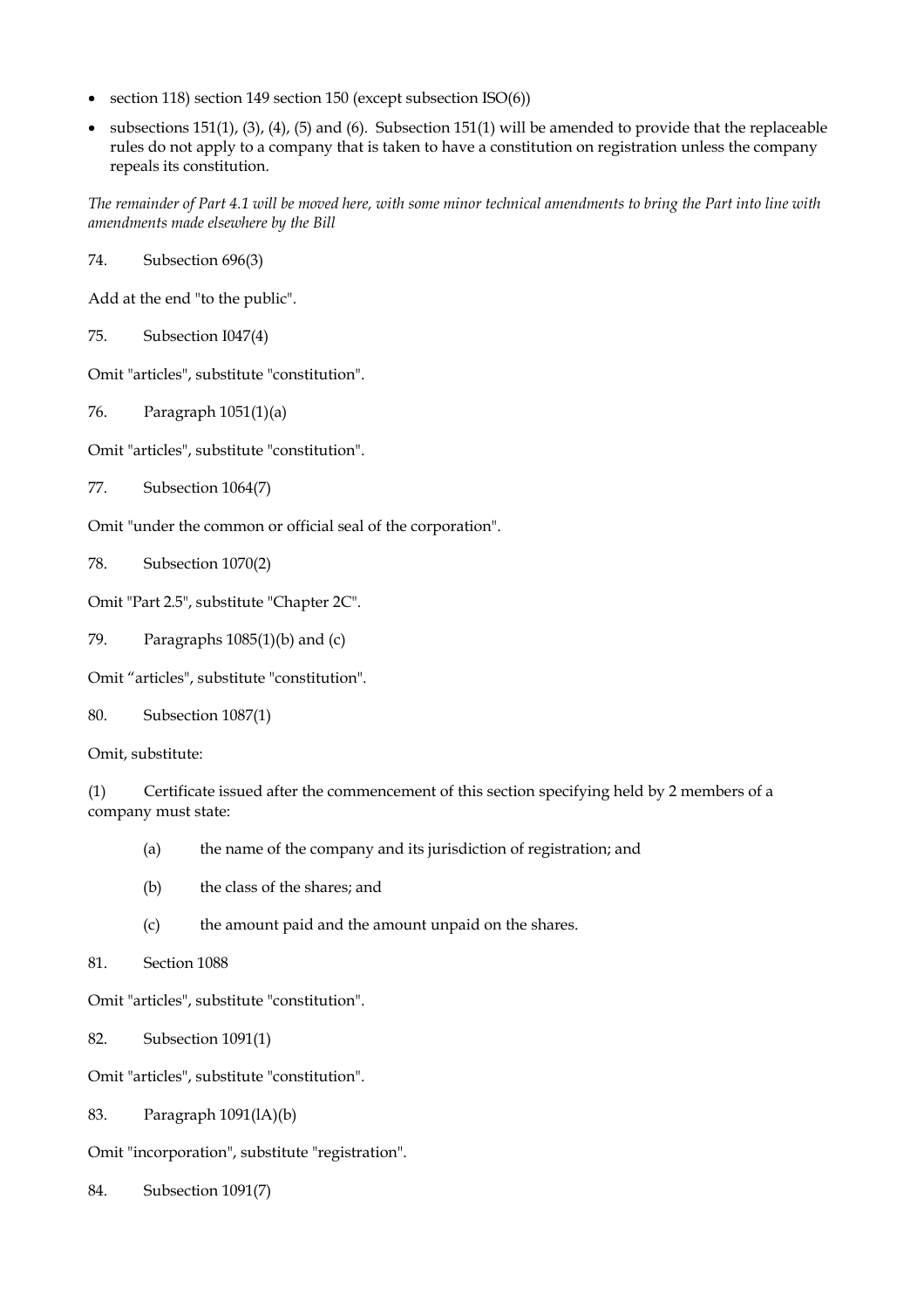Omit "articles", substitute "constitution".

85. Subsection 1097(1) (definition of "issuing body")

After "incorporated", insert "or registered".

86. Subsection 1110(4)

Omit "memorandum, articles", substitute "constitution".

87. Subsection 1111(3)

Omit "memorandum, articles", substitute "constitution".

88. Subsection 1274(7)

Add at the end:

; and

(c) a certificate by the ASC that, during a period specified in the certificate, a particular company was registered, or taken to be registered, under this Law is to be received as *prima facie*  evidence that during that period, that company was registered under this Law.

89. Subsections 1300(2) and (3)

Add at the end "to the public".

90. After subsection 1300(2)

Insert

(2A) If a person asks a proprietary company, in writing, to inspect a particular book of the company that the person has a right to inspect, the company must, within 7 days, make it available for inspection by the person at the place where it is required to be kept.

91. Section 1347

Repeal.

92. After Chapter 9

Insert:

# **CHAPTER 10 - NATIONAL SCHEME PROVISIONS**

*1500 Recognition of companies from other jurisdictions* 

(1) A recognised company has in this jurisdiction the same legal personality, capacity, attributes, power and type as if it were a company. Its powers include the power to hold land in this jurisdiction.

(2) Subsection (1) does not impose on a recognised company an obligation it would not have if that subsection had not been enacted.

### Division 4 of Part 2.2 will be moved here. Amendments will be made

- omit references to companies limited both by shares and by guarantee and no liability companies from subsection 145(3)
- omit subsections 146(2) and (3) and substitute: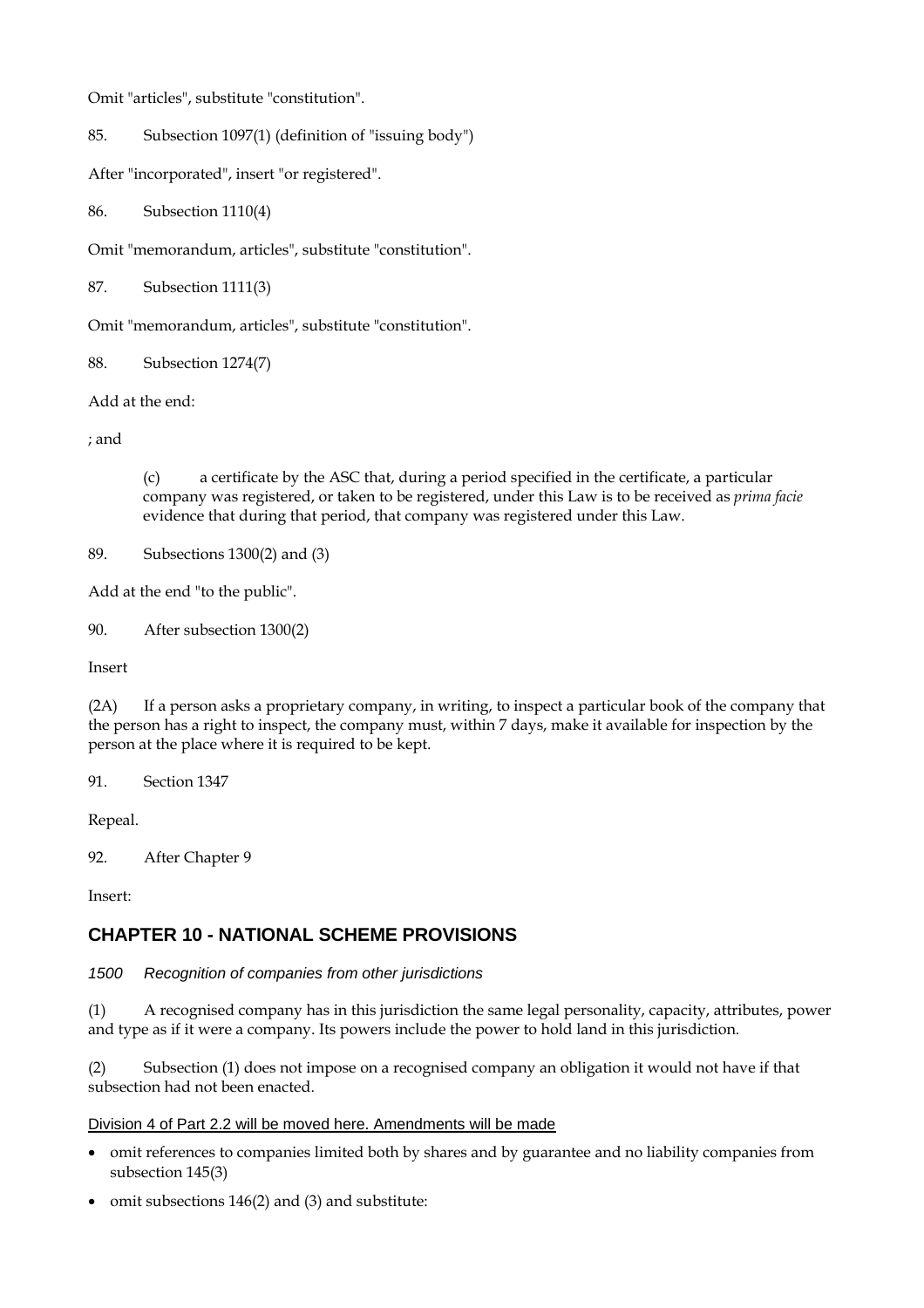- o a provision that states that a company's constitution (if any) immediately before the transfer of registration is taken to be the company's constitution and binds the company, its officers and members accordingly.
- o a provision that states that any replaceable rule (modified or not) which applied to the company immediately before its registration is taken to apply to the company after its registration is transferred.
- omit subsections 146(4) and 147(5).

Division 4A of Part 2.2 will be moved here. Sections 148 and 149 and subsections 150 (3), 151 (S), 152 (1), 152 (3A), 152 (3B) and 152 (4) will be included here, with some minor technical amendments to bring those provisions into line with amendments made elsewhere by the Bill.

93. Schedule 1

Repeal.

- 94. Schedule 3
- *(a) Insert after* "Section 111AU":

Subsection *113(2 )-* Penalty: 50 penalty units or imprisonment for 1 year, or both.

Subsection 117(3) - Penalty: 10 penalty units, or imprisonment for 3 months, or both.

Section 123 - Penalty: 10 penalty units, or imprisonment for 3 months, or both.

Section 146 - Penalty: 10 penalty units or imprisonment for 3 months, or both.

Section 152 - Penalty: 10 penalty units or imprisonment for 3 months, or both.

Section 154 - Penalty: 10 penalty units or imprisonment for 3 months, or both.

Section 164 - Penalty: 50 penalty units, or imprisonment for 1 year, or both.

Section 6G1BE - Penalty: 10 penalty units or imprisonment for 3 months, or both.

(b) Omit:

Subsection 116(2) - Penalty: 50 penalty units or imprisonment for 1 year, or both.

Section 219 - Penalty: 10 penalty units or imprisonment for 3 months, or both.

Section 362 - Penalty: 10 penalty units or imprisonment for 3 months, or both.

Section 369 - Penalty: 10 penalty units or imprisonment for 3 months, or both.

Subsection 383C(8) - Penalty: 10 penalty units or imprisonment for 3 months, or both.

### *Transitional provisions*

95 Existing companies taken to be registered

(1) At commencement, each body corporate that was registered, or taken to be registered, under Part 2.2 of the Corporations Law of this jurisdiction as in force immediately before commencement, is taken to be registered under this section as a body corporate of whichever of the following types corresponds to its previous class and type:

(a) a proprietary company limited by shares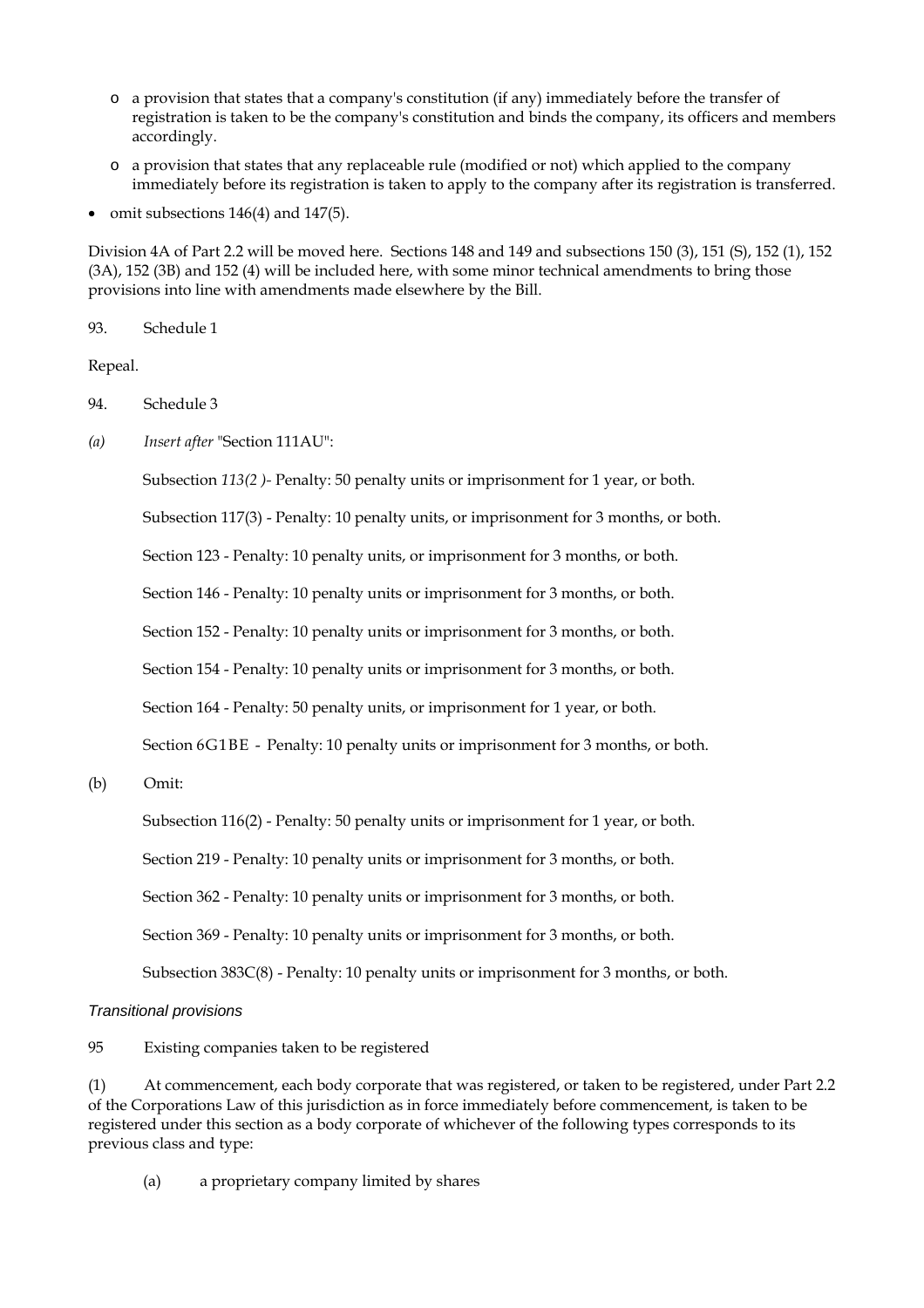- (b) an unlimited proprietary company
- (c) a proprietary company limited both by shares and by guarantee
- (d) a public company limited by shares
- (e) an unlimited public company
- (f) a company limited by guarantee
- (g) a public company limited both by shares and by guarantee
- (h) a no liability company.
- (2) A body corporate taken to be registered under this section:
	- (a) continues in existence as a body corporate; and
	- (b) is taken to be registered as a company under the Corporations Law of this jurisdiction.

(3) Registration under this section does not:

(a) create a new legal entity; or

(b) prejudice or affect the identity of the body corporate constituted by the company or its continuity as a body corporate; or

(c) affect the company's property, rights or obligations (except as against the members of the company in their capacity as members); or

(D) render defective any legal proceedings by or against the company or its members.

96 Application of Law to existing companies

(1) A provision of the Corporations Law of this jurisdiction or a corresponding previous law that applies to a company is taken to apply to anything that happened in relation to a company referred to in transitional section 95 before the date on which the company was registered unless:

(a) before that date, the action was taken for the purposes of complying with a previous law corresponding to that provision; and

(b) the action would have complied with this Law if it had been in force when the action was taken.

(2) A provision applies with any modifications that are necessary.

97 Company's memorandum and articles have effect as constitution

(1) The memorandum and articles of a company incorporated under Division 1 of Part 2.2 as in force before commencement have effect after commencement as if they together constituted a constitution adopted by the company under paragraph 136(1)(b) of this Law as in force after commencement.

(2) Anything that was taken to be the memorandum and articles of a company under Division 2 of Part 2.2 as in force before commencement has effect after commencement as if it were a constitution adopted by the company under paragraph 136(1)(b) of Law as in force after commencement.

98 Notifying ASC of constitution - proprietary companies incorporated between 1 January 1991 and commencement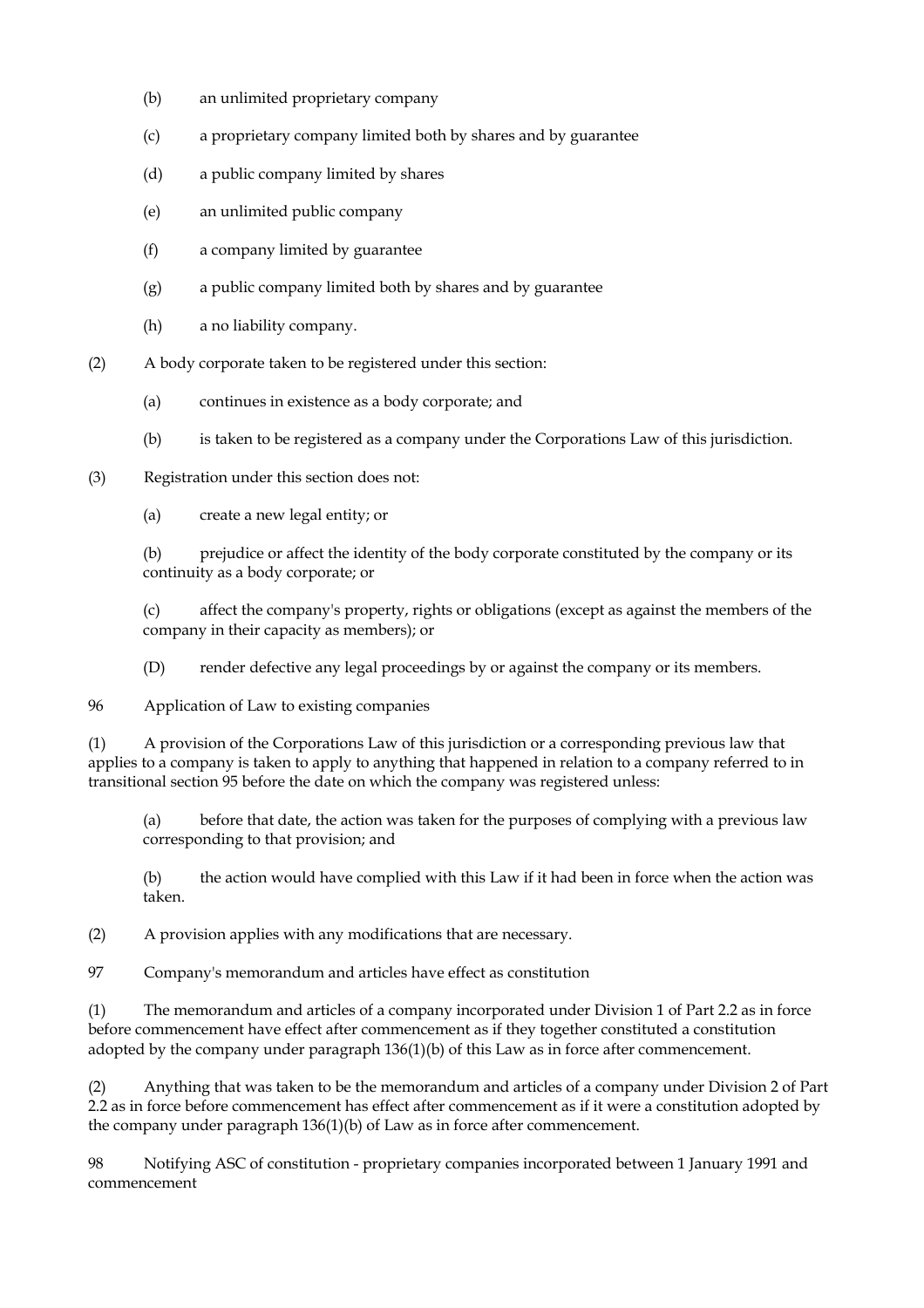(1) A proprietary company incorporated under this Law between 1 January 1991 and commencement must do 1 of the following within 2 years after commencement:

(a) if the company has repealed its constitution - certify to the ASC that it is repealed and specify the date on which the repeal took effect

if the company's constitution consists of its memorandum and unamended Table A articles lodge a copy of the memorandum with the ASC and certify to the ASC that, as at the date of the certificate:

(i) its constitution consists of the memorandum and those articles as in force immediately before that commencement; and

(ii) the company has not amended the articles

(c) otherwise - lodge with the ASC a consolidated copy of its constitution as in force as at the date of the lodgment.

(2) A certificate must be in the prescribed form.

99 Notifying ASC of constitution - proprietary companies registered before 1 January 1991

(1) In relation to its memorandum, a proprietary company registered before 1 January 1991 must do 1 of the following within 2 years after commencement:

(a) certify to the ASC that the company has not amended its memorandum on or after 1 January 1991

(b) if it has amended its memorandum on or after 1 January 1991 - lodge with the ASC a consolidated copy of the memorandum

(c) if it has repealed its memorandum after commencement - certify to the ASC that it has repealed its memorandum and specify the date on which the repeal took effect.

(2) In relation to its articles, a proprietary company registered before 1 January 1991 must do 1 of the following within 2 years after commencement:

(a) certify to the ASC that the company has not amended its articles of association on or after 1 January 1991

(b) if it has amended its articles on or after 1 January 1991 - lodge with the ASC a consolidated copy of the articles

(c) if it has repealed its articles after commencement - certify to the ASC that it has repealed its articles and specify the date on which the repeal took effect.

(3) A certificate must be in the prescribed form.

100 No liability companies

(1) A company that was a no liability company under this Law as in force immediately before commencement is taken to be registered as a no liability company until it ceases to be a no liability company. This Law continues to apply to the company as if the following provisions of this Law had not been omitted or repealed:

(a) paragraph (c) of the definition of "contributory" in section 9

(b) the definitions of "mining company", "mining purposes" and "no liability company" in section 9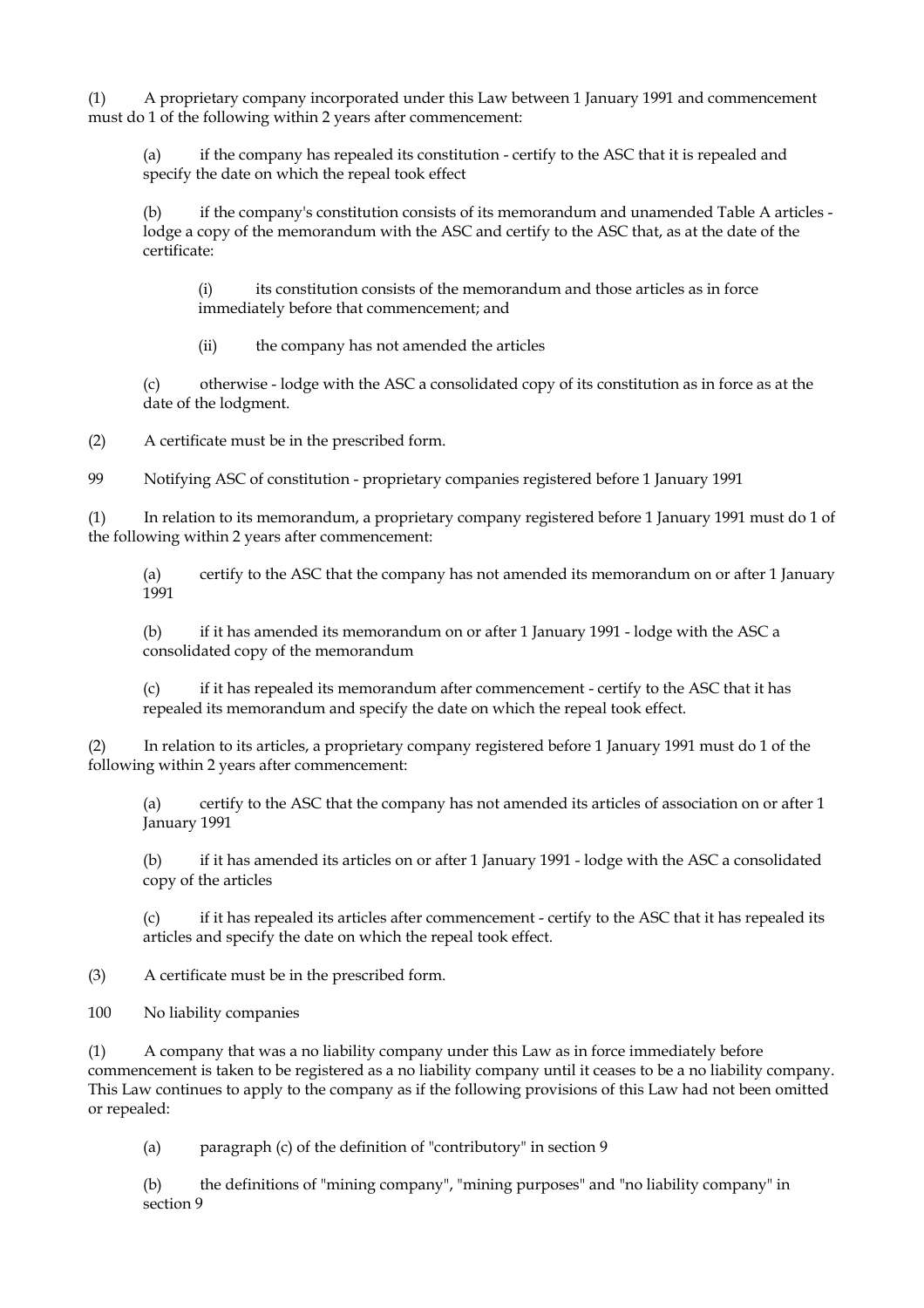- (c) subsection 368(2)
- (d) paragraph 371(g)
- (e) Part 4.3.

(2) If all the issued shares in a no liability company are paid up, the company may change to a proprietary company limited by shares or a public company limited by shares under Part 213.7 as in force after commencement. That Part (except subsections 163(1) and (2)) applies to the change with any modifications that are necessary.

101 Companies limited both by shares and by guarantee

(1) A company that was limited both by shares and by guarantee under this Law as in force immediately before commencement is taken to be registered as a company of that type until it ceases to be a company limited both by shares and by guarantee. This Law continues to apply to the company as if:

- (a) section 518 of this Law had not been repealed; and
- (b) the amendments of sections 516, 517, 519 and 260 of this La had not been made.

(2) The company may change to one of the following types of companies under Part 213.7 as in force after commencement:

- (a) a proprietary company limited by shares
- (b) a public company limited by shares
- (c) a company limited by guarantee.

(3) That Part (except subsection 163(3)), with any modifications that are necessary, applies to the change as if the company were a company limited by guarantee seeking to change to a company limited by shares.

102 Acts before external administration of existing company

(1) This section applies if action was validly taken as at the commencement of Division 2 of Part 2.2 as in force before the commencement of this section by, or in relation to, a company referred to in transitional section 95 under, or for the purposes of, Chapter 5 (except Part 5.2).

(2) On and after the commencement of that Division, this Law applies in relation to the company with any modifications that are necessary, as if:

(a) the company had been a company, and this Law had been in force, at the time when that action was taken; and

(b) that action had been validly taken under, or for the purposes of, that Chapter.

(3) Nothing in this section makes a person guilty of a contravention of this Law in respect of anything done or not done before the commencement of that Division.

103 Effect of certificate issued under previous law

A certificate purporting to be issued under this Law or a corresponding previous law by the authority responsible for administering that Law or the corresponding previous law stating that `r specified body corporate has been registered as a company under that Law or another corresponding previous law is conclusive evidence:

(a) that: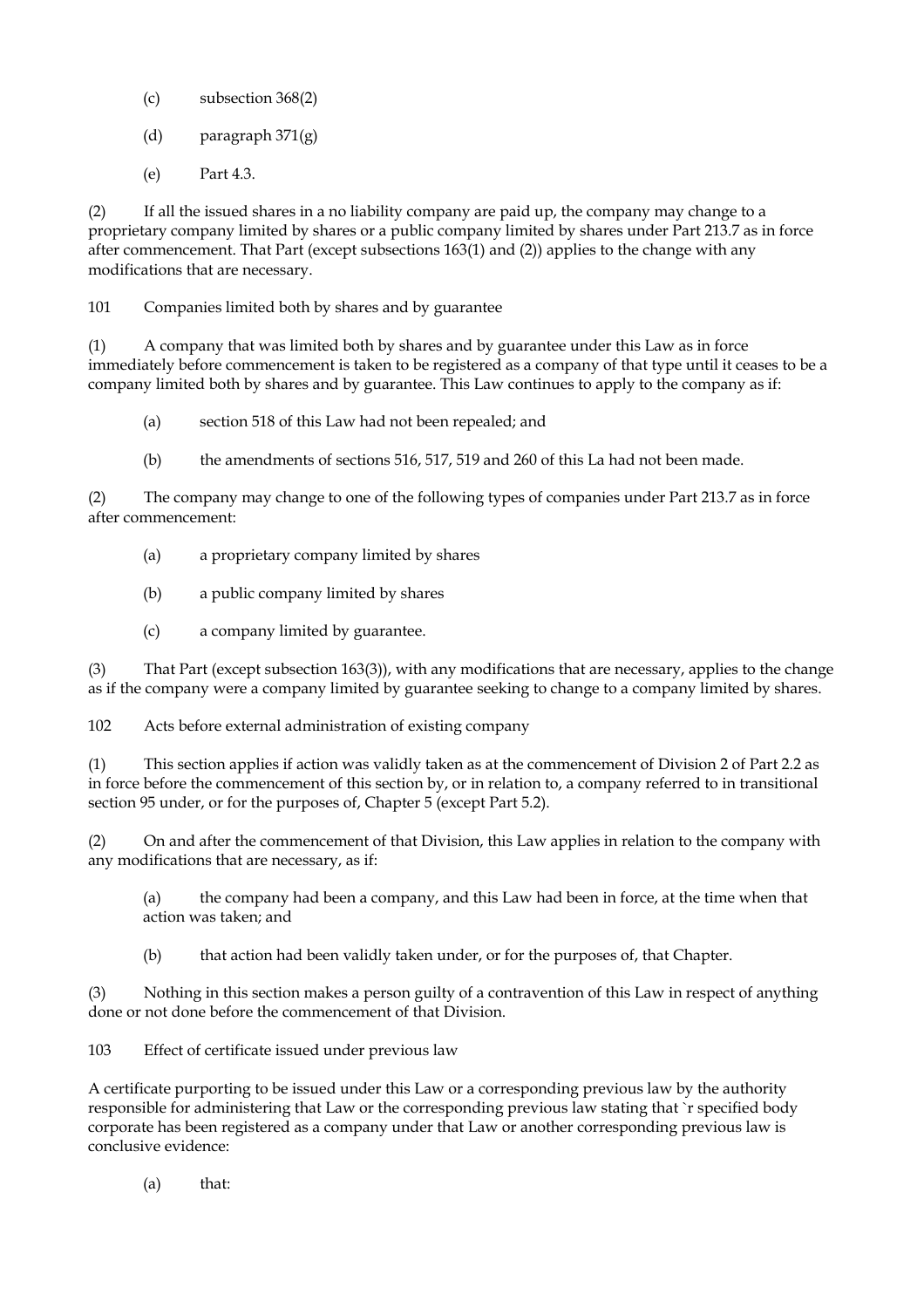(i) all the requirements necessary for the registration of the body corporate under that legislation; and

(ii) all matters related to the registration of the body corporate under that legislation;

have been complied with; and

(b) that the body corporate referred to in the certificate was duly registered as a company under that legislation and was taken to be a company duly incorporated under that legislation.

## 104 Company's registration number has effect as ACN

The registration number of a company incorporated before commencement has effect after commencement as if it were the company's ACN under this Law as in force after commencement.

105 Registered office

The situation, immediately before commencement, of the registered office of a company referred to in transitional section 95 has effect after commencement as if it were the address of the company's registered office under this Law as in force after commencement.

106 Opening hours of registered office of public company

The hours during which the registered office of a public company referred to in transitional section 95 must be open to the public under a notice lodged under subsection 218(2) or (4) of this Law as in force immediately before commencement have effect after commencement as if they were the hours specified in a notice lodged under subsection 145(3) as in force after commencement.

107 Reservation of name continues

If, immediately before commencement, a name was reserved, the reservation continues in force as if it were made under a corresponding provision of this Law as in force after commencement.

108 Continued operation of inspection orders under repealed provisions

(1) An order in force immediately before commencement under section 319 continues to have effect after commencement despite the repeal o that section.

(2) An application made, but not decided, before commencement under section 319 has effect after commencement as if it were an application for an order under section 247A of this Law as in force after commencement.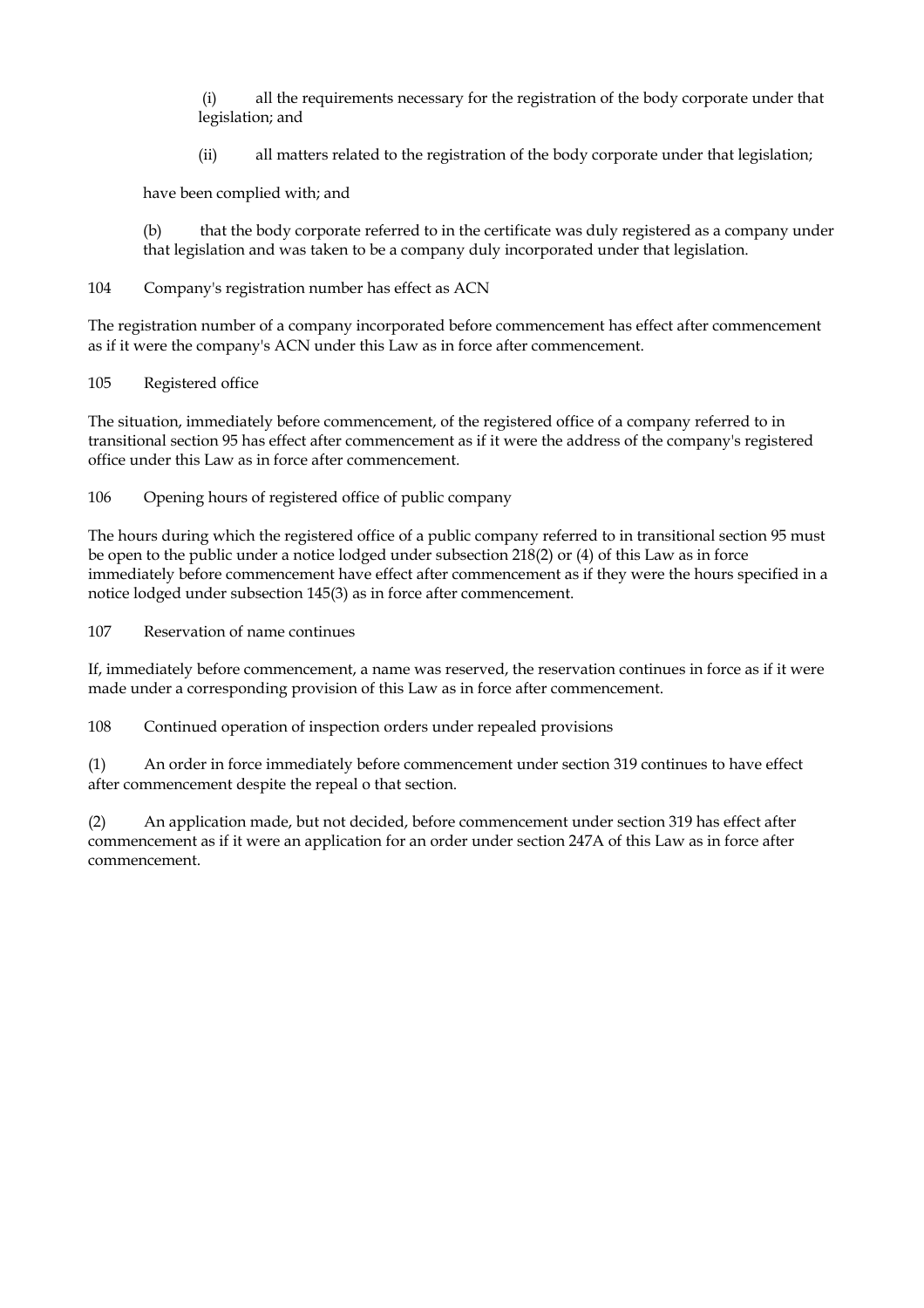# **SCHEDULE 2 - MEETINGS (CHAPTER 2G)**

## **Consequential amendments**

1. Section 9 (definitions of "annual general meeting", "Exchange", "statutory meeting" and "statutory report")

Omit.

2. Section 9 (definitions of "resolution" and "special resolution")

Omit, substitute:

resolution means:

(a) in relation to a body corporate - a resolution other than a special resolution; or

(b) in relation to creditors or contributories - a resolution passed at a meeting of the creditors or contributories;

special resolution means:

(a) in relation to a company, a resolution:

(i) of which notice as set out in paragraph 249L(c) has been given; and

(ii) that has been passed by at least 75 % of the votes cast by members entitled to vote on the resolution;

- (b) in relation to a registered scheme, a resolution:
	- (i) of which notice as set out in paragraph 252J(c) has been given; and

(ii) that has been passed by at least 75 % of the total value of the votes cast by members entitled to vote on the resolution;

Note: To work out the value of a vote see section 252X.

3. Section 9

Insert:

AGM means an annual general meeting of a company that section 250L or 250M requires to be held;

ASX means Australian Stock Exchange Limited;

class meeting, in relation to a company, means a meeting of a class of the company's members;

extraordinary resolution, in relation to a registered collective investment scheme, means a resolution:

(a) of which notice as set out in paragraph  $252J(c)$  has been given; and

(b) that is passed by at least 50 % of the total value of the votes that may be cast by members (whether present or not) on the resolution;

Note: To work out the value of a vote see section 252X.

general meeting, in relation to a company, means a meeting of the company's members;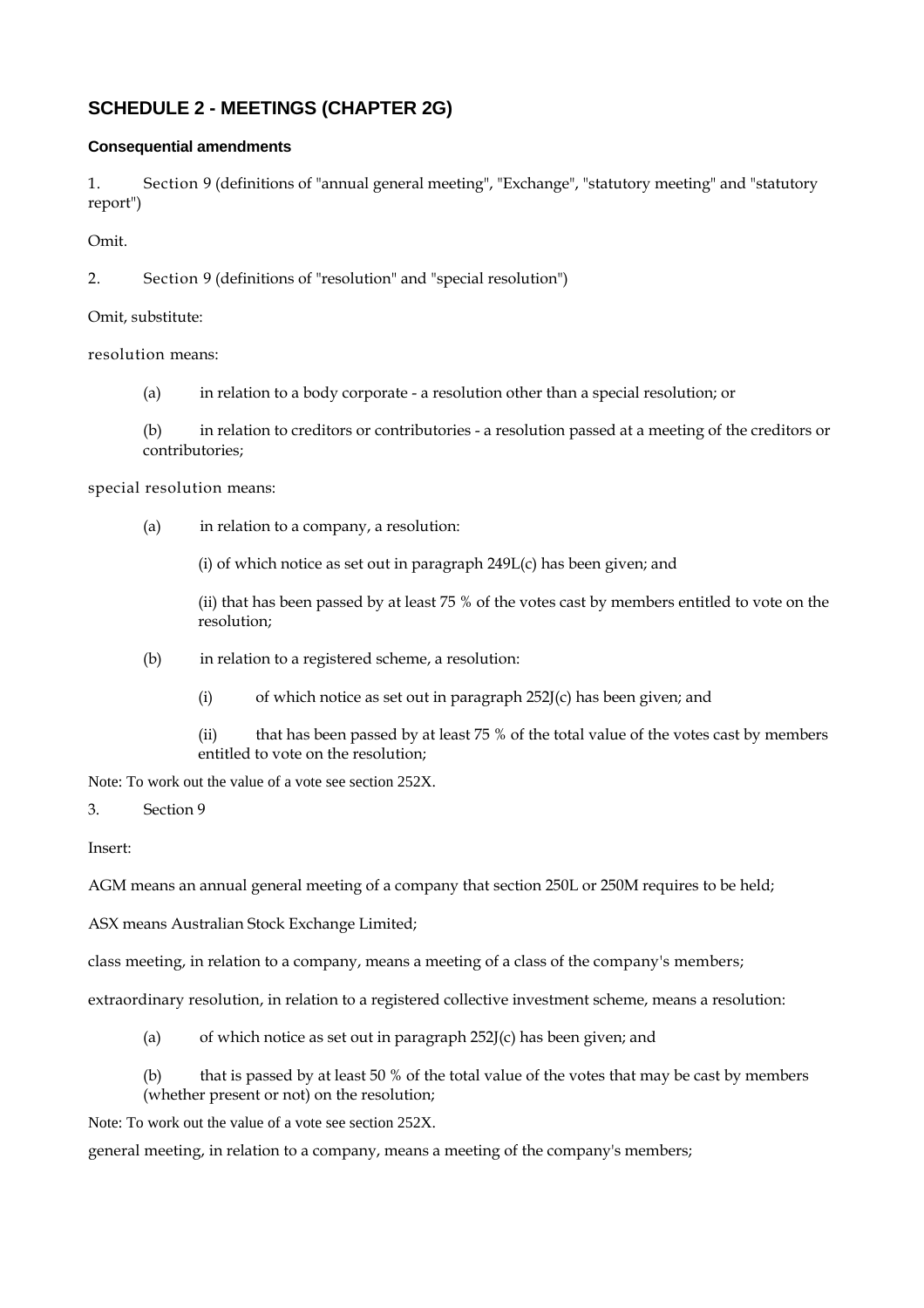ordinary resolution, in relation to a company or a registered collective investment scheme, means a resolution that is passed by a majority of the votes cast by members of the company or scheme entitled to vote on the resolution;

members' meeting means:

- (a) in relation to a company a general meeting or a class meeting of the company; and
- (b) in relation to a registered collective investment scheme a meeting of the scheme's members;

4. Subsection 58C(2)

Omit "section 245", substitute "252L or 252M".

5. Subsection 70A(1) (Note 2)

Omit "section 245", substitute "252L and 252M".

6. Subsection 151(2)

Omit.

```
7. Paragraphs 152(1)(c) and 152(2)(b)
```
Omit "section 258", substitute "subsections 251A(4) and 251B(1)".

8. Paragraph 152(I)(d)

Omit "259(1)", substitute "subsections 251A(4) and 251B(1)".

9. Paragraph 152(4)(b)

Omit "259(2)", substitute "251B(2)".

10. After section 225

Insert:

*225A Alternate directors - appointing and terminating appointments (replaceable rule - see section 135)* 

(1) With the other directors' approval, a director may appoint an alternate to exercise some or all of the director's powers for a specified period.

(2) The appointing director may terminate the alternate's appointment at any time.

(3) An appointment or its termination must be in writing. A copy must be given to the company.

Note: The ASC must be given notice of the appointment and termination of appointment of an alternate see section 242.

*225B Alternate directors - rights and powers (replaceable rule - see section 135)* 

(1) If the appointing director requests the company to give the alternate notice of directors' meetings, the company must do so.

(2) When an alternate exercises the director's powers, the effect is the same as if the power were exercised by the director.

11. After subsection 227(3)

Insert: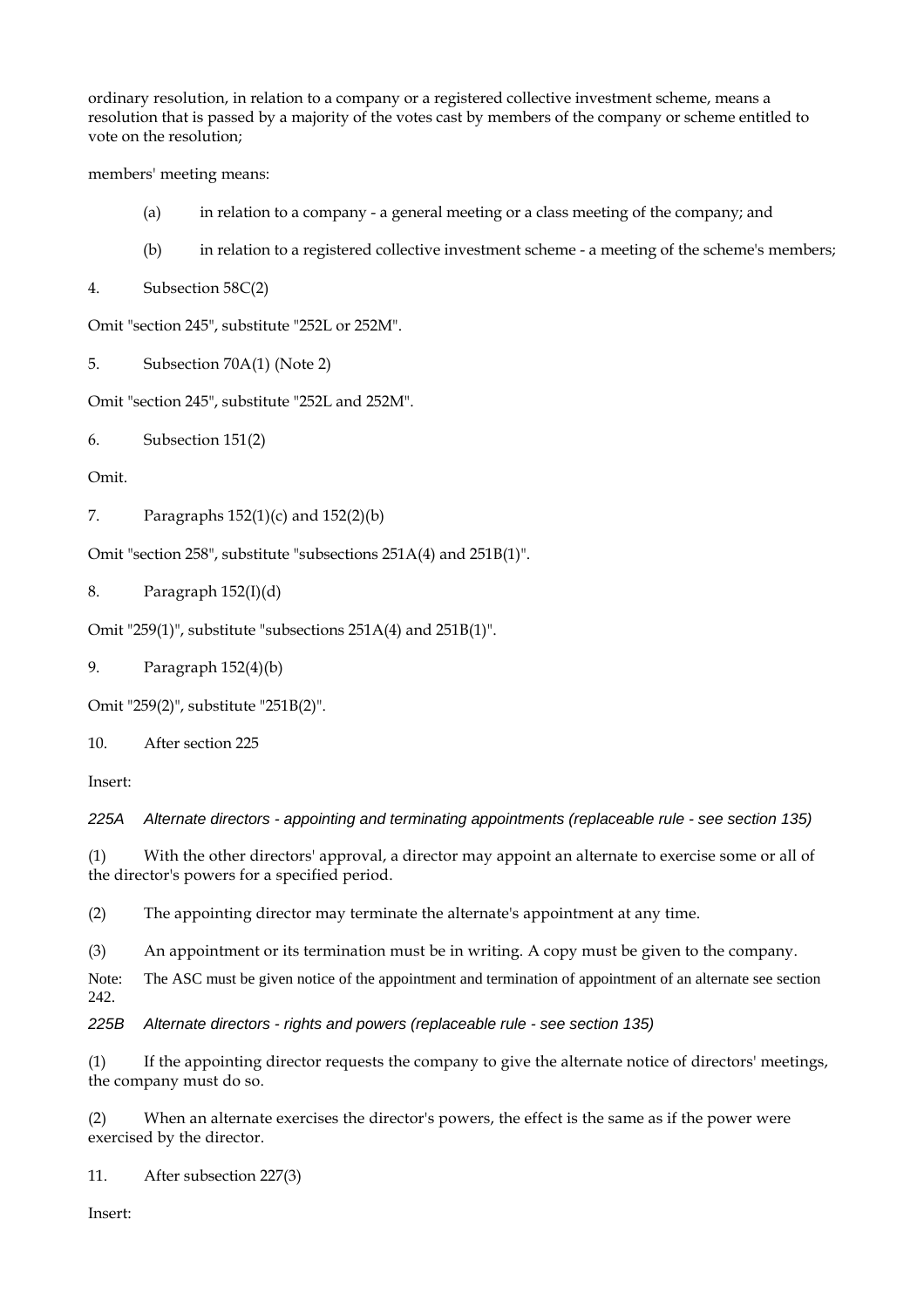(3A) Notice of an intention to move such a resolution must be given to the company 28 days or more before the meeting at which it is to be moved. However, if a meeting is held on a day that is less than 1 month after the notice has been given, the notice is properly given.

12. After subsection 231(1)

Insert:

(1 A) Director may vote on contracts (replaceable rule for proprietary companies - see section 135)

A director of a proprietary company may vote on a matter involving a contract or proposed contract with the company in which the director has an interest other than as a member, if the director has disclosed the nature of the interest at a meeting of the directors.

13. After subsection 238(1)

Insert:

(lA) The company must lodge with the ASC a copy of the special resolution required under subsection 238(1) within 14 days after it is passed.

14. Subsection 243ZB(4)

Omit "authorised under subsection 249(3)", substitute "appointed under section 250C".

15. Part 3.3

Repeal.

16. Section 255A

Repeal.

```
17. After subsection 329(l)
```
Insert:

(1A) Notice of an intention to move such a resolution must be given to the company 28 days or more before the meeting at which it is moved. However, if a meeting is held on a day that is less than 28 days after the notice has been given, the notice is properly given.

18. Subsection 332(8)

Omit.

19. Subsection 332(9)

Omit "section 245", substitute "section 250L or 250M".

20. Section 461

Add at the end:

(2) The company must lodge with the ASC a copy of the special resolution referred to in paragraph 461(1)(a) within 14 days after it is passed.

21. Paragraph 461(b)

Omit.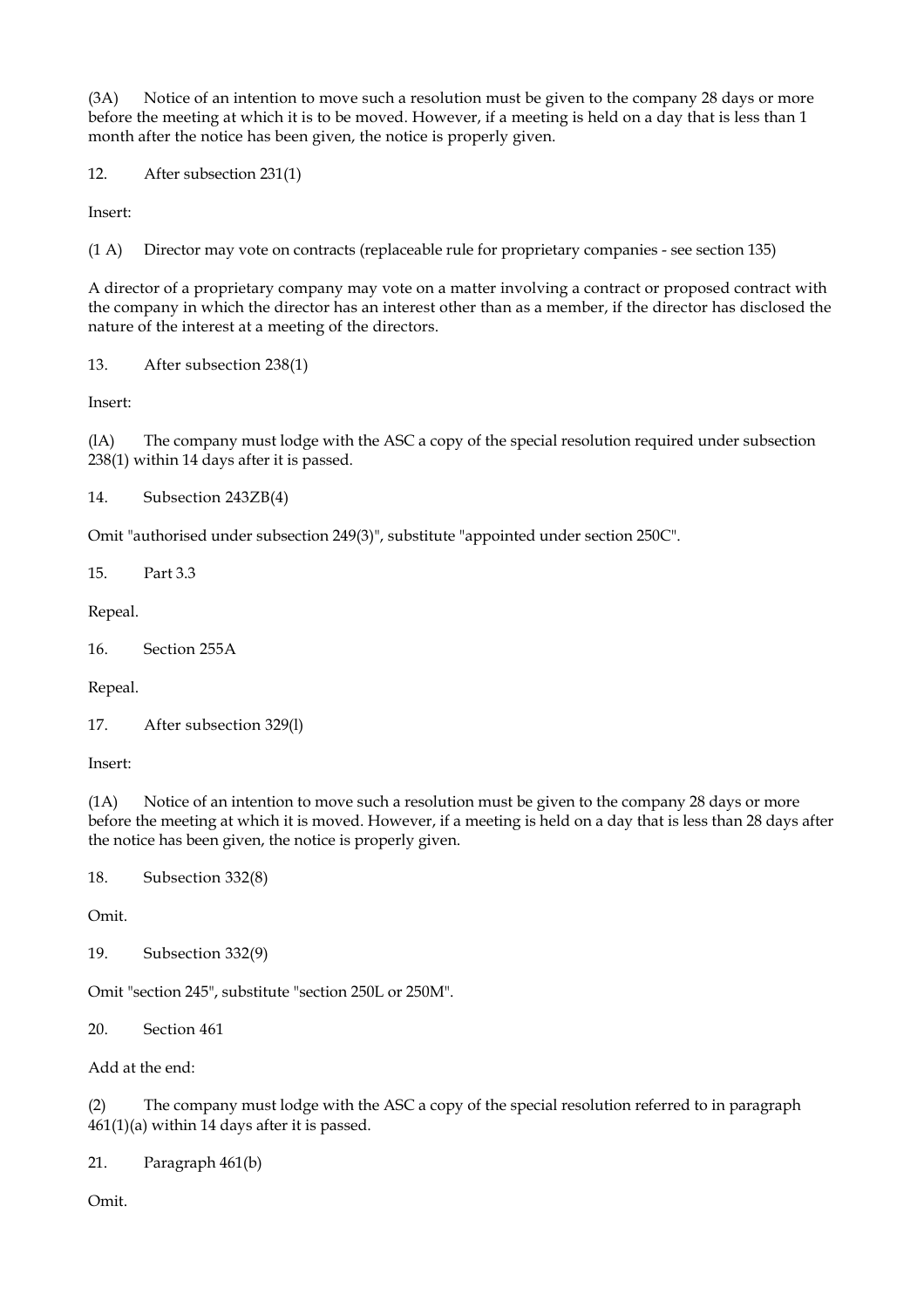### 22. Subsection 467(6)

Omit.

23. After subsection 506(I)

Insert:

(lA) The company must lodge with the ASC a copy of the special resolution referred to in paragraph 506(1)(f) within 14 days after it is passed.

24. After subsection 507(2)

Insert:

(2A) The company must lodge with the ASC a copy of the special resolution referred to in subsection 507(2) within 14 days after it is passed.

```
25. After subsection 510(1)
```
Insert:

(1A) The company must lodge with the ASC a copy of the special resolution referred to in paragraph 510(1)(a) within 14 days after it is passed.

26. Section 1038

Repeal.

27. Schedule 3 (a)

(a) Omit:

Section 245:

Penalty: 10 penalty units or imprisonment for 3 months, or both.

(b) Omit:

Section 258:

Penalty: 10 penalty units or imprisonment for 3 months, or both.

(c) Insert:

Section 250L:

Penalty: 10 penalty units or imprisonment for 3 months, or both.

Section 250M

Penalty: 10 penalty units or imprisonment for 3 months, or both.

Section 251A:

Penalty: 10 penalty units or imprisonment for 3 months, or both.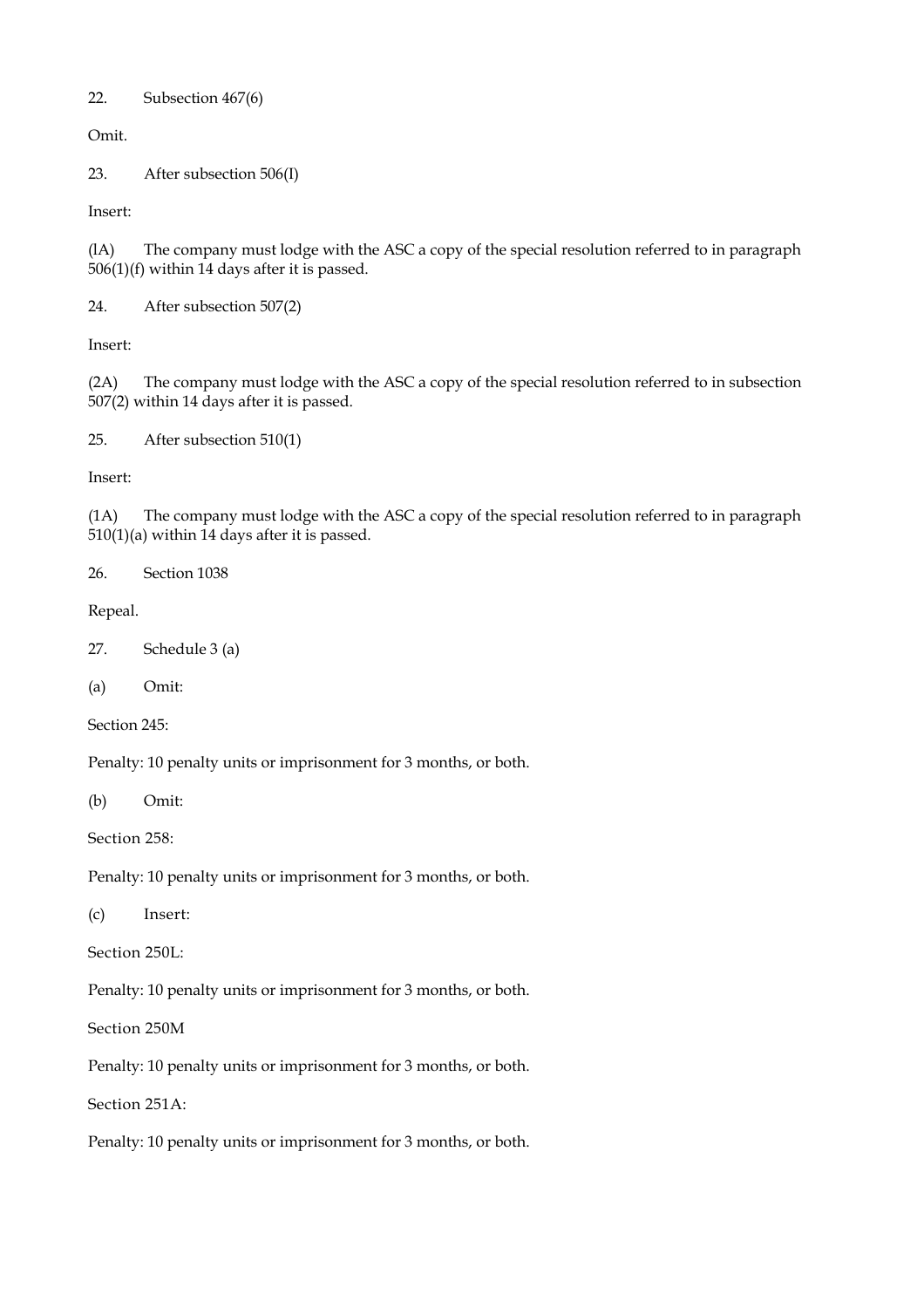### **Transitional provisions**

28 First AGM after commencement

(1) If, by commencement, a company has held an AGM in the calendar year in which commencement occurs, then the requirement in section 250L of this Law as in force after commencement is satisfied in respect of that calendar year.

(2) A company incorporated less than 18 months before commencement that has not held its first AGM by commencement must hold it within 18 months of its incorporation.

(3) A company that was incorporated 18 months or more before commencement that has not held its first AGM by commencement must hold it within 7 days after commencement.

29 General transitional arrangements

Column 1 of the table sets out things that have been done before commencement (under provisions of this Law as then in force). Column 2 sets out how the things will be dealt with after commencement - either under the Law in force immediately before commencement (the old Law) or this Law as in force after commencement (the new Law).

| Thing done before commencement                                                                                                                 | How it is to be dealt with after commencement                                                                    |
|------------------------------------------------------------------------------------------------------------------------------------------------|------------------------------------------------------------------------------------------------------------------|
| Requests made meetings under section 246 and<br>meetings called under section 245, 246 or 247                                                  | The old Law applies to those requests and to the meetings<br>called                                              |
| Authority to act as a body corporate's representative<br>under subsection 249(3)                                                               | The authority continues to operate after commencement as<br>if it were made under section 250C of the new Law    |
| Passing ordinary and special resolutions at meetings<br>called before commencement                                                             | The old Law applies to the passing of the resolutions                                                            |
| Proceedings under subsection 251(1) for the Court to<br>convene a meeting                                                                      | The old Law applies to those proceedings                                                                         |
| A requisition under subsection 252(1) to give notice<br>of resolutions and circulate statements                                                | The old Law applies to the requisition                                                                           |
| A minute signed by a representative of a holding<br>company as provided for in subsection 249(7)                                               | The old Law applies                                                                                              |
| Notice received by company of intention to move a<br>resolution under section 227 or 329 or to replace a<br>director removed under section 227 | The old Law applies                                                                                              |
| Document under section 255(1) containing a<br>resolution has not been signed by all of the members<br>of the proprietary company               | The new Law applies to the resolution                                                                            |
| A special resolution, resolution or agreement<br>referred to in subsection 256(1) that has been passed<br>or made                              | The old Law applies to the special resolution, resolution or<br>agreement                                        |
| Requests made by members under subsection 256(3)<br>of the old Law applies to the request                                                      | The old Law applies to the request                                                                               |
| Proceedings                                                                                                                                    |                                                                                                                  |
| * meetings held before commencement                                                                                                            | The old Law applies to proceedings of the meetings, the<br>documents and the minute books in which they are kept |
| * documents signed by all of the members of a<br>proprietary company as provided for in section 255                                            |                                                                                                                  |
| Requests by members under subsection 259(2) for<br>copies of minutes                                                                           | The old Law applies to these requests                                                                            |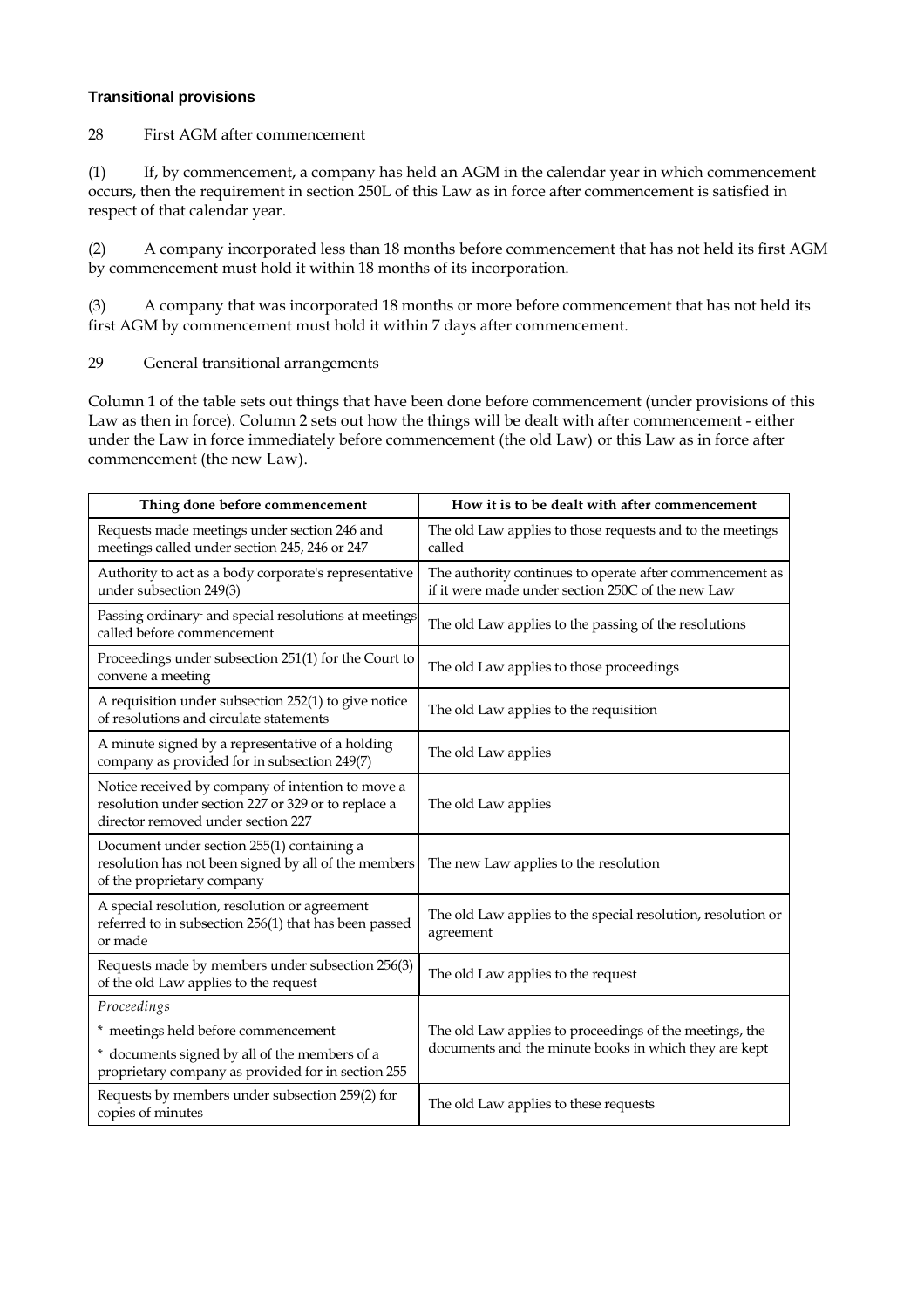# **SCHEDULE 3 - SHARES AND TRANSACTIONS AFFECTING SHARE CAPITAL (CHAPTERS 2H AND 2J)**

# **Consequential amendments**

1. Section 9 (definition of "approving holding company")

Omit.

2. Section 216

Repeal.

3. After paragraph 216B(3)(f)

## Insert:

 $;$  and  $(g)$  the amount unpaid on the shares.

4. Subsection 216B(4)

## Omit.

5. Paragraph 239(b)

## Omit, substitute:

(b) members who hold shares carrying at least 5 % of the votes attached to voting shares in the company;

6. Paragraphs  $262(1)(b)$  and  $(c)$ 

### Omit, substitute:

- (b) a charge on uncalled share capital;
- (c) a charge on a call on shares made but not paid;

# 7. Subparagraph 411(4)(a)(ii)

### Omit, substitute:

(ii) in the case of a compromise or arrangement between a body and its members or a class of members - a resolution in favour of the compromise or arrangement is:

- (A) passed by a majority in number of the members, or members in that class, present and voting (either in person or by proxy); and
- (B) if the body has a share capital passed by 75% of the votes cast on the resolution; and

## 8. Subsection 414(2)

Omit "the holders of at least nine-tenths in nominal value of the shares included in that class of shares", substitute "members holding shares in that class carrying at least 90% of the votes attached to shares in that class".

9. Subsection 414(5)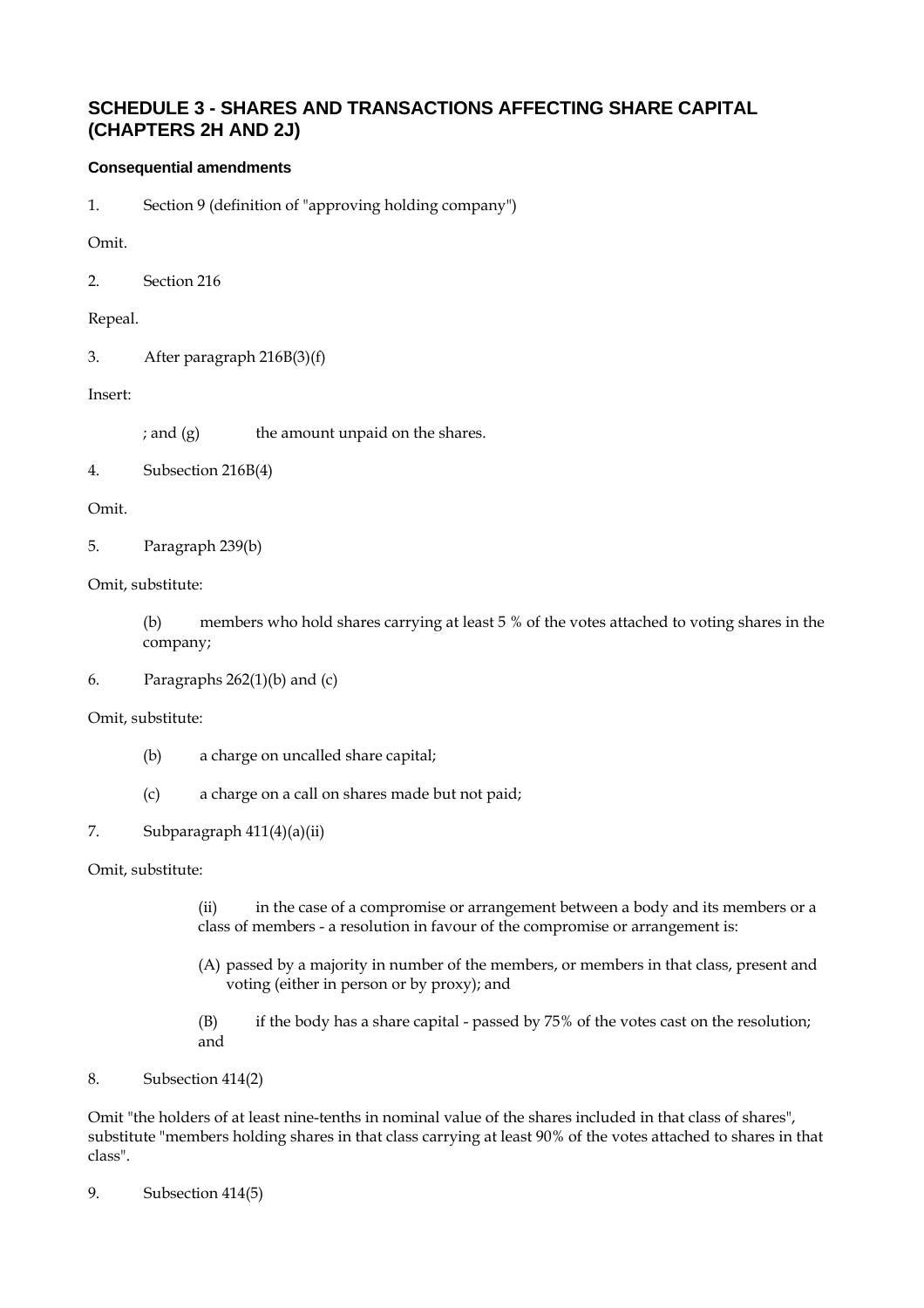Omit, substitute:

(5) Despite subsections (3) and (4), if the number of votes attached to the excluded shares is more than 10% of the votes attached to the excluded shares and the shares (other than excluded shares) to be transferred under the scheme or contract, those subsections do not apply unless:

(a) the transferee offers the same terms to all holders of the shares (other than excluded shares) to be transferred under the scheme or contract; and

(b) the holders who approve the scheme or contract hold shares to which are attached at least 90% of the votes attached to the shares (other than excluded shares) to be transferred under the scheme or contract and are also at least 75 % in number of the holders of those shares.

10. Subsection 4l4(9)

Omit "comprise or include nine-tenths in nominal value of the shares", substitute "have attached to them at least 90% of the votes attached to the shares".

### 11. Paragraph 420(2)(s)

Omit, substitute:

(s) if the receiver was appointed under an instrument that created a charge on uncalled share capital of the corporation:

(i) to make a call in the name of the corporation for the payment of money unpaid on the corporation's shares; or

(ii) on giving a proper indemnity to a liquidator of the corporation - to make a call in the liquidator's name for the payment of money unpaid on the corporation's shares;

#### 12. Subsection 588G(IA)

Omit, substitute:

(lA) For the purposes of this section, if a company takes action set out in the table, it incurs a debt at the time set out in the table.

| <b>Action of company</b>                                                                                                                                                                        | When debt is incurred                                                                                                                               |
|-------------------------------------------------------------------------------------------------------------------------------------------------------------------------------------------------|-----------------------------------------------------------------------------------------------------------------------------------------------------|
| paying a dividend                                                                                                                                                                               | when the dividend is paid or, if the company has a<br>constitution that provides for the declaration of<br>dividends, when the dividend is declared |
| making a reduction of share capital to which<br>Division 1 of Part 2J.1 applies (other than a<br>reduction that consists only of the cancellation<br>of a share or shares for no consideration) | when the reduction takes effect                                                                                                                     |
| buying back shares (even if the consideration<br>is not a sum certain in money)                                                                                                                 | when the buy-back agreement is entered into                                                                                                         |
| issuing redeemable preference shares that are<br>redeemable otherwise than at its option                                                                                                        | when the shares are issued                                                                                                                          |
| redeeming redeemable preference shares that<br>are redeemable at its option                                                                                                                     | when the company exercises the option                                                                                                               |
| financially assisting a person to acquire<br>shares, or units of shares, in itself or a ding<br>company                                                                                         | when the agreement to provide the assistance is<br>entered into or, if there is no agreement, when the<br>assistance is provided                    |

13. Section 603 (paragraph (a) of the definition of "prescribed occurrence")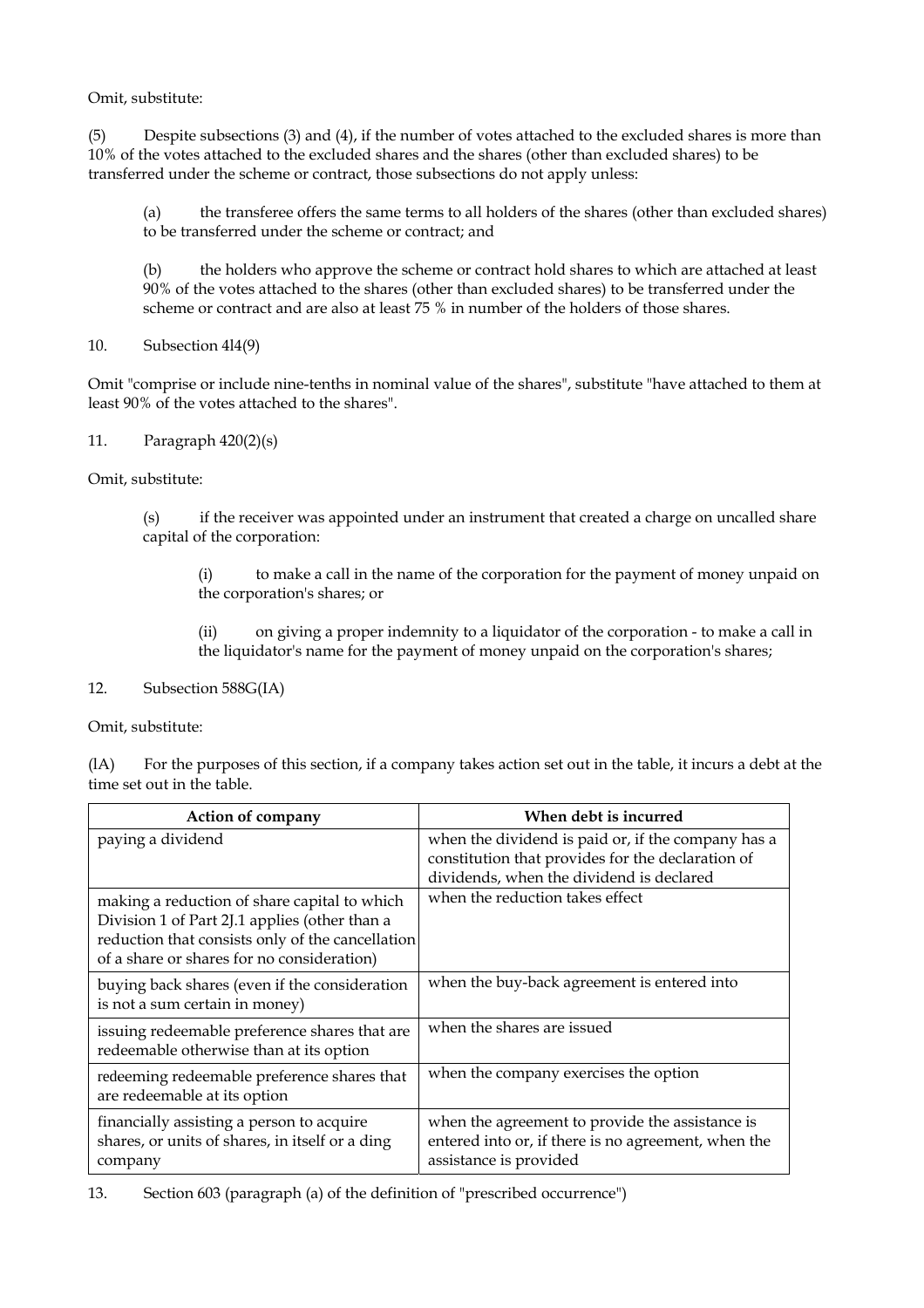### Omit, substitute:

(a) the company converting all or any of its shares into a larger or smaller number of shares (see section 254R);

- 14. Paragraph 636(1)(b)
	- (a) Omit "(whether by way of capital or premium)".
	- (b) Omit "paid up" substitute "unpaid".
- 15. Subsection 732(1)

### Add at the end:

; or (f) a company reduces its share capital, or proposes to reduce its share capital, in a way that is unreasonable having regard to its effect on the control of that company or another company; or

 (g) a company acquires a relevant interest in at least 5 % of its voting shares and the acquisition is unreasonable having regard to its effect on the control of that company or another company.

### 16. Subparagraph  $740(5)(b)(iii)$

Omit, substitute:

(iii) members who together hold shares carrying at least 10% of the votes attached to voting shares in the body corporate or in a related body corporate;

17. Subsections 1035(3) and (4)

Omit, substitute:

(3) In working out for the purposes of subsection (1) whether the minimum subscription has been subscribed for an allotment of shares, ignore any amounts payable otherwise than in cash.

(4) To count for the purposes of paragraph (1)(b), the amount payable on application for a share must be at least 5 % of the issue price of the share.

18. After section 1091

Insert:

### *1091AA Transmission of shares on death (replaceable rule - see section 135)*

(1) If shares not held jointly

If a shareholder who does not own shares jointly dies, the company will recognise only the personal representative of the deceased shareholder as being entitled to the deceased shareholder's interest in the shares.

(2) If the personal representative gives the directors the information they reasonably require to establish the representative's entitlement to be registered as holder of the shares:

(a) the personal representative may:

(i) by giving a written and signed notice to the company, elect to be registered as the holder of the shares; or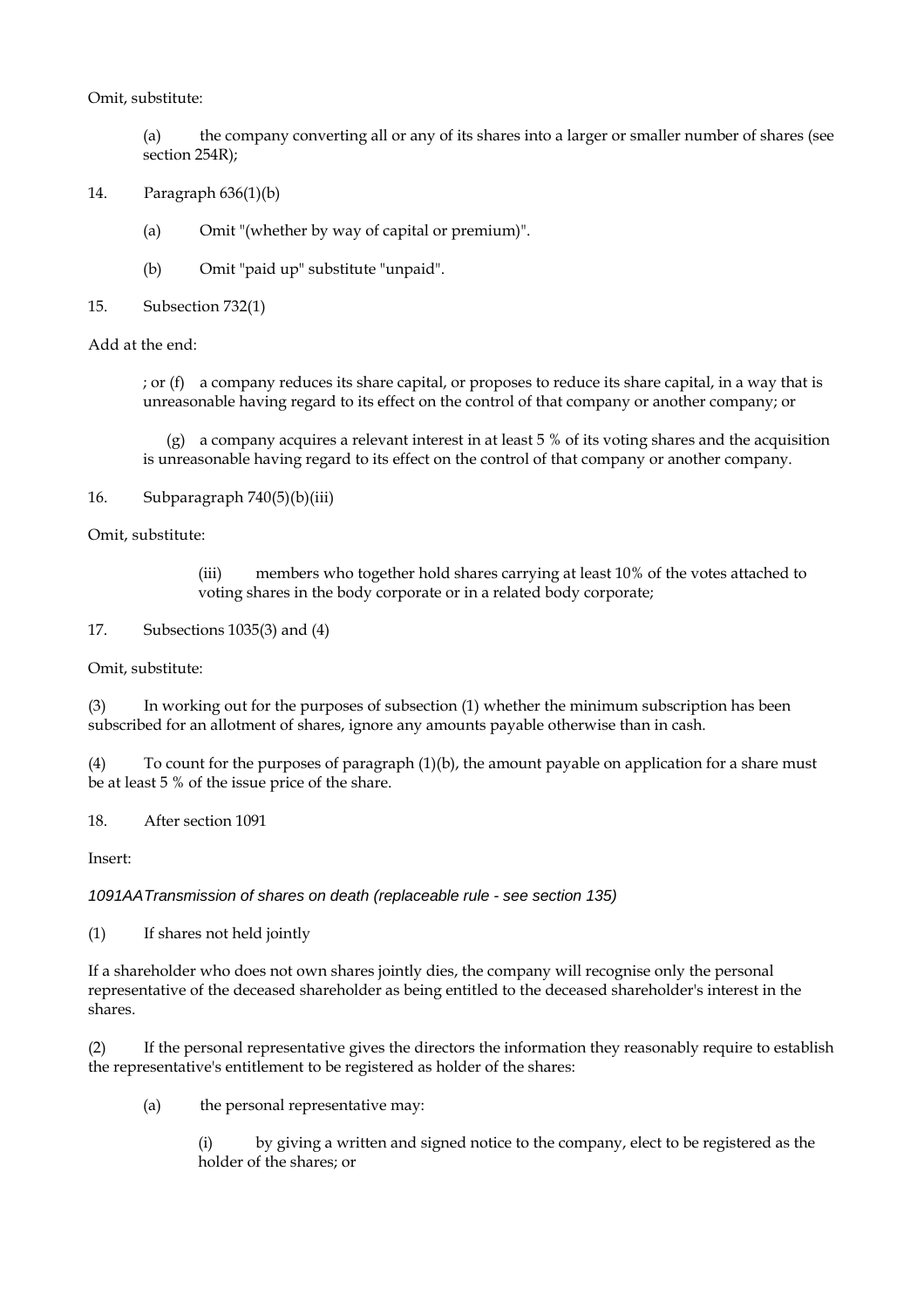(ii) by giving a completed transfer form to the company, transfer the shares to another person; and

(b) the personal representative is entitled, whether or not registered as the holder of the shares, to the same rights as the deceased shareholder.

(3) On receiving an election under subparagraph  $(2)(a)(i)$ , the company must register the personal representative as the holder of the shares.

(4) A transfer under subparagraph (2)(a)(ii) is subject to the same rules (for example, about entitlement to transfer and registration of transfers) as apply to transfers generally.

(5) If shares held jointly

If a shareholder who owns shares jointly dies, the company will recognise only the survivor as being entitled to the deceased shareholder's interest in the shares. The estate of the deceased shareholder is not released from any liability in respect of the shares.

*1091AB Transmission of shares on bankruptcy (replaceable rule - see section 135)* 

(1) If a person entitled to shares because of the bankruptcy of a shareholder gives the directors the information they reasonably require to establish the person's entitlement to be registered as holder of the shares, the person may:

(a) by giving a written and signed notice to the company, elect to be registered as the holder of the shares; or

(b) by giving a completed transfer form to the company, transfer the shares to another person.

(2) On receiving an election under paragraph (1)(a), the company must register the person as the holder of the shares.

(3) A transfer under paragraph (1)(b) is subject to the same rules (for example, about entitlement to transfer and registration of transfers) as apply to transfers generally.

(4) This section has effect subject to the Bankruptcy Act 1966.

19. After section 1091A

Insert:

*1091B Transmission of shares on mental incapacity (replaceable rule - see section 135)* 

(1) If a person entitled to shares because of the mental incapacity of a shareholder gives the directors the information they reasonably require to establish the person's entitlement to be registered as the holder of the shares:

(a) the person may:

(i) by giving a written and signed notice to the company, elect to be registered as the holder of the shares, or

(ii) by giving a completed transfer form to the company, transfer the shares to another person; and

(b) the person is entitled, whether or not registered as the holder of the shares, to the same rights as the shareholder.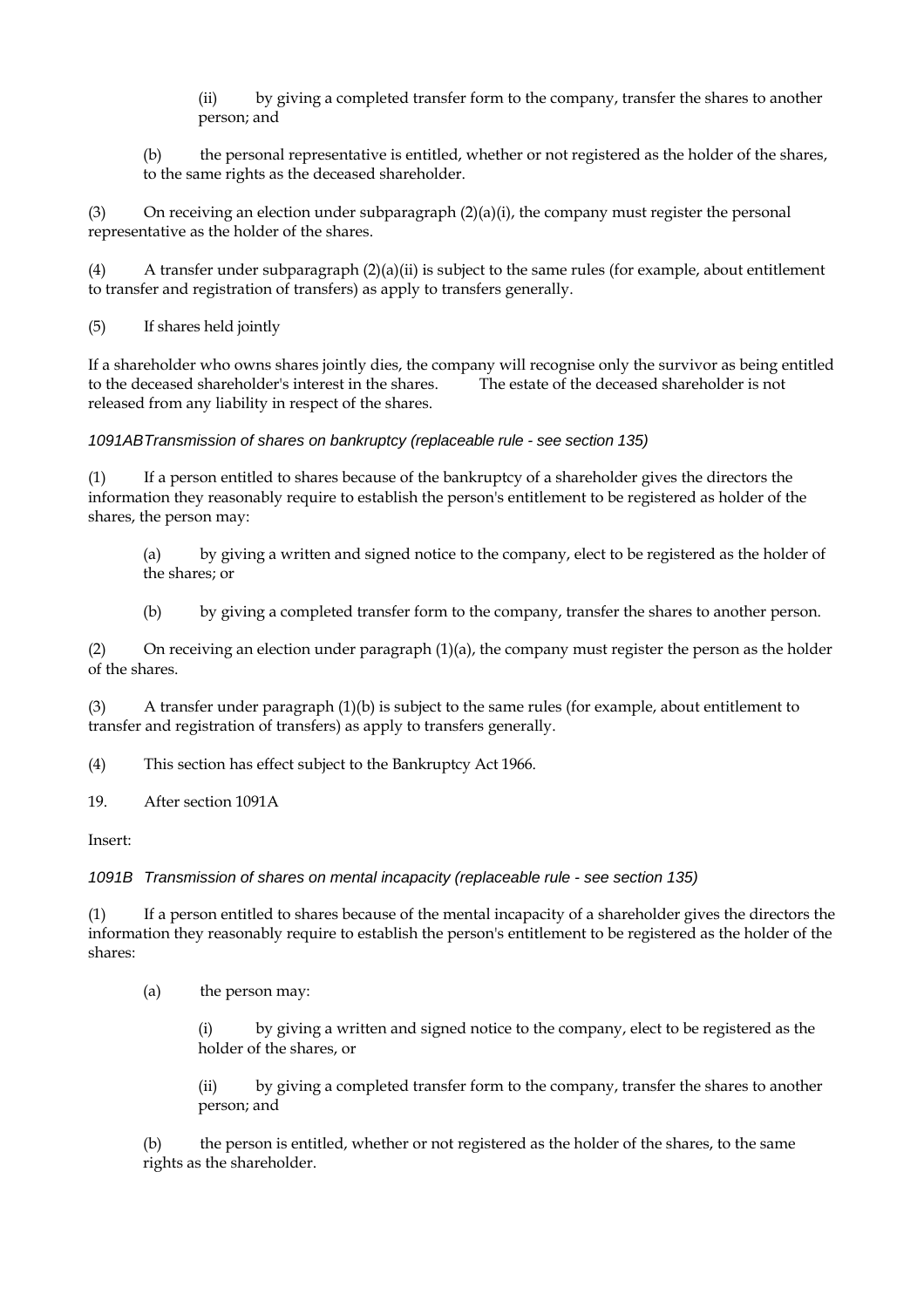(2) On receiving an election under subparagraph  $(1)(a)(i)$ , the company must register the person as the holder of the shares.

(3) A transfer under subparagraph  $(1)(a)(ii)$  is subject to the same rules (for example, about entitlement to transfer and registration of transfers) as apply to transfers generally.

20. Relocation of section 213 as section 1091C

*Section 213 is renumbered as section 1091C and is moved to immediately after proposed new section 1091B.* 

21. Before section 1092

Insert:

*1091D Registration of transfers (replaceable rule - see section 135)* 

(1) A person transferring shares remains the holder of the shares until the transfer is registered and the name of the person to whom they are being transferred is entered in the register of members in respect of the shares.

(2) The directors are not required to register a transfer of shares in the company unless:

(a) the transfer and any share certificate have been lodged at the company's registered office; and

(b) any fee payable on registration of the transfer has been paid; and

(c) the directors have been given any further information they reasonably require to establish the right of the person transferring the shares to make the transfer.

(3) The directors may refuse to register a transfer of shares in the company if:

- (a) the shares are not fully-paid; or
- (b) the company has a lien on the shares.

(4) The directors may suspend registration of transfers of shares in the company at the times and for the periods they determine. The periods of suspension must not exceed 30 days in any 1 calendar year.

### *1091E Additional general discretion for directors of proprietary companies to refuse to register transfers (replaceable rule for proprietary companies - see section 135)*

The directors of a proprietary company may refuse to register a transfer of shares in the company for any reason.

22. Relocation of section 208 as section 1096A

*Section 208 is renumbered as section 1096A and is moved to Division 2 of Part 7.13 immediately after section 1096.* 

23. Subsection 1308(1)

Omit, substitute:

- (1) A corporation must not advertise or publish:
	- (a) a statement of the amount of its capital that is misleading; or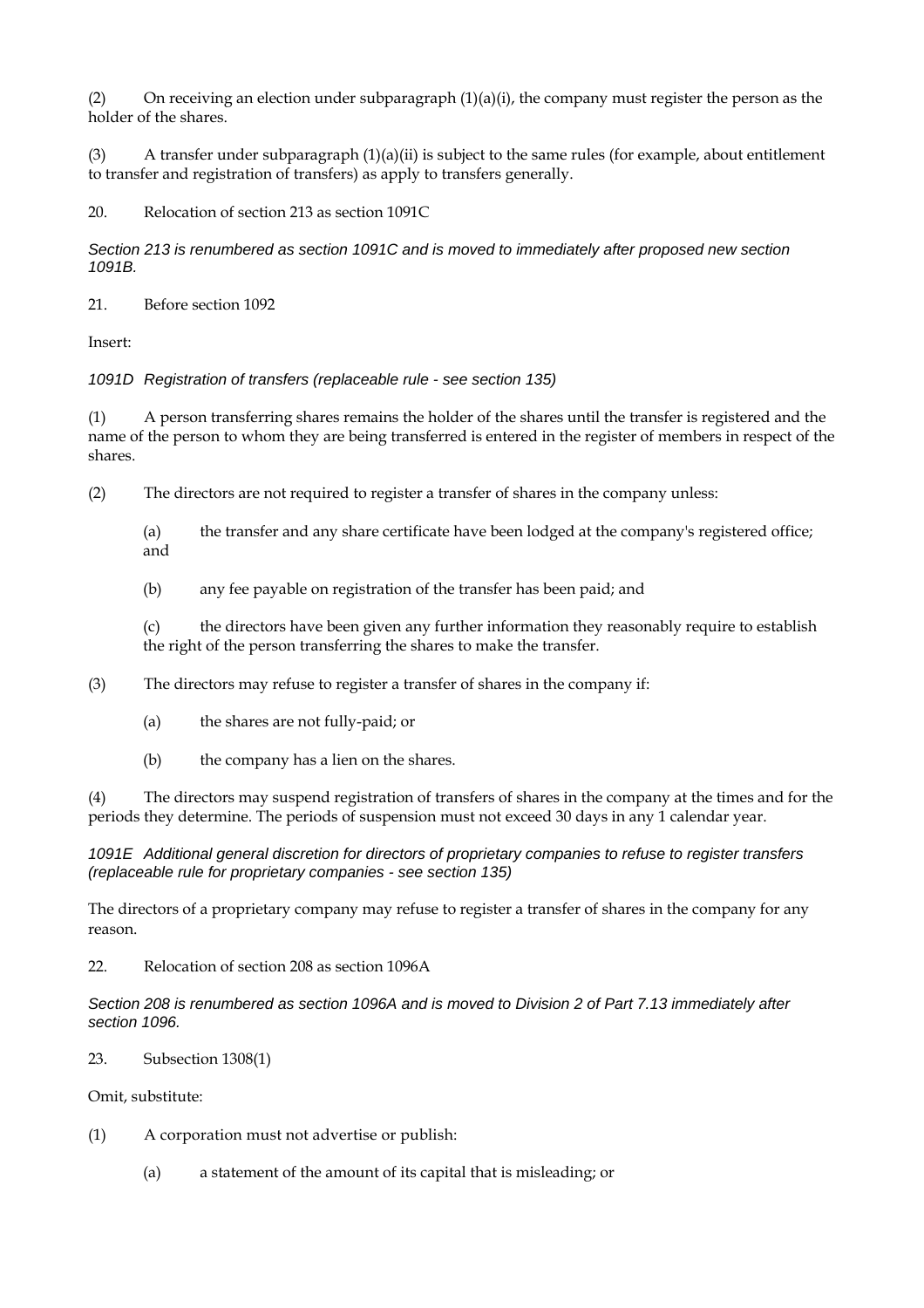(b) a statement in which the total of all amounts paid and unpaid on shares in the company is stated but the amount of paid up capital or the amount of any charge on uncalled capital is not stated.

#### 24. Section 1317DA

*Will be amended to refer to 254J(2), 256C(3) and 259D(2).* 

25. Subsection 1324(1A)

Omit, substitute:

- (1A) For the purposes of subsection (1):
	- (a) a company's contravention of:
		- (i) paragraph 256A(1)(a) (fair and reasonable test for share capital reduction); or
		- (ii) paragraph 256A(1)(b) (balance sheet test for share capital reduction); or
		- (iii) section 257C (balance sheet test for share buy-back);

affects the interests of a creditor or member of a company; and

(b) a contravention of this Law affects the interests of a creditor or member of a company if the insolvency of the company is an element of the contravention.

This subsection does not limit subsection (1) in any way.

(1B) If the ground relied on in an application for an injunction is conduct or proposed conduct of a company or other person that it is alleged constitutes, or would constitute:

(a) a contravention of paragraph 256A(1)(a) or 256A(1)(b) or section 257C; or

(b) a contravention of a provision of this Law involving the insolvency of the company because of:

(i) the company making a reduction of its share capital to which Division 1 of Part 2J.1 applies; or

(ii) the company buying back shares;

the Court must assume that the conduct constitutes, or would constitute, a contravention of that paragraph, section or provision unless the company or person proves otherwise.

#### **Transitional provisions**

26 Conversion of shares into shares that do not have a par value

Shares issued before commencement cease to have a par value on commencement.

27. References to amount paid on shares issued before commencement For the purposes of the operation of this Law after commencement in relation to a share issued before commencement:

(a) the amount paid on the share is the sum of all amounts paid the company at any time for the share (but not including any to premium); and

(b) the amount unpaid on the share is the difference between the issue price of the share (but not including any premium) and the amount paid on the share (see paragraph (a)).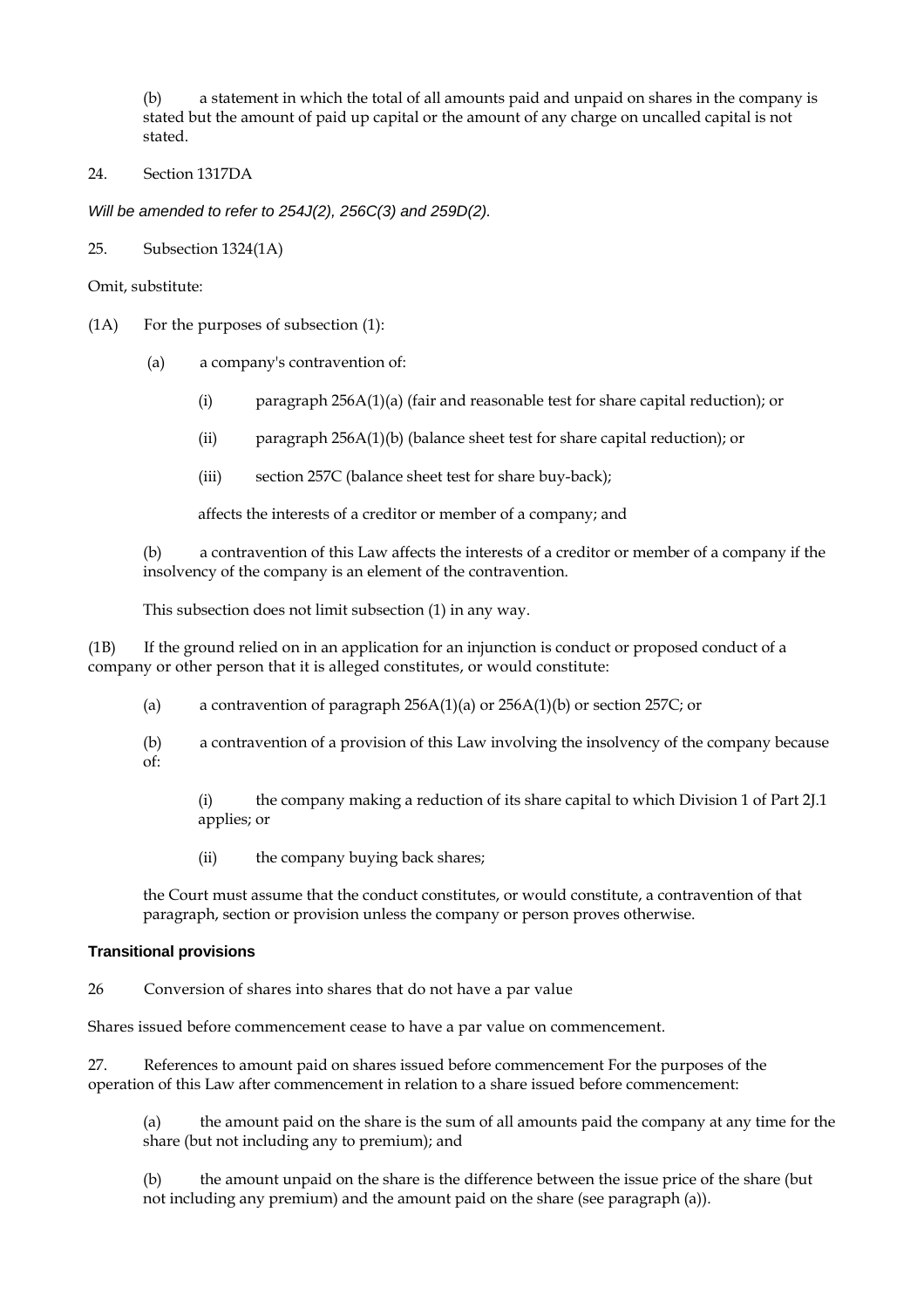28 Transfer of money in share premium account and capital redemption reserve into the share capital account

Immediately after commencement, any amount standing to the credit of the company's share premium account and capital redemption reserve is transferred to its share capital account.

### 29 Use of amount standing to credit of share premium account

A company may use the amount standing to the credit of its share premium account as at commencement to:

(a) provide for the premium payable on redemption of debentures or redeemable preference shares issued before commencement; or

(b) write off:

(i) the preliminary expenses of the company incurred before commencement; or

(ii) expenses incurred, payments made, or discounts allowed, on or before commencement, in respect of any issue of shares in, or debentures of, the company.

### 30. Calls on partly-paid shares

The liability of a shareholder for calls in respect of money unpaid on shares issued before commencement (whether on account of the par value of the shares or by way of premium) is not affected by the share ceasing to have a par value.

31. References in pre-commencement contracts and other documents to par value

(1) This section applies for the purpose of interpreting and applying after commencement:

- (a) a contract entered into before commencement (including a company's constitution); or
- (b) a trust deed or other document executed before commencement.

(2) A reference to the par value of a share is taken to be a reference to the par value of the share immediately before commencement, or the par value that the share would have had if it had been issued then.

(3) A reference to a right to a return of capital on a share is taken to be a reference to a right to a return of the amount paid before commencement in respect of the share's par value, or the par value that the share would have had if it had been issued then.

(4) A reference to the aggregate par value of the company's issued share capital is taken to be a reference to that aggregate as it existed immediately before commencement.

32. Provisions in constitution about amount of share capital and division into shares

(1) Any provision in a company's constitution stating the amount of the company's share capital, and dividing that share capital into shares of a fixed amount, is repealed on commencement.

(2) If, before commencement, a company received a notice stating that this subsection is to apply to the company and that satisfies subsections (3) to (5), the following provision is inserted in the company's constitution on commencement in place of the provision repealed by subsection (1):

"The company must not issue shares if the issue would make the total number of the company's issued shares in a particular class exceed the total number of shares of that class into which the company's authorised share capital was divided immediately before the commencement of Chapter 2H of the Corporations Law. ".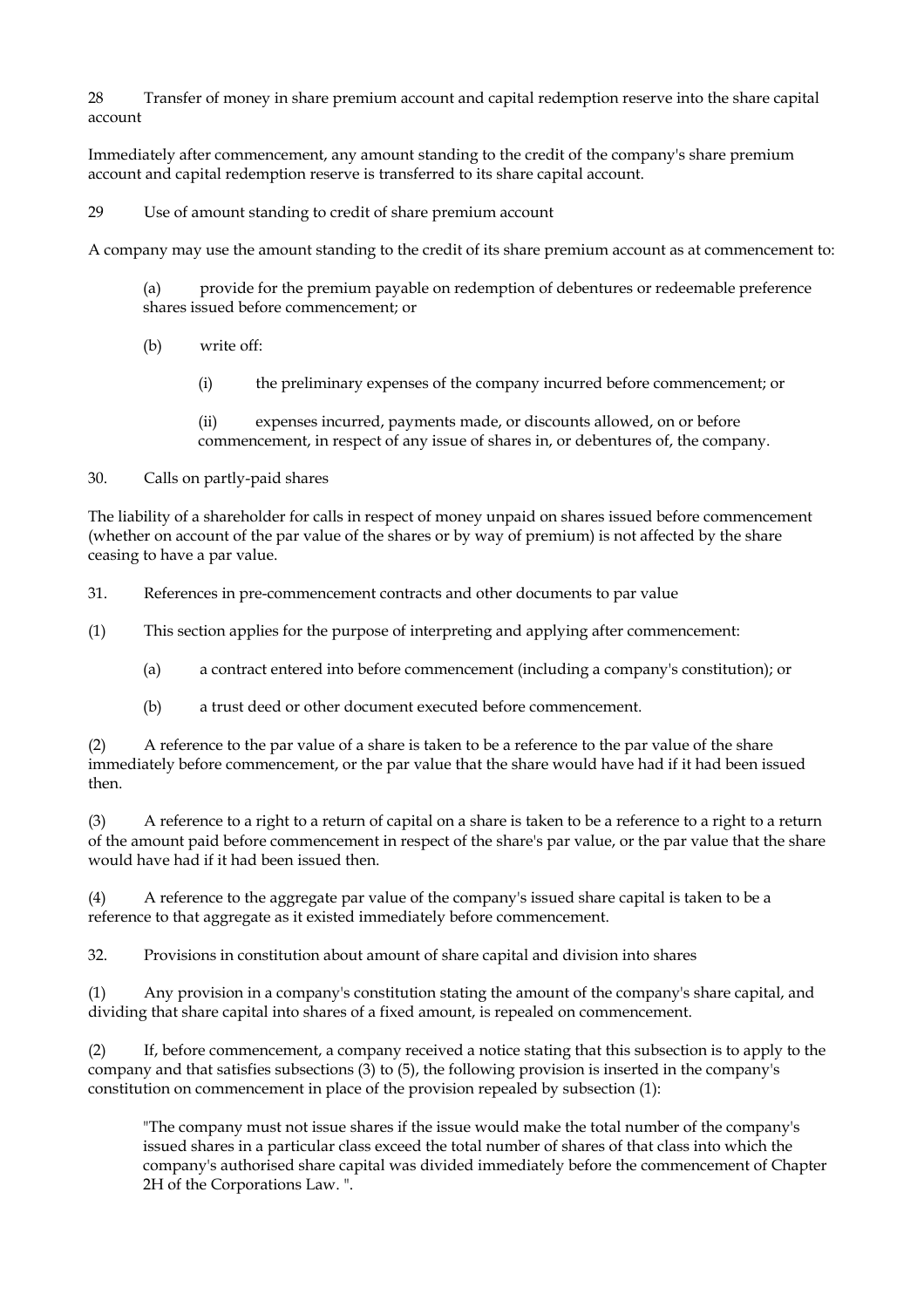The provision has effect as an ordinary provision of the company's constitution and may be amended accordingly.

(3) A notice for the purpose of subsection (2) must be:

- (a) in writing; and
- (b) signed by:

(i) members holding at least 5 % of the votes that may be cast at a general meeting of the company; or

(ii) 200 members entitled to vote at a general meeting of the company.

(4) The notice may consist of copies signed by different members provided each copy has identical wording.

(5) The percentage of votes members hold is to be worked out as at the close of business on the day the notice was given to the company.

(6) If subsection (2) applies to insert the provision into the company's constitution, the company must, within 14 days after commencement, lodge a notice with the ASC in the prescribed form that states that subsection (2) applies.

33 Conversion of stock into shares

A company must convert stock in the company into shares within 3 months after commencement. The company may disregard any stock that could only be converted into a fraction of a share.

34 Previous Law continues to apply to capital reductions initiated before commencement

If a company has called a meeting before commencement for the purpose of section 195 as then in force to consider a special resolution for a reduction of its share capital, this Law as in force immediately before commencement continues to apply to the reduction of capital.

35 Continued operation of other repealed provisions

The Corporations Law as in force immediately before commencement continues to apply to:

- (a) a body corporate's obligation under section 185 (as then in force) to dispose of shares; and
- (b) an application for an order, or an order made, under section 194 (as then in force); and
- (c) an application for an order, or an order made, under section 202 (as then in force).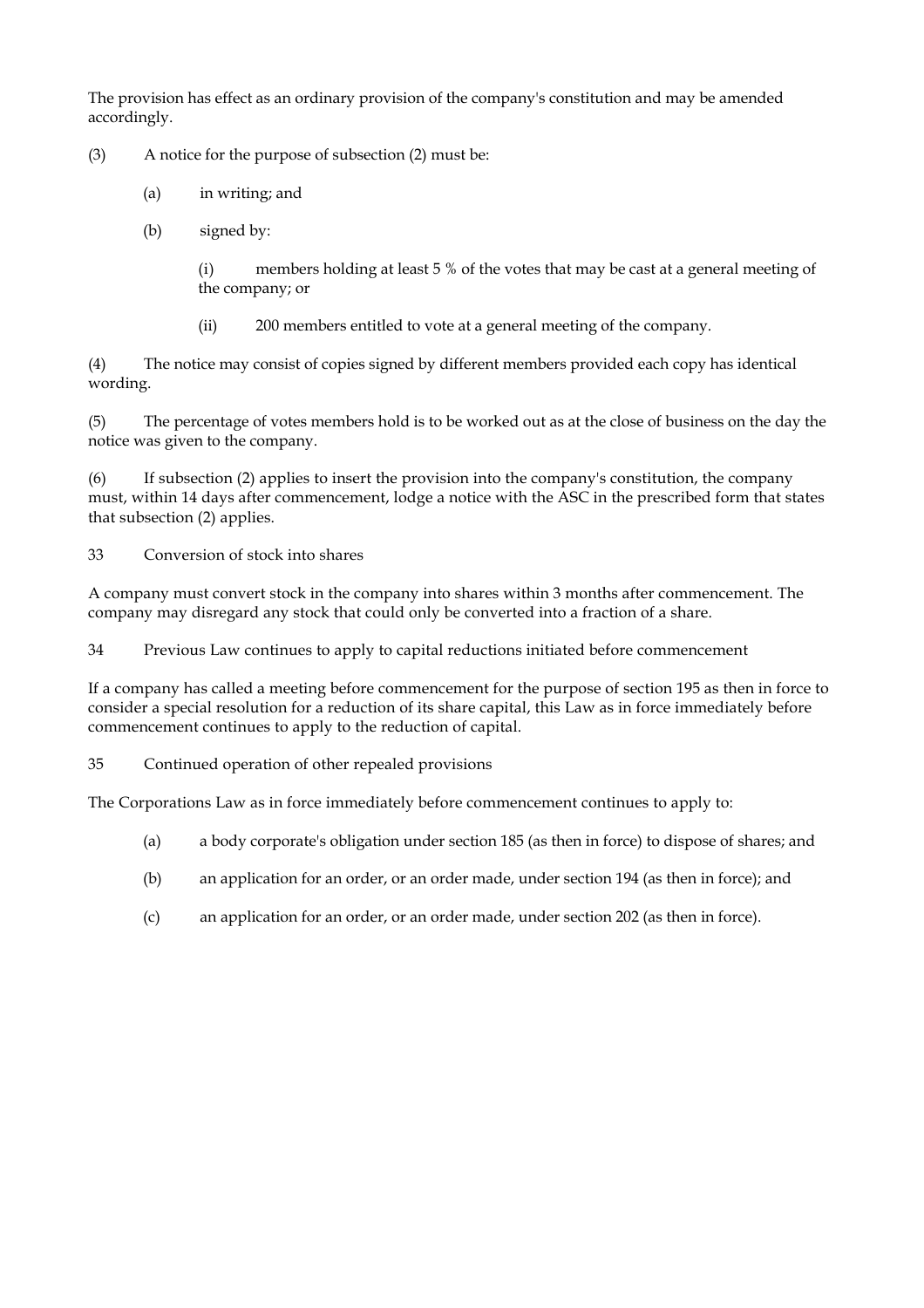# **SCHEDULE 4 - FINANCIAL STATEMENTS AND AUDIT (CHAPTER 2M)**

## **Consequential amendments**

- 1. Section 9 (definition of "accounting standard")
	- (a) Omit "except in section 288,".
	- (b) Omit "Parts 3.6 and 3.7", substitute "Chapter 2M".
- 2. Section 9 (definition of "administration ")

Omit ", or an entity within the meaning of Parts 3.6 and 3.7".

- 3. Section 9 (definition of "administrator")
	- (a) Omit ", or an entity within the meaning of Parts 3.6 and 3.7,".
	- (b) Omit "or entity".

4. Section 9 (paragraph (a) of the definition of "Board")

## Omit.

5. Section 9 (paragraph (c) of the definition of "books")

Omit "accounts or accounting records", substitute "financial statements or financial records".

6. Section 9 (subparagraph (b)(ii) of the definition of "commencement")

Omit "Parts 3.6 and 3.7", substitute "Chapter 2M".

7. Section 9 (paragraph (b) of the definition of "entity")

# Omit

8. Section 9 (definition of 'financial year")

Omit "70A", substitute "327".

9. Section 9 (definition of "half-year")

Omit "50A(5)", substitute "327(6)".

10. Section 9 (definitions of "control", "executive officer", "holding company" and "parent entity")

Omit, substitute:

control of an entity (when used in Chapter 2E) has the meaning given by section 243E;

executive officer of a body corporate means a person who is concerned in, or takes part in, the management of the body (regardless of the person's designation and whether or not the person is a director of the body);

holding company in relation to a body corporate, means a body corporate of which the first body corporate is a subsidiary;

parent entity has the meaning given by subsection 243D(1);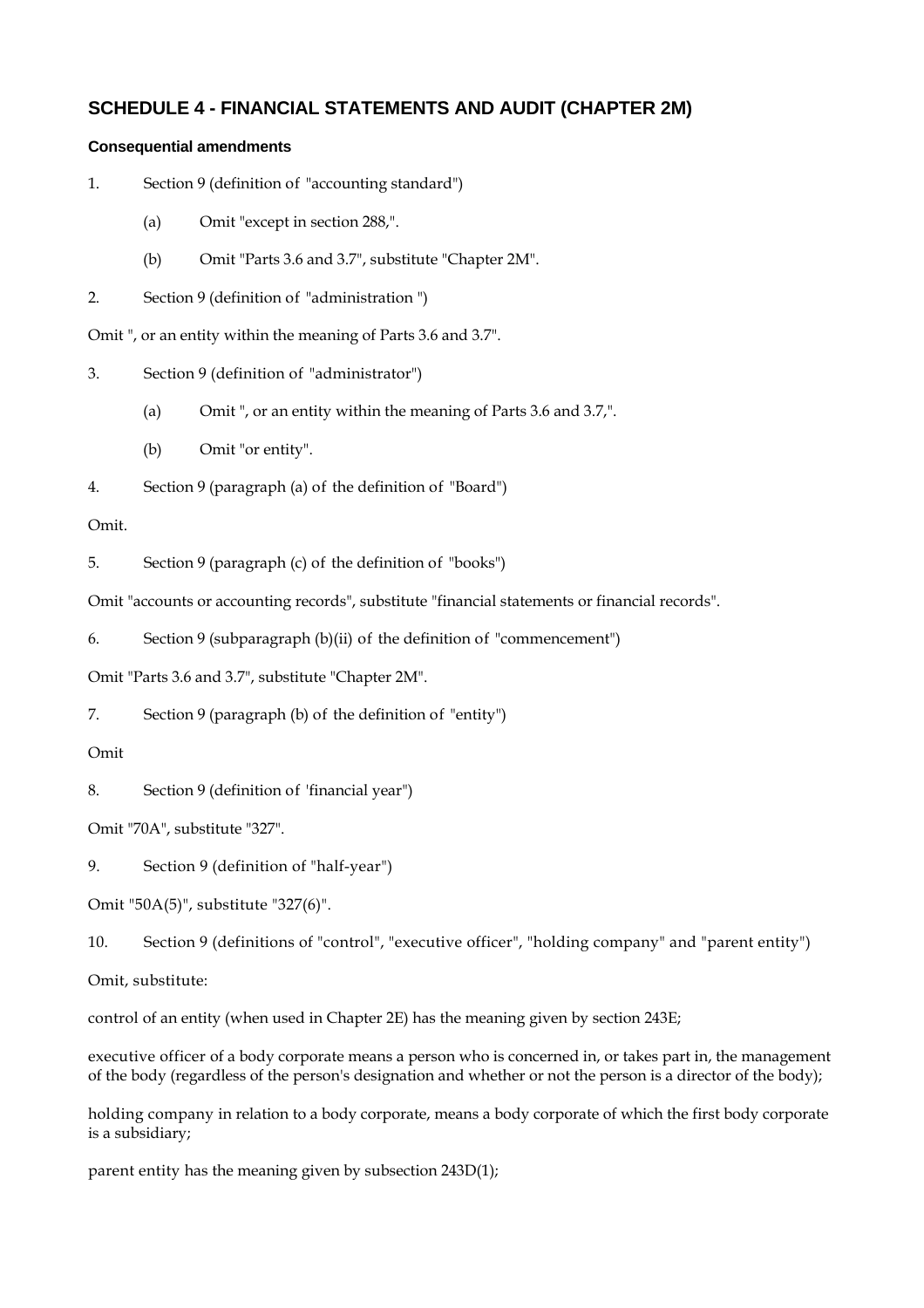11. Section 9 (definitions of "accounting period ", "accounting records".. "accounts". "applicable accounting standard "J, "audited or reviewed in accordance with this Law ", "chief entity". "consolidated accounts ","deadline ", "dormant ", "economic entity ", 'financial statements ", "profit and loss account ", "profit or loss ", "reporting entity " and "undertaking ")

Omit.

12. Section 9

Insert:

AASB means the Australian Accounting Standards Board;

consolidated entity means a company, registered collective investment scheme or disclosing entity together with all the entities it is required by the accounting standards to include in consolidated financial statements;

financial deadline has the meaning given by subsection 292(1);

financial records includes:

(a) documents of prime entry, including invoices, receipts, orders for the payment of money, bills of exchange, cheques, promissory notes and vouchers; and

(b) whatever working papers and other documents are necessary to explain the methods by which financial statements are to be made up;

13. Subsection 45A(4)

Omit, substitute:

(4) When a company controls an entity

For the purposes of this section, a proprietary company controls an entity if the company has the capacity to determine the outcome of decisions about the entity's financial or operating policies.

(4A) In determining whether a proprietary company has this capacity:

(a) the practical influence the company can exert (rather than the rights it can enforce) is the issue to be addressed; and

(b) a practice or pattern of behaviour affecting the entity's financial or operating policies is to be taken into account (even if it involves a breach of an agreement or a breach of trust).

### 14. Section 50A

Repeal.

15. Sections 53AAA, 58C and 62

Repeal.

16. Section 64A

Omit "Parts 3.2A, 3.6 and 3.7", substitute "Chapter 2E".

17. Section 70A

Repeal.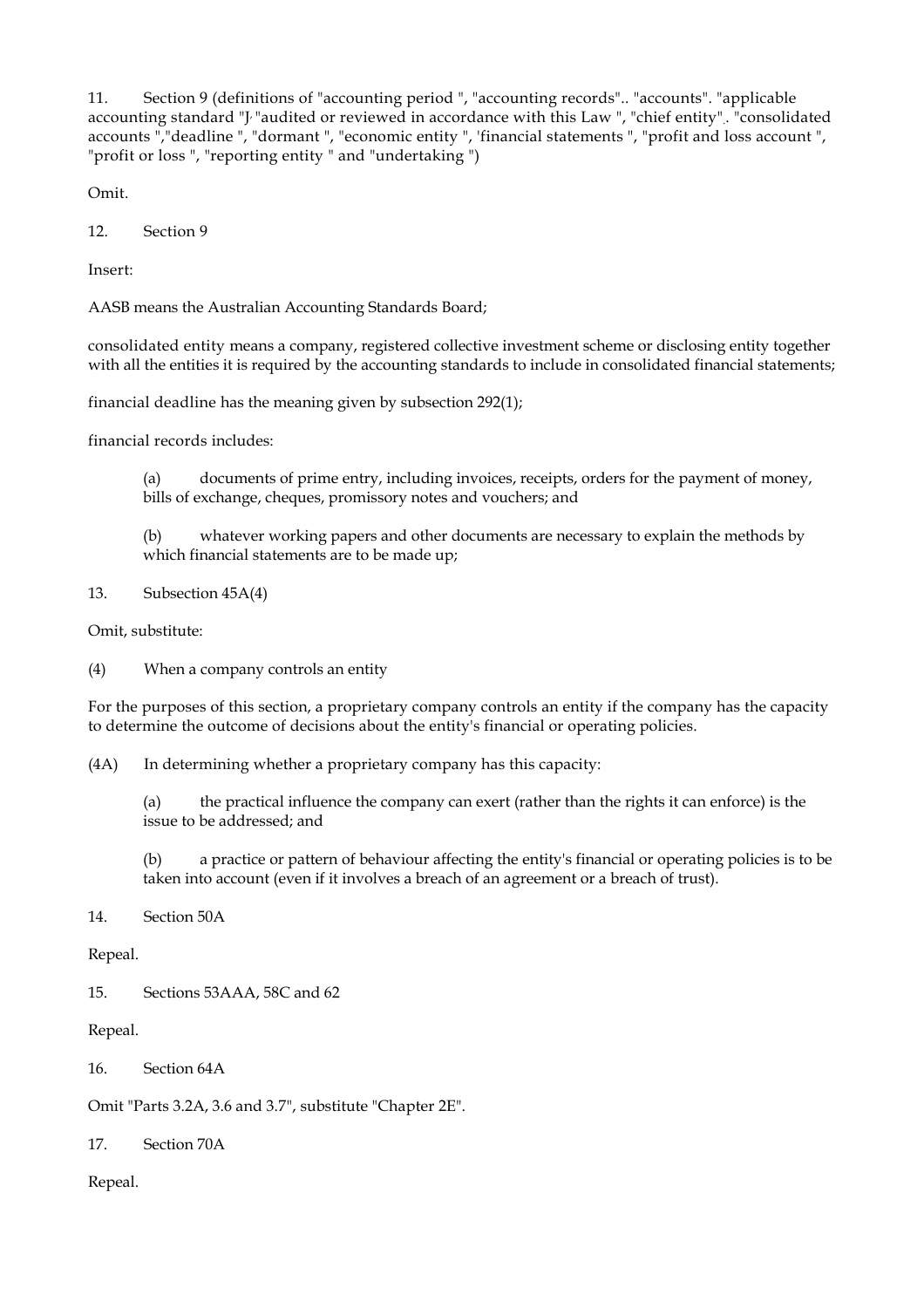18. Paragraph 82A(1)(b) and subsection 82A(2)

Omit "within the meaning of Parts 3.6 and 3.7".

19. Section 111AO

Repeal, substitute:

111A0 Accounting requirements

A disclosing entity has to prepare financial statements and reports for half-years as well as full financial years. These requirements are set out in Chapter 2M.

20. Paragraphs  $111AR(1)(a)$ , (b) and (c)

Omit, substitute

- (a) Chapter 2M as it applies to disclosing entities;
- 21. Subsections 111AZA(1) and 111AZD(1)
- Omit ", or an entity within the meaning of Part 3.6, ", substitute "or entity".

```
22. Subsection 243C(3)
```
Omit.

23. Subsection 324(12)

Omit "accounts", substitute "financial statements".

24. Subsection 324(13)

Omit "accounts" (wherever occurring), substitute "financial statements".

25. Subsections 349(1), (3) and (6)

Omit "account" (wherever occurring), substitute "statement".

26. Paragraph 421(1)(d)

Omit "accounting", substitute "financial".

27. Paragraph 556(l)(dc)

Omit "Part 3.7", substitute "Part 2M.4".

- 28. Subsection 588E(4)
- Omit, substitute:

(4) Subject to subsections  $(S)$  to  $(7)$ , if it is proved that the company:

(a) has failed to keep financial records in relation to a period as required by subsection 286(1); or

(b) has failed to retain financial records in relation to a period for the 7 years required by subsection 286(2);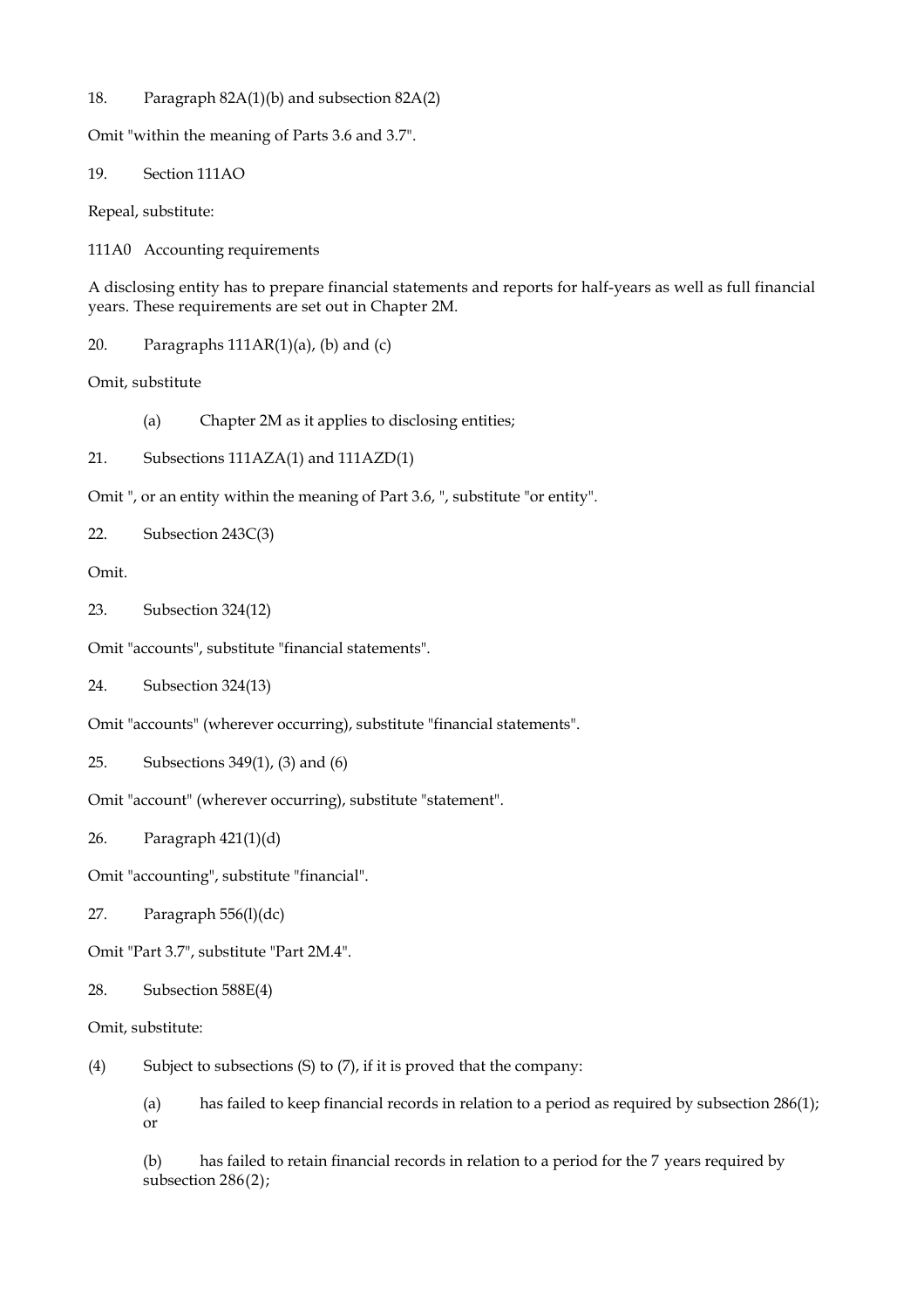the company is to be presumed to have been insolvent throughout the period.

29. Subsection 588E(5)

Omit "289(1)", substitute "3(1)".

- 30. Subsection 588E(6)
	- (a) Omit "289(2)", substitute "286(2)".
	- (b) Omit "accounting" (wherever occurring), substitute "financial".
- 31. Section 591

Repeal.

- 32. Subsection 702(10)
- Omit "accounting", substitute "financial".
- 33. Heading to Part 7.5
- Omit "ACCOUNTS", substitute "FINANCIAL STATEMENTS".
- 34. Subsection 855(2)
- Omit "Parts 3.6 and 3.7", substitute "Chapter 2M".
- 35. Paragraph 856(2)(a)
- Omit "accounting", substitute "financial".
- 36. Subsections 856(3) and (4)
- Omit "accounts", substitute "statements".
- 37. Subsection 856(12)

Omit "accounting", substitute "financial".

- 38. Paragraph 856(l4)(a)
- Omit "accounts", substitute "statements"
- 39. Subsection 857(1)
- Omit "accounts", substitute "financial statements".
- 41. Paragraphs 1022AA(8) (a) and (b)
- Omit, substitute:
	- (a) the provisions of Chapter 2M;
- 40. Subsection 860(2)
- Omit "account", substitute "statement".
- 42. Subparagraph 1054(3)(c)(i)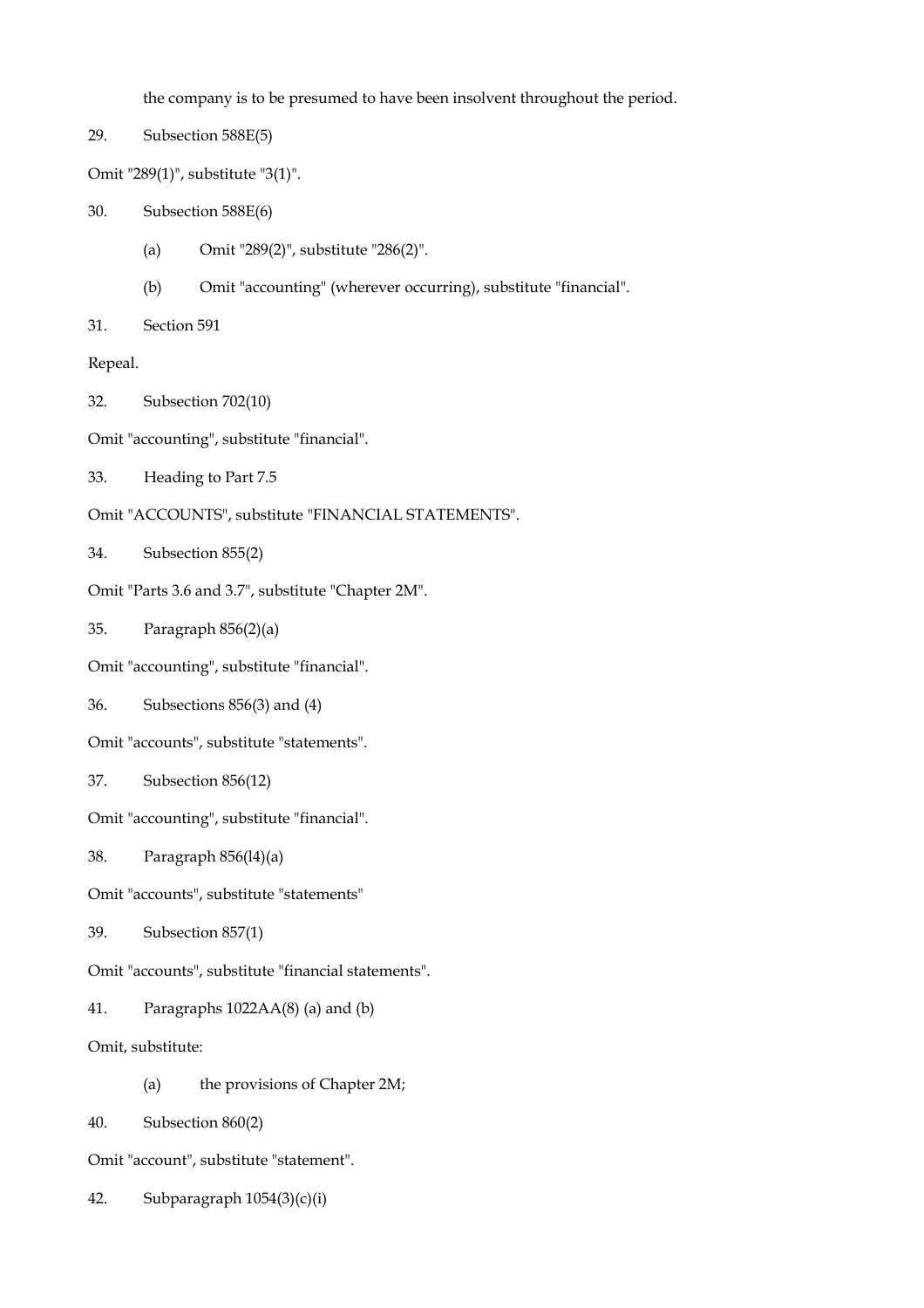Omit "accounts and balance sheet", substitute "financial statements".

43. Subsection 1058(5)

Omit "account" (wherever occurring), substitute "statement".

44. Subsection 1058(6)

Omit "accounts", (wherever occurring), substitute "financial statements".

45. Subsection 1058(14) and (15)

Omit, substitute:

(14) The provisions of Chapter 2M (other than subsections 301(3) to (9)) apply, with any necessary modifications, to every profit and loss statement and balance sheet made out and lodged under subsection (6) of this section by directors of the borrowing corporation as if:

(a) the profit and loss statement and balance sheet were a profit and loss statement and balance sheet referred to in those provisions; and

(b) references in those provisions to consolidated financial statement were references to the consolidated financial statements referred to in subsection (6) of this section.

(15) The provisions of Chapter 2M (other than subsections 301(3) to (9) and except so far as they relate to consolidated financial statements) apply, with any necessary modifications, to every profit and loss statement and balance sheet made out and lodged under subsection (5) of this section by the directors of a relevant guarantor body as if the profit and loss statement and balance sheet were a profit and loss statement and balance sheet referred to in those provisions.

46. Subsection 1058(16)

Omit "account" (wherever occurring), substitute "statement".

47. Paragraph 1058(17)(b)

Omit "subsection 317A(2)", substitute "paragraph 293(1)(d) or 304(d)".

48. Subsection 1058(20)

(a) Omit "accounts", substitute "statements".

(b) Omit "account", substitute "statement".

```
49. Subsection 1058(21)
```
Omit "account" (wherever occurring), substitute "statement".

50. Subsection 1116(1)

Omit "accounting", substitute "financial record".

51. Paragraph 1116(2)(a)

Omit "an accounting", substitute "a financial".

52. Paragraph 1116(2)(b)

Omit, substitute: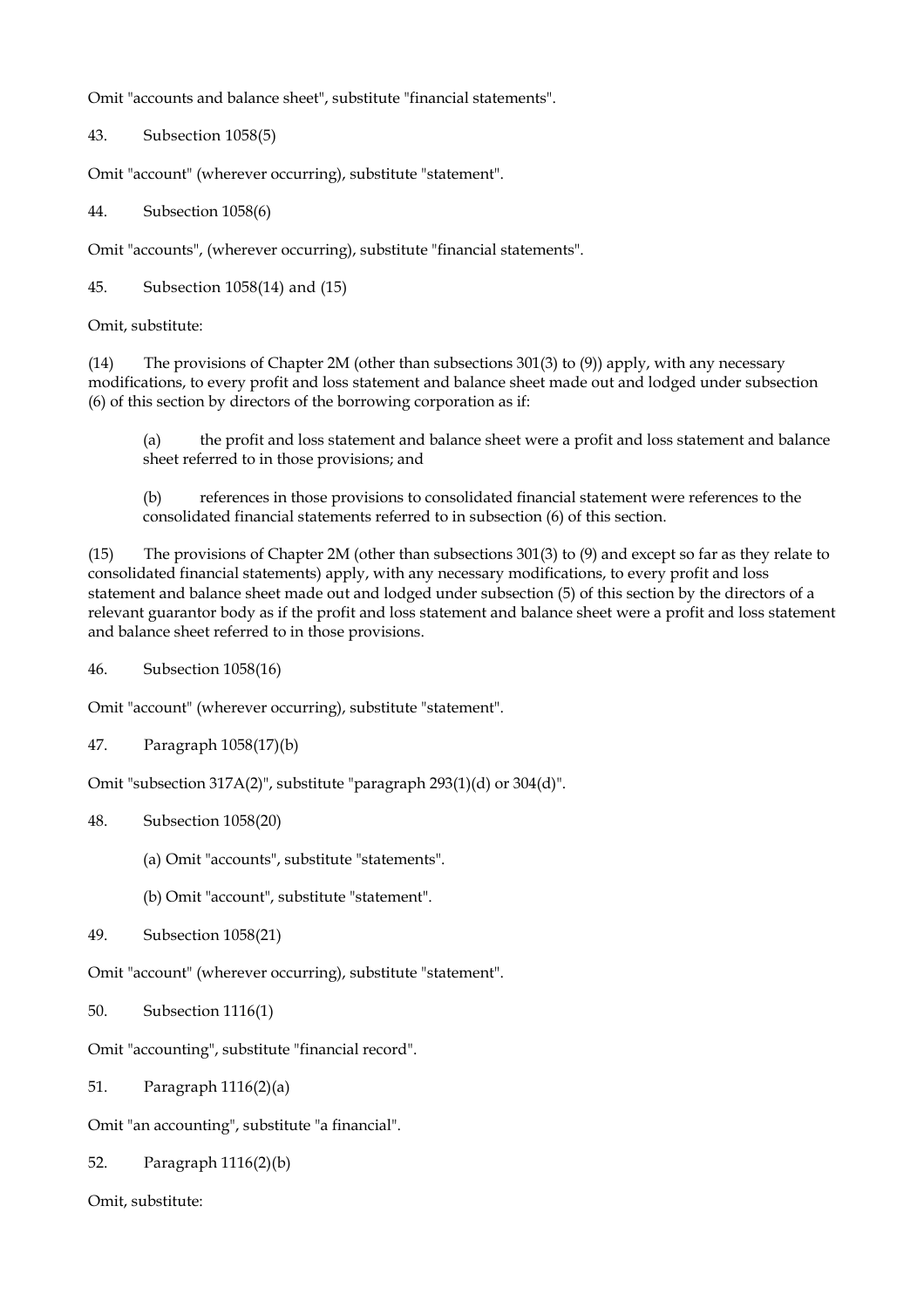(b) in relation to a financial record, the 7 years after the transactions covered by the record are completed.

53. Subparagraphs  $1126(2)(c)(viii)$  and  $1132(2)(d)(viii)$ 

Omit "accounting", substitute "financial".

54. Subsections 1209(11) and (13)

Omit "accounting" (wherever occurring), substitute "financial".

55. Heading to Part 8.5

Omit "ACCOUNTS", substitute "FINANCIAL STATEMENTS".

56. Subsection 1212(2)

Omit "Parts 3.6 and 3.7", substitute "Chapter 2W.

- 57. Subsection 1213(1)
	- (a) Omit "accounting" (wherever occurring), substitute "financial".
	- (b) Omit "accounts" (wherever occurring), substitute "statements".
- 58. Subsection 1213(8)
	- (a) Omit "accounting", substitute "financial records".
	- (b) Omit "accounts", substitute "statements".
- 59. Subsection 1213(9)

Omit "accounting", substitute "financial".

60. Subsection 1215(1)

Omit "accounts", substitute "financial statements".

61. Subsection 1218(2)

Omit "account", substitute "statement".

62. **Subsections** 1219(1) and (2)

Omit "accounting", substitute "financial".

63. Paragraph 1223(a)

Omit "accounts" (wherever occurring), substitute "financial statements".

- 64. Paragraph 1289(1)(b)
- Omit "report of the directors under section 304", substitute "directors' under section 300".
- 65. Paragraph 1289(1)

(c) Omit, substitute (c) notifying the ASC of a matter under section 314.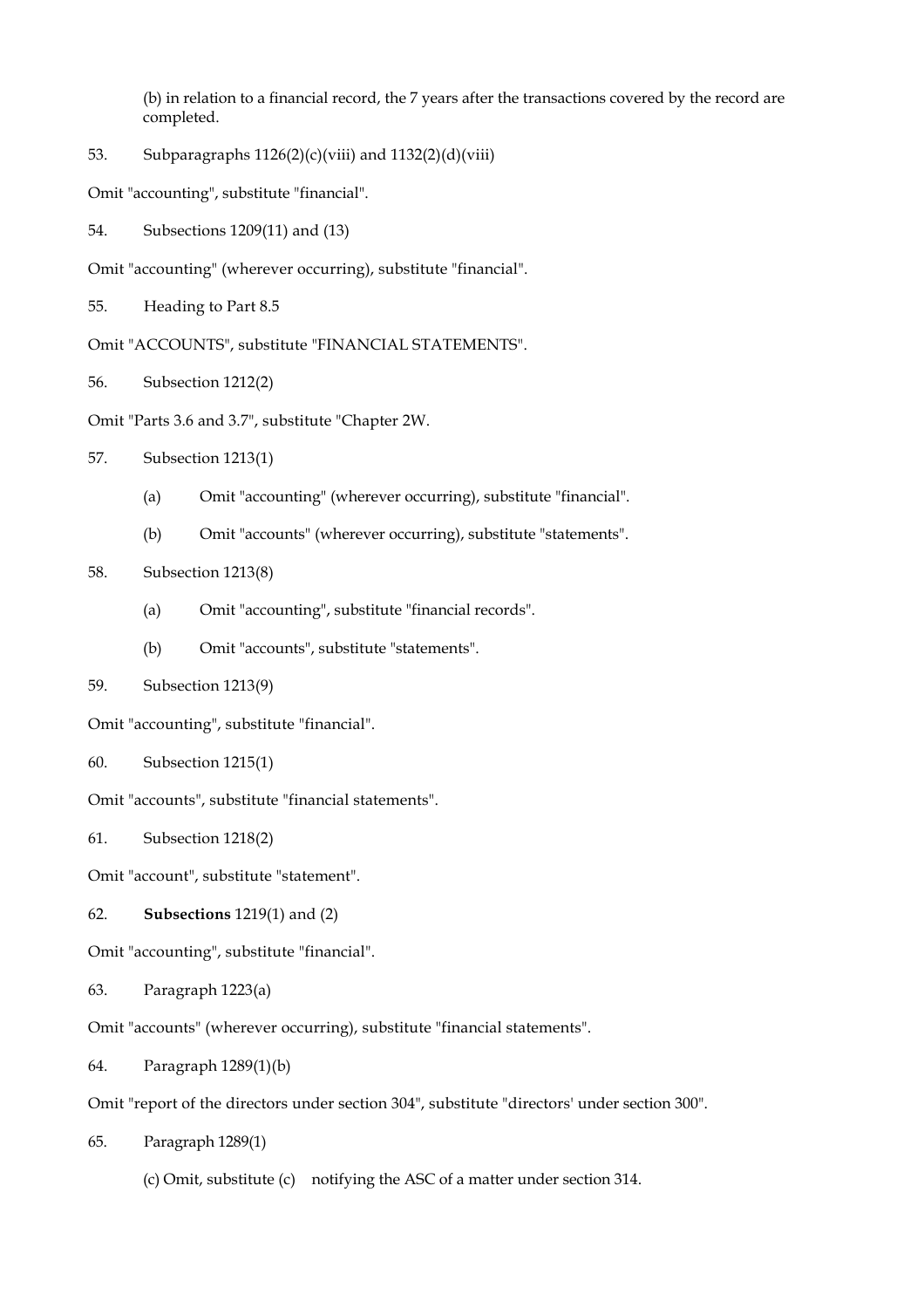66. Paragraphs 1309(I)(b) and (2)(b)

```
Omit "Parts 3.6 and 3.7", substitute "Chapter 2M".
```
67. Section 1317DA

Will be amended to include a reference to section 344.

68. Paragraph 1364(1)(b)

Add at the end "(other than a financial year to which Chapter 2M applies)".

69. Paragraph 1381(d)

Omit "within the meaning of Parts 3.6 and 3.7".

70. After subsection 1393(2)

Insert:

- (2A) Subsections (1) and (2) do not apply to a period to which Chapter 2M applies.
- 71. Subsection 1394(1)

Add at the end ", other than a financial year to which Chapter 2M applies".

72. Section 1408

Add at the end ", other than a financial year to which Chapter 2M applies".

73. Schedule 3

Omit the items in the Schedule that relate to the following provisions:

- section 289
- section 315
- section 317
- section 333
- section 408
- section 591

#### **Consequential amendment of the Corporations Act 1989**

74. Section 32

Omit "Parts 3.6 and 3.7" (wherever occurring), substitute "Chapter 2M".

Note about section headings

On the commencement of Chapter 2M, headings to sections of the Corporations Law are altered as follows:

- headings to sections 421 and 856 omit "accounting", substitute "financial";
- heading to section 1213 omit "Accounts", substitute "Accounting records";
- heading to section 1218 omit "accounts", substitute "financial statements".

### **Transitional provisions**

75 Application of Chapter 2M to periods that end after commencement, and continued application of repealed provisions to past periods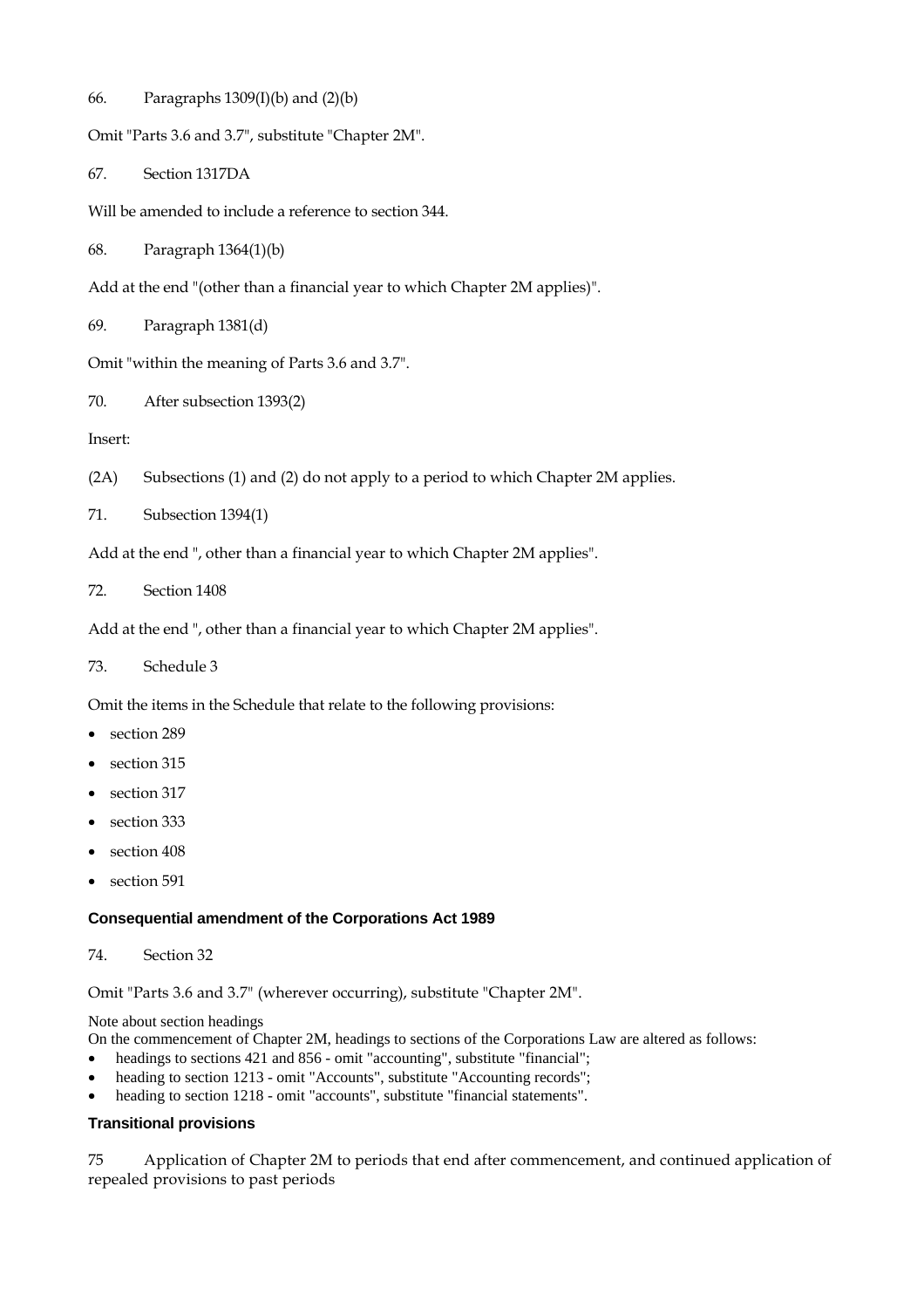(1) Chapter 2M of this Law as in force after commencement, and the amendments made by Schedule 4 of the Second Corporate Law Simplification Act 1995, apply to financial years and half-years ending after commencement.

(2) In relation to financial years and half-years that end on or before commencement, the provisions of Parts 3.6, 3.7, 4.4 and 4.5, and the provisions amended by Schedule 4 of the Second Corporate Law Simplification Act 1995, continue to apply as if they had not been repealed, relocated or amended.

76. Continued operation of accounting standards

(1) An accounting standard that was in force immediately before commencement (including under section 288):

(a) continues to have effect after commencement for the purposes of Parts 3.6 and 3.7 as they continue to apply under subsection 75(2); and

(b) also has effect after commencement, with any necessary modifications, as if it were an accounting standard made for the purposes of Chapter 2M.

(2) This section does not apply an accounting standard to a period to which it would not otherwise apply.

77 Continued operation of exemption orders

(1) An order in force immediately before commencement under section 290, 291, 313 or 314 continues to have effect after commencement, with any necessary modifications, in relation to financial years and half-years ending after commencement as if it were on order under:

- (a) section 340 of this Law as in force after commencement; or
- (b) if it relates to a class of companies section 341 of this Law as in force after commencement.

(2) An application made, but not decided, before the commencement under section 290 or 313 has effect, after commencement, with any necessary modifications, so far as it relates to financial years and half years ending after commencement, as if it were an application for an order under section 340 of this Law as in force after commencement.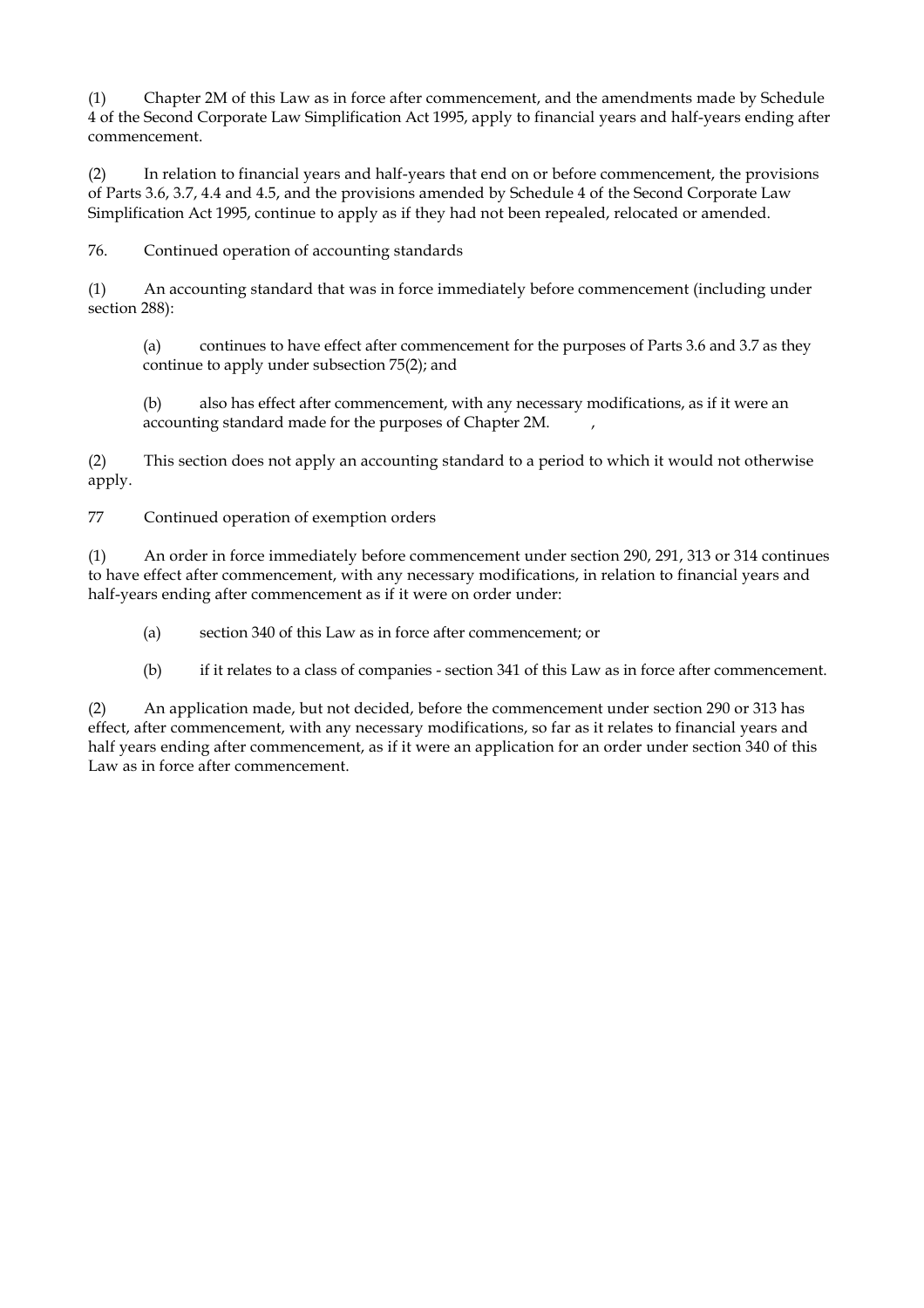## **SCHEDULE 5 - ANNUAL RETURNS AND LODGMENTS WITH THE ASC (CHAPTER 2N)**

### **Consequential amendments**

1. Section 9 (definition of "annual return ")

Omit, substitute:

annual return:

(a) of a company - means the return that subsection 345(1) requires the company to lodge with the ASC; and

(b) of a registered collective investment scheme - means the return that subsection 345(2) requires the responsible entity of the scheme to lodge with the ASC;

2. Paragraph 83(2)(b)

Omit "335", substitute "345".

3. Subsections 242(1), (2), (8), (9)

Omit "1 month", substitute "14 days".

4. Section 1071

Repeal.

5. Paragraph 1353(1)(a)

Omit "section 338", substitute "subsection 345(4)".

6. Subsection 1353(2)

Omit "section 338", substitute "subsection 345(4)".

#### **Transitional provisions**

7. Solvency resolution

The directors of a company are not required to make a resolution under subsection 346(1) as in force after commencement in relation to the company's first annual return lodged under subsection 345(1) as in force after commencement if the company has lodged accounts with the ASC under Chapter 3 as in force before commencement within 12 months before the annual return is lodged.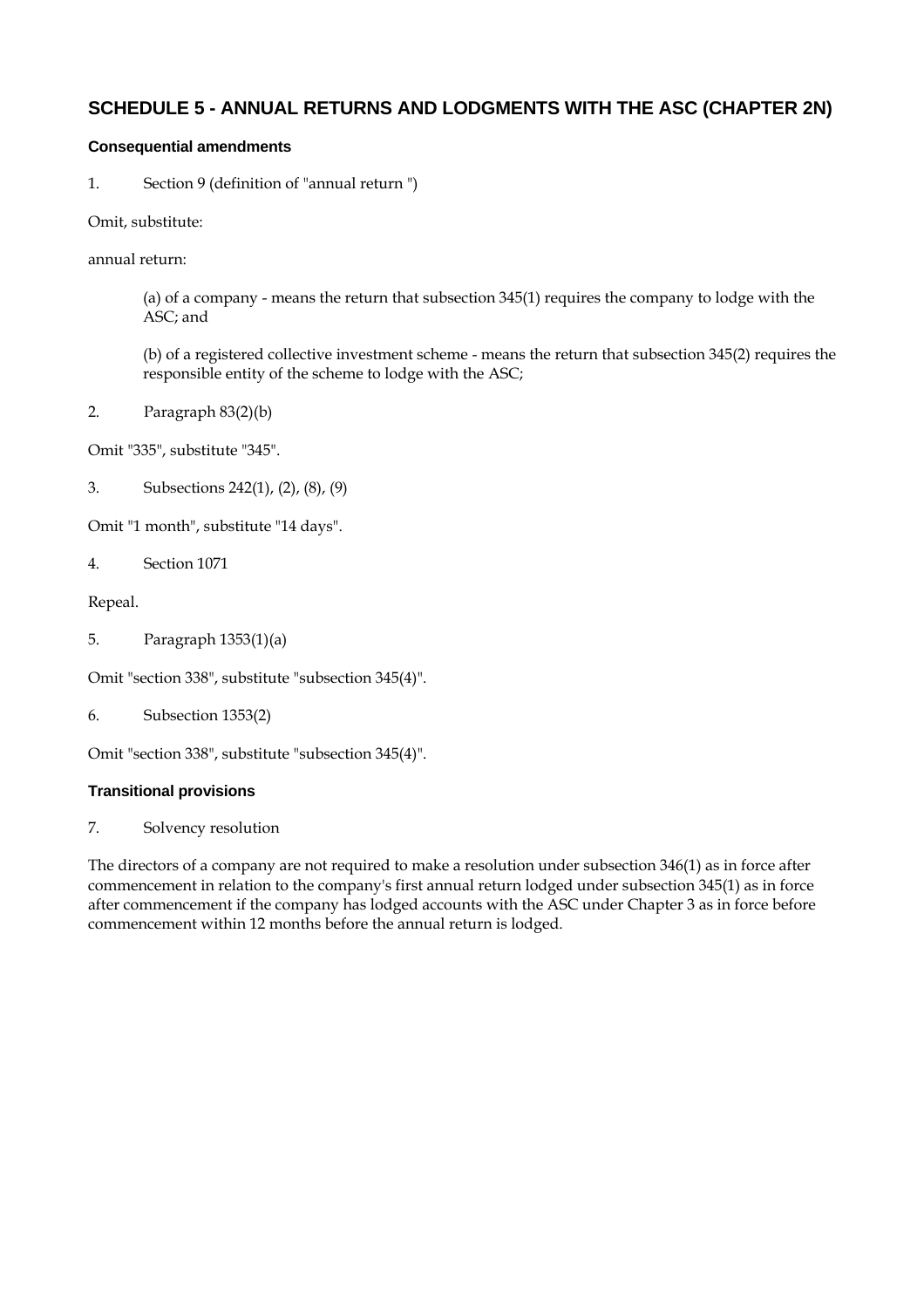## **SCHEDULE 6 - DEREGISTRATION AND REINSTATEMENT OF COMPANIES (CHAPTER 5A)**

#### **Consequential amendments**

1. Section 9 (definition of "body corporate")

After "dissolved", insert "or deregistered".

2. Section 9 (definition of "outstanding property ")

After "dissolved" (wherever occurring), insert "or deregistered".

3. Section 9

Insert:

deregistered means:

(a) in relation to a company - deregistered under Chapter 5A; and

(b) in relation to any other body corporate - deregistered in a way that results in the body corporate ceasing to exist;

national database means so much of the national companies database kept by the ASC as consists of:

(a) some or all of a register kept by the ASC under this Law; or

(b) information set out in a document lodged under this Law; but does not include the ASC's document imaging system;

4. Section 9 (subparagraph (a)(iii) of the definition of "relevant body")

After "dissolved", insert "or deregistered".

5. Subsections 342 (13), 350(2) and 350(14)

After "dissolved", insert "or deregistered".

6. Paragraph 413(1)(d)

Omit "the dissolution", substitute "the deregistration by the ASC".

7. Paragraph 480(d)

Omit "the company be dissolved", substitute "the ASC deregister the company".

- 8. Subsection 481(5)
	- (a) Omit "the company be dissolved", substitute "the ASC deregister the company".
	- (b) Omit "office".
- 9. Subsection 481(6)

#### Omit.

10. Subsection 493(1)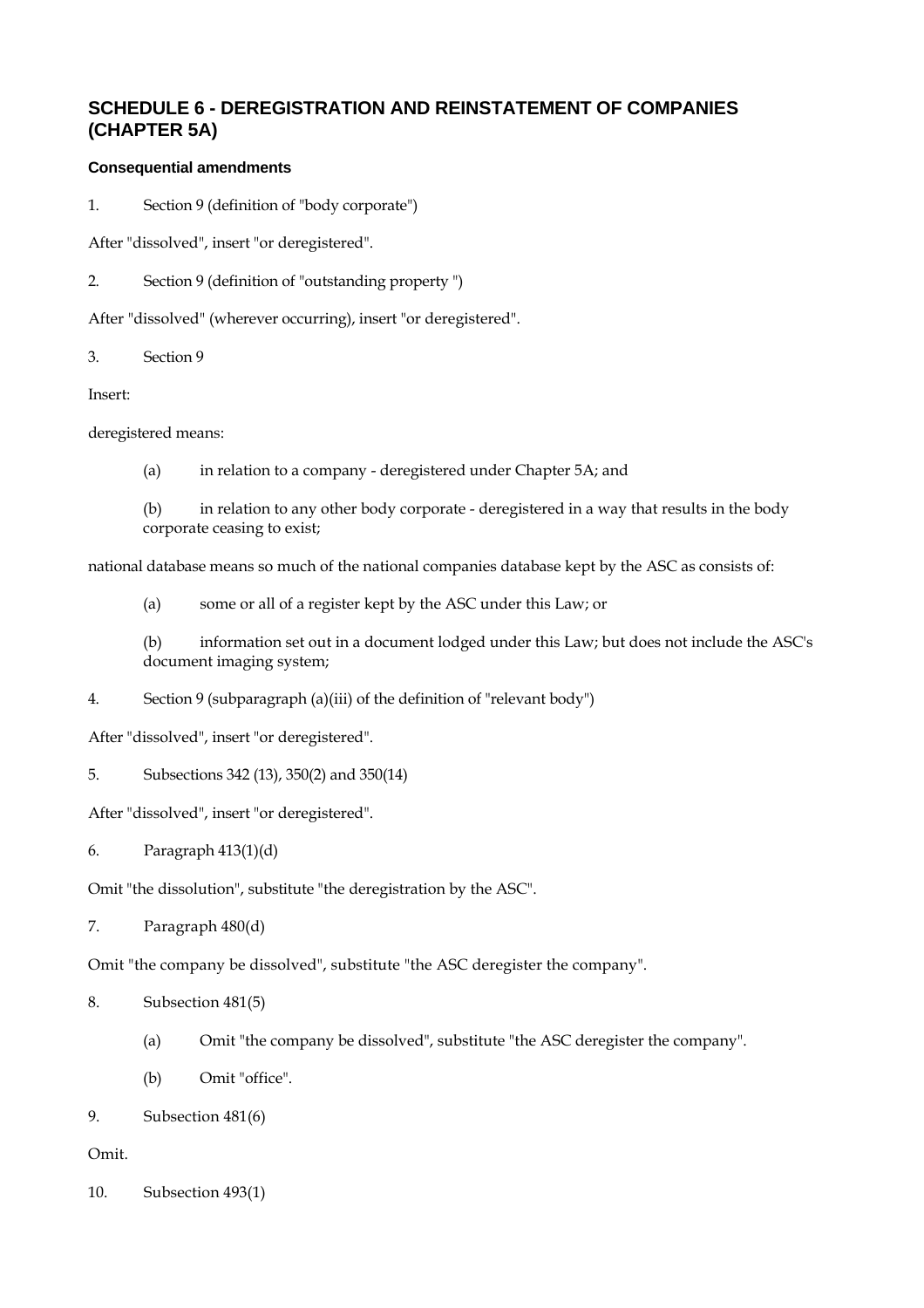Omit "dissolved", substitute "deregistered".

11. Section 504

Omit "dissolution", substitute "deregistration".

12. Subsection 507(5)

Omit "dissolved", substitute "deregistered".

13. Subsections 509(5) and (6)

Omit, substitute:

ASC must deregister at the end of 3 month period.

(5) The ASC must deregister the company at the end of the 3 month period after the return was lodged.

ASC must deregister on a day specified by the Court.

(6) On application by the liquidator or any other interested party, the Court may make an order that the ASC deregister the company on a specified day. The Court must make the order before the end of the month period after the return was lodged.

14. Subsection 542(2) and (3)

Omit "dissolution", substitute "deregistration".

15. Subsection 582(3)

After "dissolved", insert ", deregistered".

16. Subparagraph 583(c)(i)

After "dissolved", insert "or deregistered".

- 17. Paragraph 586 (1)(b)
	- (a) After "dissolved", insert "or deregistered".
	- (b) After "dissolution", insert "or deregistration".
- 18. Division 8 of Part 5.6

Repeal.

19. Subsection 588(1)

Omit "dissolution", substitute "deregistration".

20. Subsections 588(4) and (5)

Omit, substitute:

(4) Section 601AE applies to property that vests in the ASC under this section as if the property were vested in the ASC under subsection 601AD(2).

21. Section 588C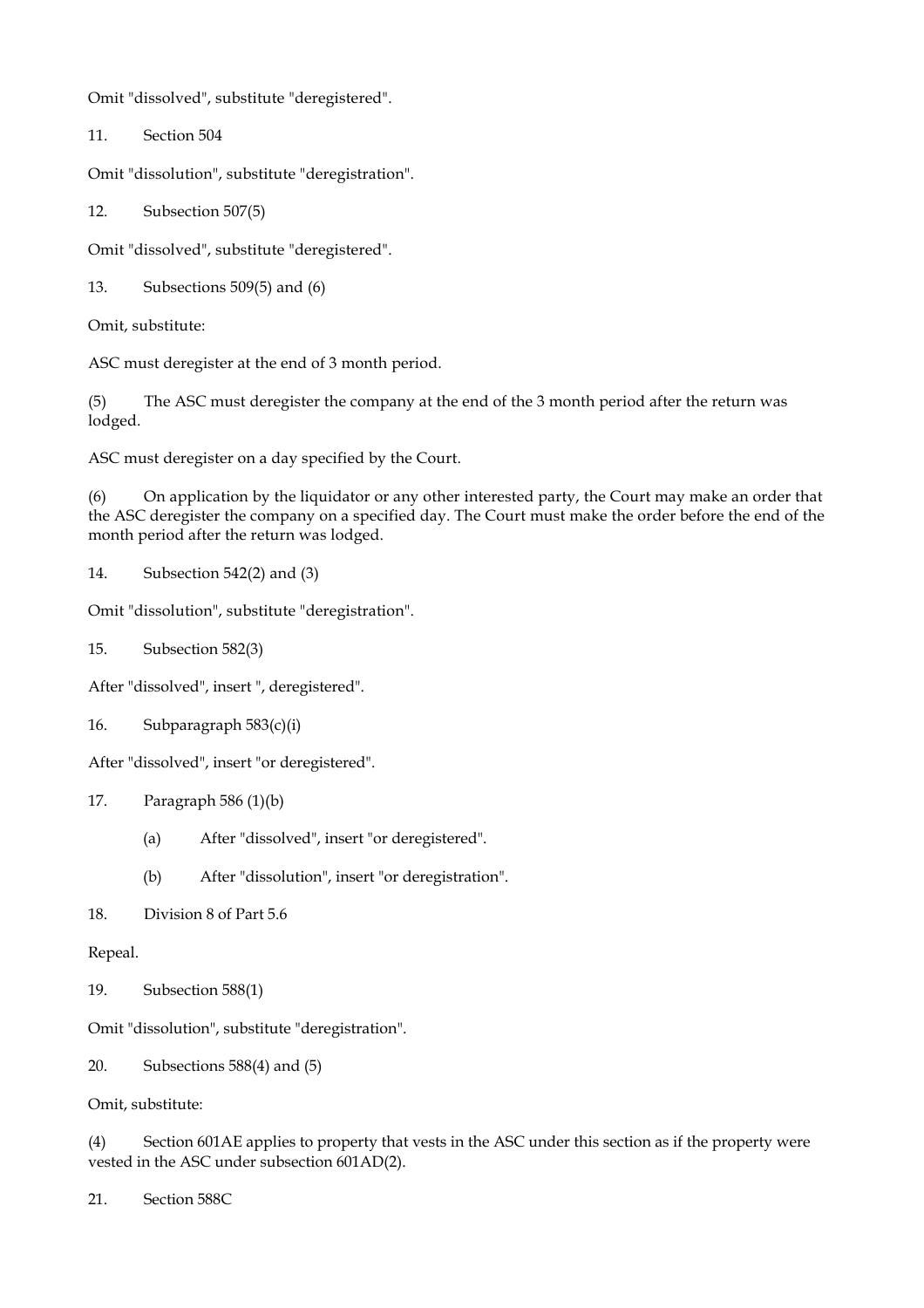After "dissolution" (wherever occurring), insert "or deregistration".

22. Subsection 589(3)

Omit, substitute:

(3) For the purposes of this Part a company is taken to have ceased to carry on business only if:

(a) the ASC has published in the Gazette a notice of the proposed deregistration of the company under subsection 601AA(4) or 601AB(3); and

(b) if the notice was published because the ASC had no reason to believe that the company was carrying on business - 2 months have passed since the notice was published and the ASC has not been informed that the company is carrying on business.

23. Subsection 589(5) (paragraph (f) of the definition of "relevant day")

Omit, substitute:

(f) in relation to a company that has ceased to carry on business - a notice was first published in relation to the company under subsection 601AA(4) or 601AB(3);

24. Paragraphs 744 (9) (b) and (c) substitute:

Omit, substitute:

and

(b) section 601AE (other than paragraph 601AE(2)(a)) applies in relation to the share or interest as if:

(i) the share or interest were vested in the ASC under subsection 601AD(2); and

(ii) a sale, disposal or dealing with the share or interest under paragraph (a) of this subsection were a disposal or dealing under paragraph 601AE(2)(a).

### 25. Subparagraph 1062(2)(b)(ii)

After "dissolution", insert "or deregistration".

26. Paragraph 1274(10)(b)

Omit, substitute:

(b) in relation to a body corporate that has been dissolved or deregistered for 15 years or more any document lodged or registered; or

### 27. Paragraph 1282(9)(c)

Omit, substitute:

(c) the body corporate is dissolved or deregistered.

28. Subsection 1274B(1) (definition of "national database ")

Omit.

29. Paragraphs 1317C(d) and (e)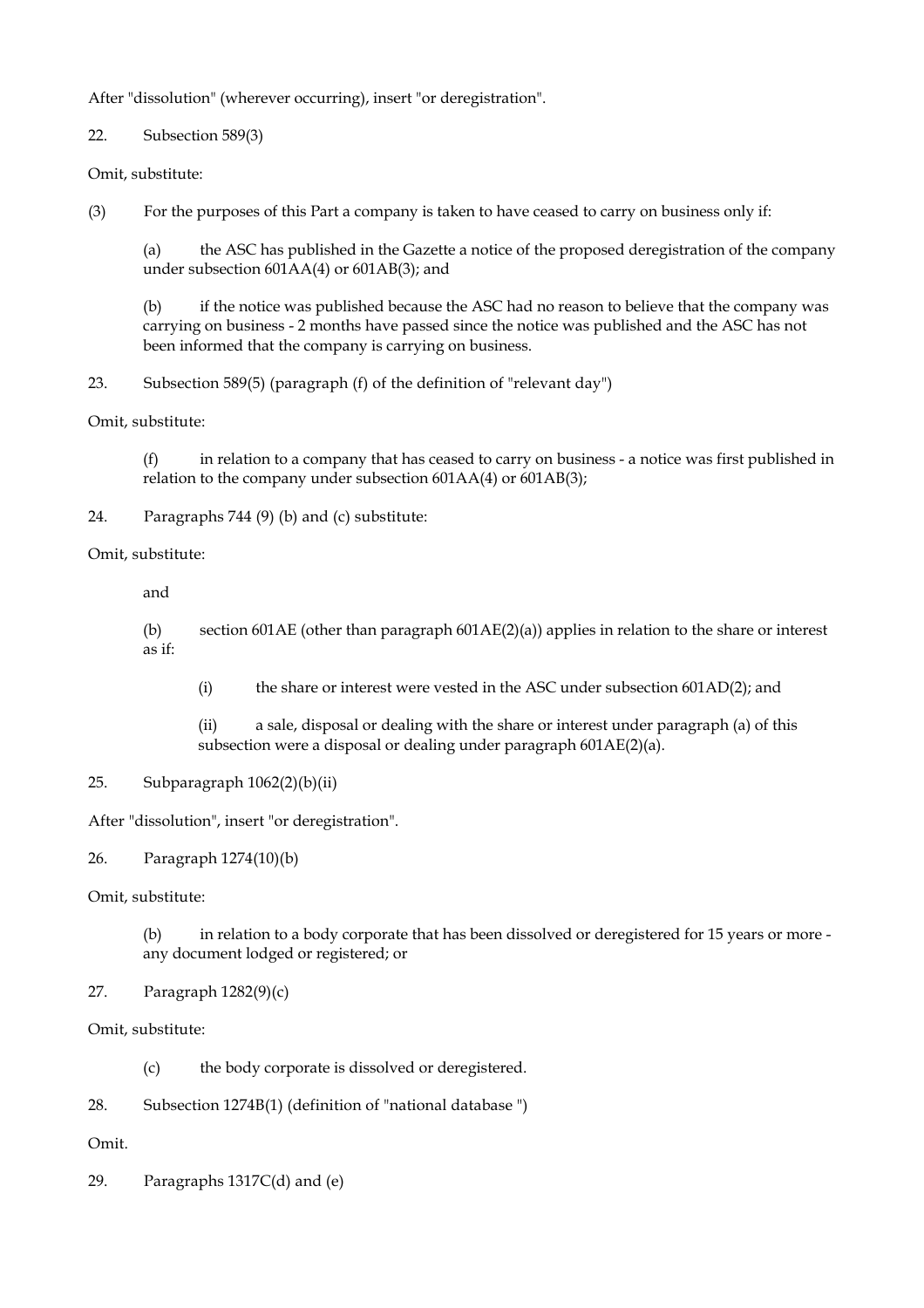Omit "Division 8 of Part 5.6", substitute "Chapter 5A".

Note about section headings

On the commencement of Chapter 5A, headings to sections of the Corporations Law are altered as follows:

(a) headings to sections 480, 481 and 509 - omit "dissolution", substitute "deregistration";

(b) heading to sections 588 and 588C - omit "defunct", substitute "deregistered".

#### **Transitional provisions**

30. Previous Law continues to apply to deregistrations initiated before commencement

(1) If, before commencement, a person has started a procedure under Division 8 of Part 5.6 (including section 574A) to have a company deregistered, this Law as in force immediately before commencement continues to apply in relation to the procedure and to the deregistration of the company, if that is the result of the procedure.

(2) If a company was deregistered before commencement, this Law as in force immediately before commencement continues to apply to that deregistration.

31. Reinstatement of registration where application under section 571 or subsection 574(3) made before commencement

An application made under section 571 or subsection 574(3) as in force before commencement that has not been determined by commencement has effect after commencement as if it were an application for an order for reinstatement of the registration of the company under subsection 601AH as in force after commencement.

32. Deregistration of companies dissolved under the State Bank (Corporatisation) Act 1994 of South Australia

(1) ASC to deregister company on notice from South Australian Minister

The ASC must deregister a company if the Minister of the Crown of South Australia responsible for the administration of the State Bank (Corporatisation) Act 1994 of South Australia notifies the ASC in writing that a company has been dissolved under section 23 of that Act.

(2) ASC to give notice of deregistration

The ASC must give notice of the deregistration on the national database and in the Gazette.

(3) Liabilities of officers and members continue

The liabilities (if any) of the officers and members of the company continue and may be enforced as if the company had not been deregistered.

(4) Law applies as if deregistration were under section 601AB

Subject to subsection (5), this Law (other than section 601AB) applies to the deregistration of the company as if the deregistration were under section 601AB.

(5) Subsection 601AD(2) only applies to property of the company to the extent (if any) that the property is not vested in the State Bank of South Australia under subsection 23(2) of the State Bank (Corporatisation) Act 1994 of South Australia.

33. Continued operation of subsections 577(6) to (9)

Subsections 577(6) to (9) of this Law as in force immediately before commencement continue to apply as if they, and any provisions they refer to (including the rest of section 577), had not been repealed.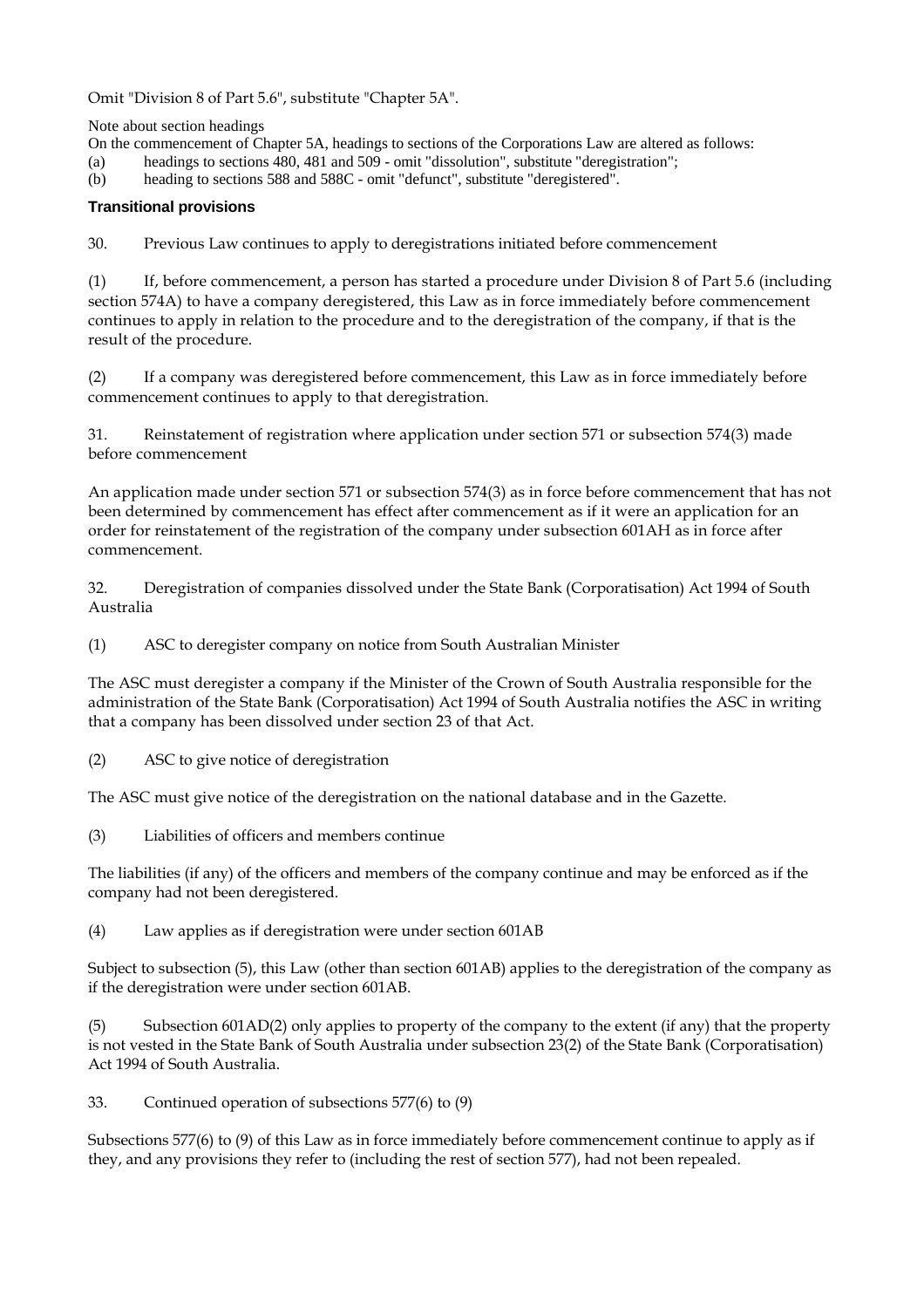# **FROM NEW BILL TO CURRENT LAW**

|     | section number               |      | section number               |      | section number |
|-----|------------------------------|------|------------------------------|------|----------------|
| new | current                      | new  | current                      | new  | current        |
| 112 | 114,115                      | 143  | $\qquad \qquad \blacksquare$ | 226C | A79-A81        |
| 113 | 116                          | 144  | 219                          | 226D | A62            |
| 114 | 115                          | 145  | 218                          | 236A | A63            |
| 115 | 112                          | 146  | 368-370,372                  | 246A | 197-199        |
| 116 | 1347                         | 147  | 367                          | 246B | 197-199        |
| 117 | 118                          | 148  | 371                          | 246C | 197-199        |
| 118 | 120-122                      | 149  | 383                          | 246D | 197-199        |
| 119 | 123                          | 150  | 383                          | 246E | 256            |
| 120 | 124                          | 151  | 373-375, 378-381             | 246F | 256            |
| 121 |                              | 152  | 219                          | 246G | 196            |
| 122 | A66                          | 153  | 383B                         | 247A | 319, 320       |
| 123 |                              | 154  | 383C                         | 247B | A85            |
| 124 | 123, 161                     | 155  | 368-370                      | 248A | A77            |
| 125 | 162                          | 156  | 256, 382, 382A*              | 248B | 255A*          |
| 126 | 182                          | 157  | 382                          | 248C | A69            |
| 127 | 182                          | 158  | 382-383                      | 248D | A75            |
| 128 | 183                          | 159  | 382                          | 248E | A73            |
| 129 | 183                          | 160  | 382                          | 248F | A70            |
| 130 | 183                          | 161  | 167, 168                     | 248G | A76            |
| 131 | 164,166                      | 162  | 167, 168                     | 249A | 255            |
| 132 | 164                          | 163  | 167,168                      | 249B | 249, 255A*     |
| 133 | 165                          | 164  | 170                          | 249C | A40            |
| 134 | $\overline{a}$               | 165  | 170                          | 249D | 246            |
| 135 |                              | 213  | 256                          | 249E | 246            |
| 136 | 176                          | 224B | A60, A66, A68                | 249F | 247            |
| 137 | 176                          | 224C | A60                          | 249G | 251            |
| 138 | 180                          | 224D | A61                          | 249H | 247, 253, 254  |
| 139 | 181                          | 225A | A72                          | 249J | 247, A95, A96  |
| 140 | 217,218                      | 225B | A72                          | 249K | 332, A96       |
| 141 | 220                          | 226A | A66                          | 249L | 250, 253, A41  |
| 142 | $\qquad \qquad \blacksquare$ | 226B | A68                          | 249M | A45            |

Note:

\* Provisions marked with an asterisk are inserted by the First Corporate Law Simplification Bill.

° indicates an existing provision in the Law.

`A' before a section number indicates a Table A regulation.

`Reg' indicates a provision in the Corporation Regulations.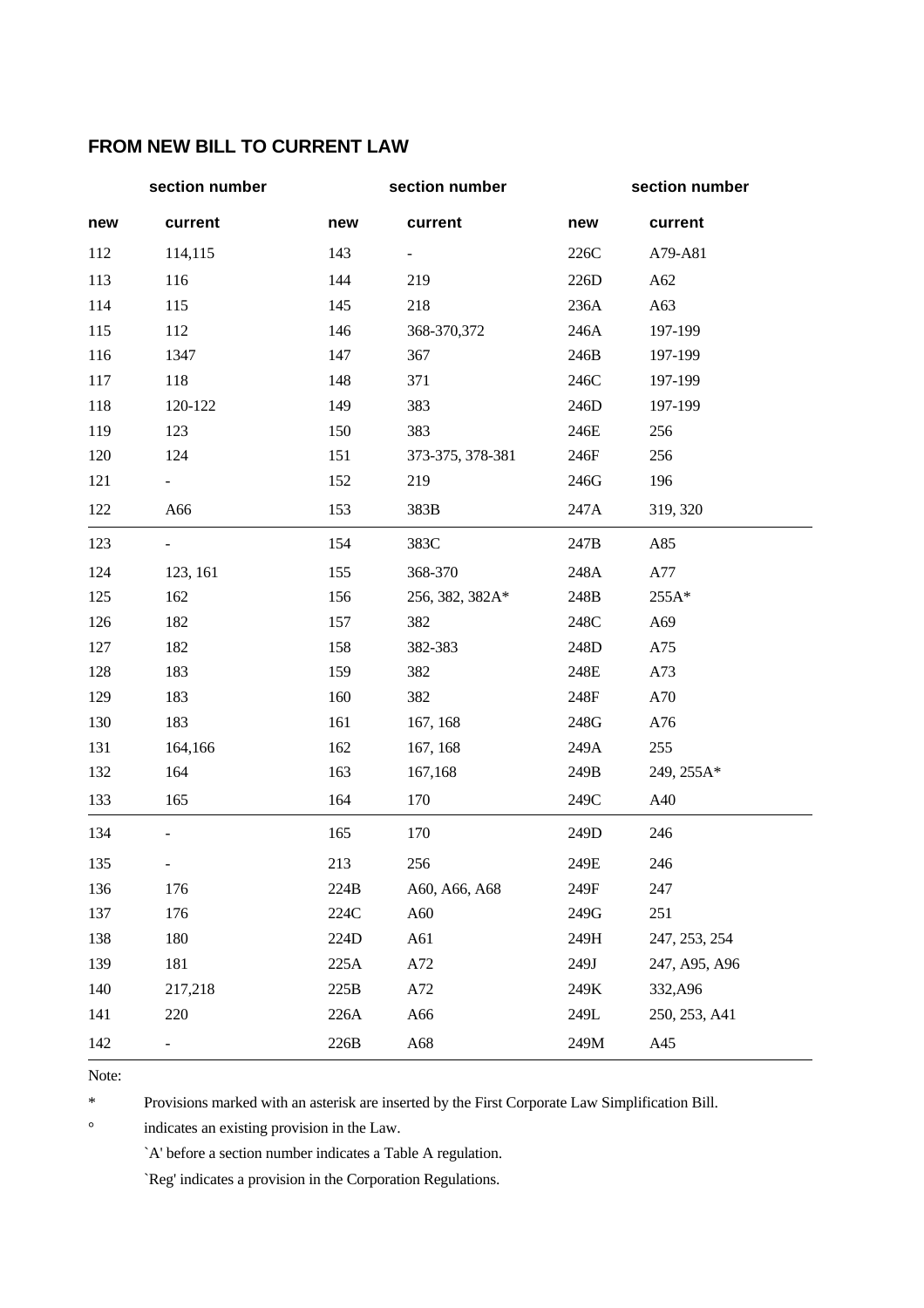| section number  |                              | section number |                              | section number |                   |
|-----------------|------------------------------|----------------|------------------------------|----------------|-------------------|
| new             | current                      | new            | current                      | new            | current           |
| 249N            | 252                          | 252J           |                              | 256A           | 195               |
| 249P            | 252                          | 252K           | 1069, 1069C, 1076S           | 256B           | 195, 256          |
| 249Q            | 252                          | 252L           |                              | 256C           | 195               |
| 249R            |                              | 252M           | 1069B, 1076R                 | 256D           | 195               |
| 249S            | 249, A42, A43                | 252N           | 1069B, 1076R                 | 256E           | 195               |
| 249T            | 249, A44, A45                | 252P           |                              | 256F           | 203,204           |
| 249U            | 332                          | 252Q           |                              | 256G           | 193               |
| 249V            | 257, A45                     | 252R           |                              | 256H           | 195               |
| 249W            | 250, A49                     | 252S           |                              | 257A           | 206b*             |
| 249X            | 250                          | 252T           | $\overline{\phantom{a}}$     | 257B           | 206c*             |
| 249Y            | 250                          | 252U           | $\equiv$                     | 257C           | $\equiv$          |
| 249Z            | A54                          | 252V           |                              | 257D           | 206D*             |
| 250A            | 248, A55                     | 252W           |                              | 257E           | 206E*             |
| 250B            | A56                          | 252X           | 1069A                        | 257F           | 206F*             |
| $250\mathrm{C}$ | 249                          | 252Y           | $\qquad \qquad \blacksquare$ | 257G           | 206G*             |
| 250D            | 249, A48, A49                | 252Z           |                              | 257H           | 206H*             |
| 250E            | A50                          | 253A           |                              | 257J           | 2061*             |
| 250F            | A53                          | 253B           |                              | 257K           | $206J*$           |
| 250G            | 253, A46                     | 253C           |                              | 257L           | 206K*             |
| 250H            | 248, A46                     | 254A           | A2                           | 258A           | 185,205           |
| 250J            | 248, 253, A46, A54           | 254B           | 192, 200, A3                 | 258B           | 205               |
| 250K            | A47                          | 254C           | 188                          | 258C           | 185,206           |
| $250L$          | 245                          | 254D           | A38                          | 258D           | 185               |
| 250M            | 245                          | 254E           | 194                          | 258E           | 46                |
| 250N            | 245                          | 254F           | 189                          | 259A           | 205               |
| 250P            | A41                          | 254G           | 192                          | 259B           | 205,256           |
| 250Q            |                              | 254H           | 192                          | 259C           | 205               |
| 250R            |                              | 254J           | 192                          | 259D           | 205,206           |
| 251A            | 249, 255A*, 258, 259         | 254K           | 188                          | 285            | 283*, 323A, 323B  |
| 251B            | 256,259                      | 254L           | 188                          | 286            | 289               |
| 252A            |                              | 254M           | 201, A86                     | 287            | 289               |
| 252B            | 1069,1076P                   | 254N           | A91, A92, A94                | 288            | 289               |
| 252C            |                              | 254P           |                              | 289            | 289               |
| 252D            |                              | 254Q           | A90                          | 290            | 289               |
| $252E$          |                              | 254R           | 193, A37                     | 291            | 289,332           |
| 252F            |                              | 254S           | 187                          | 292            | 58C, 283D*        |
| 252G            |                              | 254T           |                              | 293            | 310,317B*         |
| 252H            |                              | 255A           | $206A*$                      | 294            | 283*, 283A*-283C* |
| 295             | 283C*                        | 316            | 334                          | 350            | Reg 1.08          |
| 296             | 317*                         | 317            | 315                          | 351            |                   |
| 297             | 292-293, 295A,               | 318            |                              | 601AA          | 573,574           |
|                 | 295B, 298, 299, 301,         | 319            | 316                          | 601AB          | 572,574           |
|                 | 302, 323C, 323D              | 320            | 315                          | 601AC          | 571               |
| 298             | 283C*, 283D*,                | 321            | 317A, 317B*, 323K,           | 601AD          | 576               |
|                 | 297-299, 323E, 323F          |                | 329                          | 601AE          | 576-579           |
| 299             | 303                          | 322            | $317*$                       | 601AF          | 575               |
| 300             | 304-306,323J                 | 323            |                              | 601AG          |                   |
| 301             | 304, 305, 307, 308, 309A 324 |                | 312                          | 601AH          | 574               |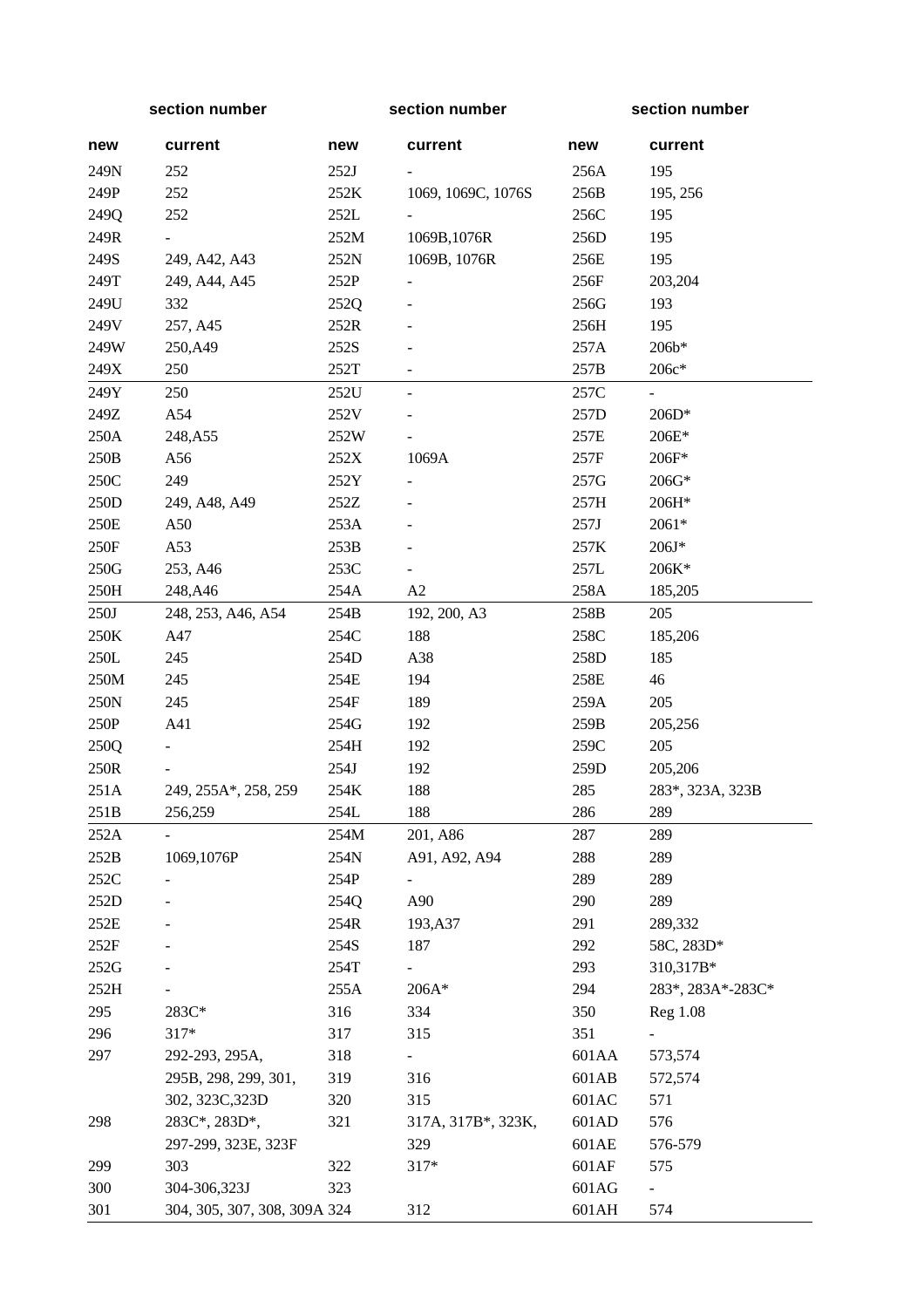**section number section number section number** 

| new   | current              | new  | current          | new    | current            |
|-------|----------------------|------|------------------|--------|--------------------|
| 302   | 310                  | 325  | 332              | 601BA  | 358,376-381        |
| 303   | 53AAA, 283C*, 296,   | 326  | 333              | 601BB  | 362, 376, 377      |
|       | 323H                 | 327  | 70A,290          | 601BC  | 358, 367, 376, 377 |
| 304   | 58C, 111A0, 283*,    | 334  | 284-285          | 601BD  | 358                |
|       | 310, 317A            |      |                  |        |                    |
| 305   | 292, 293, 295A,      | 335  |                  | 601BE  | 362                |
|       | 295B, 297, 301,      | 336  | 300              | 601BF  | 362,383B           |
|       | 323C, 323D, 323G     |      |                  |        |                    |
|       |                      | 337  | 286              | 601BG  | 362,383C           |
| 306   | 297, 298, 323E, 323F |      |                  |        |                    |
|       |                      | 338  | 286A             | 601BH  | 358, 360, 361, 382 |
| 307   | 303                  |      |                  |        |                    |
|       |                      | 339  | 286B             | 601BJ  | 382-382A           |
| 308   | 304, 305, 323J       |      |                  |        |                    |
|       |                      | 340  | 313              | 1091AA | A23-A25            |
| 309   | 53AAA, 323H,         | 341  | 313,315          | 1091AB | A24, A25           |
|       | 331AA                | 342  | 313,315          | 1091B  |                    |
| 310   | 331AA, 331E          | 343  | 323, 323A, 323L  | 1091C  | 213, A6            |
| 311   | 331A, 331B, 331D,    | 344  | 318              | 1091D  | A19-A22            |
|       | 331E                 |      |                  |        |                    |
|       |                      | 345  | 335, 338, 1071   | 1091E  | A21                |
| 312   | 331A, 331B, 331D,    |      |                  |        |                    |
|       | 331E                 | 346  | Reg 3.8.01       | 1096A  | 208                |
| 313   | 332                  | 347  | 335, Reg 1.08    |        |                    |
| 314   | 332, 332A            | 348  | Reg 3.8.01       |        |                    |
| 315   | 333                  | 349  | 1071             |        |                    |
| 50A   |                      | 166A | 1500             | 196    | 246G               |
| 53AAA | 303,309              | 167  | 161-163          | 197    | 246A-246D          |
| 58C   | 292,304              | 168  | 161-163          | 198    | 246A-246D          |
| 62    | $\frac{1}{2}$        | 169  | $\frac{1}{2}$    | 199    | 246A-246D          |
| 70A   | 327                  | 170  | 164,165          | 200    | $254\mathrm{B}$    |
| 76    |                      | 171  |                  | 201    | 254M               |
| 95    |                      | 172  |                  | 202    | Ξ.                 |
| 99A   |                      | 173  |                  | 203    | 256F               |
| 111A0 | 304                  | 174  |                  | 204    | 256F               |
| 112   | 115                  | 175  |                  |        |                    |
| 114   | 112                  | 176  | 136              |        |                    |
|       |                      |      |                  | 205    | 258A, 258B,        |
| 115   | 112-115              | 179  |                  |        | 259A-259D          |
| 116   | 113                  | 180  | 138              | 206    | 259D               |
| 117   |                      | 181  | 139              | 206A*  | 255A               |
| 118   | 117                  | 182  | 126,127          | 206B*  | 257A               |
| 119   |                      | 183  | 128-130          | 206C*  | 257B               |
| 120   | 118                  | 184  |                  | 206D*  | 257D               |
| 121   | 118                  | 185  | 258A, 258C, 258D | 206E*  | 257E               |
| 122   | 118                  | 186  | $\blacksquare$   | 206F*  | 257F               |
| 123   | 119                  | 187  | 254S             |        |                    |
| 124   | 120                  | 188  | 254C, 254K, 254L | 206G*  | 257G               |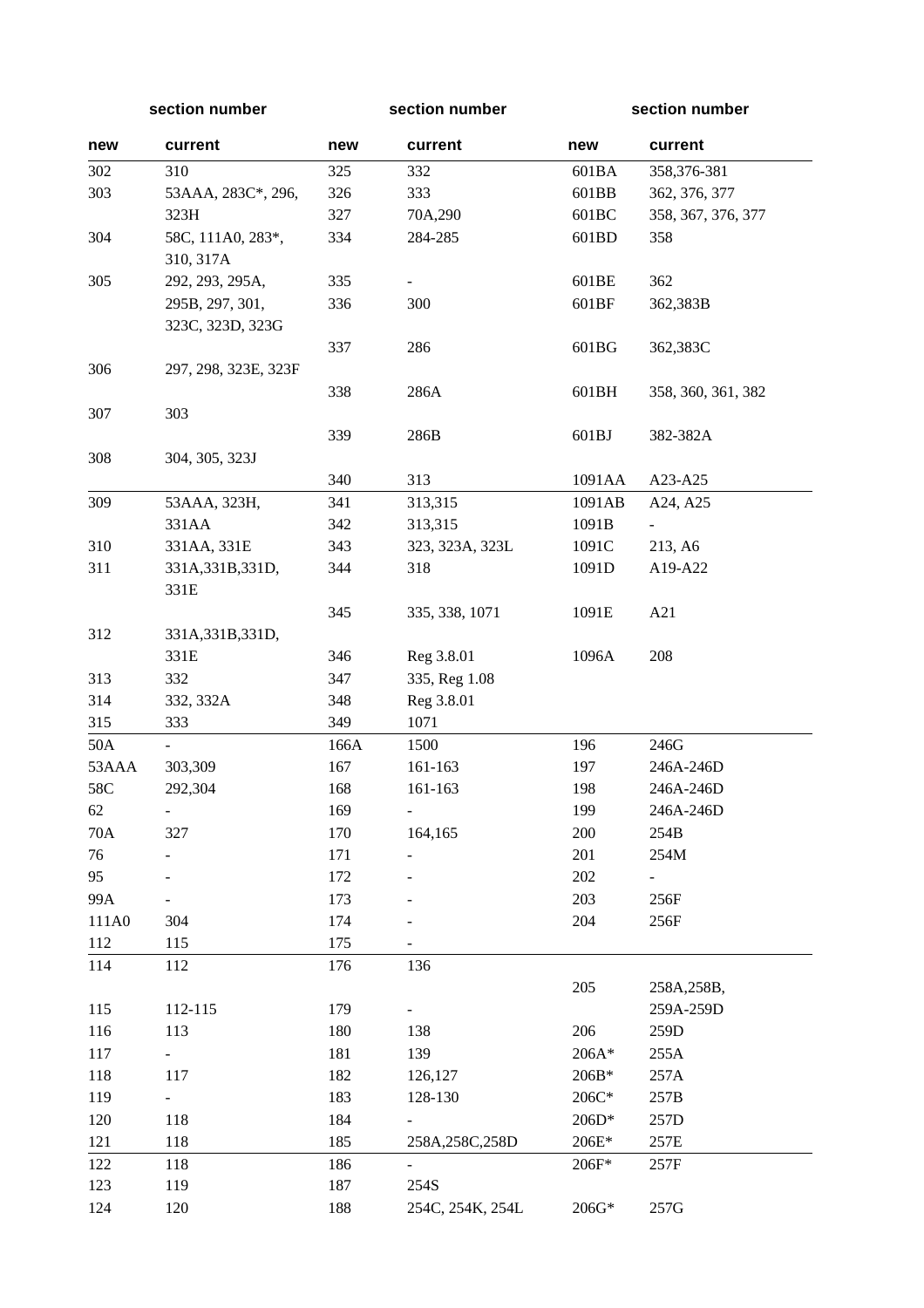|         | section number                                                                                  |        | section number    |         | section number   |
|---------|-------------------------------------------------------------------------------------------------|--------|-------------------|---------|------------------|
| new     | current                                                                                         | new    | current           | new     | current          |
| 159     |                                                                                                 | 189    | 254F              | $206H*$ | 257H             |
| 160     |                                                                                                 | 190    |                   | 2061*   | 257J             |
| 161     | 124                                                                                             | 191    |                   | $206J*$ | 257K             |
| 162     | 125                                                                                             | 192    | 254B, 254G, 254H, | 206K*   | 257L             |
| 164     | 131                                                                                             |        | 254J              | 208     | 1096A            |
| 165     | 133                                                                                             | 193    | 254R, 256G        | 209D*   | 257D             |
| 166     | 131                                                                                             | 194    | 254E              | 213     | 1091C            |
|         |                                                                                                 | 195    | 256A-256E, 256H   |         |                  |
| Note:   |                                                                                                 |        |                   |         |                  |
| $\ast$  | Provisions marked with an asterisk are inserted by the First Corporate Law Simplification Bill. |        |                   |         |                  |
| $\circ$ | indicates an existing provision in the Law.                                                     |        |                   |         |                  |
| 218     | 140                                                                                             | 290    | 327               | 323A    | 285,343          |
| 219     | 152                                                                                             | 292    | 297,305           | 323B    | 285              |
| 220     | 141                                                                                             | 293    | 297,305           | 323C    | 297,305          |
| 222     |                                                                                                 | 293A   |                   | 323D    | 297,305          |
| 223     |                                                                                                 | 294    |                   | 323E    | 298,306          |
| 244     |                                                                                                 | 294A   |                   | 323F    | 298,306          |
| 245     | 250L-250N                                                                                       | 294B   |                   | 323G    | 297,305          |
| 246     | 249D, 249E                                                                                      | 295    |                   | 323H    | 303,309          |
| 247     | 249F, 249H, 249J                                                                                | 295A   | 297,305           | 323J    | 300,308          |
| 248     | 250A, 250H, 250J                                                                                | 295B   | 297,305           | 323K    | 321              |
| 249     | 249B, 249S, 249T,                                                                               | 296    | 303               | 323L    | 343              |
|         | 250C, 250D, 251A                                                                                | 297    | 298,306           | 324-331 | 328-333          |
| 250     | 249L, 249W-249Y                                                                                 | 298    | 298,306           | 329     | 321              |
| 251     | 249G                                                                                            | 299    | 297,305           | 331A    | 311-312          |
| 252     | 249N-249Q                                                                                       | 300    | 336               | 331AA   | 309-310,312      |
| 253     | 9, 249H, 249L, 250G,                                                                            | 301    | 297,305           | 331B    | 311-312          |
|         | 250J                                                                                            |        |                   |         |                  |
| 254     | 227, 249H, 329                                                                                  | 302    | 297,305           | 331C    |                  |
| 255     | 249A                                                                                            | 303    | 299,307           | 331D    | 311-312          |
| 255A*   | 248B, 249B, 251A                                                                                | 304    | 300, 301, 308     | 331E    | 310-312          |
| 256     | 156,213,238,246E,                                                                               | 305    | 300, 301, 308     | 331F    |                  |
|         | 246F 251B, 256B,                                                                                | 306    | 300               | 332     | 291,313-314,325, |
|         | 259B                                                                                            | 307    | 301               |         | 326              |
| 257     | 249V                                                                                            | 308    | 301               | 332A    | 314              |
| 258     | 251A                                                                                            | 309    | $\blacksquare$    | 333     | 315,326          |
| 259     | 251A, 251B                                                                                      | 309A   | 301               | 334     | 316              |
| 260     | 244A                                                                                            | 310    | 302               | 335     | 345              |
| 283*    | 285, 294, 304                                                                                   | 311    |                   | 335A    |                  |
| 283A*   | 294                                                                                             | 312    | 324               | 337     | 348              |
| 283B*   | 294                                                                                             | 313    | 340-342           | 338     | 345              |
| 283C*   | 294, 295, 298, 303                                                                              | 315    | 317,320           | 339     |                  |
| 283D*   | 292                                                                                             | 316    | 319               | 358     | 601BA, 601BC,    |
| 284     | 334                                                                                             |        |                   |         | 601BD,601BH      |
| 285     | 334                                                                                             | $317*$ | 296,322           | 360     | 159, 601BH       |
| 285A    |                                                                                                 | 317A   | 304,321           | 361     | 601BH            |
| 286     | 337                                                                                             | 317B*  | 293,321           | 362     | 601BB, 601BE,    |
| 286A    | 338                                                                                             | 318    | 344               |         | 601BF, 601BG     |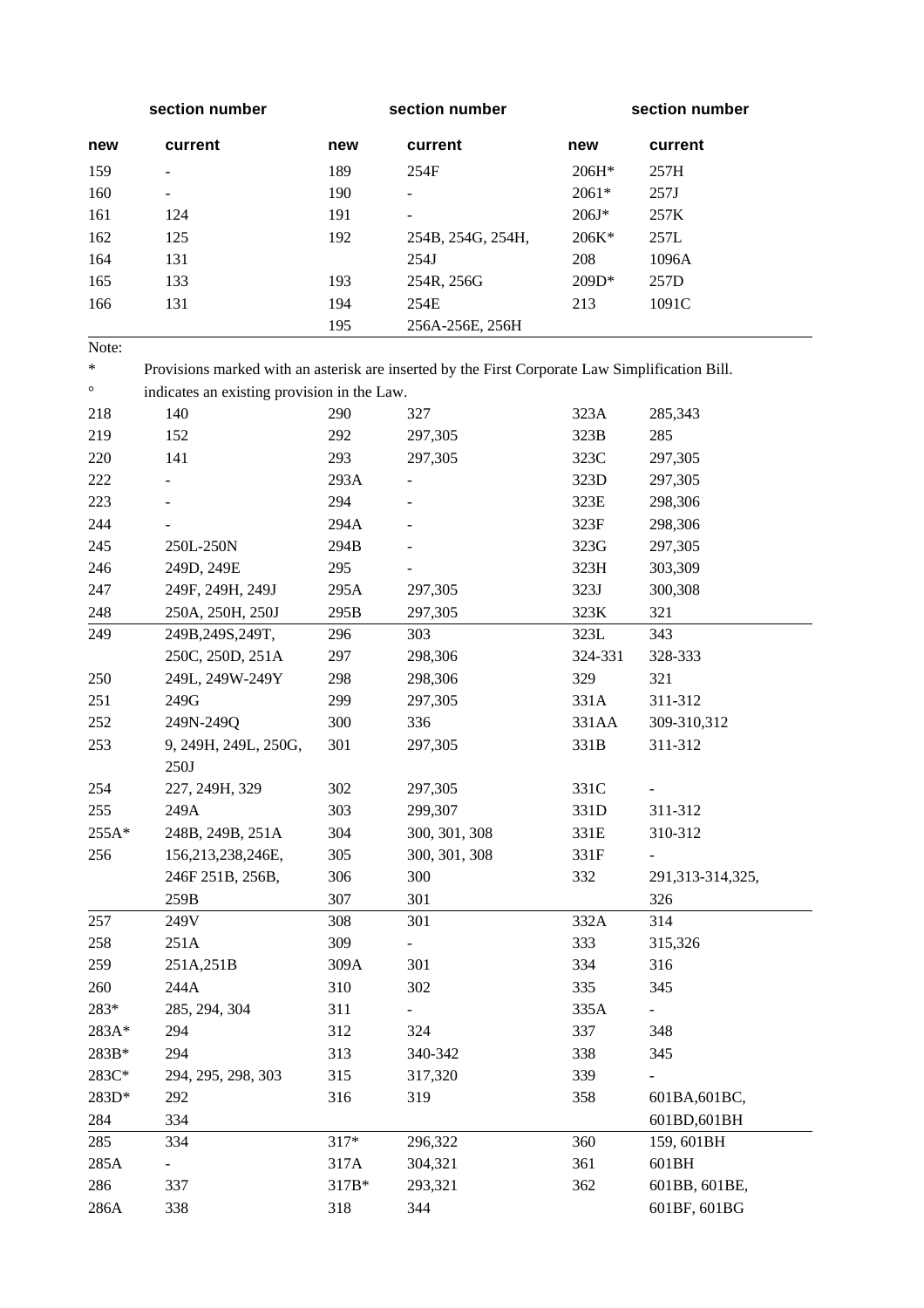|      | section number |         | section number           |      | section number           |
|------|----------------|---------|--------------------------|------|--------------------------|
| new  | current        | new     | current                  | new  | current                  |
| 286B | 339            | 319     | 247A                     | 367  | 147, 601BC               |
| 287  | $\blacksquare$ | 320     | 247A                     | 368  | 146,155                  |
| 289  | 286-291        | 323     | 343                      | 369  | 146,155                  |
| 369  | 146,155        | 382     | 156-160, 601BH,          | 518  | $\blacksquare$           |
| 370  | 146,155        |         | 601BJ                    | 524  | 524                      |
| 371  | 148            | 382A    | 156, 601BJ               | 571  | 601AC                    |
| 372  | 9,146          | 383     | 149, 150, 158            | 572  | 601AB                    |
| 373  | 151            | 383A    |                          | 573  | 601AA                    |
| 374  | 151, 601BA     | 383B    | 153, 601BF               | 574  | 601AA, 601AB,            |
| 375  | 151,156        | 383C    | 154, 601BG               |      | 601AH                    |
| 376  | 601BA-601BC    | 399-408 | $\overline{\phantom{0}}$ | 575  | 601AF                    |
| 377  | 601BA-601BC    | 408A    |                          | 576  | 601 AD, 601 AE           |
|      |                | 408B    |                          | 577  | 601AE                    |
| 378  | 151, 601BA     |         |                          |      |                          |
|      |                | 408C    |                          | 578  | 601AE                    |
| 379  | 151, 601BA     |         |                          |      |                          |
| 380  | 151,601BA      | 409     |                          | 579  | 601AE                    |
| 381  | 601BA          | 409A    |                          | 591  | $\overline{\phantom{0}}$ |
|      |                |         |                          | 1038 | $\overline{\phantom{a}}$ |
|      |                |         |                          | 1071 | 345                      |
|      |                |         |                          | 1347 | 116                      |

—<br>—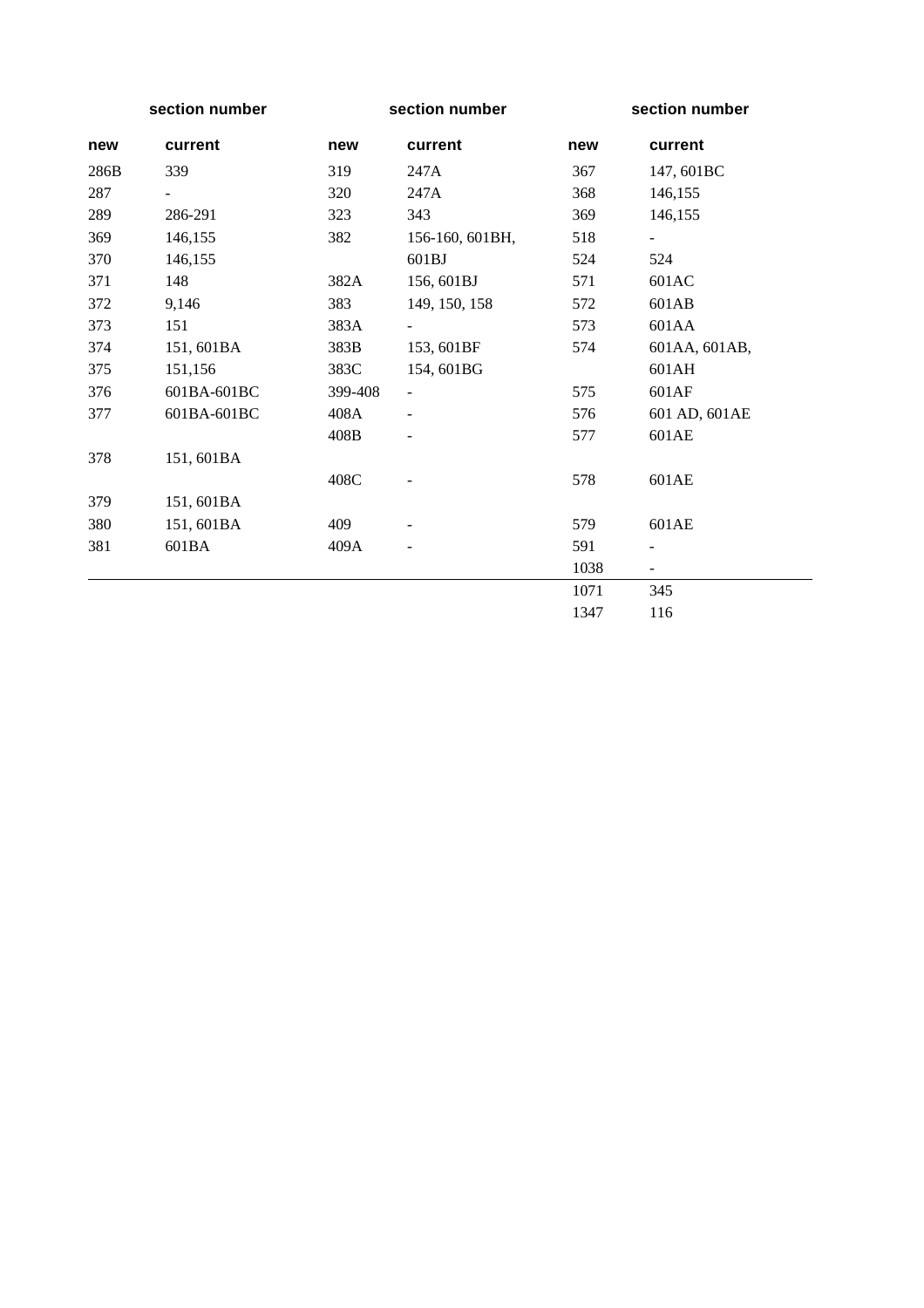# **WHERE IS TABLE A IN THE NEW BILL?**

|     | <b>Table A regulation</b>                                                                      | section in Bill |
|-----|------------------------------------------------------------------------------------------------|-----------------|
| 1.  | Interpretation                                                                                 | $9^{\circ}$     |
|     | <b>Share Capital and Variation of Rights</b>                                                   | 254A            |
| 2.  | Directors may issue shares of different classes                                                |                 |
| 3.  | Redemption of preference shares                                                                | 254B *          |
| 4.  | Shareholder approval of variation of class rights                                              | 246A-246C       |
| 5.  | Payment of brokerage                                                                           | 256F            |
| 6.  | Company to disregard beneficial interests in shares                                            | 1091C           |
| 7.  | Company to issue share certificate                                                             | 1096°           |
|     | Lien                                                                                           |                 |
| 8.  | Company has lien over shares                                                                   |                 |
| 9.  | Company may sell shares subject to lien                                                        |                 |
| 10. | Transfer of shares sold under lien                                                             |                 |
| 11. | Application of proceeds of sale under lien                                                     |                 |
|     | <b>Calls on Shares</b>                                                                         |                 |
| 12. | Directors may make calls on shares                                                             |                 |
| 13. | Calls deemed to be made at time of resolution                                                  |                 |
| 14. | Joint shareholders jointly and severally liable                                                |                 |
| 15. | Interest on unpaid calls                                                                       |                 |
| 16. | Sum payable on allotment deemed to be a call                                                   |                 |
| 17. | Directors may differentiate between shareholders                                               |                 |
| 18. | Directors may accept payments where no call                                                    |                 |
|     | <b>Transfer of Shares</b>                                                                      |                 |
| 19. | Instrument and registration of transfer                                                        | 1091D*          |
| 20. | Transfer procedure                                                                             | 1091D*          |
| 21. | Directors may decline to register transfer                                                     | 1091D, 1091E    |
| 22. | Suspension of registration of transfers                                                        | 1091D           |
|     | <b>Transmission of Shares</b>                                                                  | 1091AA          |
| 23. | Title to shares upon death of shareholder                                                      |                 |
| 24. | Person entitled on death or bankruptcy may nominate                                            | 1091AA, 1091AB  |
|     | holder                                                                                         |                 |
| 25. | Personal representative or trustee entitled to dividend<br><b>Forfeiture of Shares</b>         | 1091AA, 1091AB  |
| 26. | Notice to pay unpaid call                                                                      |                 |
| 27. | Directors may forfeit shares                                                                   |                 |
| 28. | Forfeited share may be sold                                                                    |                 |
| 29. | Holder of forfeited share to remain liable                                                     |                 |
| 30. | Statement relating to forfeiture prima facie evidence                                          |                 |
|     | Transfer of forfeited shares, title of transferee                                              |                 |
| 31. |                                                                                                |                 |
| 32. | Forfeiture provisions apply to sums payable on issue<br><b>Conversion of Shares into Stock</b> |                 |
| 33. | Company may convert shares into stock                                                          |                 |
| 34. | Transfer of stock                                                                              |                 |
| 35. | Stock holders have the same rights as shareholders                                             |                 |
| 36. | References to shares include stock                                                             |                 |
|     | <b>Alteration of Capital</b>                                                                   |                 |
| 37. | Power of company to alter capital by resolution                                                | 254R            |
| 38. | Unissued shares to be offered to existing members                                              | 254D            |
| 39. | Company may reduce capital                                                                     |                 |
|     |                                                                                                |                 |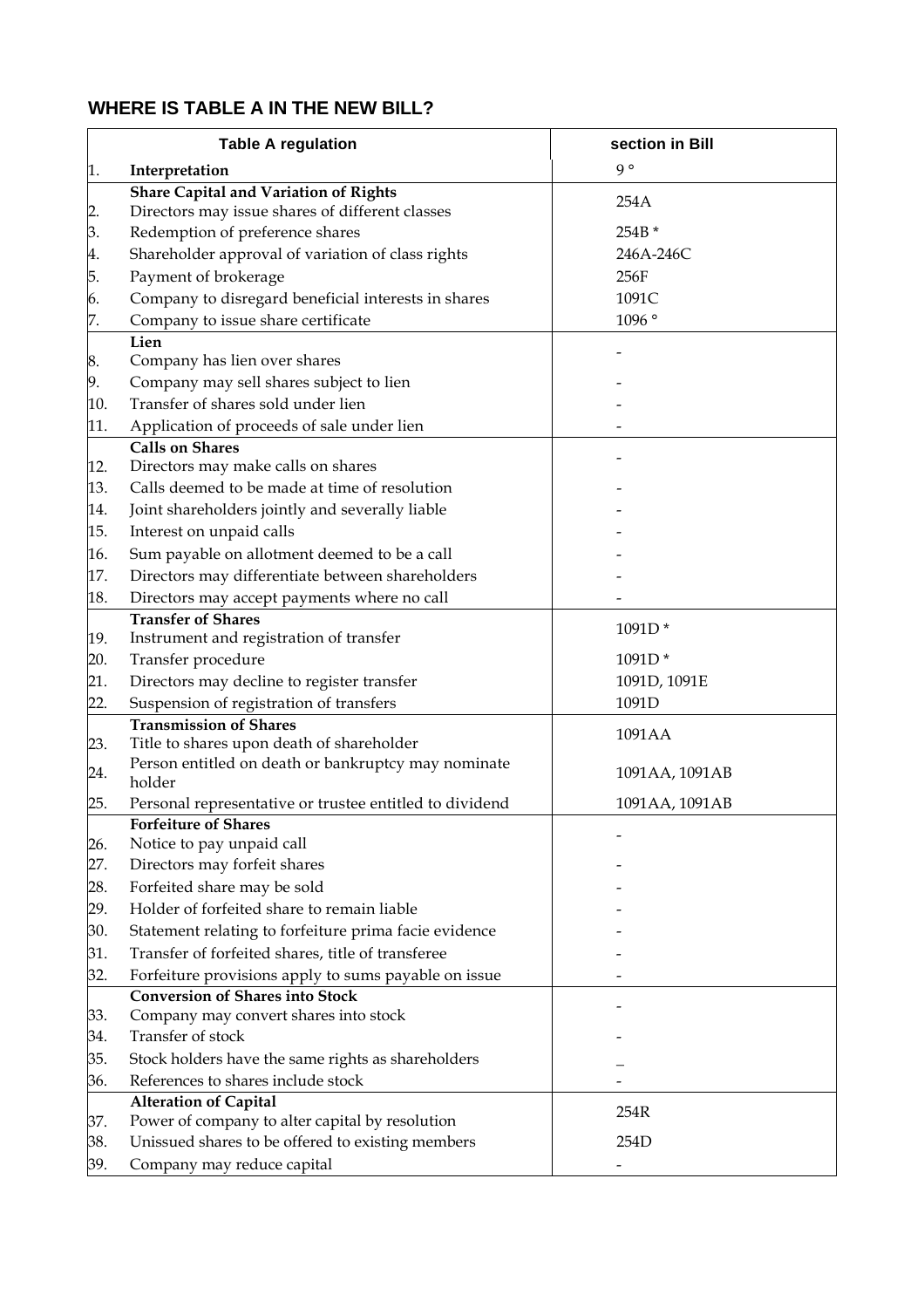|     | <b>Table A regulation</b>                                                                               | section in Bill   |  |  |
|-----|---------------------------------------------------------------------------------------------------------|-------------------|--|--|
|     | <b>General Meetings</b>                                                                                 |                   |  |  |
| 40. | Any director may convene general meeting                                                                | 249C              |  |  |
| 41. | Notice of meeting to specify particulars                                                                | 249L              |  |  |
|     |                                                                                                         | 250P*             |  |  |
| 42. | No business conducted unless quorum                                                                     | 2495 *            |  |  |
| 43. | No quorum                                                                                               | 2495 *            |  |  |
| 44. | Chairperson of meeting                                                                                  | 249T*             |  |  |
| 45. | Adjournment of meetings                                                                                 | 249M, 249T, 249V  |  |  |
| 46. | Resolution by show of hands unless poll demanded                                                        | 250G, 250H, 250J* |  |  |
| 47. | Manner of taking poll                                                                                   | 250K*             |  |  |
| 48. | If equality of votes                                                                                    | 9A, 250D          |  |  |
| 49. | Member may vote in person or by proxy                                                                   | 249W*, 250D       |  |  |
| 50. | Votes of joint holders                                                                                  | 250E              |  |  |
| 51. | Rights of holder of unsound mind may be exercised                                                       |                   |  |  |
| 52. | Member not entitled to vote unless calls paid                                                           |                   |  |  |
|     | <b>Proceedings at General Meetings</b>                                                                  | 250F              |  |  |
| 53. | Objections to votes may be raised                                                                       |                   |  |  |
| 54. | Instrument appointing proxy                                                                             | 249Z*, 250J       |  |  |
| 55. | Proxy invalid unless lodged 48 hours before meeting                                                     | $250A*$           |  |  |
| 56. | Proxy vote valid notwithstanding death or revocation                                                    | 250B *            |  |  |
| 57. | Appointment, removal and remuneration of Directors<br>No. of directors set by subscribers to memorandum |                   |  |  |
| 58. | Retiring director eligible for re-election                                                              |                   |  |  |
| 59. | Which directors to retire                                                                               |                   |  |  |
| 60. | If office not filled, retiring director deemed elected                                                  | 224B, 224C        |  |  |
| 61. | Directors may appoint directors                                                                         | 224D              |  |  |
|     |                                                                                                         | 227A              |  |  |
| 62. | Company may remove directors by resolution                                                              | 226D              |  |  |
| 63. | Director's remuneration                                                                                 | 236A              |  |  |
| 64. | Share qualifications of directors                                                                       |                   |  |  |
| 65. | Vacation of office by directors                                                                         | 224 A             |  |  |
|     | <b>Powers and Duties of Directors</b>                                                                   |                   |  |  |
| 66. | Business will be managed by directors                                                                   | 224B, 226A        |  |  |
| 67. | Directors may appoint attorneys                                                                         |                   |  |  |
| 68. | Negotiable instruments to be signed by 2 directors                                                      | 224B              |  |  |
|     |                                                                                                         | 226B              |  |  |
|     | <b>Proceedings of Directors</b>                                                                         | 248C*             |  |  |
| 69. | Directors may meet                                                                                      |                   |  |  |
| 70. | Chairman has casting vote                                                                               | 248F              |  |  |
| 71. | Director not to vote on certain contracts                                                               | 231 *             |  |  |
| 72. | Director may appoint alternate director                                                                 | 225A, 225B        |  |  |
| 73. | Quorum at directors' meetings                                                                           | 248E              |  |  |
| 74. | Directors' meetings where vacancy                                                                       |                   |  |  |
| 75. | Chairman of directors' meeting                                                                          | 248D              |  |  |
| 76. | Directors may delegate to committees                                                                    | 248G*             |  |  |
| 77. | Certain documents deemed resolutions                                                                    | 248A              |  |  |
| 78. | Acts done by meeting valid                                                                              | 2264              |  |  |
|     | <b>Managing Director</b>                                                                                | 226C              |  |  |
| 79. | Directors may appoint managing director                                                                 | 226C              |  |  |
| 80. | Remuneration of managing director                                                                       |                   |  |  |
| 81. | Directors may delegate to managing director                                                             | 226C              |  |  |